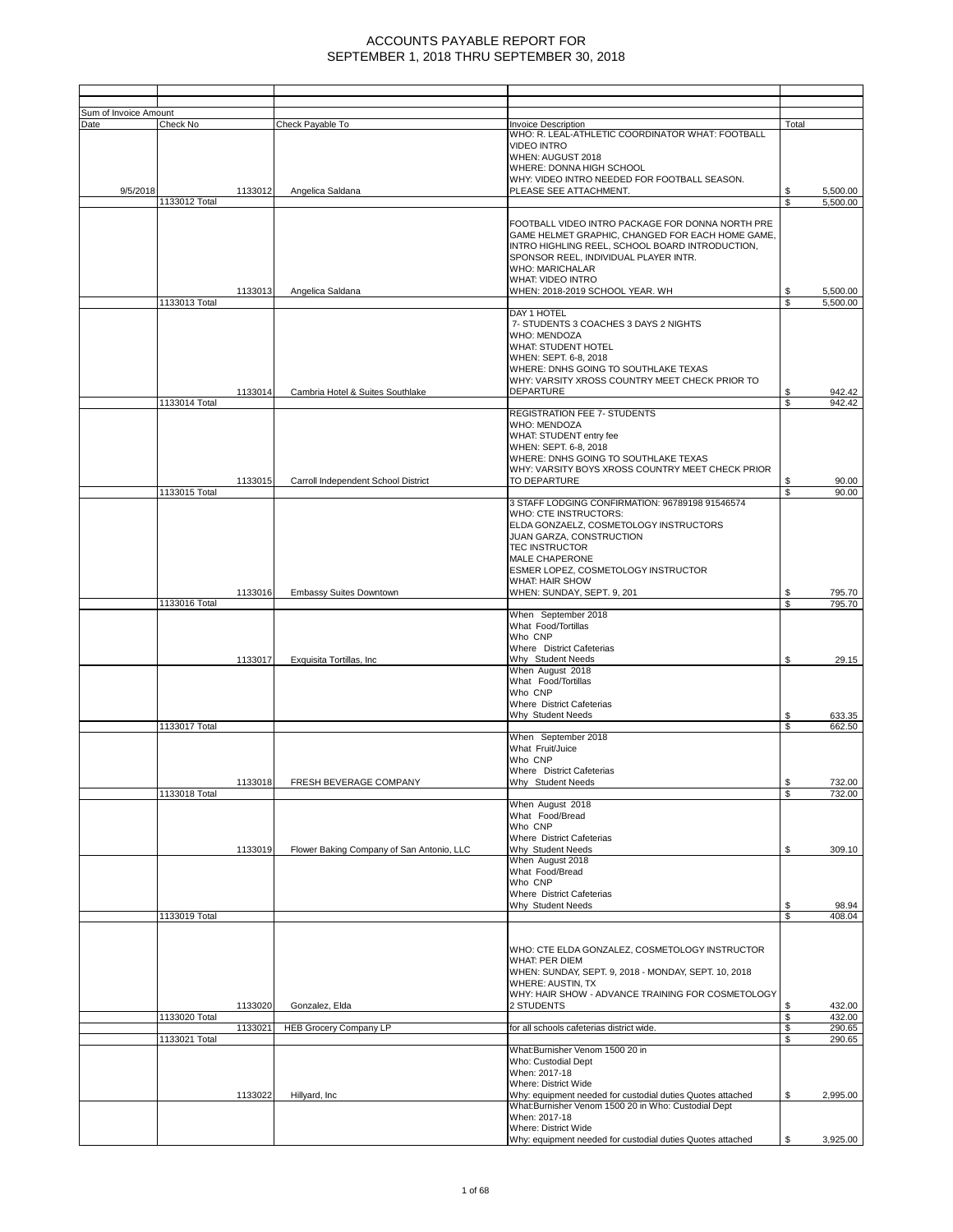| 9/5/2018 1133022 Total |         |                                |                                                                                        | \$  | 6,920.00  |
|------------------------|---------|--------------------------------|----------------------------------------------------------------------------------------|-----|-----------|
|                        |         |                                | WHO:J. MARICHALAR                                                                      |     |           |
|                        |         |                                | WHEN:8/31/18                                                                           |     |           |
|                        |         |                                | <b>WHERE:DNHS</b>                                                                      |     |           |
|                        | 1133023 | Jason's Deli-Coastal Deli      | WHAT:VARSITY FOOTBALL GAME WHY:STUDENT MEAL                                            | \$  | 405.00    |
| 1133023 Total          |         |                                |                                                                                        | \$. | 405.00    |
|                        |         |                                | When August 2018                                                                       |     |           |
|                        |         |                                | What Food/Bread                                                                        |     |           |
|                        |         |                                | Who CNP                                                                                |     |           |
|                        |         |                                | Where District Cafeterias                                                              |     |           |
|                        | 1133024 | Labatt Food Service            | Why Student Needs                                                                      | S   | 6,221.52  |
|                        |         |                                | When August 2018                                                                       |     |           |
|                        |         |                                | What Food/Grocery                                                                      |     |           |
|                        |         |                                | Who CNP                                                                                |     |           |
|                        |         |                                | Where District Cafeterias                                                              |     |           |
|                        |         |                                | Why Student Needs                                                                      | S   | 37,337.44 |
| 1133024 Total          |         |                                |                                                                                        | \$  | 43,558.96 |
|                        |         |                                | WHAT: Colored Bag Assortment                                                           |     |           |
|                        |         |                                | WHO: Stephen Montalvo, Librarian                                                       |     |           |
|                        |         |                                | WHEN: 2018-19 School Year                                                              |     |           |
|                        |         |                                | WHERE: JP LeNoir Elem.                                                                 |     |           |
|                        | 1133025 | Lamac                          | WHY: Provide supplies needed for the library                                           | S   | 75.87     |
| 1133025 Total          |         |                                |                                                                                        | \$  | 75.87     |
|                        |         |                                |                                                                                        |     |           |
|                        |         |                                | Buyboard #521-16                                                                       |     |           |
|                        |         |                                | Open Account for August 2018                                                           |     |           |
|                        |         |                                | For Summer Project                                                                     |     |           |
|                        |         |                                |                                                                                        |     |           |
|                        |         |                                | Who: Luis O. Solis                                                                     |     |           |
|                        |         |                                | What: Auto Parts for summer Project                                                    |     |           |
|                        |         |                                | Where: Bus Barn                                                                        |     |           |
|                        |         |                                | When: August 2018                                                                      |     |           |
|                        | 1133026 | Longhorn Bus Sales,            | Why: Need to purchase auto parts as needed for summer project                          | S   | 82.80     |
| 1133026 Total          |         |                                |                                                                                        | S.  | 82.80     |
|                        |         |                                | WHO: ACE PROGRAM                                                                       |     |           |
|                        |         |                                | WHERE: ACE VETERANS DINA VASQUEZ                                                       |     |           |
|                        |         |                                | WHAT: SUPPLIES MATERIAL                                                                |     |           |
|                        |         |                                | WHY: ACE STUDENTS ACTIVITIES                                                           |     |           |
|                        |         |                                | WHEN: SPRING/SUMMER 2017-2018 SCHOOL YEAR. TOP                                         |     |           |
|                        |         |                                | CHOICE BLONDEWOOD 1/2 IN WHITEWOOD PLYWOOD                                             |     |           |
|                        | 1133027 | Lowe's                         | APPLICATION AS 4X8                                                                     | S   | 96.82     |
| 1133027 Total          |         |                                |                                                                                        |     | 96.82     |
|                        |         |                                | STUDENT MEALS 7- STUDENTS 3 COACHES 3 DAYS 2 NIGHTS                                    |     |           |
|                        |         |                                |                                                                                        |     |           |
|                        |         |                                | WHO: MENDOZA                                                                           |     |           |
|                        |         |                                | WHAT: STUDENT MEALS                                                                    |     |           |
|                        |         |                                | WHEN: SEPT. 6-8, 2018                                                                  |     |           |
|                        |         |                                | WHERE: DNHS GOING TO SOUTHLAKE TEXAS                                                   |     |           |
|                        |         |                                | WHY: VARSITY CROSS COUNTRY MEET CHECK PRIOR TO                                         |     |           |
|                        | 1133028 | Mendoza, Basilio               | DEPARTURE                                                                              | S   | 343.00    |
| 1133028 Total          |         |                                |                                                                                        | \$  | 343.00    |
|                        |         |                                | Who: Vivian Munn- Clinician                                                            |     |           |
|                        |         |                                | What: will clinic the choir students                                                   |     |           |
|                        |         |                                | When: March 20, 2018                                                                   |     |           |
|                        |         |                                | Where: DNHS Fine Arts                                                                  |     |           |
|                        | 1133029 | Munn, Dr. Vivian               | Why: to implement into class practice and performances                                 | S   | 300.00    |
| 1133029 Total          |         |                                |                                                                                        |     | 300.00    |
|                        |         |                                | Where: Sauceda Middle School                                                           |     |           |
|                        |         |                                | Who: Robert Gonzales/NJHS Sponsor                                                      |     |           |
|                        |         |                                | When: School Year 2018-2019                                                            |     |           |
|                        |         |                                | Why: Pay NJHS Renewal Membership Fees for School Year 2018-                            |     |           |
|                        |         |                                | 2019                                                                                   |     |           |
|                        | 1133030 | National Junior Honor Society  | What: Renewal Membership Fees                                                          |     | 385.00    |
| 1133030 Total          |         |                                |                                                                                        | \$  | 385.00    |
|                        |         |                                | WHAT: NOTARY PUBLIC RENEWING WHEN: OCT. 06, 2018 TO<br>OCT. 06, 2022 WHO: DELIA GARCIA |     |           |
|                        |         |                                |                                                                                        |     |           |
|                        |         |                                | WHERE: ACCOUNTS PAYABLE DEPT. WHY: *BASIC PACKAGE:                                     |     |           |
|                        |         |                                | STATE FEES, \$21.00 REQUIRED BY LAW \$10,000.00/4 YEAR                                 |     |           |
|                        |         |                                | NOTARY BOND (\$50,000 REQUIRED BY LAW OFFICIAL SEAL                                    |     |           |
| 1133031 Total          | 1133031 | National Notary Association-Tx | STAMP - REQUIR                                                                         | \$  | 138.00    |
|                        |         |                                | When August 2018                                                                       | \$  | 138.00    |
|                        |         |                                | What Produce/Vegetables                                                                |     |           |
|                        |         |                                | Who CNP                                                                                |     |           |
|                        |         |                                | Where District Cafeterias                                                              |     |           |
|                        | 1133032 | Nicho Produce Co. Inc.         | Why Student Needs                                                                      | S   | 3,095.40  |
| 1133032 Total          |         |                                |                                                                                        | \$  | 3,095.40  |
|                        |         |                                | What: Students lunch allowance.                                                        |     |           |
|                        |         |                                | Who: Janie Martinez, Donna HS Art.                                                     |     |           |
|                        |         |                                | When: March 3, 2018.                                                                   |     |           |
|                        |         |                                | Where: McAllen Nikki Rowe HS / VASE competition.                                       |     |           |
|                        | 1133033 | Papa Johns Pizza               | Why: Meals to be provided for students competing.                                      | S   | 390.85    |
| 1133033 Total          |         |                                |                                                                                        | \$  | 390.85    |
|                        |         |                                | where: Sauceda Middle School                                                           |     |           |
|                        |         |                                | Who: Sylvia Ramirez/Secretary                                                          |     |           |
|                        |         |                                | When: School Year 2018-2019                                                            |     |           |
|                        |         |                                | Why: Mileage reimbursement for the month of august for going to                        |     |           |
|                        |         |                                | Federal Programs, accounts Payable, Bank, Accounting, HEB, In                          |     |           |
|                        |         |                                | Take, A.P. Solis and HR.                                                               |     |           |
|                        | 1133034 | Ramirez, Sylvia                | What: 87                                                                               | \$  | 47.42     |
| 1133034 Total          |         |                                |                                                                                        |     | 47.42     |
|                        |         |                                |                                                                                        |     |           |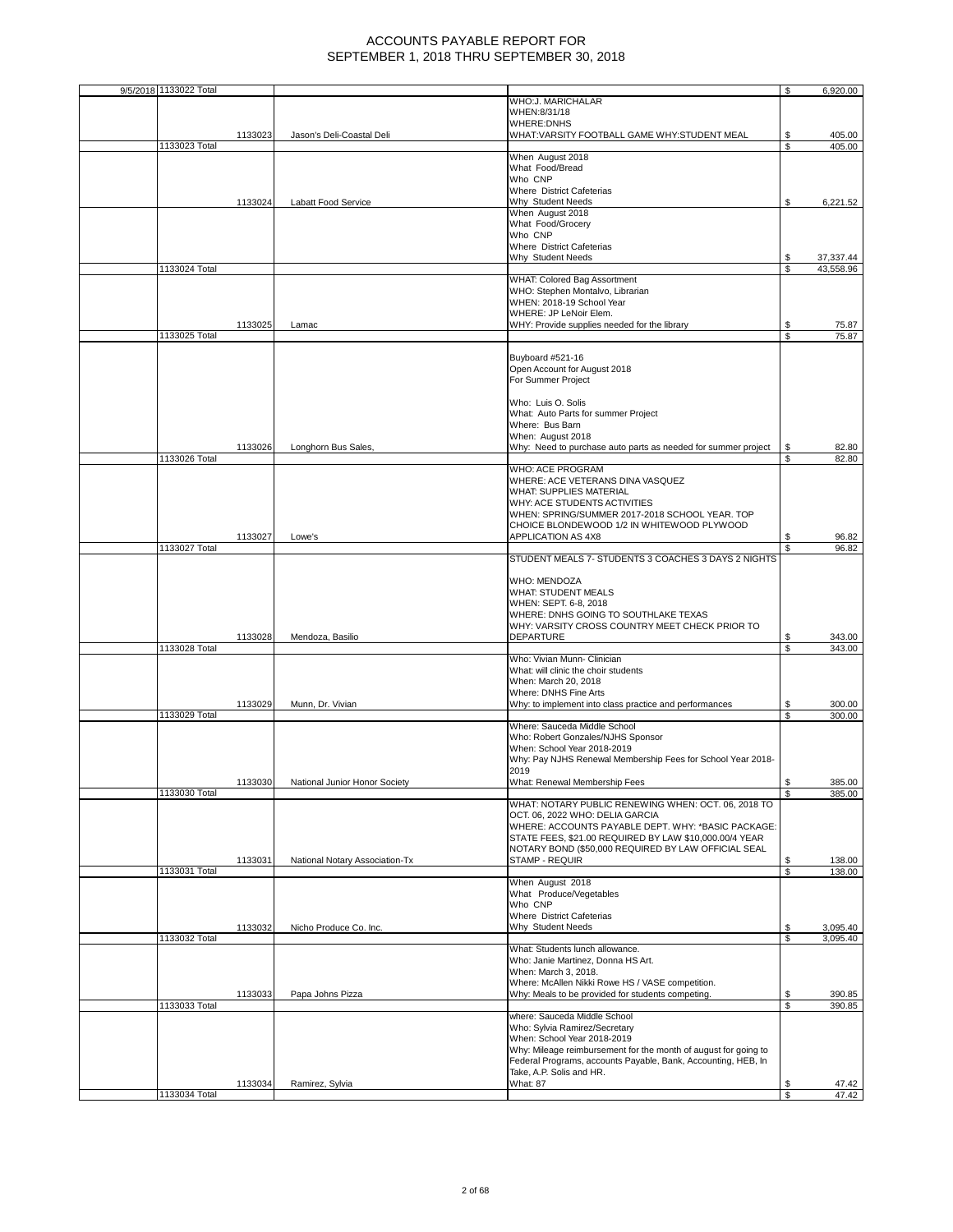|       |               |         |                                                | WHAT? TO COVER COSTS FOR REPAIRS AND PRODUCTS                                                                                     |          |                      |
|-------|---------------|---------|------------------------------------------------|-----------------------------------------------------------------------------------------------------------------------------------|----------|----------------------|
|       |               |         |                                                | <b>FOR UNITS</b>                                                                                                                  |          |                      |
|       |               |         |                                                | WHEN? 2017-2018 (AUGUST 2018)<br>WHERE? DISD POLICE DEPT                                                                          |          |                      |
|       |               |         |                                                | WHO? SECURITY UNITS                                                                                                               |          |                      |
|       |               |         |                                                | WHY? BLANKET PO IS NEEDED TO MAINTAIN UNITS IN GOOD                                                                               |          |                      |
| 43348 |               | 1133035 | Rudy's Auto Electric                           | WORKING ORDER FOR THE SAFETY OF STUDENTS, STAFF<br>AND COMMUNITY                                                                  | \$       | 330.00               |
|       | 1133035 Total |         |                                                |                                                                                                                                   | \$       | 330.00               |
|       |               |         |                                                | WHO: MAINT/ELUTERIO<br><b>WHAT: TIRES</b>                                                                                         |          |                      |
|       |               |         |                                                | <b>WHEN: AUG 2018</b>                                                                                                             |          |                      |
|       |               |         |                                                | WHERE: TRUCK 1047                                                                                                                 |          |                      |
|       | 1133036 Total | 1133036 | SOUTHERN TIRE MART                             | WHY: TIRES NEEDED                                                                                                                 | \$<br>\$ | 407.68<br>407.68     |
|       |               |         |                                                | When August 2018                                                                                                                  |          |                      |
|       |               |         |                                                | What Milk/Juice<br>Who CNP                                                                                                        |          |                      |
|       |               |         |                                                | Where District Cafeterias                                                                                                         |          |                      |
|       |               | 1133037 | Southern Foods Group, LLC dba Oak Farms Dairy  | Why Student Needs                                                                                                                 | \$       | 3,921.85             |
|       |               |         |                                                | When September 2018<br>What Milk/Juice                                                                                            |          |                      |
|       |               |         |                                                | Who CNP                                                                                                                           |          |                      |
|       |               |         |                                                | <b>Where District Cafeterias</b>                                                                                                  |          |                      |
|       | 1133037 Total |         |                                                | Why Student Needs                                                                                                                 | \$<br>S  | 5,533.96<br>9,455.81 |
|       |               |         |                                                |                                                                                                                                   |          |                      |
|       |               |         |                                                | What: Registration fees for the Donna HS District Treble Choir                                                                    |          |                      |
|       |               |         |                                                | students. School Entry fee<br>Who: Mindy Bersalona, Donna HS Choir.                                                               |          |                      |
|       |               |         |                                                | When: September 29, 2018. TMEA District Mixed LSC Auditions.                                                                      |          |                      |
|       |               | 1133038 | TMEA Region 28 H.S. Vocal                      | Where: Harlingen Performing Arts Center / Harlingen, Texas.                                                                       | \$<br>S  | 325.00               |
|       | 1133038 Total |         |                                                | WHO: CTE TEACHER ESMER LOPEZ COSMETOLOGY                                                                                          |          | 325.00               |
|       |               |         |                                                | WHAT: LICENSING FOR COSMETOLOGY STUDENTS                                                                                          |          |                      |
|       |               |         |                                                | WHEN: AUGUST 2018<br><b>WHERE: DNHS</b>                                                                                           |          |                      |
|       |               | 1133039 | Texas Department of Licensing & Regulation     | WHY: TDLR PERMIT APPLICATION FEE STUDENT FEE                                                                                      | \$       | 225.00               |
|       | 1133039 Total |         |                                                |                                                                                                                                   | S        | 225.00               |
|       |               |         |                                                | When September 2018<br>What Safety Mats                                                                                           |          |                      |
|       |               |         |                                                | Who CNP                                                                                                                           |          |                      |
|       |               |         |                                                | Where District Cafeterias                                                                                                         |          |                      |
|       | 1133040 Total | 1133040 | Unifirst Corporation Texas Industrial Services | Why Student Needs                                                                                                                 | \$<br>\$ | 599.38<br>599.38     |
|       |               |         |                                                | WHAT: PENDING BALANCE DUE                                                                                                         |          |                      |
|       |               |         |                                                | WHY: PAST DUE AMOUNT AND TO RESTORE CHARGING<br><b>PRIVILAGES</b>                                                                 |          |                      |
|       |               |         |                                                | WHEN: 2017-2018                                                                                                                   |          |                      |
|       |               |         |                                                | <b>WHERE: DONNA ISD</b>                                                                                                           |          |                      |
|       |               | 1133041 | <b>Wal-Mart Community</b>                      | WHO: LUZ RODRIGUEZ, ACCOUNTS PAYABLE SUPERVISOR<br>ACCOUNT ENDING: 1262                                                           | \$       | 280.00               |
|       | 1133041 Total |         |                                                |                                                                                                                                   | S        | 280.00               |
|       |               |         |                                                | <b>STUDENT MEAL</b><br>WHO:V. DE HOYOS                                                                                            |          |                      |
|       |               |         |                                                | WHEN:8/25/18                                                                                                                      |          |                      |
|       |               |         |                                                | <b>WHERE:EDINBURG HS</b>                                                                                                          |          |                      |
|       |               | 1133042 | Whataburger Corporate Accounting               | WHAT: VARSITY CROSS COUNTRY MEET WHY: STUDENT<br><b>MEALS (BFAST)</b>                                                             | \$       | 65.66                |
|       |               |         |                                                |                                                                                                                                   |          |                      |
|       |               |         |                                                | student meal 23 meals the 7th gr team had to pick up the 8th gr<br>team due to the fact that the 1st bus broke down. (REFER TO PO |          |                      |
|       |               |         |                                                | 143817 COACH WENT OVER AMOUNT) who: a. gracia                                                                                     |          |                      |
|       |               |         |                                                | when: 3/2/18                                                                                                                      |          |                      |
|       |               |         |                                                | where: b.garza<br>what: b-ball tournament                                                                                         |          |                      |
|       |               |         |                                                | why: student meals                                                                                                                |          |                      |
|       |               |         |                                                | in                                                                                                                                | \$       | 149.02               |
|       |               |         |                                                | <b>STUDENT MEALS</b><br>WHO:B. MENDOZA                                                                                            |          |                      |
|       |               |         |                                                | WHEN:8/25/18                                                                                                                      |          |                      |
|       |               |         |                                                | <b>WHERE:EDINBURG HS</b><br><b>WHAT:VARSITY C-C</b>                                                                               |          |                      |
|       |               |         |                                                | <b>WHY:STUDENT MEALS</b>                                                                                                          | \$       | 84.65                |
|       | 1133042 Total |         |                                                |                                                                                                                                   | S        | 299.33               |
|       |               |         |                                                | <b>STUDENT MEAL</b><br>WHO: C. DE LEON                                                                                            |          |                      |
|       |               |         |                                                | WHEN: 8/25/18                                                                                                                     |          |                      |
|       |               |         |                                                | WHERE: HIDALGO HS<br><b>WHAT: VARSITY VBALL TBA</b>                                                                               |          |                      |
|       |               | 1133043 | Willie's Bar B Que                             | <b>WHY: STUDENT MEAL</b>                                                                                                          | \$       | 105.00               |
|       |               |         |                                                | <b>STUDENT MEAL</b>                                                                                                               |          |                      |
|       |               |         |                                                | WHO:B. MENDOZA<br>WHEN:8/25/18                                                                                                    |          |                      |
|       |               |         |                                                | <b>WHERE:EDINBURG HS</b>                                                                                                          |          |                      |
|       |               |         |                                                | <b>WHAT:VARSITY C-C</b>                                                                                                           |          |                      |
|       |               |         |                                                | <b>WHY:STUDENT MEAL</b><br><b>STUDENT MEALS</b>                                                                                   | \$       | 106.89               |
|       |               |         |                                                | WHO:V. DE HOYOS                                                                                                                   |          |                      |
|       |               |         |                                                | WHEN:8/25/18<br><b>WHERE:EDINBURG HS</b>                                                                                          |          |                      |
|       |               |         |                                                | WHAT:VARSITY CROSS COUNTRY MEET WHY:STUDENT                                                                                       |          |                      |
|       |               |         |                                                | <b>MEALS</b>                                                                                                                      | \$       | 78.00                |
|       | 1133043 Total |         |                                                |                                                                                                                                   | \$       | 289.89               |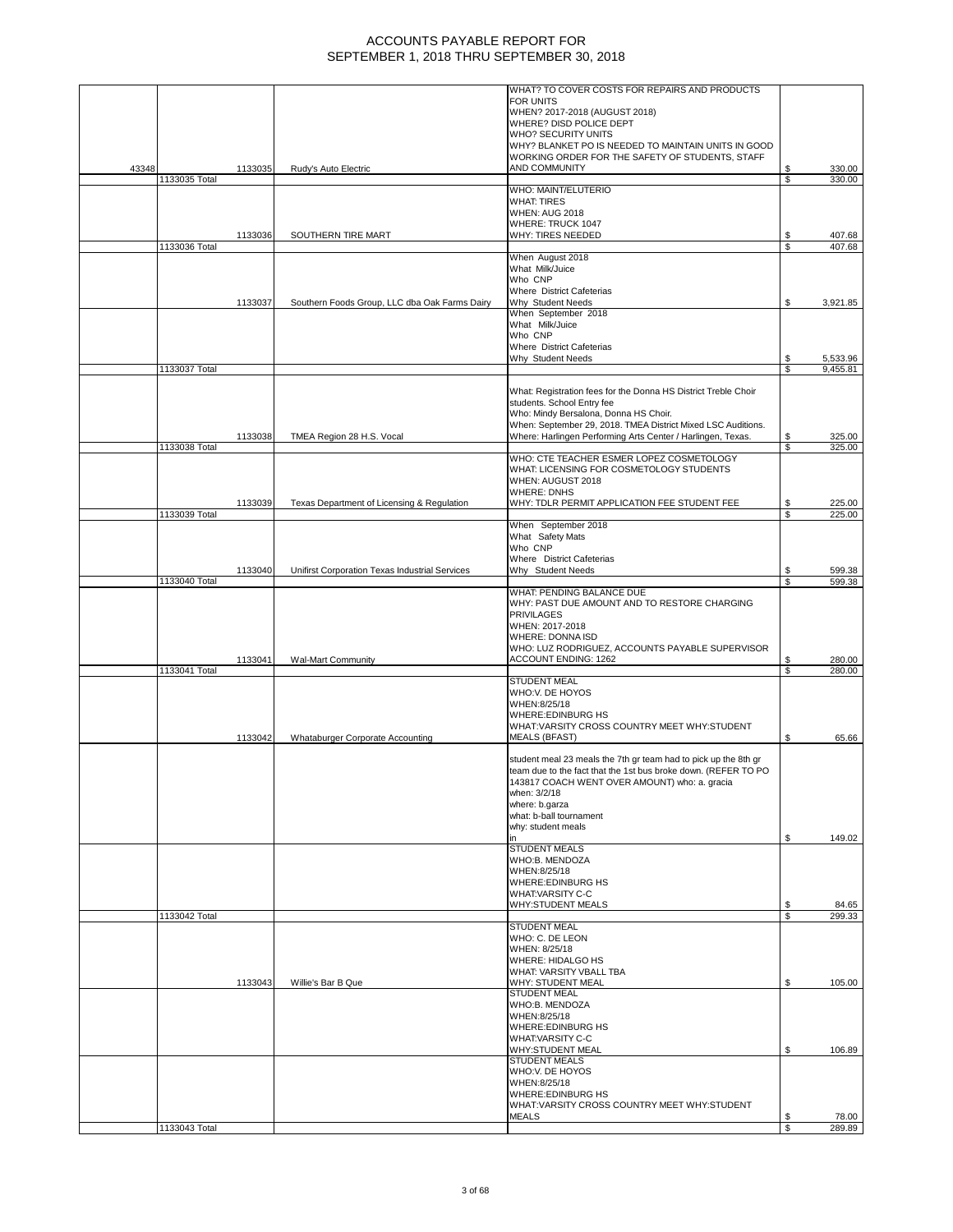|                |               |         |                                                                                           | P.A.C.E. PURCHASING COOPERATIVE #P00170                                                                                                                                                                                                                              |          |                      |
|----------------|---------------|---------|-------------------------------------------------------------------------------------------|----------------------------------------------------------------------------------------------------------------------------------------------------------------------------------------------------------------------------------------------------------------------|----------|----------------------|
|                |               |         |                                                                                           | WHO: DHS ART CLUB                                                                                                                                                                                                                                                    |          |                      |
|                |               |         |                                                                                           | WHAT: CONCESSION STAND SUPPLIES WHEN: SEPTEMBER                                                                                                                                                                                                                      |          |                      |
|                |               |         |                                                                                           | 7,2018                                                                                                                                                                                                                                                               |          |                      |
|                |               |         |                                                                                           | WHERE: BENNIE LA PRADE STADIUM CONCESSION STAND C                                                                                                                                                                                                                    |          |                      |
|                |               |         |                                                                                           | (SOUTH-EAST) WHY: CONCESSION STAND SUPPLIES                                                                                                                                                                                                                          |          |                      |
| 43348          | 1133044 Total | 1133044 | <b>HEB Grocery Company LP</b>                                                             | <b>VOUCHER # 15294</b>                                                                                                                                                                                                                                               | \$<br>\$ | 172.30<br>172.30     |
| 9/5/2018 Total |               |         |                                                                                           |                                                                                                                                                                                                                                                                      | S.       | 83.576.82            |
|                |               |         |                                                                                           | WHO: RAMIRO LEAL-ATHLETIC COORDINATOR                                                                                                                                                                                                                                |          |                      |
|                |               |         |                                                                                           | WHAT: PETTY CASH                                                                                                                                                                                                                                                     |          |                      |
|                |               |         |                                                                                           | WHEN: SEPTEMBER 5, 2018                                                                                                                                                                                                                                              |          |                      |
|                |               |         |                                                                                           | WHERE: DONNA HIGH SCHOOL                                                                                                                                                                                                                                             |          |                      |
| 9/6/2018       | 1133045 Total | 1133045 | LEAL, RAMIRO                                                                              | WHY: PETTY CASH NEEDED FOR FOOTBALL FRIDAY'S                                                                                                                                                                                                                         | \$<br>S  | 1,500.00<br>1,500.00 |
|                |               |         |                                                                                           | WHO: MARIA YANEZ                                                                                                                                                                                                                                                     |          |                      |
|                |               |         |                                                                                           | <b>WHAT: PETTY CASH</b>                                                                                                                                                                                                                                              |          |                      |
|                |               |         |                                                                                           | WHEN: SEPTEMBER 5, 2018                                                                                                                                                                                                                                              |          |                      |
|                |               |         |                                                                                           | WHERE: DONNA HIGH SCHOOL                                                                                                                                                                                                                                             |          |                      |
|                |               |         |                                                                                           | WHY: PETTY CASH NEEDED FOR ALL OTHER SPORTS FOR                                                                                                                                                                                                                      |          |                      |
|                |               | 1133046 | YANEZ, MARIA E                                                                            | 2018-2019 SCHOOL YEAR                                                                                                                                                                                                                                                | \$       | 300.00               |
| 9/6/2018 Total | 1133046 Total |         |                                                                                           |                                                                                                                                                                                                                                                                      | \$<br>S  | 300.00<br>1,800.00   |
| 9/12/2018      |               | 1133047 | Administrators' Scholarship Fundraiser                                                    | Administrator's Scholarship-para's 09/12/18                                                                                                                                                                                                                          | \$       | 119.00               |
|                | 1133047 Total |         |                                                                                           |                                                                                                                                                                                                                                                                      | \$       | 119.00               |
|                |               | 1133048 | COMMUNITY LOAN CENTER, CORP.                                                              | Community Loan Center-para's 09/12/18                                                                                                                                                                                                                                | \$       | 14,979.70            |
|                | 1133048 Total |         |                                                                                           |                                                                                                                                                                                                                                                                      | \$       | 14,979.70            |
|                |               | 1133049 | Cindy Boudloche, Trustee                                                                  | Cindy Boudloche-para's 09/12/18                                                                                                                                                                                                                                      | \$       | 623.08               |
|                | 1133049 Total |         |                                                                                           |                                                                                                                                                                                                                                                                      | \$       | 623.08               |
|                |               | 1133050 | Department of the Treasury-FMS                                                            | Department of the Treasury-FMS-para's 09/12/18                                                                                                                                                                                                                       | \$       | 164.00               |
|                | 1133050 Total | 1133051 | <b>Employee Emergency Foundation</b>                                                      | Employee Emergency Foundation-para's 09/12/18                                                                                                                                                                                                                        | \$<br>\$ | 164.00<br>237.25     |
|                | 1133051 Total |         |                                                                                           |                                                                                                                                                                                                                                                                      | \$       | 237.25               |
|                |               | 1133052 | Internal Revenue Service                                                                  | IRS-para's 09/12/18                                                                                                                                                                                                                                                  | \$       | 100.00               |
|                | 1133052 Total |         |                                                                                           |                                                                                                                                                                                                                                                                      | \$       | 100.00               |
|                |               | 1133053 | <b>NAFT Federal Credit Union</b>                                                          | NAFT-para's 09/12/18                                                                                                                                                                                                                                                 | \$       | 25,322.00            |
|                | 1133053 Total |         |                                                                                           |                                                                                                                                                                                                                                                                      | \$       | 25,322.00            |
|                | 1133054 Total | 1133054 | Pre-Paid Legal Services, Inc.                                                             | Pre-Pd Legal Services-para's 09/12/18                                                                                                                                                                                                                                | \$       | 162.99               |
|                |               | 1133055 | TRELLIS CO.                                                                               | Trellis Co. (TG)-para's 09/12/18                                                                                                                                                                                                                                     | \$<br>\$ | 162.99<br>37.01      |
|                | 1133055 Total |         |                                                                                           |                                                                                                                                                                                                                                                                      | \$       | 37.01                |
|                |               | 1133056 | U.S. Department Of Education National Payment Center US Dept of Education-para's 09/12/18 |                                                                                                                                                                                                                                                                      | \$       | 317.49               |
|                | 1133056 Total |         |                                                                                           |                                                                                                                                                                                                                                                                      | \$       | 317.49               |
|                |               | 1133057 | GONZALEZ-GUERRERO, ALEXIS MARIE                                                           | WHO: ALEXIS M. GONZALEZ GUERRERO WHAT:<br><b>SCHOLARSHIP</b><br>WHEN: 2017-2018 SCHOOL YEAR<br><b>WHERE: DNHS</b><br>WHY: STUDENT WAS AWARDED AN AVID SCHOLARSHIP.<br>REQUESTOR: R. CARDENAS                                                                         | \$       | 200.00               |
|                | 1133057 Total |         |                                                                                           |                                                                                                                                                                                                                                                                      | S        | 200.00               |
|                | 1133058 Total | 1133058 | MARTINEZ, ANDREA NICOLE                                                                   | VOUCHER: 1078<br>WHO: ANDREA N. MARTINEZ<br><b>WHAT: SCHOLARSHIP</b><br>WHEN: 2017-2018 SCHOOL YEAR<br><b>WHERE: DNHS</b><br>WHY: STUDENT WAS AWARDED AN AVID SCHOLARSHIP.<br>REQUESTOR: R. CARDENAS                                                                 | \$<br>\$ | 200.00<br>200.00     |
|                |               |         |                                                                                           |                                                                                                                                                                                                                                                                      |          |                      |
|                | 1133059 Total | 1133059 | RUVALCABA, ALEXANDRA                                                                      | VOUCHER: 1091<br><b>SCHOLARSHIP</b><br>WHO: ALEXANDRA RUVALCABA<br>WHAT: AVID SCHOLARSHIP<br>WHEN: 2017-2018 SCHOOL YEAR<br><b>WHERE: DNHS</b><br>WHY: STUDENT WAS AWARDED AN AVID SCHOLARSHIP<br><b>REQUESTOR: PRINCIPAL</b>                                        | \$<br>\$ | 200.00<br>200.00     |
|                |               |         |                                                                                           |                                                                                                                                                                                                                                                                      |          |                      |
|                |               | 1133060 | SAUCEDA, MERARY                                                                           | VOUCHER: 1092<br><b>SCHOLARSHIP</b><br>WHO: MERARY SAUCEDA<br>WHAT: AVID SCHOLORSHIP<br>WHEN: 2017-2018 SCHOOL YEAR<br><b>WHERE: DNHS</b><br>WHY: STUDENT WAS AWARDED AN AVID SCHOLARSHIP<br><b>REQUESTOR: PRINCIPAL</b>                                             | \$       | 200.00               |
|                | 1133060 Total |         |                                                                                           |                                                                                                                                                                                                                                                                      | \$       | 200.00               |
|                | 1133061 Total | 1133061 | VILLANUEVA, ISABELLA                                                                      | VOUCHER: 1090<br><b>SCHOLARSHIP</b><br>WHO: ISABELLA D. VILLANUEVA<br>WHAT: MARY AND IGNACIO GONZALEZ SCHOLARSHIP<br>WHEN: 2017-2018 SCHOOL YEAR WHERE: DNHS<br>WHY: STUDENT WAS AWARDED THE MARY AND IGNACIO<br><b>GONZALEZ SCHOLARSHIP</b><br>REQUESTOR: PRINCIPAL | \$<br>\$ | 400.00<br>400.00     |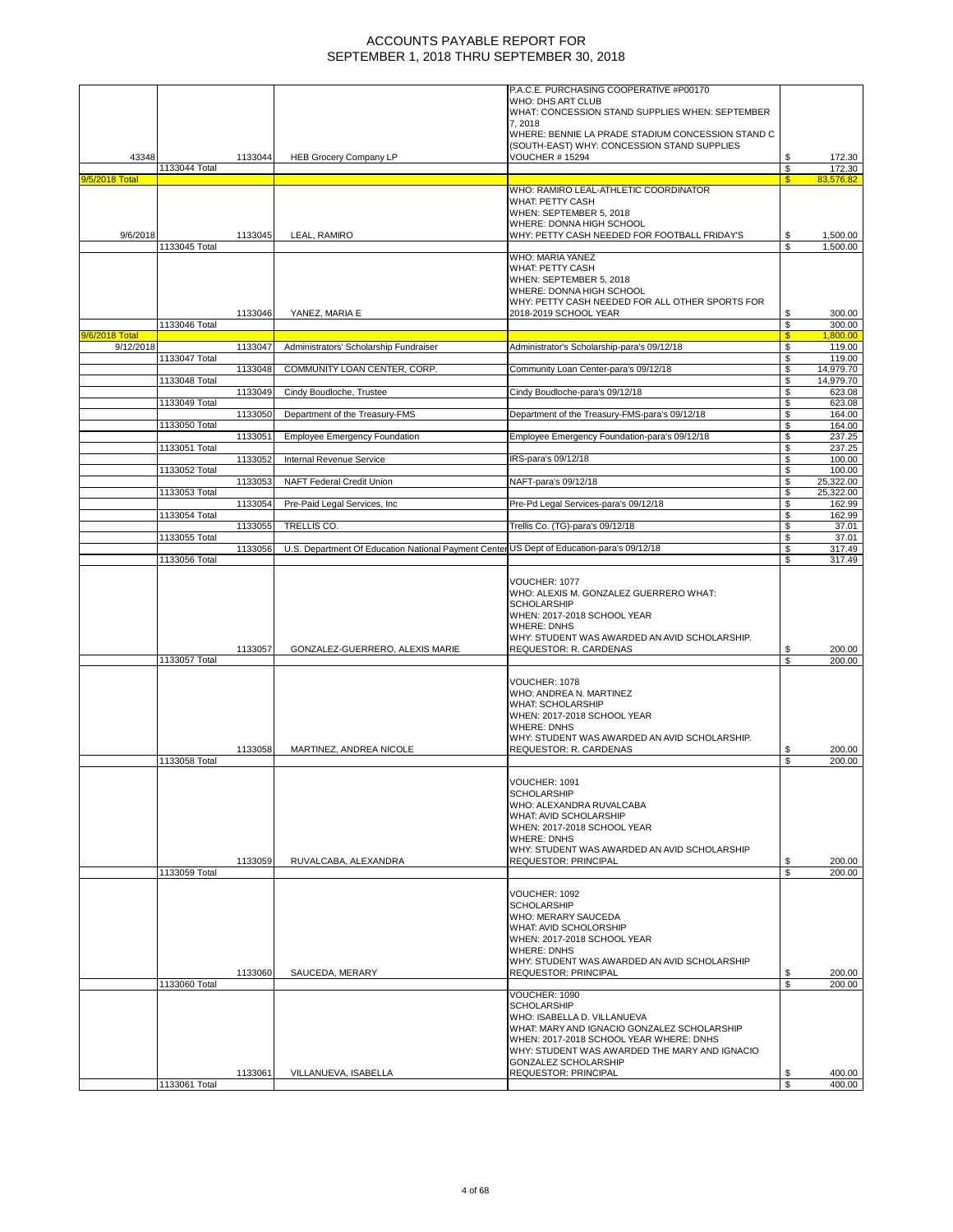|       |               |         |                               | WHO: 2018 DHS GRADUATE<br><b>WHAT: SCHOLARSHIP</b>                                                 |          |                  |
|-------|---------------|---------|-------------------------------|----------------------------------------------------------------------------------------------------|----------|------------------|
|       |               |         |                               | WHEN: 2017-2018 SCHOOL YEAR                                                                        |          |                  |
|       |               |         |                               | <b>WHERE: DHS</b>                                                                                  |          |                  |
|       |               |         |                               | WHY: NATIONAL HONOR SOCIETY SCHOLARSHIP                                                            |          |                  |
| 43355 | 1133062 Total | 1133062 | AGUIRRE, JUDITH AMANDA        | <b>VOUCHER #15315</b>                                                                              | \$       | 500.00<br>500.00 |
|       |               |         |                               | WHO: 2018 DHS GRADUATE                                                                             |          |                  |
|       |               |         |                               | WHAT: SCHOLARSHIP                                                                                  |          |                  |
|       |               |         |                               | WHEN: 2017-2018 SCHOOL YEAR                                                                        |          |                  |
|       |               |         |                               | <b>WHERE: DHS</b><br>WHY: BATTLE OF THE BOOKS SCHOLARSHIP                                          |          |                  |
|       |               | 1133063 | AGUIRRE, JUDITH AMANDA        | <b>VOUCHER #15313</b>                                                                              | S        | 500.00           |
|       | 1133063 Total |         |                               |                                                                                                    | \$       | 500.00           |
|       |               |         |                               | WHO: 2018 DHS GRADUATE                                                                             |          |                  |
|       |               |         |                               | <b>WHAT: SCHOLARSHIP</b><br>WHEN: 2017-2018 SCHOOL YEAR                                            |          |                  |
|       |               |         |                               | <b>WHERE: DHS</b>                                                                                  |          |                  |
|       |               |         |                               | WHY: STUDENT AMBASSADOR SCHOLARSHIP                                                                |          |                  |
|       |               | 1133064 | AGUIRRE, JUDITH AMANDA        | <b>VOUCHER #15314</b>                                                                              | \$       | 50.00            |
|       | 1133064 Total |         |                               |                                                                                                    | S        | 50.00            |
|       |               |         |                               | WHO: DHS D'ETTES<br><b>WHAT: LIPSTICKS</b>                                                         |          |                  |
|       |               |         |                               | WHEN: 2018-2019 SCHOOL YEAR                                                                        |          |                  |
|       |               |         |                               | WHERE: DHS AND RGV STADIUMS                                                                        |          |                  |
|       |               |         |                               | WHY: MAKE DANCERS LOOK UNIFORMED AND PART OF                                                       |          |                  |
|       |               | 1133065 |                               | YEARLY FEES<br><b>VOUCHER # 15291</b>                                                              |          |                  |
|       | 1133065 Total |         | ColorOn Beauty, LLC           |                                                                                                    | \$<br>\$ | 335.00<br>335.00 |
|       |               |         |                               | WHO: DHS JUNIOR CLUB                                                                               |          |                  |
|       |               |         |                               | WHAT: CONCESSION STAND SUPPLIES WHEN: SEPTEMBER                                                    |          |                  |
|       |               |         |                               | 7,2018                                                                                             |          |                  |
|       |               |         |                               | WHERE: BENNIE LA PRADE STADIUM CONCESSION STAND A<br>(SOUTH - WEST) WHY: CONCESSION STAND SUPPLIES |          |                  |
|       |               | 1133066 | <b>HEB Grocery Company LP</b> | <b>VOUCHER #15290</b>                                                                              | S        | 77.01            |
|       | 1133066 Total |         |                               |                                                                                                    | \$       | 77.01            |
|       |               |         |                               | WHO: 2018 DHS GRADUATE                                                                             |          |                  |
|       |               |         |                               | <b>WHAT: SCHOLARSHIP</b><br>WHEN: 2017-2018 SCHOOL YEAR                                            |          |                  |
|       |               |         |                               | <b>WHERE: DHS</b>                                                                                  |          |                  |
|       |               |         |                               | WHY: DHS STUDENT AMBASSADORS SCHOLARSHIP                                                           |          |                  |
|       |               | 1133067 | HERNANDEZ, ASHLEY GUADALUPE   | <b>VOUCHER # 15300</b>                                                                             | \$       | 100.00           |
|       | 1133067 Total |         |                               | WHO: 2018 DHS GRADUATE                                                                             | \$       | 100.00           |
|       |               |         |                               | <b>WHAT: SCHOLARSHIP</b>                                                                           |          |                  |
|       |               |         |                               | WHEN: 2017-2018 SCHOOL YEAR                                                                        |          |                  |
|       |               |         |                               | <b>WHERE: DHS</b>                                                                                  |          |                  |
|       |               | 1133068 | HERNANDEZ, ASHLEY GUADALUPE   | WHY: AVID SCHOLARSHIP<br><b>VOUCHER #15312</b>                                                     | \$       | 150.00           |
|       | 1133068 Total |         |                               |                                                                                                    | \$       | 150.00           |
|       |               |         |                               | WHO: 2018 DHS GRADUATE                                                                             |          |                  |
|       |               |         |                               | <b>WHAT: SCHOLARSHIP</b>                                                                           |          |                  |
|       |               |         |                               | WHEN: 2017-2018 SCHOOL YEAR<br><b>WHERE: DHS</b>                                                   |          |                  |
|       |               |         |                               | WHY: EFREN N DORA CENICEROS SCHOLARSHIP                                                            |          |                  |
|       |               | 1133069 | IBARRA, COSME                 | <b>VOUCHER # 15295</b>                                                                             | S        | 1,000.00         |
|       | 1133069 Total |         |                               |                                                                                                    |          | 1,000.00         |
|       |               |         |                               | WHO: 2018 DHS GRADUATE                                                                             |          |                  |
|       |               |         |                               | <b>WHAT: SCHOLARSHIP</b>                                                                           |          |                  |
|       |               |         |                               | WHEN: 2017-2018 SCHOOL YEAR                                                                        |          |                  |
|       |               |         |                               | <b>WHERE: DHS</b>                                                                                  |          |                  |
|       |               | 1133070 | MADRIGAL, OZIEL VALENTIN      | WHY: DONNA ISD REACH SCHOLARSHIP VOUCHER # 15288                                                   |          | 500.00           |
|       | 1133070 Total |         |                               | WHO: 2018 DHS GRADUATE                                                                             | \$       | 500.00           |
|       |               |         |                               | <b>WHAT: SCHOLARSHIP</b>                                                                           |          |                  |
|       |               |         |                               | WHEN: 2017-2018 SCHOOL YEAR                                                                        |          |                  |
|       |               |         |                               | <b>WHERE: DHS</b>                                                                                  |          |                  |
|       |               |         |                               | WHY: JOSE ERNESTO LUGO SR. AND FAMILY SCHOLARSHIP                                                  |          |                  |
|       |               | 1133071 | QUINTERO, SAVANNAH            | <b>VOUCHER #15302</b>                                                                              |          | 500.00           |
|       | 1133071 Total |         |                               |                                                                                                    | \$.      | 500.00           |
|       |               |         |                               | P.A.C.E. PURCHASING COOPERATIVE #P00170                                                            |          |                  |
|       |               |         |                               | WHO: DHS LIFE SKILLS 3<br>WHAT: CONCESSION STAND SUPPLIES WHEN: SEPTEMBER                          |          |                  |
|       |               |         |                               | 7,2018                                                                                             |          |                  |
|       |               |         |                               | WHERE: BENNIE LA PRADE STADIUM CONCESSION STAND B                                                  |          |                  |
|       |               |         |                               | (NORTH-WEST) WHY: CONCESSION STAND SUPPLIES                                                        |          |                  |
|       | 1133072 Total | 1133072 | Sam's Club                    | <b>VOUCHER # 15299</b>                                                                             | S        | 369.48<br>369.48 |
|       |               |         |                               | P.A.C.E. PURCHASING COOPERATIVE #P00170                                                            |          |                  |
|       |               |         |                               | WHO: DHS JUNIOR CLUB                                                                               |          |                  |
|       |               |         |                               | WHAT: CONCESSION STAND SUPPLIES WHEN: SEPTEMBER                                                    |          |                  |
|       |               |         |                               | 7,2018<br>WHERE: BENNIE LA PRADE STADIUM CONCESSION STAND A                                        |          |                  |
|       |               |         |                               | (SOUTH - WEST) WHY: CONCESSION STAND SUPPLIES                                                      |          |                  |
|       |               | 1133073 | Sam's Club                    | <b>VOUCHER # 15289</b>                                                                             | \$       | 923.30           |
|       | 1133073 Total |         |                               |                                                                                                    | \$       | 923.30           |
|       |               |         |                               | P.A.C.E. PURCHASING COOPERATIVE #P00170<br><b>WHO: DHS ART CLUB</b>                                |          |                  |
|       |               |         |                               | WHAT: CONCESSION STAND SUPPLIES WHEN: SEPTEMBER                                                    |          |                  |
|       |               |         |                               | 7,2018                                                                                             |          |                  |
|       |               |         |                               | WHERE: BENNIE LA PRADE STADIUM CONCESSION STAND C                                                  |          |                  |
|       |               |         |                               | (SOUTH-EAST) WHY: CONCESSION STAND SUPPLIES                                                        |          |                  |
|       |               | 1133074 | Sam's Club                    | <b>VOUCHER # 15293</b>                                                                             | S.       | 812.70           |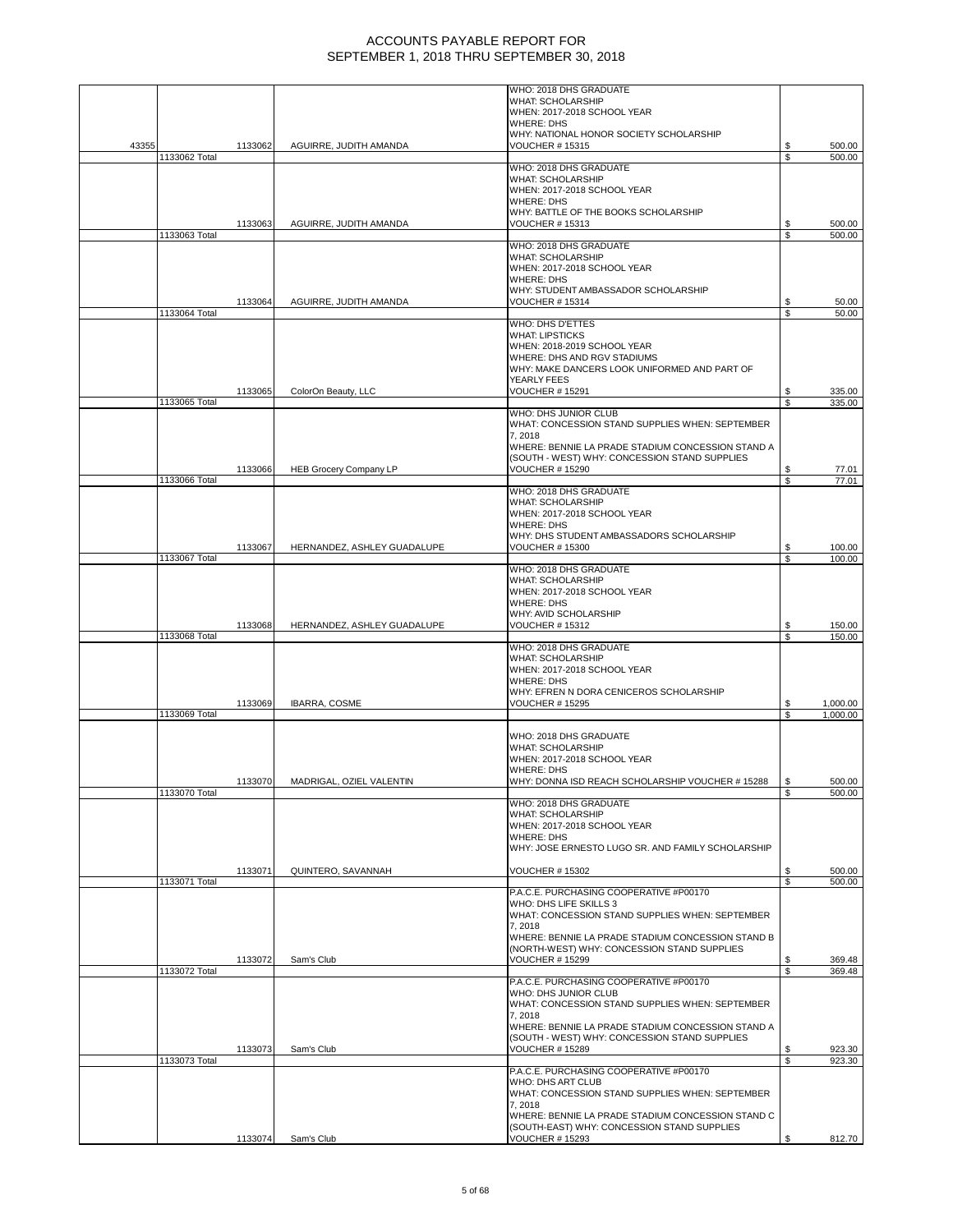| 9/12/2018 1133074 Total  |                         |                                                                                                                                                                                                                                               | \$       | 812.70           |
|--------------------------|-------------------------|-----------------------------------------------------------------------------------------------------------------------------------------------------------------------------------------------------------------------------------------------|----------|------------------|
|                          |                         | P.A.C.E. PURCHASING COOPERATIVE #P00170<br>WHO: DHS REDSKIN CROSS COUNTRY WHAT: CONCESSION<br>STAND SUPPLIES WHEN: SEPTEMBER 7, 2018<br>WHERE: BENNIE LA PRADE STADIUM CONCESSION STAND D                                                     |          |                  |
| 1133075                  | Sam's Club              | (NORTH-EAST) WHY: CONCESSION STAND SUPPLIES<br><b>VOUCHER # 15292</b>                                                                                                                                                                         | S        | 589.24           |
| 1133075 Total            |                         | WHO: 2018 DHS GRADUATE                                                                                                                                                                                                                        | \$       | 589.24           |
|                          |                         | <b>WHAT: SCHOLARSHIP</b><br>WHEN: 2017-2018 SCHOOL YEAR<br><b>WHERE: DHS</b><br>WHY: TIMOTEO N LYDIA JIMENEZ SCHOLARSHIP                                                                                                                      |          |                  |
| 1133076                  | TREJO, MICHAEL Z.       | <b>VOUCHER # 15296</b>                                                                                                                                                                                                                        | \$       | 1,000.00         |
| 1133076 Total            |                         | WHO: 2018 DHS GRADUATE                                                                                                                                                                                                                        | \$.      | 1.000.00         |
|                          |                         | <b>WHAT: SCHOLARSHIP</b><br>WHEN: 2017-2018 SCHOOL YEAR<br><b>WHERE: DHS</b><br>WHY: DORA SAUCEDA MEMORIAL SCHOLARSHIP                                                                                                                        |          |                  |
| 1133077<br>1133077 Total | YANEZ, CORINA ANDREA    | <b>VOUCHER # 15297</b>                                                                                                                                                                                                                        | S<br>S   | 500.00<br>500.00 |
| 1133078                  | YANEZ, CORINA ANDREA    | WHO: 2018 DHS GRADUATE<br><b>WHAT: SCHOLARSHIP</b><br>WHEN: 2017-2018 SCHOOL YEAR<br><b>WHERE: DHS</b><br>WHY: JASON GARCIA MEMORIAL SCHOLARSHIP<br><b>VOUCHER #15298</b>                                                                     | \$       | 250.00           |
| 1133078 Total            |                         |                                                                                                                                                                                                                                               | <b>S</b> | 250.00           |
| 1133079                  | AG-PRO TEXAS, LLC       | <b>WHO: MARICHALAR</b><br>WHAT: SERVICE ON THE GATOR FOR ATHLETICS<br>WHEN: 2018-2019 ATHLETIC SEASON WHERE: DONNA<br>NORTH HIGH SCHOOL WHY: SERVICE NEEDED FOR THE<br><b>GATORS</b>                                                          | \$       | 1,881.87         |
| 1133079 Total            |                         | **CENTERFOLD AD 2018 HIGH SCHOOL FOOTBALL                                                                                                                                                                                                     | S        | 1,881.87         |
| 1133080                  | AIM MEDIA TEXAS         | PREVIEW**<br>WHO: R. LEAL-ATHLETIC COORDINATOR WHAT: FOOTBALL<br>AD<br>WHEN: AUGUST 2018<br>WHERE: DONNA HIGH SCHOOL<br>WHY: HIGH SCHOOL FOOTBALL AD TO BE RUN IN THE TOWN<br>CRIER FOR THE 2018 FOOTBALL SEASON                              | S        | 750.00           |
|                          |                         | <b>WHAT: NEWSPAPER ADS</b>                                                                                                                                                                                                                    |          |                  |
|                          |                         | WHY: PROMOTE ALL DAY PRE-K<br>WHEN: STARTING AUGUST 1, 2018<br>WHERE: DONNA SCHOOL DISTRICT<br>WHO: PUBLIC RELATIONS FULL PAGE HALF PAGE AND<br>QUARTER PAGE                                                                                  | \$       | 3,800.00         |
| 1133080 Total            |                         |                                                                                                                                                                                                                                               | \$       | 4,550.00         |
| 1133081                  | AOC Holding Company Inc | Low Ultra Low Sulfur Diesel (Clear)<br>Who: Luis O. Solis<br>What: Dielsel Fuel<br>Where: Fuel Service Station<br>When: Septermber 2018<br>Why: Fuel needed for bus fleet                                                                     | S        | 16,639.21        |
| 1133081 Total            |                         |                                                                                                                                                                                                                                               | S        | 16,639.21        |
| 1133082                  | AT&T                    | <b>WHAT: GIGAMAN CHARGES</b><br>WHEN: AUG. 23, - SEPT. 22, 2018<br>WHERE: CAMPUSES AND DEPT<br><b>WHY: MONTHLY CHARGES</b><br>WHO: DISTRICT WIDE<br><b>WHAT: PHONE CHARGES</b><br>WHEN: AUG. 23, - SEPT. 22, 2018<br>WHERE: CAMPUSES AND DEPT | ¢        | 64,884.67        |
|                          |                         | WHY: MONTHLY CHARGES<br>WHO: DISTRICT WIDE 512-A67-0005<br>WHAT: PHONE SERVICES<br>WHEN: AUG. 23, - SEPT. 22, 2018                                                                                                                            | \$       | 5,372.71         |
|                          |                         | <b>WHO: DISTRICT WIDE</b><br>WHY: MONTHLY SERVICES<br><b>WHERE: ADAME</b>                                                                                                                                                                     | \$       | 375.99           |
|                          |                         | WHAT: PHONE SERVICES<br>WHEN: AUG. 23, - SEPT. 22, 2018<br><b>WHO: DISTRICT WIDE</b><br>WHY: MONTHLY SERVICES<br>WHERE: ADMINISTRATION                                                                                                        | \$       | 75.98            |
|                          |                         | <b>WHAT: PHONE SERVICES</b><br>WHEN: AUG. 23, - SEPT. 22, 2018<br><b>WHO: DISTRICT WIDE</b>                                                                                                                                                   |          |                  |
|                          |                         | WHY: MONTHLY SERVICES<br>WHERE: BUSINESS OFFICE<br><b>WHAT: PHONE SERVICES</b><br>WHEN: AUG. 23, - SEPT. 22, 2018                                                                                                                             | \$       | 75.98            |
|                          |                         | <b>WHO: DISTRICT WIDE</b><br>WHY: MONTHLY SERVICES<br><b>WHERE: DAEP</b><br>WHAT: PHONE SERVICES                                                                                                                                              | \$       | 75.98            |
|                          |                         | WHEN: AUG. 23, - SEPT. 22, 2018<br><b>WHO: DISTRICT WIDE</b><br>WHY: MONTHLY SERVICES<br><b>WHERE: DISD</b>                                                                                                                                   | \$       | 674.36           |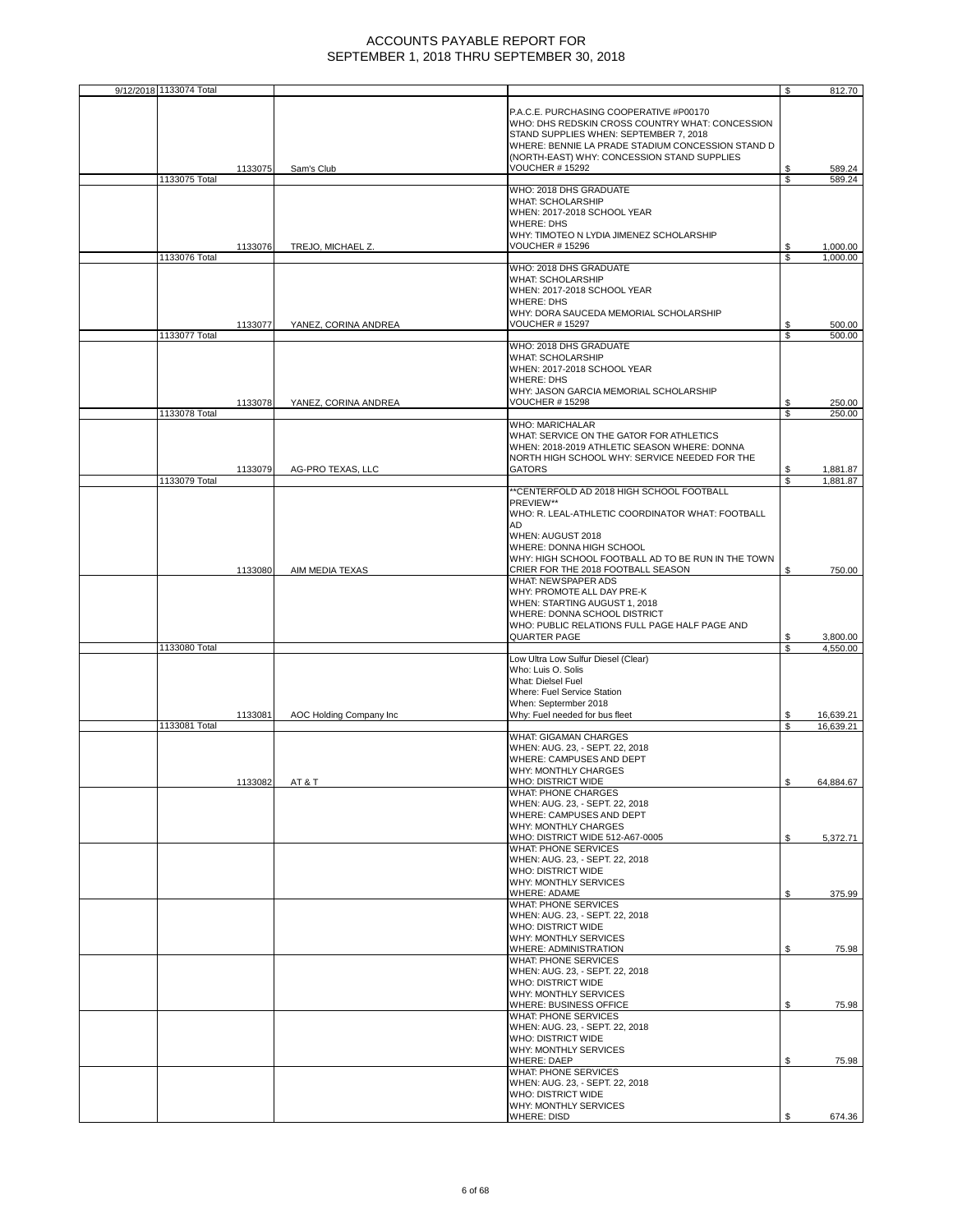|       |               |                             | <b>WHAT: PHONE SERVICES</b>                                                                       |    |                      |
|-------|---------------|-----------------------------|---------------------------------------------------------------------------------------------------|----|----------------------|
|       |               |                             | WHEN: AUG. 23, - SEPT. 22, 2018<br><b>WHO: DISTRICT WIDE</b>                                      |    |                      |
|       |               |                             | WHY: MONTHLY SERVICES                                                                             |    |                      |
| 43355 | 1133082       | AT&T                        | <b>WHERE: DNHS</b>                                                                                | \$ | 660.00               |
|       |               |                             | WHAT: PHONE SERVICES<br>WHEN: AUG. 23, - SEPT. 22, 2018                                           |    |                      |
|       |               |                             | <b>WHO: DISTRICT WIDE</b>                                                                         |    |                      |
|       |               |                             | WHY: MONTHLY SERVICES<br><b>WHERE: GARZA</b>                                                      | \$ | 375.99               |
|       |               |                             | WHAT: PHONE SERVICES                                                                              |    |                      |
|       |               |                             | WHEN: AUG. 23, - SEPT. 22, 2018                                                                   |    |                      |
|       |               |                             | <b>WHO: DISTRICT WIDE</b><br>WHY: MONTHLY SERVICES                                                |    |                      |
|       |               |                             | <b>WHERE: LENOIR</b>                                                                              | \$ | 75.98                |
|       |               |                             | <b>WHAT: PHONE SERVICES</b>                                                                       |    |                      |
|       |               |                             | WHEN: AUG. 23, - SEPT. 22, 2018<br><b>WHO: DISTRICT WIDE</b>                                      |    |                      |
|       |               |                             | <b>WHY: MONTHLY SERVICES</b>                                                                      |    |                      |
|       |               |                             | <b>WHERE: MAINTENANCE</b>                                                                         | \$ | 340.18               |
|       |               |                             | <b>WHAT: PHONE SERVICES</b><br>WHEN: AUG. 23, - SEPT. 22, 2018                                    |    |                      |
|       |               |                             | <b>WHO: DISTRICT WIDE</b>                                                                         |    |                      |
|       |               |                             | WHY: MONTHLY SERVICES                                                                             |    |                      |
|       |               |                             | WHERE: OCHOA<br><b>WHAT: PHONE SERVICES</b>                                                       | S  | 75.98                |
|       |               |                             | WHEN: AUG. 23, - SEPT. 22, 2018                                                                   |    |                      |
|       |               |                             | <b>WHO: DISTRICT WIDE</b>                                                                         |    |                      |
|       |               |                             | WHY: MONTHLY SERVICES<br>WHERE: POLICE DEPT.                                                      | \$ |                      |
|       |               |                             | <b>WHAT: PHONE SERVICES</b>                                                                       |    | 37.99                |
|       |               |                             | WHEN: AUG. 23, - SEPT. 22, 2018                                                                   |    |                      |
|       |               |                             | <b>WHO: DISTRICT WIDE</b><br>WHY: MONTHLY SERVICES                                                |    |                      |
|       |               |                             | <b>WHERE: SALINAS</b>                                                                             | \$ | 75.39                |
|       |               |                             | <b>WHAT: PHONE SERVICES</b>                                                                       |    |                      |
|       |               |                             | WHEN: AUG. 23, - SEPT. 22, 2018<br>WHO: DISTRICT WIDE                                             |    |                      |
|       |               |                             | WHY: MONTHLY SERVICES                                                                             |    |                      |
|       |               |                             | <b>WHERE: SOLIS</b>                                                                               | \$ | 75.98                |
|       |               |                             | <b>WHAT: PHONE SERVICES</b><br>WHEN: AUG. 23, - SEPT. 22, 2018                                    |    |                      |
|       |               |                             | <b>WHO: DISTRICT WIDE</b>                                                                         |    |                      |
|       |               |                             | WHY: MONTHLY SERVICES                                                                             |    |                      |
|       |               |                             | WHERE: TECHNOLOGY<br>WHAT: PHONE SERVICES                                                         | \$ | 75.98                |
|       |               |                             | WHEN: AUG. 23, - SEPT. 22, 2018                                                                   |    |                      |
|       |               |                             | <b>WHO: DISTRICT WIDE</b>                                                                         |    |                      |
|       |               |                             | WHY: MONTHLY SERVICES<br><b>WHERE: VETERANS</b>                                                   | S  | 75.98                |
|       | 1133082 Total |                             |                                                                                                   | \$ | 73,405.12            |
|       |               |                             | TUMBLER COOLER 65<br><b>WHO: SAVAGE</b>                                                           |    |                      |
|       |               |                             | WHAT: TRAINERS EQUIPMENT                                                                          |    |                      |
|       |               |                             | WHEN: 2017-2018 ATHLETIC SCHOOL YEAR.                                                             |    |                      |
|       |               |                             | WHERE: DONNA NORTH HIGH SCHOOL WHY: EQUIPMENT<br>NEEDED FOR STUDENTS FOR ALL ATHLETES DURING      |    |                      |
|       | 1133083       | Alert Services, Inc.        | ATHLETIC SEASON.                                                                                  | S  | 623.00               |
|       |               |                             |                                                                                                   |    |                      |
|       |               |                             | WHO: STEFFANIE BECKER-ATHLETIC TRAINER<br>WHAT: OHASIS ALUMINUM 20GAL COMPLETE (SUPPLIES)         |    |                      |
|       |               |                             | WHEN: AUGUST 2018                                                                                 |    |                      |
|       |               |                             | WHERE: TODD/AP SOLIS                                                                              |    |                      |
|       |               |                             | WHY: NEEDED FOR STUDENT ATHLETES FOR PRACTICE AND<br><b>GAMES</b>                                 | \$ | 1,865.00             |
|       | 1133083 Total |                             |                                                                                                   | \$ | 2,488.00             |
|       |               |                             |                                                                                                   |    |                      |
|       |               |                             | WHO: R. LEAL/ALVAREZ<br>WHAT: PRACTICE WEAR SHIRT/SHORT PRACTICE PACKAGE                          |    |                      |
|       |               |                             | A4 COOLING PERFORMANCE CREW GOLD 1-COLOR FULL                                                     |    |                      |
|       |               |                             | FRONT PRINT MAROON A4 COOLING PERFORMANCE                                                         |    |                      |
|       |               |                             | SHORTS 9INS MAROON 1-COLOR SHORT LEFT LEG PRINT<br>WHEN: 2017-2018 SCHOOL YEAR WHERE: TODD        |    |                      |
|       | 1133084       | All Valley Screen Printing  | <b>WHY</b>                                                                                        | \$ | 2,727.00             |
|       |               |                             | WHO: R. LEAL/O.CASARES                                                                            |    |                      |
|       |               |                             | WHAT: PRACTICE WEAR SHIRT/SHORT PRACTICE PACKAGE<br>A4 COOLING PERFORMANCE CREW GOLD 1-COLOR FULL |    |                      |
|       |               |                             | FRONT PRINT MAROON A4 COOLING PERFORMANCE                                                         |    |                      |
|       | 1133084 Total |                             | SHORTS 9INS MAROON 1-COLOR SHORT                                                                  | \$ | 2,727.00<br>5,454.00 |
|       |               |                             | DRIER INLINE W/O-SG 1/2                                                                           |    |                      |
|       |               |                             | WHO-LUIS O. SOLIS                                                                                 |    |                      |
|       |               |                             | WHAT-DRIER INLINE<br>WHY-NEEDED FOR BUMPER 51                                                     |    |                      |
|       |               |                             | WHERE-TRANSPORTATION BUS BARN WHEN-SCHOOL YEAR                                                    |    |                      |
|       | 1133085       | Andy's Auto & Bus Air, Inc. | 2018-2019                                                                                         | S  | 753.75               |
|       |               |                             | OMEGA VALVE EXP CARRIER<br>WHO-LUIS O. SOLIS                                                      |    |                      |
|       |               |                             | WHAT-EXP CARRIER                                                                                  |    |                      |
|       |               |                             | WHY-NEEDED FOR BUMPER 44<br>WHERE-TRANSPORTATION BUS BARN WHEN-SCHOOL YEAR                        |    |                      |
|       |               |                             | 2018-2019                                                                                         |    | 869.18               |
|       | 1133085 Total |                             |                                                                                                   | S  | 1,622.93             |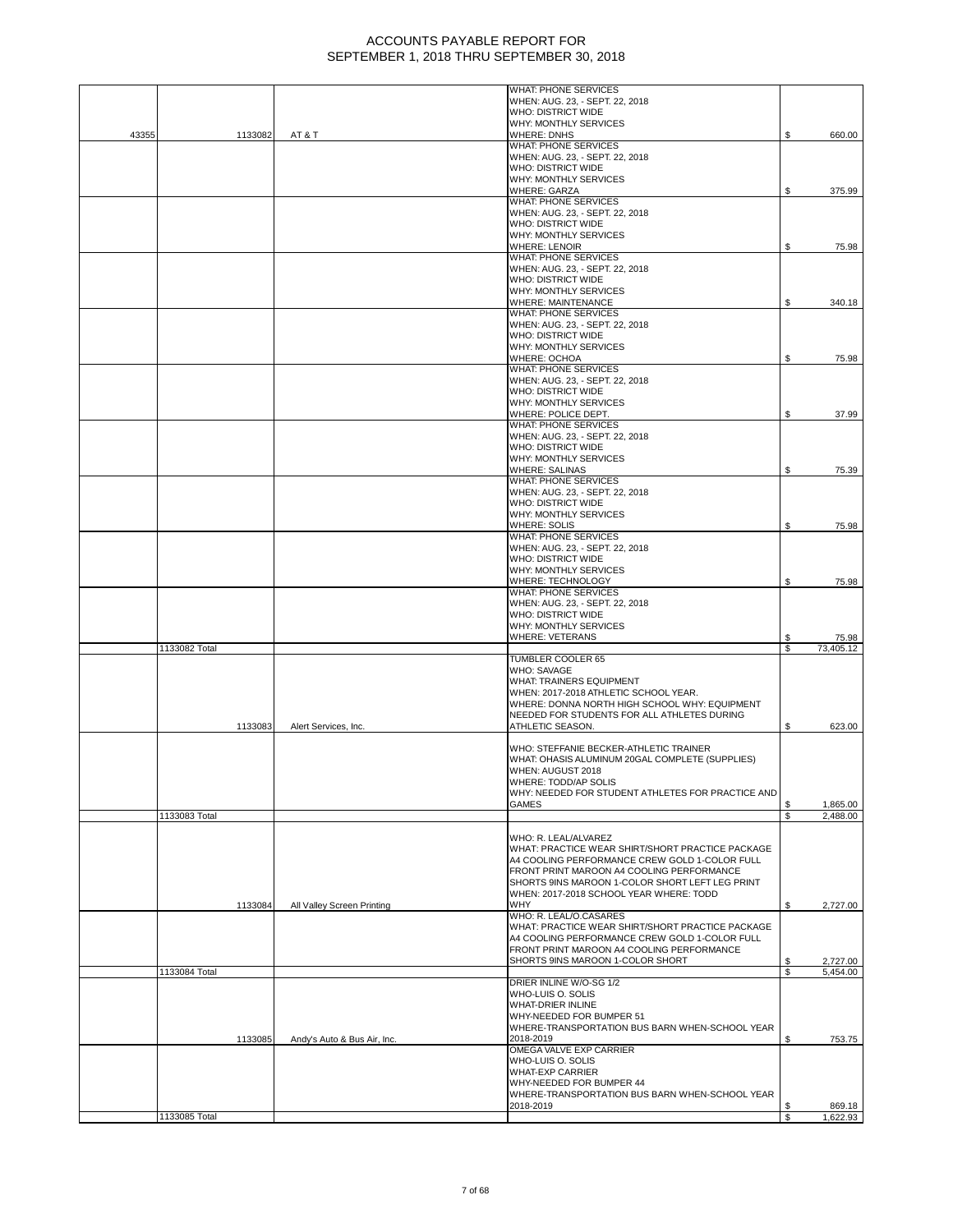|       |               |         |                                  | PUR For Stock                                                      |    |          |
|-------|---------------|---------|----------------------------------|--------------------------------------------------------------------|----|----------|
|       |               |         |                                  | Who: Luis O. Solis                                                 |    |          |
|       |               |         |                                  | What: PHD00390 PUR                                                 |    |          |
|       |               |         |                                  | Where: Bus Barn                                                    |    |          |
|       |               |         |                                  | When: September 2018                                               |    |          |
| 43355 |               | 1133086 | Arnold Oil Company               | Why: Items needed to replenish stock                               | S. | 435.00   |
|       | 1133086 Total |         |                                  |                                                                    | \$ | 435.00   |
|       |               |         |                                  | WHEN: WED., SEPT. 5, 2018                                          |    |          |
|       |               |         |                                  | WHAT: SUPT.'S CABINET MEETING                                      |    |          |
|       |               |         |                                  | WHERE: SUPT.'S OFFICE                                              |    |          |
|       |               |         |                                  | WHO: SUPT.'S CABINET MEMBERS                                       |    |          |
|       |               |         |                                  |                                                                    |    |          |
|       |               | 1133087 | Arredondo, Maria                 | WHY: WEEKLY MEETING                                                | \$ | 9.00     |
|       | 1133087 Total |         |                                  |                                                                    | S  | 9.00     |
|       |               |         |                                  |                                                                    |    |          |
|       |               |         |                                  | Renewal for Plumbing Continuing Education for Pablo Huerta M-      |    |          |
|       |               |         |                                  | 17711 *********************** DOC ATTACHED DIP ATTACHED            |    |          |
|       |               |         |                                  | WHO: MAINT/PABLO H                                                 |    |          |
|       |               |         |                                  | <b>WHAT: RENEW</b>                                                 |    |          |
|       |               |         |                                  | WHEN: JULY 2018                                                    |    |          |
|       |               |         |                                  | <b>WHERE: HARLINGEN</b>                                            |    |          |
|       |               | 1133088 |                                  |                                                                    |    |          |
|       |               |         | Associated Plumbing-Heating-Cool | WHY: STATE RENEWAL                                                 | \$ | 75.00    |
|       | 1133088 Total |         |                                  |                                                                    | \$ | 75.00    |
|       |               |         |                                  | WHAT: PHONE SERVICES                                               |    |          |
|       |               |         |                                  | WHEN: JULY 24 - AUG. 14, 2018                                      |    |          |
|       |               |         |                                  | <b>WHERE: DNHS</b>                                                 |    |          |
|       |               |         |                                  | WHO: LIBRARY - 464-4434                                            |    |          |
|       |               | 1133089 | At & T Long Distance             | WHY: MONTHLY SERVICES                                              | \$ | 6.39     |
|       | 1133089 Total |         |                                  |                                                                    | S  | 6.39     |
|       |               |         |                                  | Expansion Valve For Stock                                          |    |          |
|       |               |         |                                  | Who: Luis O. Solis                                                 |    |          |
|       |               |         |                                  | What: Expansion Valve                                              |    |          |
|       |               |         |                                  | Where: Bus Barn                                                    |    |          |
|       |               |         |                                  |                                                                    |    |          |
|       |               |         |                                  | When: September 2018                                               |    |          |
|       |               | 1133090 | AutoZone Texas, L.P.             | Why: Items needed to replenish stock                               | \$ | 421.14   |
|       |               |         |                                  | TCPN-R107201 Sumnerww 32 Sum Sindshisummerww                       |    |          |
|       |               |         |                                  | Who: Luis O. Solis                                                 |    |          |
|       |               |         |                                  | What: 32 Sum Windshisummer                                         |    |          |
|       |               |         |                                  | Where: Bus Barn                                                    |    |          |
|       |               |         |                                  | When: September 2018                                               |    |          |
|       |               |         |                                  | Why: Items needed to replenish stock                               | \$ | 117.00   |
|       |               |         |                                  | TCPN-R170201 E404 Batt Clean-Detectr For Stock                     |    |          |
|       |               |         |                                  | Who: Luis O. Solis                                                 |    |          |
|       |               |         |                                  | What: Batt Clean-Dectectr                                          |    |          |
|       |               |         |                                  | Where: Bus Barn                                                    |    |          |
|       |               |         |                                  |                                                                    |    |          |
|       |               |         |                                  | When: September 2018                                               |    |          |
|       |               |         |                                  | Why: Items needed to replenish stock                               | S  | 56.31    |
|       | 1133090 Total |         |                                  |                                                                    | \$ | 594.45   |
|       |               |         |                                  | TCPN-R-170201 HEAVY DUTY BATTERIES 31-950                          |    |          |
|       |               |         |                                  |                                                                    |    |          |
|       |               |         |                                  | WHO-LUIS O.SOLIS                                                   |    |          |
|       |               |         |                                  | <b>WHAT-BATTERIES</b>                                              |    |          |
|       |               |         |                                  |                                                                    |    |          |
|       |               |         |                                  | WHY-NEEDED FOR STOCK FOR BUS FLEET WHERE-                          |    |          |
|       |               | 1133091 | AutoZone Texas, L.P.             | TRANSPORTATION BUS BARN WHEN-SCHOOL 2018-2019                      | S  | 1,959.80 |
|       | 1133091 Total |         |                                  |                                                                    | S  | 1,959.80 |
|       |               |         |                                  | WHO: B. RUIZ                                                       |    |          |
|       |               |         |                                  | WHEN: 08/31/18                                                     |    |          |
|       |               |         |                                  | WHERE: BENNIE LA PRADE                                             |    |          |
|       |               |         |                                  | WHAT: (V) FOOTBALL GAME                                            |    |          |
|       |               | 1133092 | BAR-B-CUTIE SMOKEHOUSE           | <b>WHY: STUDENT MEALS</b>                                          | \$ | 200.00   |
|       | 1133092 Total |         |                                  |                                                                    | \$ | 200.00   |
|       |               |         |                                  | Benz Lawn Service and landscaping at Donna North High School       |    |          |
|       |               |         |                                  | Board Approved 54,002.00. With A monthly installment of            |    |          |
|       |               | 1133093 | BENZ-LAWN SERVICE                | \$4,500.00 school year 2017-2018.                                  | \$ | 4,500.00 |
|       |               |         |                                  | LAWN CARE SERVICES FOR GARZA, MUNOZ, SINGLETERRY,                  |    |          |
|       |               |         |                                  |                                                                    |    |          |
|       |               |         |                                  | & ADAME ********************                                       |    |          |
|       |               |         |                                  | SUPPORTING DOCS ATTACHED DIP ATTACHED                              |    |          |
|       |               |         |                                  | WHO: MAINT/URBAN G                                                 |    |          |
|       |               |         |                                  | <b>WHAT: LAWN SERVICE</b>                                          |    |          |
|       |               |         |                                  | <b>WHEN: AUG 2018</b>                                              |    |          |
|       |               |         |                                  | WHERE: NORTH CAMPUSES                                              |    |          |
|       |               |         |                                  | WHY: LAWN CARE SERVICES                                            |    |          |
|       |               |         |                                  | Agreement \$39,150.00/12mo                                         | \$ | 3,262.50 |
|       | 1133093 Total |         |                                  |                                                                    | \$ | 7,762.50 |
|       |               |         |                                  | where: Sauceda Middle School                                       |    |          |
|       |               |         |                                  | Who: Margaret Contreras/ Yearbook Sponsor                          |    |          |
|       |               |         |                                  | When: School Year 2015-2019                                        |    |          |
|       |               |         |                                  |                                                                    |    |          |
|       |               |         |                                  | Why: To pay for Yearbook Fees                                      |    |          |
|       |               | 1133094 | Balfour                          | What: Balfour Fees Harris Contract Number- 15/039KC-01-            | \$ | 3.896.85 |
|       | 1133094 Total |         |                                  |                                                                    | \$ | 3,896.85 |
|       |               |         |                                  | NIKE BREATH RD SINGLET WITH 1 COLOR PRINT                          |    |          |
|       |               |         |                                  | WHO: DNHS - CORPUS                                                 |    |          |
|       |               |         |                                  | WHAT: UNIFORM AND SUPPLIES                                         |    |          |
|       |               |         |                                  | WHEN: 2017-2018 TRACK SEASON                                       |    |          |
|       |               |         |                                  | <b>WHERE: DNHS</b>                                                 |    |          |
|       |               | 1133095 | <b>Barcelona Sporting Goods</b>  | WHY: NEEDED FOR STUDENTS FOR TRACK SEASON                          | S  | 4,067.65 |
|       |               |         |                                  | UNER ARMOUR RIVAL POLO DK MAROON WITH INSERTS                      |    |          |
|       |               |         |                                  | PLAIN NO EMBROIDERY**** WHO: R. LEAL-HEAD FOOTBALL                 |    |          |
|       |               |         |                                  | <b>COACH</b>                                                       |    |          |
|       |               |         |                                  |                                                                    |    |          |
|       |               |         |                                  | WHAT: FOOTBALL EQUIPMENT AND SUPPLIES                              |    |          |
|       |               |         |                                  | WHEN: 2018 FOOTBALL SEASON WHERE: DONNA HIGH                       |    |          |
|       |               |         |                                  | <b>SCHOOL</b>                                                      |    |          |
|       |               |         |                                  | WHY: EQUIPMENT FOR 2018 FOOTBALL SEASON FOR<br><b>STUDENT ATHL</b> |    | 5,156.00 |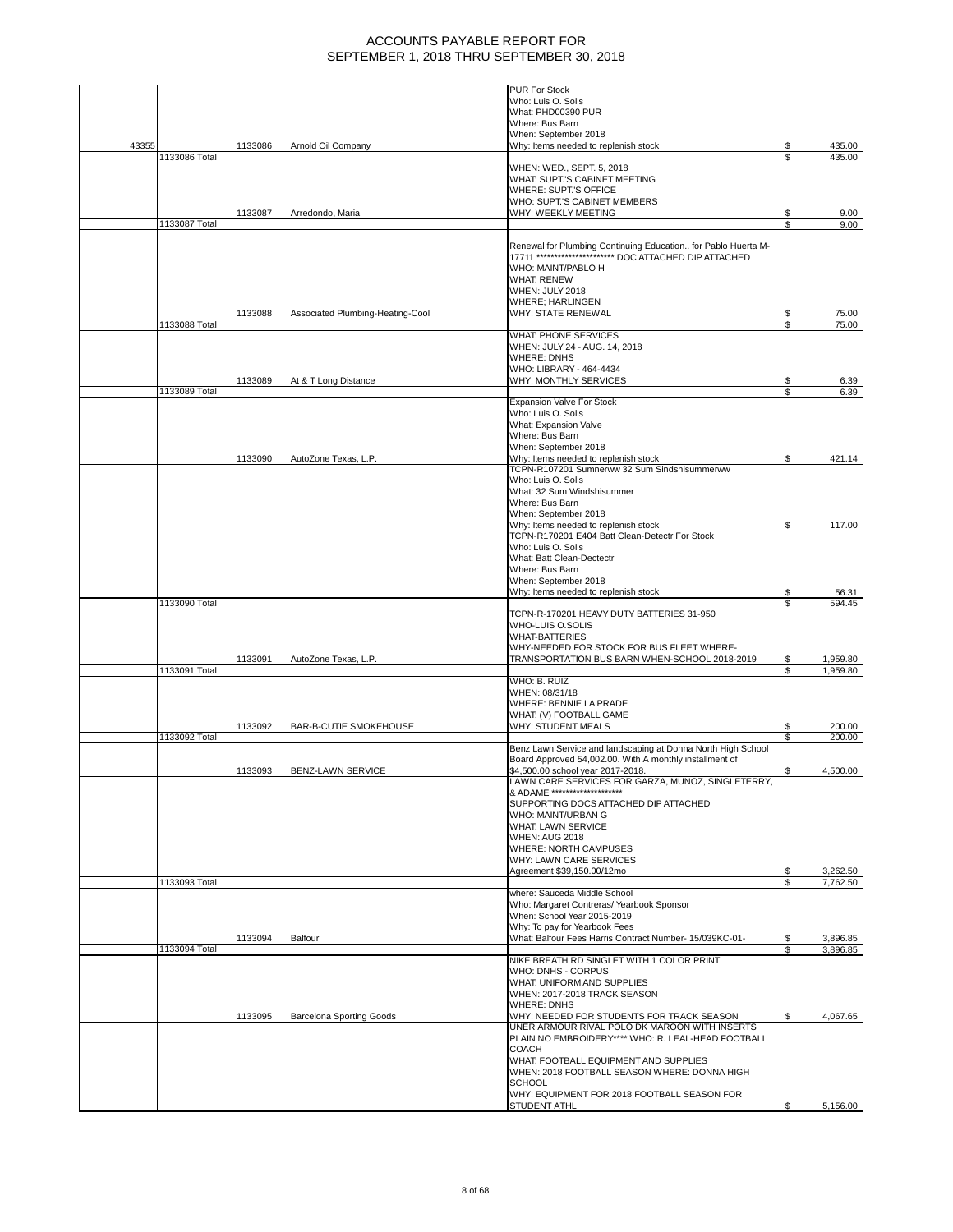|       |               |         |                                        | WHO: J. DAVILA-HEAD CROSS COUNTRY COACH                                                                                            |    |            |
|-------|---------------|---------|----------------------------------------|------------------------------------------------------------------------------------------------------------------------------------|----|------------|
|       |               |         |                                        | WHAT: ASICS GEL NIMBUS 20 RUNNING SHOES MENS/WMNS                                                                                  |    |            |
|       |               |         |                                        |                                                                                                                                    |    |            |
|       |               |         |                                        | WHEN: 2017-2018 SCHOOL YEAR                                                                                                        |    |            |
|       |               |         |                                        | WHERE: DONNA HIGH SCHOOL                                                                                                           |    |            |
|       |               |         |                                        | WHY: NEEDED FOR STUDENT ATHLETES FOR RUNNING                                                                                       |    |            |
| 43355 |               | 1133095 | <b>Barcelona Sporting Goods</b>        | (PRACTICE/COMPETITION)                                                                                                             | S  | 1,199.40   |
|       | 1133095 Total |         |                                        | WHO: DHS                                                                                                                           | S  | 10.423.05  |
|       |               |         |                                        | <b>WHAT: BOOKS</b>                                                                                                                 |    |            |
|       |               |         |                                        | WHEN: 2018 SCHOOL YEAR                                                                                                             |    |            |
|       |               |         |                                        | <b>WHERE: DHS</b>                                                                                                                  |    |            |
|       |               |         |                                        | WHY: BOOKS FOR INSTRUCTIONAL PURPOSES CIP: GOAL 1                                                                                  |    |            |
|       |               | 1133096 | Barnes & Noble College Bookseller, LLC | PER OBJ 1 STR DES 13 COLLEGE ALGEBRA                                                                                               |    | 6,794.90   |
|       | 1133096 Total |         |                                        | WHEN: FISCAL YR. 2018-2019                                                                                                         | £. | 6,794.90   |
|       |               |         |                                        | <b>WHAT: BOOKS</b>                                                                                                                 |    |            |
|       |               |         |                                        | WHERE: DISTRICT WIDE                                                                                                               |    |            |
|       |               |         |                                        | WHO: PRINCIPALS' AND DIRECTORS                                                                                                     |    |            |
|       |               |         |                                        | WHY: POSITIVE ENERGY AND LEADERSHIP FOR                                                                                            |    |            |
|       |               | 1133097 | Barnes & Noble, Inc.                   | ADMINISTRATION STAFF TITLE: ENERGY BUS                                                                                             |    | 2,637.80   |
|       | 1133097 Total |         |                                        | WHO: R. LEAL-ATHLETIC COORDINATOR WHAT: 50' TOWABLE                                                                                | S. | 2,637.80   |
|       |               |         |                                        | <b>BOOM LIFT</b>                                                                                                                   |    |            |
|       |               |         |                                        | WHEN: AUGUST 30, 2018                                                                                                              |    |            |
|       |               |         |                                        | WHERE: BENNIE LAPRADE STADIUM                                                                                                      |    |            |
|       |               |         |                                        | WHY: NEEDED TO REPAIR THE SCOREBOARD FOR FRIDAY                                                                                    |    |            |
|       |               | 1133098 | Briggs-Equipment                       | <b>NIGHT GAME</b>                                                                                                                  | S. | 255.00     |
|       | 1133098 Total |         |                                        | WHO: ADAM CANTU                                                                                                                    | \$ | 255.00     |
|       |               |         |                                        | <b>WHAT: OFFICIAL</b>                                                                                                              |    |            |
|       |               |         |                                        | <b>WHEN: AUGUST 20, 2018</b>                                                                                                       |    |            |
|       |               |         |                                        | WHERE: DONNA HIGH SCHOOL                                                                                                           |    |            |
|       |               | 1133099 | CANTU, ADAM JACOB                      | WHY: DONNA HIGH VS HARLINGEN 9TH A                                                                                                 | \$ | 95.00      |
|       | 1133099 Total |         |                                        |                                                                                                                                    | S  | 95.00      |
|       |               |         |                                        | Who: Technology Dept./ Director David Chavez<br>What: mileage for tech Steven Cassiano When: August 2018                           |    |            |
|       |               |         |                                        | Where: Tech goes to assign campuses                                                                                                |    |            |
|       |               | 1133100 | CASSIANO, STEVEN                       | Why: monthly mileage for techs                                                                                                     | \$ | 88.82      |
|       | 1133100 Total |         |                                        |                                                                                                                                    | \$ | 88.82      |
|       |               |         |                                        | Who: Child Nutrition Program                                                                                                       |    |            |
|       |               |         |                                        | What: Wax and Strip Material<br>When: Beginning of the year                                                                        |    |            |
|       |               |         |                                        | Where: All 21 Cafeterias                                                                                                           |    |            |
|       |               | 1133101 | CC Distributors, Inc.                  | Why: Clean and Wax the Cafeteria floors by Maintenance Crew                                                                        | S  | 5,046.30   |
|       | 1133101 Total |         |                                        |                                                                                                                                    |    | 5,046.30   |
|       |               |         |                                        | WHAT: EPSON POWER LITE X39 XGA PROJ3500 LCD<br>WHEN: 2017-2018                                                                     |    |            |
|       |               |         |                                        | WHERE: 10 Elementary Campuses in the district                                                                                      |    |            |
|       |               |         |                                        | <b>WHO: PreK Teachers</b>                                                                                                          |    |            |
|       |               | 1133102 | CDW-Government LLC, CDW Government     | WHY: ITEMS NEEDED FOR PRE-K FULL DAY                                                                                               |    | 3,880.00   |
|       |               |         |                                        | WHAT: OKI B4600 Black Toner                                                                                                        |    |            |
|       |               |         |                                        | WHO: Joe Perez/PEIMS                                                                                                               |    |            |
|       |               |         |                                        | WHERE: Frankie Jimenez Technology Training Room<br>WHEN: 2017-18                                                                   |    |            |
|       |               |         |                                        | WHY: The printer ran out of toner. All the DISD do trainings and                                                                   |    |            |
|       |               |         |                                        | meetings there and use that printer.                                                                                               | \$ | 107.46     |
|       |               |         |                                        | WHO: DNHS MIGRANT DEPART                                                                                                           |    |            |
|       |               |         |                                        | WHAT: OKI C610 BLK BLK DRUM                                                                                                        |    |            |
|       |               |         |                                        | WHEN: 2017-2018 SCHOOL YEAR<br>WHERE: DNHS MIGRANT DEPARTMENT WHY: TONER FOR                                                       |    |            |
|       |               |         |                                        | PRINTER TO BE USED FOR MIGRANT STAFF AT DNHS FOR                                                                                   |    |            |
|       |               |         |                                        | THE PURPOSE OFOPERATING DAILY PRINTING IN BOTH MEO                                                                                 |    |            |
|       |               |         |                                        | LAB. REQUESTOR: DAVID                                                                                                              | \$ | 263.21     |
|       | 1133102 Total |         |                                        |                                                                                                                                    | \$ | 4,250.67   |
|       |               |         |                                        |                                                                                                                                    |    |            |
|       |               |         |                                        | (3 vehicles at 132,735.00, /discount and concession -29,241.00,<br>total cost at 103,494.00) 2018 Ford Transit-150 cargo vans from |    |            |
|       |               |         |                                        | Chastang Ford. ************************ Supporting docs attached                                                                   |    |            |
|       |               |         |                                        | Dip attached Who: Energy/Urban Gonzalez                                                                                            |    |            |
|       |               | 1133103 | <b>CHASTANG FORD</b>                   | What: Multiple Vehic                                                                                                               | S  | 103,494.00 |
|       | 1133103 Total |         |                                        |                                                                                                                                    | S  | 103,494.00 |
|       |               |         |                                        | F H.D. Tire Hammer For Shop Use<br>Who: Luis O. Solis                                                                              |    |            |
|       |               |         |                                        | What: Tire Hammer                                                                                                                  |    |            |
|       |               |         |                                        | Where: Bus Barn                                                                                                                    |    |            |
|       |               |         |                                        | When: September 2018                                                                                                               |    |            |
|       |               | 1133104 | COMMERCIAL BILLING SERVICE             | Why: Tire Hammer needed for shop use.                                                                                              | S  | 191.04     |
|       | 1133104 Total |         |                                        | Who: Technology Dept./ Director David Chavez                                                                                       | \$ | 191.04     |
|       |               |         |                                        | What: mileage for tech Joseph Campos When: August 2018                                                                             |    |            |
|       |               |         |                                        | Where: tech goes to assign campuses                                                                                                |    |            |
|       |               | 1133105 | Campos, Joseph Michael                 | Why: monthly mileage for techs                                                                                                     | S  | 59.65      |
|       | 1133105 Total |         |                                        |                                                                                                                                    | S  | 59.65      |
|       |               |         |                                        | WHAT: PROPERTY, EQUIPMENT BREAKDOWN, CYBER SUITE,                                                                                  |    |            |
|       |               |         |                                        | GENERAL LIABILITY, EDUCATOR'S LEGAL LIABILITY,                                                                                     |    |            |
|       |               |         |                                        | AUTOMOBILE LIABILITY, & AUTO PHYSICAL DAMAGE                                                                                       |    |            |
|       |               |         |                                        |                                                                                                                                    |    |            |
|       |               |         |                                        | INSURANCE WHEN: SCHOOL 2018-2019                                                                                                   |    |            |
|       |               |         |                                        | WHERE: DONNA ISD                                                                                                                   |    |            |
|       |               | 1133106 | Carlisle Insurance Agency, inc.        | WHY: DISTRICT'S INSURANCE FOR PROPERTY & CASUALTY<br>WHO: LU                                                                       |    | 967,777.00 |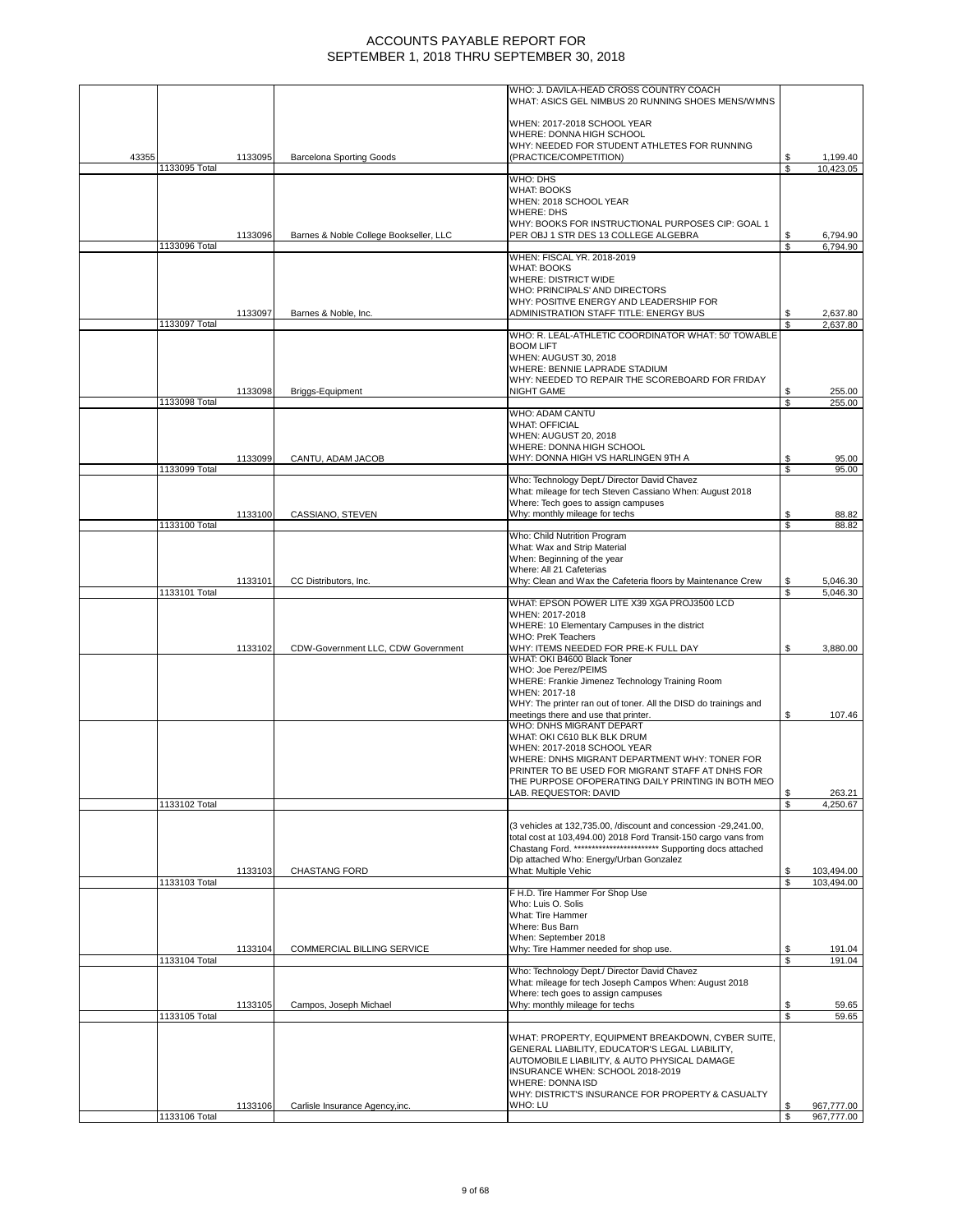|       |               |         |                                        | COMPRESSOR PLUG ASSEMBLY ********************** BB 458*14<br>QUOTE ATTACHED QUOTE #48105645 DIP ATTACHED            |          |                      |
|-------|---------------|---------|----------------------------------------|---------------------------------------------------------------------------------------------------------------------|----------|----------------------|
|       |               |         |                                        | WHO: ENERGY/TRINI<br>WHAT: COMPRESSOR                                                                               |          |                      |
|       |               |         |                                        | <b>WHEN: AUG 2018</b><br><b>WHERE: RIVAS LIBRARY</b>                                                                |          |                      |
| 43355 | 1133107 Total | 1133107 | Carrier Enterprise, LLC                | WHY: REPAIRS NEEDED                                                                                                 | \$<br>\$ | 759.81<br>759.81     |
|       |               |         |                                        | WHO: AMANDA CASTILLO YABRRA                                                                                         |          |                      |
|       |               |         |                                        | WHAT: LUNCH (MEAL REIMBURSEMENT) WHEN: AUGUST 16-<br>18, 2018                                                       |          |                      |
|       |               |         |                                        | WHERE: DONNA HIGH SCHOOL<br>WHY: VOLLEYBALL WENT TO PLAY AT TOURNAMENT IN SAN                                       |          |                      |
|       |               | 1133108 | Castillo, Amanda                       | <b>ANTONIO</b>                                                                                                      | \$       | 94.92                |
|       | 1133108 Total |         |                                        | WHO: RICHARD CASTILLO                                                                                               | \$.      | 94.92                |
|       |               |         |                                        | <b>WHAT: OFFICIAL</b><br>WHEN: AUGUST 21, 2018                                                                      |          |                      |
|       |               |         |                                        | WHERE: DONNA HIGH SCHOOL                                                                                            |          |                      |
|       | 1133109 Total | 1133109 | Castillo, Ricardo                      | WHY: DHS VS HARLINGEN JV                                                                                            | S<br>S   | 55.00<br>55.00       |
|       |               |         |                                        | <b>ATTACHED</b>                                                                                                     |          |                      |
|       |               |         |                                        | WHO: ALFREDO C                                                                                                      |          |                      |
|       |               |         |                                        | <b>WHAT: POLARIS CONN</b><br>WHEN: 08/20/18                                                                         |          |                      |
|       |               | 1133110 | Central Plumbing & Electric Supply Co. | <b>WHERE: STAINKE</b><br>WHY: A/C REPAIR                                                                            | \$       | 39.62                |
|       | 1133110 Total |         |                                        |                                                                                                                     | S        | 39.62                |
|       |               |         |                                        | Who: Technology Dept./ Director David Chavez<br>what: mileage for tech Network admin. Albert Chavez                 |          |                      |
|       |               |         |                                        | When: August 2018<br>Where: Tech network oversee all DISD Why: monthly mileage for                                  |          |                      |
|       |               | 1133111 | Chavez, Alberto                        | techs                                                                                                               | \$       | 12.44                |
|       | 1133111 Total |         |                                        | <b>STUDENT MEALS</b>                                                                                                | \$       | 12.44                |
|       |               |         |                                        | WHO:C. DE LEON<br>WHEN: 9/1/18                                                                                      |          |                      |
|       |               |         |                                        | WHERE:MISSION HIGH WHAT:(V) VOLLEYBALL GAME                                                                         |          |                      |
|       |               | 1133112 | Chick-Fil-A Sharyland Towne Crossing   | WHY:STUDENT MEAL<br>WHO:C. DE LEON                                                                                  | S        | 203.00               |
|       |               |         |                                        | WHEN: 9/1/18<br>WHERE: MISSION HIGH                                                                                 |          |                      |
|       |               |         |                                        | WHAT:(JV/9TH) VOLLEYBALL WHY:STUDENT MEAL                                                                           | \$       | 204.30               |
|       | 1133112 Total |         |                                        | WHAT: POST-IT NOTES PADS                                                                                            | \$.      | 407.30               |
|       |               |         |                                        | WHEN: 2017-2018<br>WHERE: SCIENCE DEPT.                                                                             |          |                      |
|       |               |         |                                        | WHO: EMILY ANDERSON, SCIENCE DIRECTOR                                                                               |          |                      |
|       |               | 1133113 | Cielo Office Products                  | WHY: ITEMS NEEDED FOR OFFICE USE<br>WHO: DHS HISTORY TEACHERS SERGIO GARZA MARTIN                                   | S        | 923.29               |
|       |               |         |                                        | ESTRADA JUAM CARMONA PAUL DE LOS SANTOS<br><b>WHAT: SUPPLIES</b>                                                    |          |                      |
|       |               |         |                                        | WHEN: AUGUST 2018                                                                                                   |          |                      |
|       |               |         |                                        | <b>WHERE: DHS</b><br>WHY: SUPPLIES FOR STUDENT RECORDS CIP: GOAL 1 PER                                              |          |                      |
|       |               |         |                                        | OBJ 1 STR DES 3 HON BRIGADE 700 SERIES LATERAL FILE<br>36" X 19.3" X 4                                              | S        | 2,125.92             |
|       |               |         |                                        |                                                                                                                     |          |                      |
|       |               |         |                                        | WHO: R. LEAL-ATHLETIC COORDINATOR WHAT: QUARTET<br>PRESTIGE COLORED CORK BULLETIN BOARD (SUPPLIES)                  |          |                      |
|       |               |         |                                        | WHEN: 2017-2018 SCHOOL YEAR<br>WHERE: DONNA HIGH SCHOOL ATHLETIC OFFICE                                             |          |                      |
|       |               |         |                                        | WHY: SUPPLIES NEEDED FOR THE ATHLETIC DEPARTMENT                                                                    |          |                      |
|       | 1133113 Total |         |                                        | FOR ORGANIZATION                                                                                                    | \$<br>ፍ  | 1,580.84<br>4,630.05 |
|       |               |         |                                        | ADDITIONAL QUOTES ATTACHED AIR POTATO W/ COACHES<br>VIDEO TRIPOD FOR CONTROL AND POWER (USB AND                     |          |                      |
|       |               |         |                                        | TRADITIONAL) OF 2 LOCAL MULTI-PORT CAMCORDER.                                                                       |          |                      |
|       |               |         |                                        | MONITOR AND CONTROL OF 1 REMOTE MULTI-PORT<br>ENDZONE CAMERA. INCLUDE 1 RECEIVER AT 0 ADDITIONAL                    |          |                      |
|       |               | 1133114 | Coaches Video LLC                      | COST.<br>WHO: MARICALAR                                                                                             | \$       | 1,329.00             |
|       |               |         |                                        |                                                                                                                     |          |                      |
|       |               |         |                                        | ROVER QUICK RELEASE PLATE<br><b>WHO: MARICHALAR</b>                                                                 |          |                      |
|       |               |         |                                        | <b>WHAT: SUPPLIES</b><br>WHEN: 2018-2019 FOOTBALL ATHLETIC SEASON                                                   |          |                      |
|       |               |         |                                        | WHERE: DONNA NORTH HIGH                                                                                             |          |                      |
|       | 1133114 Total |         |                                        | WHY: NEEDED FOR THE CAMERA FOR FOOTBALL SEASON                                                                      | \$<br>\$ | 49.00<br>1,378.00    |
|       |               |         |                                        | PURCHASE ORDER FOR THE MONTH OF JUNE 2018ADM<br>WILL BE CLOSED DURING SUMMER BREAK<br>***************************** |          |                      |
|       |               |         |                                        | <b>DIP ATTACHED</b>                                                                                                 |          |                      |
|       |               |         |                                        | WHO: URBAN GONZALEZ<br><b>WHAT: MATERIAL</b>                                                                        |          |                      |
|       |               |         |                                        | WHEN: JUNE 2018                                                                                                     |          |                      |
|       |               | 1133115 | Crawford Electric Supply Company, Inc. | <b>WHERE: DIST WIDE</b><br>WHY: DAILY OPERATION                                                                     | \$       | 206.59               |
|       | 1133115 Total |         |                                        |                                                                                                                     | \$       | 206.59               |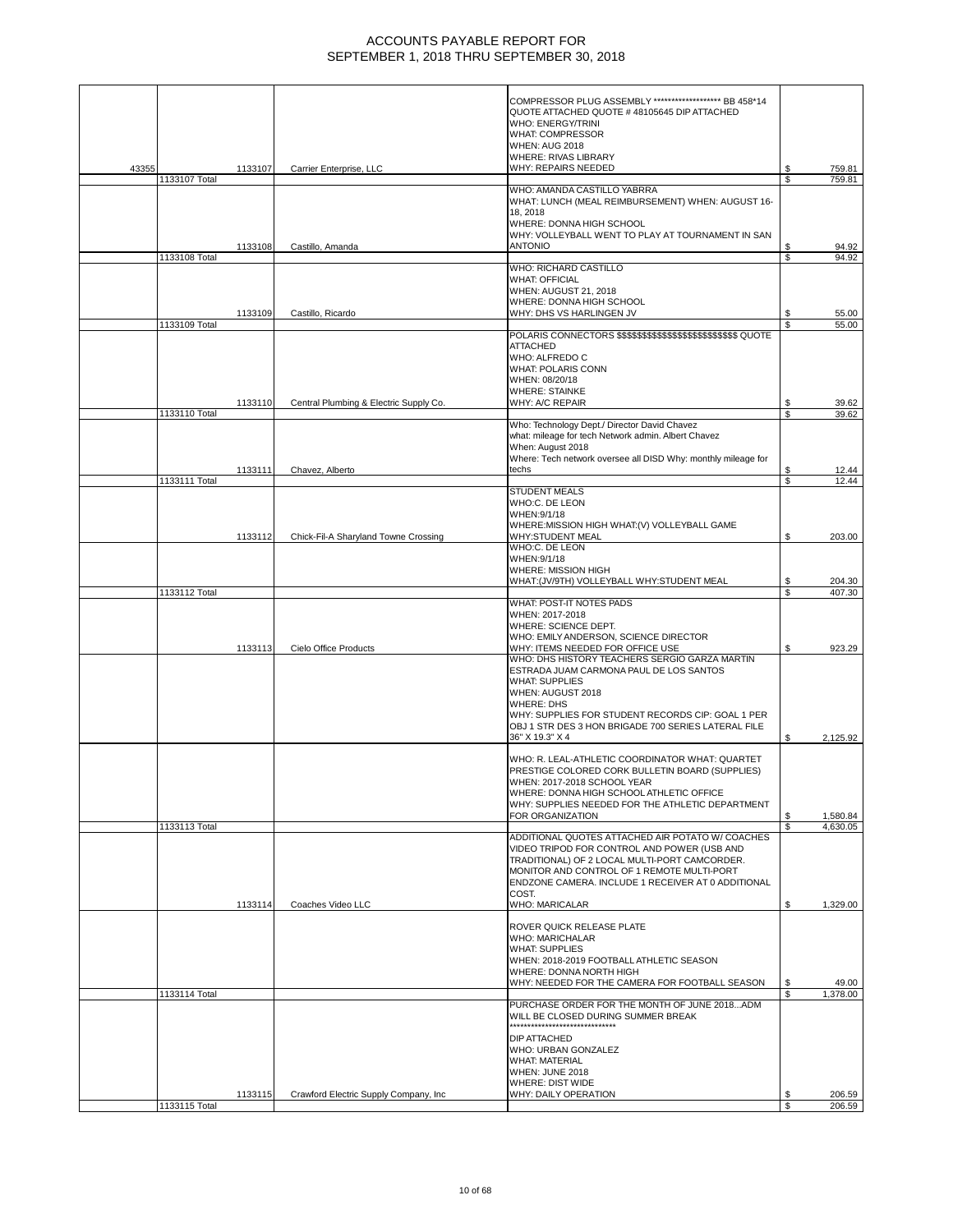|       |               |         |                                             | Who: Technology Dept./ Director David Chavez<br>What: mileage for secretary Judy Crist When: August 2018                |          |                        |
|-------|---------------|---------|---------------------------------------------|-------------------------------------------------------------------------------------------------------------------------|----------|------------------------|
|       |               |         |                                             | Where: secretary goes to pick up items Why: monthly for staff to go                                                     |          |                        |
| 43355 | 1133116 Total | 1133116 | Crist, Judith                               | pick up mileage                                                                                                         | S<br>\$  | 35.23<br>35.23         |
|       |               |         |                                             | WHAT? TRAVELING DPS HEADQUATERS WHEN? SEPT 18,                                                                          |          |                        |
|       |               |         |                                             | 2018<br>WHERE? DPS AUSTIN TX                                                                                            |          |                        |
|       |               |         |                                             | WHO? CHIEF DANIEL WALDEN                                                                                                |          |                        |
|       |               |         |                                             | WHY? WILL BE TRAVELING TO INQUIRE ABOUT PURCHASING<br>EQUIPMENT FOR SECURITY AND POLICE DEPT AT A LESSOR                |          |                        |
|       |               | 1133117 | DANIEL WALDEN                               | COST SEE APPROVED TRAVEL                                                                                                |          | 345.53                 |
|       | 1133117 Total |         |                                             |                                                                                                                         | \$       | 345.53                 |
|       |               |         |                                             | NON-DOT POST ACCIDENT 5 PANEL DRUG (BREATH ALC)<br>***************** INVOICE ATTACHED DIP ATTACHED                      |          |                        |
|       |               |         |                                             | WHO: MAINT/URBAN                                                                                                        |          |                        |
|       |               |         |                                             | <b>WHAT: DRUG TEST</b><br><b>WHEN: AUG 2018</b>                                                                         |          |                        |
|       |               |         |                                             | <b>WHERE: MAINT</b>                                                                                                     |          |                        |
|       |               | 1133118 | <b>DTM</b>                                  | <b>WHY: ACCIDENT</b><br>Outstanding Invoice #90036-18 Reference PO #150286                                              | \$       | 130.00                 |
|       |               |         |                                             | Who: Luis O. Solis                                                                                                      |          |                        |
|       |               |         |                                             | What: Need to pay Outstanding Invoice #90036-18                                                                         |          |                        |
|       |               |         |                                             | Where: Bus Barn<br>When: September 2018                                                                                 |          |                        |
|       |               |         |                                             | Why: Need to pay outstanding Invoice #90036-18                                                                          |          | 540.00                 |
|       | 1133118 Total |         |                                             | who: Veterans Middle School Dance Club 2018-2019                                                                        |          | 670.00                 |
|       |               |         |                                             | what: ankle pants                                                                                                       |          |                        |
|       |               |         |                                             | when: 2018-2019 school year                                                                                             |          |                        |
|       |               | 1133119 | Danzgear                                    | where: Veterans Middle school<br>why: Uniform for 2018-2019 school year                                                 | \$       | 2,989.80               |
|       | 1133119 Total |         |                                             |                                                                                                                         | \$       | 2,989.80               |
|       |               |         |                                             | DHS 7/10-12/18<br>WHO: CHRIS DE LEON                                                                                    |          |                        |
|       |               |         |                                             | WHEN: 7/10-12/18                                                                                                        |          |                        |
|       |               |         |                                             | <b>WHERE: EDINBURG</b><br>WHY: JV CHEER CAMP                                                                            |          |                        |
|       |               | 1133120 | De Leon, Chris                              | WHAT: GAS AND MEAL REIMBURSEMENT GAS                                                                                    |          | 68.53                  |
|       | 1133120 Total |         |                                             |                                                                                                                         | \$       | 68.53                  |
|       |               |         |                                             | COBRA CLEAN 55 GAL<br>WHO-LUIS O. SOLIS                                                                                 |          |                        |
|       |               |         |                                             | WHAT-COBRA CLEAN                                                                                                        |          |                        |
|       |               |         |                                             | WHY-NEEDED FOR SHOP USE<br>WHERE-TRANSPORTATION BUS BARN WHEN-SCHOOL YEAR                                               |          |                        |
|       |               | 1133121 | Doggett Freightliner of South Texas,        | 2018-2019                                                                                                               | S        | 1,120.00               |
|       |               |         |                                             | <b>INJECTOR GP FUEL</b><br>WHO-LUIS O. SOLIS                                                                            |          |                        |
|       |               |         |                                             | WHAT-INJECTOR AND HARNESS                                                                                               |          |                        |
|       |               |         |                                             | WHY-NEEDED FOR STOCK FOR BUS FLEET WHERE-                                                                               |          |                        |
|       |               |         |                                             | TRANSPORTAITON BUS BARN WHEN-SCHOOL YEAR 2018-<br>2019                                                                  | S        | 4,131.44               |
|       |               |         |                                             |                                                                                                                         |          |                        |
|       |               |         |                                             | Steering Wheel-Black, 450MM Saferm For Stock<br>Who: Luis O. Solis                                                      |          |                        |
|       |               |         |                                             | What: Steering Wheel-Black, 450MM Saferm Where: Bus Barn                                                                |          |                        |
|       |               |         |                                             | When: August 2018<br>Why: Parts needed to replenish stock                                                               | \$       | 464.00                 |
|       | 1133121 Total |         |                                             |                                                                                                                         | S        | 5,715.44               |
|       |               |         |                                             | <b>WHAT: FLAT RATE ASSESSMENT</b>                                                                                       |          |                        |
|       |               |         |                                             | <b>WHEN: 2019</b><br>WHERE: DONNA ISD                                                                                   |          |                        |
|       |               | 1133122 | Donna Irrigation District Hidalgo County #1 | WHY: FEES DUE                                                                                                           |          | 7,762.48               |
|       | 1133122 Total |         |                                             |                                                                                                                         | \$       | 7,762.48               |
|       |               |         |                                             | Payment needed for E-Rate Consulting Services Project                                                                   |          |                        |
|       |               |         |                                             | Description : E-Rate support and form preparation. Final Payment<br>for year 2017-2018 Billing from 11/1/2017-6/30/2018 |          |                        |
|       |               |         |                                             | Who: David Chavez                                                                                                       |          |                        |
|       |               |         |                                             | What: E-Rate consulting services Where: Technology Dept.                                                                |          |                        |
|       | 1133123 Total | 1133123 | <b>E-RATE CENTRAL</b>                       | Whe                                                                                                                     | \$<br>\$ | 14,250.00<br>14,250.00 |
|       |               |         |                                             |                                                                                                                         |          |                        |
|       |               |         |                                             | WHAT: CUSTOM MATH MANIPULATIVE KIT WHEN: 2017-2018<br>WHERE: MATH DEPT.                                                 |          |                        |
|       |               |         |                                             | WHO: KELLY WATSON                                                                                                       |          |                        |
|       |               | 1133124 | <b>EAI</b> Education                        | WHY: ITEMS NEEDED FOR INSTRUCTIONAL USE<br>REFERENCE: QTE0081975/DONNAISD 010417-320                                    | \$       | 7,299.93               |
|       | 1133124 Total |         |                                             |                                                                                                                         | \$       | 7,299.93               |
|       |               |         |                                             | ENTRY FEE WHO:GIRLS CROSS COUNTRY WHEN:8/25/18                                                                          |          |                        |
|       |               | 1133125 | Edinburg CISD High School                   | WHERE: EDINBURG HS WHAT: VARSITY CROSS COUNTRY<br>MEET WHY:ENTRY FEE                                                    | \$       | 150.00                 |
|       | 1133125 Total |         |                                             |                                                                                                                         | \$       | 150.00                 |
|       |               |         |                                             | <b>ENTRY FEE</b><br>WHO:BOYS CROSS COUNTRY WHEN:8/25/18                                                                 |          |                        |
|       |               |         |                                             | <b>WHERE:EDINBURG HS</b>                                                                                                |          |                        |
|       |               | 1133126 | Edinburg CISD High School                   | <b>WHAT:VARSITY C-C</b><br>WHY:ENTRY FEE                                                                                | \$       | 150.00                 |
|       | 1133126 Total |         |                                             |                                                                                                                         | \$       | 150.00                 |
|       |               |         |                                             | <b>ENTRY FEE</b>                                                                                                        |          |                        |
|       |               |         |                                             | WHO: C. DE LEON<br>WHEN:8/10-11/18 WHERE:VELA HS WHAT:JV VOLLEYBALL                                                     |          |                        |
|       |               | 1133127 | Edinburg CISD Robert Vela High School       | TOURNAMENT WHY: ENTRY FEE                                                                                               | \$       | 200.00                 |
|       | 1133127 Total |         |                                             |                                                                                                                         | \$       | 200.00                 |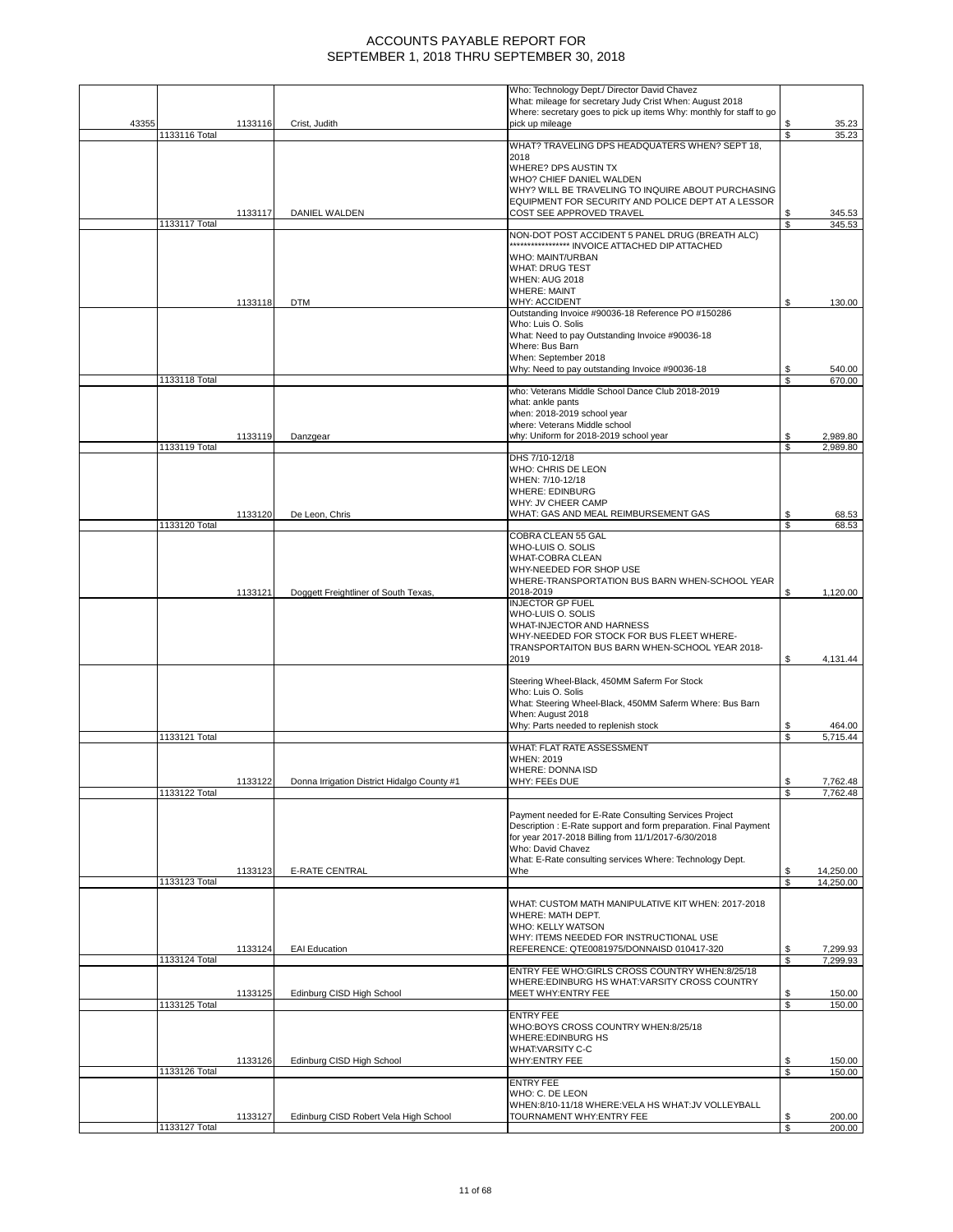|       |               |         |                            | E1 BELT A/C & ALTERNATOR                                                                              |         |                  |
|-------|---------------|---------|----------------------------|-------------------------------------------------------------------------------------------------------|---------|------------------|
|       |               |         |                            | WHO-LUIS O. SOLIS<br>WHAT-BELTS FOR A/C AND ALTERNATORS WHY-NEEDED                                    |         |                  |
|       |               |         |                            | FOR STOCK FOR BUS FLEET WHERE-TRANSPORTATION BUS                                                      |         |                  |
| 43355 |               | 1133128 | Elsa Auto & Truck Parts    | BARN WHEN-SCHOOL YEAR 2018-2019                                                                       | \$      | 299.90           |
|       | 1133128 Total |         |                            |                                                                                                       | \$      | 299.90           |
|       |               |         |                            | WHO: JAIME PENA-BASEBALL HEAD COACH WHAT:<br>CHAMPION MOLDED RUBBER OPTIC BASEBALL BASE PLUGS         |         |                  |
|       |               |         |                            | WHEN: 2017-2018 SCHOOL YEAR                                                                           |         |                  |
|       |               |         |                            | WHERE: DONNA HIGH SCHOOL                                                                              |         |                  |
|       |               |         |                            | WHY: EQUIPMENT AND SUPPLIES NEEDED FOR BASEBALL                                                       |         |                  |
|       |               | 1133129 | Epic Sports, Inc.e         | PRACTICE AND GAMES<br><b>WHO: STEFFANIE BECKER</b>                                                    | \$      | 435.51           |
|       |               |         |                            | WHAT: BADGER B-CORE SHORT SLEEVE PERFORMANCE                                                          |         |                  |
|       |               |         |                            | TEES MAROON AM (PRACTICE GEAR)                                                                        |         |                  |
|       |               |         |                            | WHEN: 2017-2018 SCHOOL YEAR                                                                           |         |                  |
|       |               |         |                            | WHERE: DONNA HIGH SCHOOL                                                                              |         |                  |
|       |               |         |                            | WHY: NEED PRACTICE WEAR FOR FOOTBALL TRAINERS FOR<br>FOOTBALL SEASON                                  | \$      | 307.72           |
|       | 1133129 Total |         |                            |                                                                                                       | \$      | 743.23           |
|       |               |         |                            | Bearing                                                                                               |         |                  |
|       |               |         |                            | Who: Luis O. Solis                                                                                    |         |                  |
|       |               |         |                            | What: Parts for Alternator<br>Where: Bus Barn                                                         |         |                  |
|       |               |         |                            | When: August 2018                                                                                     |         |                  |
|       |               | 1133130 | Escobar Auto Electric      | Why: Alternator needed for Stock                                                                      | \$      | 263.55           |
|       |               |         |                            | Regulator                                                                                             |         |                  |
|       |               |         |                            | Who: Luis O. Solis<br>What: Alternator                                                                |         |                  |
|       |               |         |                            | Where: Bus Barn                                                                                       |         |                  |
|       |               |         |                            | When: August 2018                                                                                     |         |                  |
|       |               |         |                            | Why: Alternator needed for stock                                                                      | \$      | 263.55           |
|       | 1133130 Total |         |                            | Pay Outstanding Invoice 8890501 Reference PO #150632                                                  | \$      | 527.10           |
|       |               |         |                            | Who: Luis O. Solis                                                                                    |         |                  |
|       |               |         |                            | What: Outstanding Invoice #8890501 Where: Bus Barn                                                    |         |                  |
|       |               |         |                            | When: September 2018                                                                                  |         |                  |
|       | 1133131 Total | 1133131 | <b>FLEETPRIDE</b>          | Why: Need to pay Outstanding invoice #8890501                                                         | \$<br>S | 95.83<br>95.83   |
|       |               |         |                            | CHILLER REPAIRS - REPLACE CONDENSER CONNECTION                                                        |         |                  |
|       |               |         |                            | HEAD, REPLACE HEAD GASKET AND REPLACE U CHANNEL                                                       |         |                  |
|       |               |         |                            | *********************** SUPPORTING DOCS ATTACHED DIP                                                  |         |                  |
|       |               |         |                            | <b>ATTACHED</b><br>WHO: ENERGY/URBAN G                                                                |         |                  |
|       |               |         |                            | <b>WHAT: SERVICES</b>                                                                                 |         |                  |
|       |               |         |                            | WHEN: JUNE 2018                                                                                       |         |                  |
|       |               |         |                            |                                                                                                       |         |                  |
|       |               |         |                            | WHERE: DNHS CHILLERS                                                                                  |         |                  |
|       |               | 1133132 | FOX MECHANICAL LLC         | WHY: SERVICES NEE                                                                                     | \$      | 6,130.00         |
|       | 1133132 Total |         |                            | 35-100 C SCH C 5 PIN KEY BLANK WHAT? KEYS                                                             | \$      | 6,130.00         |
|       |               |         |                            | WHEN? 2017-2018                                                                                       |         |                  |
|       |               |         |                            | WHERE? DISD POLICE DEPT                                                                               |         |                  |
|       |               |         |                            | WHO? DISD POLICE DEPT                                                                                 |         |                  |
|       |               |         |                            | WHY? KEY LOCKS WILL BE CHANGED DUE TO THE CHANGE<br>IN PERSONNEL FOR SAFETY AND SECURITY OF STUDENTS. |         |                  |
|       |               | 1133133 | Fairway Supply Inc.        | STAFF AND COMMUNITY                                                                                   | \$      | 73.00            |
|       | 1133133 Total |         |                            |                                                                                                       | \$      | 73.00            |
|       |               |         |                            | OPEN PO FOR AUGUST 2018                                                                               |         |                  |
|       |               |         |                            | WHO: DR. L. RAMIREZ                                                                                   |         |                  |
|       |               |         |                            | <b>WHAT: FEDEX CHARGES</b>                                                                            |         |                  |
|       |               |         |                            | WHERE: HR DEPT.                                                                                       |         |                  |
|       |               |         |                            | WHEN: AUGUST 2018                                                                                     |         |                  |
|       |               | 1133134 | <b>Federal Express</b>     | WHY: TO OVERNIGHT<br>LETTERS/DOCUMENTATIONS                                                           | \$      | 33.79            |
|       |               |         |                            | WHO: C. GUERRERO                                                                                      |         |                  |
|       |               |         |                            | <b>WHAT: FEDEX CHARGES</b>                                                                            |         |                  |
|       |               |         |                            | <b>WHEN: MAY 2017</b>                                                                                 |         |                  |
|       |               |         |                            | <b>WHERE: VETERANS MS</b><br>WHY: CAMPUS SENT OUT PAYMENT TO SEA WORLD                                | \$      | 40.32            |
|       | 1133134 Total |         |                            |                                                                                                       | \$      | 74.11            |
|       |               |         |                            | CVR RWV LEVER ADPTR ******************** QUOTES                                                       |         |                  |
|       |               |         |                            | ATTACHED QUOTE #222058 DIP ATTACHED WHO:<br><b>MAINT/PABLO H</b>                                      |         |                  |
|       |               |         |                            | <b>WHAT: ADPTR</b>                                                                                    |         |                  |
|       |               |         |                            | WHEN: JUNE 2018                                                                                       |         |                  |
|       |               |         |                            | WHERE: DNHS CTE KITCHEN                                                                               |         |                  |
|       |               | 1133135 | Ferguson Enterprises, Inc. | WHY: NOT WORKING<br>INVOICE DATE: 3-9-18                                                              | \$      | 530.98           |
|       |               |         |                            | MAINT SUBMITTED RECEIVER ON 9-7-18                                                                    |         |                  |
|       |               |         |                            |                                                                                                       |         |                  |
|       |               |         |                            |                                                                                                       |         |                  |
|       |               |         |                            | B883734<br>WHO: PABLO HUERTA                                                                          |         |                  |
|       |               |         |                            | <b>WHAT: GAS LINES</b>                                                                                |         |                  |
|       |               |         |                            | <b>WHEN: SPRING BREAK</b>                                                                             |         |                  |
|       |               |         |                            | WHERE: TODD MIDDLE SCHOOL                                                                             |         |                  |
|       | 1133135 Total |         |                            | WHY: REPAIRS NEEDED                                                                                   | \$<br>S | 223.06<br>754.04 |
|       |               |         |                            | When September 2018                                                                                   |         |                  |
|       |               |         |                            | What Food/Bread                                                                                       |         |                  |
|       |               |         |                            | Who CNP<br>Where District Cafeterias                                                                  |         |                  |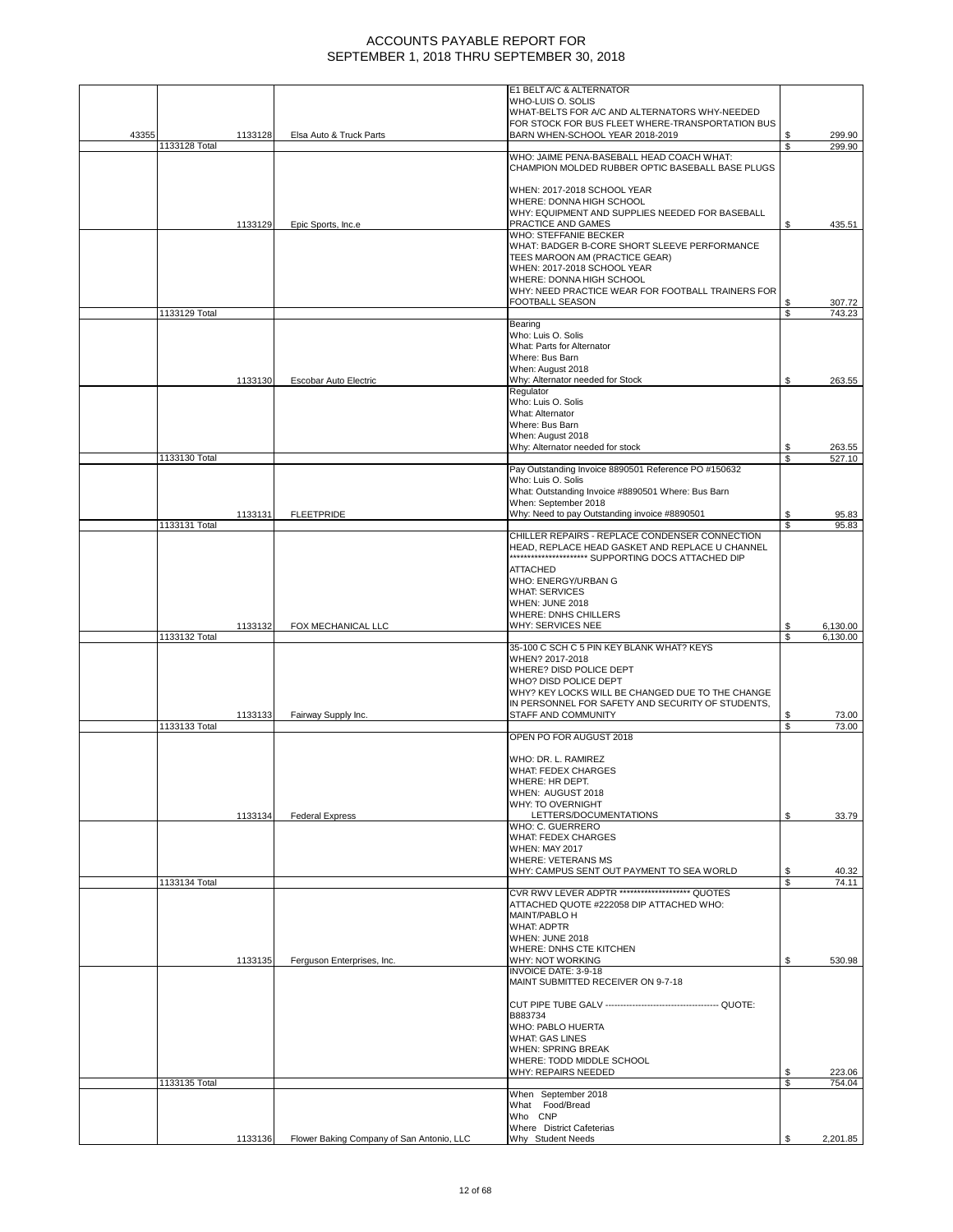|       |               |         |                                           | When September 2018                                                                                  |          |                  |
|-------|---------------|---------|-------------------------------------------|------------------------------------------------------------------------------------------------------|----------|------------------|
|       |               |         |                                           | What Food/Grocery                                                                                    |          |                  |
|       |               |         |                                           | Who CNP                                                                                              |          |                  |
| 43355 |               | 1133136 | Flower Baking Company of San Antonio, LLC | Where District Cafeterias<br>Why Student Needs                                                       | \$       | 55.75            |
|       |               |         |                                           | When September 2018                                                                                  |          |                  |
|       |               |         |                                           | What Food/Bread                                                                                      |          |                  |
|       |               |         |                                           | Who CNP                                                                                              |          |                  |
|       |               |         |                                           | Where District Cafeterias                                                                            |          |                  |
|       |               |         |                                           | Why Student Needs                                                                                    | S        | 320.70           |
|       | 1133136 Total |         |                                           |                                                                                                      | \$       | 2,578.30         |
|       |               |         |                                           | AP SCORES TESTING AWARD                                                                              |          |                  |
|       |               |         |                                           | WHO: RUTH GOMEZ                                                                                      |          |                  |
|       |               |         |                                           | <b>WHAT: AP SCORES</b>                                                                               |          |                  |
|       |               |         |                                           | WHEN: 2017-2018 SCHOOL YEAR WHERE: DONNA NORTH<br>HIGH SCHOOL WHY: STUDENT AWARDED \$100.00 FOR EACH |          |                  |
|       |               |         |                                           | TEST THAT IS SCORED A 3, 4 OR 5 AWARDED AS A                                                         |          |                  |
|       |               | 1133137 | GOMEZ SALDANA, RUTH K                     | SCHOLARSHIP REQUESTOR: PRINCIPAL                                                                     | \$       | 100.00           |
|       | 1133137 Total |         |                                           |                                                                                                      | \$       | 100.00           |
|       |               |         |                                           | Who: Technology Dept./ Director David Chavez                                                         |          |                  |
|       |               |         |                                           | What: mileage for supervisor Tech Janie Gonzalez                                                     |          |                  |
|       |               |         |                                           | When: August 2018                                                                                    |          |                  |
|       |               |         |                                           | Where: tech oversees all techs & does work orders                                                    |          |                  |
|       |               | 1133138 | GONZALEZ, SAN JUANA ALICIA                | Why: monthly mileage for techs                                                                       | \$       | 32.68            |
|       | 1133138 Total |         |                                           |                                                                                                      | \$       | 32.68            |
|       |               |         |                                           | PRIVASCREEN ***********                                                                              |          |                  |
|       |               |         |                                           | WHO- T LUNA DEAN                                                                                     |          |                  |
|       |               |         |                                           | WHERE- AP SOLIS                                                                                      |          |                  |
|       |               |         |                                           | WHEN-2017-18                                                                                         |          |                  |
|       |               |         |                                           | <b>WHAT- OFFICE SUPPLIES</b>                                                                         |          |                  |
|       |               |         |                                           | WHY- TO PROVIDE APPROPRIATE MATERIAL FOR ADM<br><b>OFFICE</b>                                        |          |                  |
|       |               | 1133139 | Gateway Printing/Supply                   | Who: All Teachers/ Counselors                                                                        | \$       | 123.66           |
|       |               |         |                                           | <b>WHAT: Shredder</b>                                                                                |          |                  |
|       |               |         |                                           | Where: J.S. Adame Elem                                                                               |          |                  |
|       |               |         |                                           | Why: Daily Classroom use                                                                             |          |                  |
|       |               |         |                                           | When; 2018 School year                                                                               | \$       | 308.36           |
|       |               |         |                                           | WHO: LPAC OFFICE DNHS                                                                                |          |                  |
|       |               |         |                                           | WHAT: TRIMMER PAPER STAKCUT                                                                          |          |                  |
|       |               |         |                                           | WHEN: 2017-2018 SCHOOL YEAR                                                                          |          |                  |
|       |               |         |                                           | <b>WHERE: DNHS</b>                                                                                   |          |                  |
|       |               |         |                                           | WHY: ITEMS NEEDED TO WORK MORE EFFICIENTLY WITH                                                      |          |                  |
|       |               |         |                                           | STUDENT FOLDER.                                                                                      | \$       | 210.55           |
|       |               |         |                                           | WHO: Parental : Imelda Gonzalez                                                                      |          |                  |
|       |               |         |                                           | What: 28 sheet commercial Electric three hole Punch                                                  |          |                  |
|       |               |         |                                           | Where: J.S. Adame Elementary                                                                         |          |                  |
|       |               |         |                                           | Why: Daily parental use                                                                              |          |                  |
|       |               |         |                                           | When: 2018 School Year                                                                               | \$       | 175.99           |
|       | 1133139 Total |         |                                           | <b>PULLEY</b>                                                                                        | \$       | 818.56           |
|       |               |         |                                           | WHO-LUIS O. SOLIS                                                                                    |          |                  |
|       |               |         |                                           | <b>WHAT-PULLEY</b>                                                                                   |          |                  |
|       |               |         |                                           | WHY-NEEDED FOR STOCK FOR BUS FLEET WHERE-                                                            |          |                  |
|       |               |         |                                           | TRANSPORTATION BUS BARN WHEN-SCHOOL YEAR 2017-                                                       |          |                  |
|       |               | 1133140 | Gonzalez Auto Parts Laredo G.auto Parts   | 2018                                                                                                 | \$       | 129.64           |
|       | 1133140 Total |         |                                           |                                                                                                      | \$       | 129.64           |
|       |               |         |                                           |                                                                                                      |          |                  |
|       |               |         |                                           | Who: Rolando Cepeda                                                                                  |          |                  |
|       |               |         |                                           | What: RJ 45 Cat 6 plugs                                                                              |          |                  |
|       |               |         |                                           | Where: Technology Dept.                                                                              |          |                  |
|       |               |         |                                           | When: 2018                                                                                           |          |                  |
|       |               |         |                                           | Why: Ends needed to add to our inventory and needed to replenish                                     |          |                  |
|       |               | 1133141 | Grainger                                  | our inventory. Clear Modular Plug, Number of contacts; 8                                             | \$       | 40.92            |
|       | 1133141 Total |         |                                           |                                                                                                      | \$       | 40.92            |
|       |               |         |                                           | When September 2018                                                                                  |          |                  |
|       |               |         |                                           | What Non Food Items<br>Who CNP                                                                       |          |                  |
|       |               |         |                                           | Where District Cafeterias                                                                            |          |                  |
|       |               | 1133142 | Gulf Coast Paper Company                  | Why Student Needs                                                                                    | \$       | 25,345.75        |
|       | 1133142 Total |         |                                           |                                                                                                      | \$       | 25,345.75        |
|       |               |         |                                           | WHO: MAINT/PETE V                                                                                    |          |                  |
|       |               |         |                                           | <b>WHAT: BELT</b>                                                                                    |          |                  |
|       |               |         |                                           | <b>WHEN: AUG 2018</b>                                                                                |          |                  |
|       |               |         |                                           | WHERE: TRACTOR 990                                                                                   |          |                  |
|       |               | 1133143 | H & H Golf Carts /industrial Vehicles     | WHY: REPAIRS NEEDED                                                                                  | \$       | 499.35           |
|       |               |         |                                           | WHO: MAINT/PETE V                                                                                    |          |                  |
|       |               |         |                                           | <b>WHAT: PARTS</b>                                                                                   |          |                  |
|       |               |         |                                           | <b>WHEN; AUG 2018</b>                                                                                |          |                  |
|       |               |         |                                           | WHERE: MAINT/X MARK                                                                                  |          |                  |
|       | 1133143 Total |         |                                           | <b>WHY: REPAIR</b>                                                                                   | \$<br>\$ | 181.11<br>680.46 |
|       |               |         |                                           | Who: Alicia Sarmiento, Principal                                                                     |          |                  |
|       |               |         |                                           | What: 16 de septiembre supplies                                                                      |          |                  |
|       |               |         |                                           | When: September 14, 2018                                                                             |          |                  |
|       |               |         |                                           | Where: Runn Elementary                                                                               |          |                  |
|       |               | 1133144 | <b>HEB Grocery Company LP</b>             | Why: Enrich the knowledge of cultural celebrations                                                   | \$       | 175.99           |
|       | 1133144 Total |         |                                           |                                                                                                      | S        | 175.99           |
|       |               |         |                                           | Who: Technology Dept./ Director David Chavez                                                         |          |                  |
|       |               |         |                                           | What: mileage for tech Jorge Hernandez When: August 2018                                             |          |                  |
|       |               |         |                                           | Where: tech travels to campuses                                                                      |          |                  |
|       |               | 1133145 | Hernandez-Mendoza, Jorge D.               | Why: monthly mileage for techs                                                                       | \$       | 117.00           |
|       | 1133145 Total |         |                                           |                                                                                                      | \$       | 117.00           |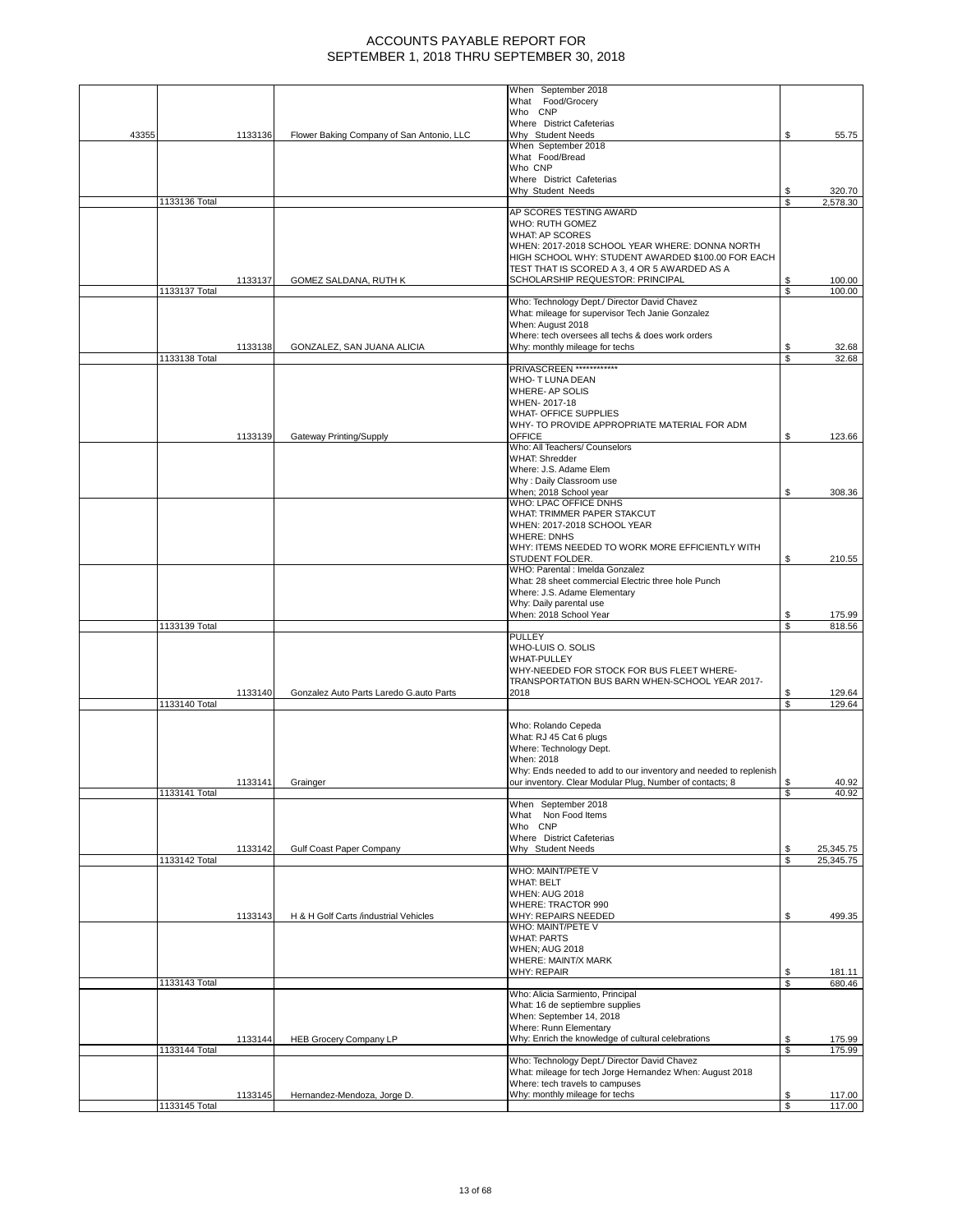|       |               |         |                                 | <b>ENTRY FEES</b>                                                   |     |          |
|-------|---------------|---------|---------------------------------|---------------------------------------------------------------------|-----|----------|
|       |               |         |                                 | WHO:C. DE LEON                                                      |     |          |
|       |               |         |                                 | WHEN:8/23-25/18                                                     |     |          |
|       |               |         |                                 | WHERE:HIDALGO HS                                                    |     |          |
|       |               |         |                                 | WHAT: VARSITY VBALL TOURNAMENT                                      |     |          |
| 43355 |               | 1133146 | Hidalgo I.s.d. (athletic Dept.) | WHY: ENTRY FEE                                                      | S   | 300.00   |
|       | 1133146 Total |         |                                 |                                                                     | \$  | 300.00   |
|       |               |         |                                 |                                                                     |     |          |
|       |               |         |                                 | WHO: RAMIRO LEAL-ATHLETIC COORDINATOR                               |     |          |
|       |               |         |                                 | WHAT: GYM FLOOR SCREEN AND RECOAT-1 COAT OIL                        |     |          |
|       |               |         |                                 | *RECOAT OF GYM FLOORS* (MISC CONTRACTED SERVICE)                    |     |          |
|       |               |         |                                 |                                                                     |     |          |
|       |               |         |                                 | WHEN: 2017-2018 SCHOOL YEAR WHERE: DONNA HIGH                       |     |          |
|       |               |         |                                 | <b>SCHOOL</b>                                                       |     |          |
|       |               |         |                                 | WHY: TO RECOAT THE GYM FLOORS FOR THE UPCOMING                      |     |          |
|       |               | 1133147 | Hillyard, Inc.                  | <b>SCHOOL YEAR</b>                                                  | \$. | 5,005.03 |
|       |               |         |                                 | WHO: RAMIRO LEAL-ATHLETIC COORDINATOR                               |     |          |
|       |               |         |                                 | WHAT: SYNTHETIC GYM FLOOR STRIP, PAINT AND RECOAT                   |     |          |
|       |               |         |                                 | (MISC CONTRACTED SERVICE)                                           |     |          |
|       |               |         |                                 | WHEN: 2017-2018 SCHOOL YEAR WHERE: TODD MIDDLE                      |     |          |
|       |               |         |                                 | <b>SCHOOL</b>                                                       |     |          |
|       |               |         |                                 | WHY: TO RECOAT THE GYM FLOORS FOR THE UPCOMING                      |     |          |
|       |               |         |                                 | <b>SCHOOL YEAR</b>                                                  | \$  | 2,676.00 |
|       | 1133147 Total |         |                                 |                                                                     | S   | 7,681.03 |
|       |               |         |                                 |                                                                     |     |          |
|       |               |         |                                 |                                                                     |     |          |
|       |               |         |                                 | WHO: JOSHUA HILTON                                                  |     |          |
|       |               |         |                                 | WHAT: REIM 7/23/2018                                                |     |          |
|       |               |         |                                 | <b>WHERE: UT AUSTIN</b>                                             |     |          |
|       |               |         |                                 | WHY: RESIDENTIAL INSTITUTE, HEALED AT UT AUSTIN                     |     |          |
|       |               |         |                                 | TEACHERS ARE IMMERSED IN LEARING THE CONTENT OF                     |     |          |
|       |               |         |                                 | THEIR ONRAMPS COURSE DEVELOPING THEIR SKILL IN                      |     |          |
|       |               | 1133148 | Hilton, Joshua David            | IMPLEMENTING THE INNOVIATION PEDAGOGY UNDERLYING                    | \$  | 21.34    |
|       | 1133148 Total |         |                                 |                                                                     | \$  | 21.34    |
|       |               |         |                                 | <b>OPEN BLANKET</b>                                                 |     |          |
|       |               |         |                                 | \$\$\$\$\$\$\$\$\$\$\$\$\$\$\$\$\$\$\$\$\$\$\$\$\$\$\$\$\$\$\$\$    |     |          |
|       |               |         |                                 | <b>WHO: URBAN</b>                                                   |     |          |
|       |               |         |                                 |                                                                     |     |          |
|       |               |         |                                 | WHAT: OPEN BLANKET                                                  |     |          |
|       |               |         |                                 | WHEN: 08/31/2018                                                    |     |          |
|       |               |         |                                 | WHERE: LENOIR ELEM.                                                 |     |          |
|       |               | 1133149 | Home Depot                      | <b>WHY: KITCHEN REPAIRS</b>                                         | \$  | 496.53   |
|       |               |         |                                 | Who: Technicians                                                    |     |          |
|       |               |         |                                 | What: Screw driver                                                  |     |          |
|       |               |         |                                 | Where: Technology Dept.                                             |     |          |
|       |               |         |                                 | When: Sept.2018                                                     |     |          |
|       |               |         |                                 | Why: Technicians need the screwdriver when they are needing to      |     |          |
|       |               |         |                                 | work on equipment. We will keep the item in the office for them to  |     |          |
|       |               |         |                                 | check ou                                                            | S   | 17.97    |
|       |               |         |                                 | Who: Rolando Cepeda /Technicians                                    |     |          |
|       |               |         |                                 |                                                                     |     |          |
|       |               |         |                                 | What: Head light and flash lights                                   |     |          |
|       |               |         |                                 | Where: Technology Dept.                                             |     |          |
|       |               |         |                                 | When: Sept.                                                         |     |          |
|       |               |         |                                 | WhY: Flash lights and the headlights are needed for the technicians |     |          |
|       |               |         |                                 | to use why running cable and checking on cables that are in dark    |     |          |
|       |               |         |                                 | spaces                                                              | \$  | 119.73   |
|       | 1133149 Total |         |                                 |                                                                     | S   | 634.23   |
|       |               |         |                                 | Who: Technology Dept./ David Chavez What: mileage for Tech          |     |          |
|       |               |         |                                 | Rudy Jimenez When: August 2018                                      |     |          |
|       |               |         |                                 | Where: Tech travels to several campuses Why: monthly mileage        |     |          |
|       |               |         |                                 |                                                                     | \$  |          |
|       |               | 1133150 | JIMENEZ, JOSE R.                | for tech travel to campuses                                         |     | 10.16    |
|       | 1133150 Total |         |                                 |                                                                     | \$  | 10.16    |
|       |               |         |                                 | WHO: ENERGY/TRINI                                                   |     |          |
|       |               |         |                                 | <b>WHAT: MOTOR</b>                                                  |     |          |
|       |               |         |                                 | WHEN: SEPT 2018                                                     |     |          |
|       |               |         |                                 | WHERE: GUZMAN CAFE                                                  |     |          |
|       |               | 1133151 | JOHNSTONE SUPPLY                | WHY: NOT WORKING                                                    | \$  | 499.50   |
|       | 1133151 Total |         |                                 |                                                                     | \$  | 499.50   |
|       |               |         |                                 | When September 2018                                                 |     |          |
|       |               |         |                                 | What Ice Cream                                                      |     |          |
|       |               |         |                                 | Who CNP                                                             |     |          |
|       |               |         |                                 | Where District Cafeterias                                           |     |          |
|       |               | 1133152 | JP ICE CREAM DISTRIBUTORS       | Why Student Needs                                                   | \$  | 1,137.45 |
|       |               |         |                                 | When September 2018                                                 |     |          |
|       |               |         |                                 |                                                                     |     |          |
|       |               |         |                                 | What Ice Cream                                                      |     |          |
|       |               |         |                                 | Who CNP                                                             |     |          |
|       |               |         |                                 | Where District Cafeterias                                           |     |          |
|       |               |         |                                 | Why Student Needs                                                   | S   | 203.00   |
|       | 1133152 Total |         |                                 |                                                                     | \$  | 1,340.45 |
|       |               |         |                                 | <b>REFER TO PO 127884</b>                                           |     |          |
|       |               |         |                                 | WHO: BOARD MEMBERS                                                  |     |          |
|       |               |         |                                 | <b>WHAT: DINNER</b>                                                 |     |          |
|       |               |         |                                 | WHEN: 05/17/17 WEDNESDAY                                            |     |          |
|       |               |         |                                 | WHERE: DNHS AUDITORIUM                                              |     |          |
|       |               |         |                                 | WHY: DINNER FOR BOARD MEMBERS ATTENDING THE                         |     |          |
|       |               |         |                                 |                                                                     |     |          |
|       |               | 1133153 | Jason's Deli-Coastal Deli       | SPORTS BANQUET. REQUESTOR: COACH ROCK                               |     | 150.00   |
|       | 1133153 Total |         |                                 |                                                                     | S   | 150.00   |
|       |               |         |                                 | <b>WHAT:COPIER LEASES CHARGES</b>                                   |     |          |
|       |               |         |                                 | **DUE SEPT. 21, 2018**                                              |     |          |
|       |               |         |                                 | WHEN: AUG. 21 - SEPT. 20, 2018                                      |     |          |
|       |               |         |                                 | WHERE: BILINGUAL DEPT                                               |     |          |
|       |               |         |                                 |                                                                     |     |          |
|       |               |         |                                 | WHO: CAMPUSES AND DEPT.                                             |     |          |
|       |               | 1133154 | KYOCERA DOCUMENT SOULUTIONS AME | WHY: NEW COPIERS                                                    | \$  | 131.07   |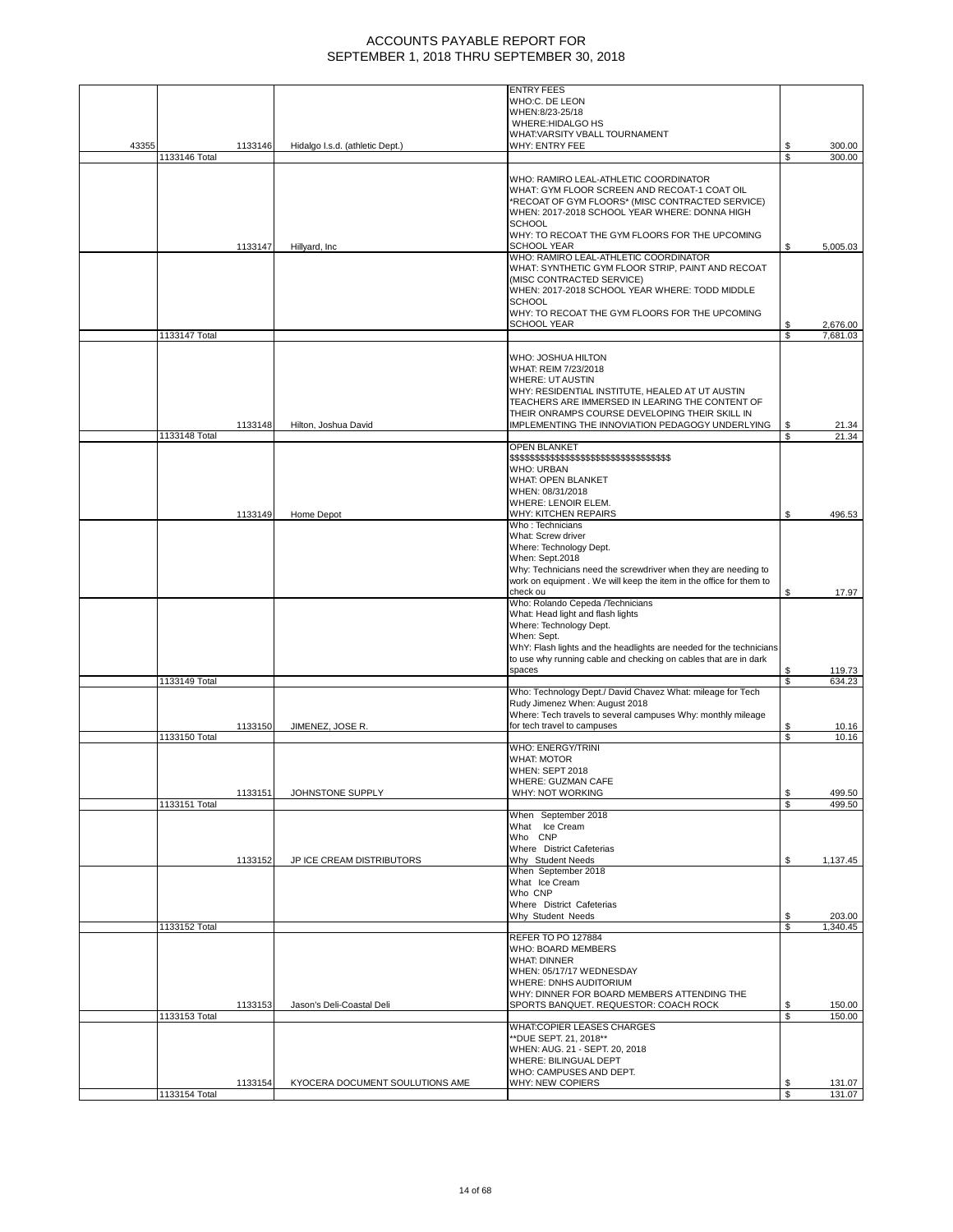|       |               |         |                             | Need to pay outstanding invoice X202011159-01 Reference PO     |    |           |
|-------|---------------|---------|-----------------------------|----------------------------------------------------------------|----|-----------|
|       |               |         |                             | #150634 Who: Luis O. Solis                                     |    |           |
|       |               |         |                             | What: Outstanding invoice # X202011159-01                      |    |           |
|       |               |         |                             | Where: Bus Barn<br>When: September 2018                        |    |           |
| 43355 |               | 1133155 | Kyrish Truck Centers        | Why: Need to pay outstanding Invoice # X202011159-01           | \$ | 25.00     |
|       | 1133155 Total |         |                             |                                                                | \$ | 25.00     |
|       |               |         |                             | When August 2018                                               |    |           |
|       |               |         |                             | What Food/Groceries                                            |    |           |
|       |               |         |                             | Who CNP                                                        |    |           |
|       |               |         |                             | Where District Cafeterias                                      |    |           |
|       |               | 1133156 | Labatt Food Service         | Why Student Needs                                              | \$ | 435.48    |
|       |               |         |                             | When August 2018                                               |    |           |
|       |               |         |                             | What Food/Grocery                                              |    |           |
|       |               |         |                             | Who CNP                                                        |    |           |
|       |               |         |                             | Where District Cafeterias                                      |    |           |
|       |               |         |                             | Why Student Needs                                              | \$ | 3,157.23  |
|       | 1133156 Total |         |                             | REFERENCE TO PO # 150694 QUOTES ATTACHED                       | \$ | 3,592.71  |
|       |               |         |                             | WHO: DONNA HIGH SCHOOL TEACHERS WHAT:                          |    |           |
|       |               |         |                             | CONTRACTED SERVICES LEAD4WARD                                  |    |           |
|       |               |         |                             | WHEN: AUGUST 23, 2018                                          |    |           |
|       |               |         |                             | WHERE: DONNA HIGH SCHOOL                                       |    |           |
|       |               | 1133157 | Lead4Ward                   | WHY: LEAD4WARD ACCOUNTABILITY 2018: IT'S HERE!                 | S  | 1,000.00  |
|       | 1133157 Total |         |                             |                                                                | S  | 1,000.00  |
|       |               |         |                             | What: Students dinner.                                         |    |           |
|       |               |         |                             | Who: Mindy Bersalona, Donna HS Choir. When: Friday, Septmber   |    |           |
|       |               |         |                             | 7, 2018.                                                       |    |           |
|       |               |         |                             | Where: Donna High School / Bennie La Prade Stadium.            |    |           |
|       |               |         |                             | Why: Meals to be provided for students staying after school to |    |           |
|       |               | 1133158 | Little Caesars              | perform at the friday night football game                      | \$ | 78.00     |
|       | 1133158 Total |         |                             |                                                                | \$ | 78.00     |
|       |               |         |                             | Who: Luis O. Solis                                             |    |           |
|       |               |         |                             | What: Ring O, #111                                             |    |           |
|       |               |         |                             | Where: Bus Barn                                                |    |           |
|       |               |         |                             | When: September 2018                                           |    |           |
|       |               | 1133159 | Longhorn Bus Sales,         | Why: Items needed to replenish Stock                           | \$ | 23.00     |
|       |               |         |                             | Who: Luis O. Solis                                             |    |           |
|       |               |         |                             | What: Seat Belt                                                |    |           |
|       |               |         |                             | Where: Bus Barn                                                |    |           |
|       |               |         |                             | When: September 2018                                           |    |           |
|       |               |         |                             | Why: Seat belt needed to replenish stock<br>WHO: MAINT/URBAN   | \$ | 303.23    |
|       |               |         |                             | <b>WHAT: CLEANOUTS</b>                                         |    |           |
|       |               |         |                             | <b>WHEN: AUG 2018</b>                                          |    |           |
|       |               |         |                             | WHERE: SALINAS/LENOR                                           |    |           |
|       |               |         |                             | WHY: INSPECTION NEEDED                                         | \$ | 8,200.24  |
|       |               |         |                             | WHO-LUIS O. SOLIS                                              |    |           |
|       |               |         |                             | WHAT-ADAPTER, NOZZLE WIPER                                     |    |           |
|       |               |         |                             | WHY-NEEDED FOR STOCK FOR BUS FLEET WHERE-                      |    |           |
|       |               |         |                             | TRANSPORTATION BUS BARN WHEN-SCHOOL YEAR 2017-                 |    |           |
|       |               |         |                             | 2018                                                           | \$ | 259.52    |
|       |               |         |                             | WHO-LUIS O. SOLIS                                              |    |           |
|       |               |         |                             | <b>WHAT-COOLER</b>                                             |    |           |
|       |               |         |                             | WHY-NEEDED FOR BUMPER 62                                       |    |           |
|       |               |         |                             | WHERE-TRANSPORTATION BUS BARN WHEN-SCHOOL YEAR                 |    |           |
|       |               |         |                             | 2018-2019                                                      | \$ | 1,054.05  |
|       |               |         |                             | WHO-LUIS O. SOLIS                                              |    |           |
|       |               |         |                             | WHAT-VALVE KIT                                                 |    |           |
|       |               |         |                             | WHY-NEEDED FOR BUMPER 61                                       |    |           |
|       |               |         |                             | WHERE-TRANSPORTATION BUS BARN                                  |    |           |
|       |               |         |                             | WHEN-SCHOOL YEAR 2018-2019                                     | \$ | 604.17    |
|       | 1133159 Total |         |                             |                                                                | S  | 10,444.21 |
|       |               |         |                             | WHO: ENERGY/URBAN                                              |    |           |
|       |               |         |                             | <b>WHAT: SCISSORS</b><br><b>WHEN: SEPT 2018</b>                |    |           |
|       |               |         |                             | <b>WHERE: MAINT</b>                                            |    |           |
|       |               | 1133160 | Lowe's                      | WHY: PAY DIFFERENCE ON INVOICE                                 | \$ | 2.65      |
|       | 1133160 Total |         |                             |                                                                | \$ | 2.65      |
|       |               |         |                             | WHO-TEAM 7-3                                                   |    |           |
|       |               |         |                             | <b>WHERE- MAIN EVENT</b>                                       |    |           |
|       |               |         |                             | <b>WHAT- ENTRANCE FEES</b>                                     |    |           |
|       |               |         |                             | WHEN- MAY 21, 2018                                             |    |           |
|       |               | 1133161 | MAIN EVENT ENTERTAINMENT LP | WHY- ENTRANCE FEES FOR MAIN EVENT                              | \$ | 702.65    |
|       | 1133161 Total |         |                             |                                                                | S  | 702.65    |
|       |               |         |                             | WHO: MAINT/ZENON                                               |    |           |
|       |               |         |                             | <b>WHAT: CONCRETE</b>                                          |    |           |
|       |               |         |                             | WHEN: SEPT 2018                                                |    |           |
|       |               |         |                             | <b>WHERE: DIST WIDE</b>                                        |    |           |
|       |               | 1133162 | MCCOYS BUILDING SUPPLIES    | WHY: DAILY DUITES                                              | \$ | 223.35    |
|       |               |         |                             | WHO: MAINT/ZENON<br><b>WHAT: MATERIALS</b>                     |    |           |
|       |               |         |                             | WHEN: SEPT 2018                                                |    |           |
|       |               |         |                             | WHERE: SAUCEDA PORTABLE                                        |    |           |
|       |               |         |                             | <b>WHY: REPAIRS</b>                                            | \$ | 2,558.67  |
|       |               |         |                             | WHO; MAINT/JUAN E                                              |    |           |
|       |               |         |                             | <b>WHAT: MATERIAL</b>                                          |    |           |
|       |               |         |                             | WHEN: SEPT 2018                                                |    |           |
|       |               |         |                             | WHERE; ADM                                                     |    |           |
|       |               |         |                             | <b>WHY: REPAIRS</b>                                            | S  | 4.25      |
|       | 1133162 Total |         |                             |                                                                | \$ | 2,786.27  |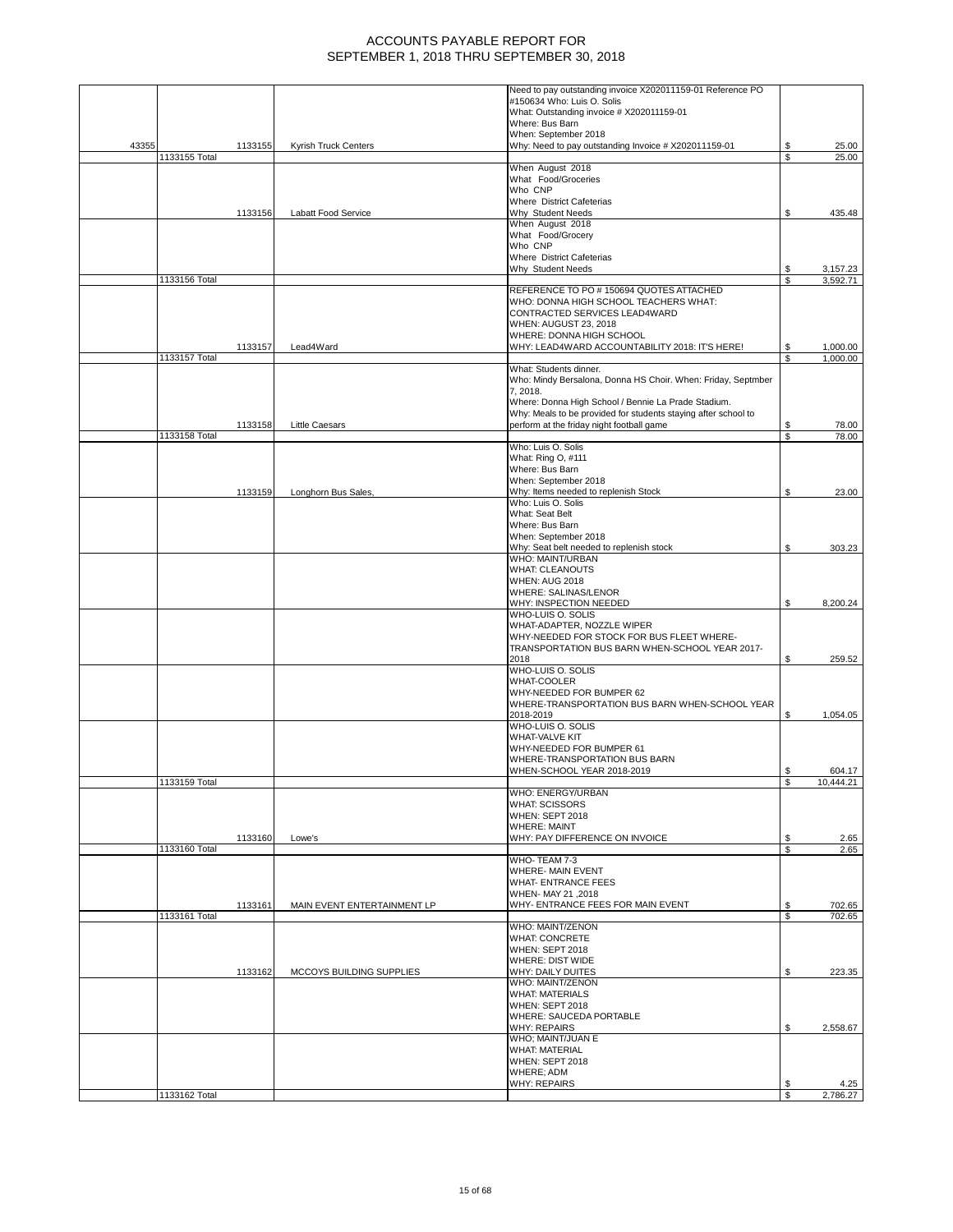|       |               |         |                                 | WHO: DNHS-A.ROBLEDO-BAND                                                                          |          |                |
|-------|---------------|---------|---------------------------------|---------------------------------------------------------------------------------------------------|----------|----------------|
|       |               |         |                                 | WHAT: INSTRUMENT REPAIRS                                                                          |          |                |
|       |               |         |                                 | WHEN: JULY 2018                                                                                   |          |                |
|       |               |         |                                 | WHERE: DNHS-VMS-SAUCEDA<br>WHY: NORTH CLUSTER WILL NEED REPAIRS ON                                |          |                |
|       |               |         |                                 |                                                                                                   |          |                |
| 43355 |               | 1133163 | MELHART MUSIC CENTER            | <b>INSTRUMENTS FOR YR 18-19</b>                                                                   | S        | 3,760.00       |
|       | 1133163 Total |         |                                 | WHO: JUAN DAVILA                                                                                  |          | 3,760.00       |
|       |               |         |                                 | WHAT: TEAM ENTRY FEE                                                                              |          |                |
|       |               |         |                                 | WHEN: SEPTEMBER 8, 2018                                                                           |          |                |
|       |               |         |                                 | WHERE: BENTSEN'S PALM PARK                                                                        |          |                |
|       |               | 1133164 | <b>MISSION ISD</b>              | WHY: CROSS COUNTRY MEET                                                                           | \$       | 150.00         |
|       | 1133164 Total |         |                                 |                                                                                                   | \$       | 150.00         |
|       |               |         |                                 | WHO: MAINT/JAMIE                                                                                  |          |                |
|       |               |         |                                 | <b>WHAT: MATERIAL</b>                                                                             |          |                |
|       |               |         |                                 | <b>WHEN: AUG 2018</b>                                                                             |          |                |
|       |               |         |                                 | <b>WHERE: MAINT/STOCK</b>                                                                         |          |                |
|       |               | 1133165 | <b>MOMAR</b> Incorporated       | <b>WHY: DAILY DUTIES</b>                                                                          | \$       | 577.50         |
|       | 1133165 Total |         |                                 |                                                                                                   | \$       | 577.50         |
|       |               |         |                                 | <b>WHO- LETICIA MORA</b>                                                                          |          |                |
|       |               |         |                                 | WHERE- AVID CONFERENCE                                                                            |          |                |
|       |               |         |                                 | WHEN- JULY 9-12, 2018                                                                             |          |                |
|       |               |         |                                 | WHAT- MEAL REIMBURSEMENT                                                                          |          |                |
|       |               |         |                                 | WHY- ATTENDED AVID CONFERENCE 7/9/18 LUNCH                                                        |          |                |
|       |               | 1133166 | MORA, LETICIA J.                |                                                                                                   | \$<br>S  | 66.74<br>66.74 |
|       | 1133166 Total |         |                                 | <b>WHAT:LIGHT SERVICE</b>                                                                         |          |                |
|       |               |         |                                 |                                                                                                   |          |                |
|       |               |         |                                 | WHEN: JULY 30, TO AUG. 28, 2018                                                                   |          |                |
|       |               |         |                                 | WHERE: OUT OF CITY LIMIT CAMPUS                                                                   |          |                |
|       |               |         |                                 | WHY: MONTHLY SERVICE                                                                              |          |                |
|       |               |         |                                 | WHO: ADAME, DNHS, GARZA, MUNOZ, SALAZAR,                                                          |          |                |
|       |               | 1133167 | Magic Valley Electric Coop, inc | SINGLETERRY, VETERANS MUNOZ ELEM                                                                  |          | 66,454.79      |
|       | 1133167 Total |         |                                 |                                                                                                   | S        | 66.454.79      |
|       |               |         |                                 | Open account for August 2018                                                                      |          |                |
|       |               |         |                                 | <b>Bus Driver Physicals</b>                                                                       |          |                |
|       |               |         |                                 |                                                                                                   |          |                |
|       |               |         |                                 | Who: Luis O. Solis                                                                                |          |                |
|       |               |         |                                 | What: Bus Driver Physicals                                                                        |          |                |
|       |               |         |                                 | Where: Bus Barn                                                                                   |          |                |
|       |               |         |                                 | When: August 2018                                                                                 |          |                |
|       |               | 1133168 | Main Family Practice            | Why: Bus Drivers need physicals Once a year.                                                      | \$       | 975.00         |
|       |               |         |                                 |                                                                                                   |          |                |
|       |               |         |                                 | Open Account for July 2018                                                                        |          |                |
|       |               |         |                                 | <b>Bus Driver Physicals</b>                                                                       |          |                |
|       |               |         |                                 |                                                                                                   |          |                |
|       |               |         |                                 | Who: Luis O. Solis                                                                                |          |                |
|       |               |         |                                 | What: Bus Driver Physicals                                                                        |          |                |
|       |               |         |                                 | Where: Bus Barn                                                                                   |          |                |
|       |               |         |                                 | When July 2018                                                                                    |          |                |
|       |               |         |                                 | Why: Bus Driver are required by DOT to get a physical once a yer                                  | \$       | 1,575.00       |
|       |               |         |                                 | open Account for June 2018                                                                        |          |                |
|       |               |         |                                 | For Bus Driver Physicals                                                                          |          |                |
|       |               |         |                                 |                                                                                                   |          |                |
|       |               |         |                                 | Who: Luis O. Solis                                                                                |          |                |
|       |               |         |                                 | What: Bus Drive Physical                                                                          |          |                |
|       |               |         |                                 | Where: Bus Barn                                                                                   |          |                |
|       |               |         |                                 | When: June 2018                                                                                   |          |                |
|       |               |         |                                 | Why: DOT requires Bus Driver to get a physical once a year                                        | S        | 750.00         |
|       | 1133168 Total |         |                                 |                                                                                                   | S        | 3,300.00       |
|       |               |         |                                 | WHO: ROWENA MANUBAY                                                                               |          |                |
|       |               |         |                                 | <b>WHAT: REIMBURSEMENTS</b>                                                                       |          |                |
|       |               |         |                                 | WHEN: 07/23/2018                                                                                  |          |                |
|       |               |         |                                 | <b>WHERE: UT AUSTIN</b>                                                                           |          |                |
|       |               |         |                                 | WHY: RESIDENTIAL INSTITUTE, HEALED AT UT AUSTIN                                                   |          |                |
|       |               |         |                                 | TEACHERS ARE IMMERSED IN LEARING THE CONTENT OF                                                   |          |                |
|       |               |         |                                 | THEIR ONRAMPS COURSE DEVELOPING THEIR SKILL IN                                                    |          |                |
|       |               | 1133169 | Manubay, Rowena                 | IMPLEMENTING THE INNOVIATION P                                                                    | S        | 50.84          |
|       | 1133169 Total |         |                                 |                                                                                                   | \$       | 50.84          |
|       |               |         |                                 | WHO: JOANNA MARTINEZ                                                                              |          |                |
|       |               |         |                                 | <b>WHAT: REIMBURSEMENTS</b>                                                                       |          |                |
|       |               |         |                                 | WHEN: 07/23/2018                                                                                  |          |                |
|       |               |         |                                 |                                                                                                   |          |                |
|       |               |         |                                 | <b>WHERE: UT AUSTIN</b><br>WHY: RESIDENTIAL INSTITUTE, HEALED AT UT AUSTIN                        |          |                |
|       |               |         |                                 |                                                                                                   |          |                |
|       |               |         |                                 | TEACHERS ARE IMMERSED IN LEARING THE CONTENT OF<br>THEIR ONRAMPS COURSE DEVELOPING THEIR SKILL IN |          |                |
|       |               |         | Martinez, Joanna                | IMPLEMENTING THE INNOVIATION                                                                      |          |                |
|       |               | 1133170 |                                 |                                                                                                   | \$<br>\$ | 26.47<br>26.47 |
|       | 1133170 Total |         |                                 | <b>WHAT:WATER SERVICE</b>                                                                         |          |                |
|       |               |         |                                 |                                                                                                   |          |                |
|       |               |         |                                 | <b>WHERE RUNN ELEM</b>                                                                            |          |                |
|       |               |         |                                 | WHEN: JUNE 30 - JULY 30, 2018                                                                     |          |                |
|       |               |         |                                 | WHY: MONTHLY SERVICE                                                                              |          |                |
|       |               |         |                                 | WHO: STUDENT AND STAFF                                                                            |          |                |
|       |               | 1133171 | Military Hwy Water Supply       | ACCT # 14-0025-00                                                                                 | \$       | 32.66          |
|       |               |         |                                 | <b>WHAT:WATER SERVICE</b>                                                                         |          |                |
|       |               |         |                                 | WHERE RUNN ELEM                                                                                   |          |                |
|       |               |         |                                 | WHEN: JUNE 30 - JULY 30, 2018                                                                     |          |                |
|       |               |         |                                 | WHY: MONTHLY SERVICE                                                                              |          |                |
|       |               |         |                                 | WHO: STUDENT AND STAFF                                                                            |          |                |
|       |               |         |                                 | ACCT # 14-0071-00                                                                                 | \$       | 78.23          |
|       | 1133171 Total |         |                                 |                                                                                                   | S        | 110.89         |
|       |               |         |                                 | WHO: MAINT/PETE                                                                                   |          |                |
|       |               |         |                                 | <b>WHAT: SWITCH</b>                                                                               |          |                |
|       |               |         |                                 | <b>WHEN: AUG 2018</b>                                                                             |          |                |
|       |               |         |                                 | <b>WHERE: TRACTOR XMARK</b>                                                                       |          |                |
|       |               | 1133172 | Mission Auto Electric, Inc.     | WHY: NOT WORKING                                                                                  | \$       | 179.88         |
|       | 1133172 Total |         |                                 |                                                                                                   | \$       | 179.88         |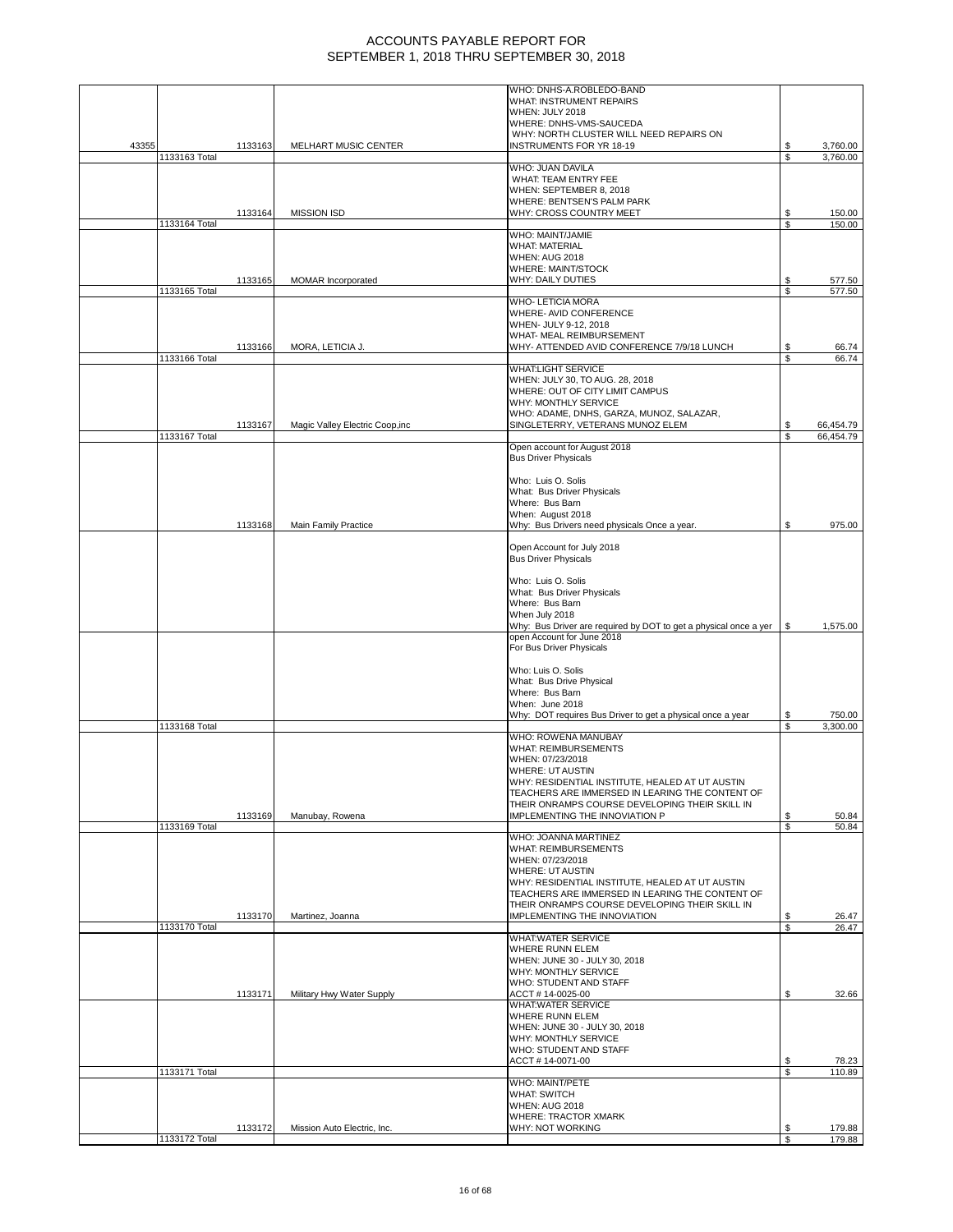|       |               |         |                                                     | WHO: MAINT/ALEX G                                                                         |          |                      |
|-------|---------------|---------|-----------------------------------------------------|-------------------------------------------------------------------------------------------|----------|----------------------|
|       |               |         |                                                     | <b>WHAT: SINK</b>                                                                         |          |                      |
|       |               |         |                                                     | <b>WHEN: AUG 2018</b>                                                                     |          |                      |
|       |               |         |                                                     | WHERE: DHS GIRLS RR                                                                       |          |                      |
| 43355 |               | 1133173 | Morrison Supply, LLC                                | WHY: NOT WORKING                                                                          | \$       | 162.08               |
|       | 1133173 Total |         |                                                     |                                                                                           | S        | 162.08               |
|       |               |         |                                                     | Who: Velma Rangel, Assistant Superintendent of District                                   |          |                      |
|       |               |         |                                                     | Operations                                                                                |          |                      |
|       |               |         |                                                     | What: Mountain Glacier Water                                                              |          |                      |
|       |               |         |                                                     | When:2017-2018 School Year                                                                |          |                      |
|       |               |         |                                                     | Where: Donna ISD                                                                          |          |                      |
|       |               | 1133174 | Mountain Glacier Llc                                | Why: Water Delivery August Month                                                          | \$       | 17.98                |
|       | 1133174 Total |         |                                                     |                                                                                           | \$       | 17.98                |
|       |               |         |                                                     | WHO VIRGINIA CASAS COUNSELOR                                                              |          |                      |
|       |               |         |                                                     | WHAT PRESENTOR OSCAR MUNOZ                                                                |          |                      |
|       |               |         |                                                     | WHEN APRIL 19, 2019 THURSDAY<br>WHERE SALINAS ELEM.                                       |          |                      |
|       |               |         |                                                     |                                                                                           |          |                      |
|       |               | 1133175 | Munoz, Oscar Jr.                                    | WHY INCREASE IN STUDENT PERFORMANCE                                                       | S<br>S   | 500.00               |
|       | 1133175 Total |         |                                                     |                                                                                           |          | 500.00               |
|       |               |         |                                                     | WHO-LUIS O. SOLIS                                                                         |          |                      |
|       |               |         |                                                     | WHAT-OVERALL CLEARCOAT, FILTER, WET DRY                                                   |          |                      |
|       |               |         |                                                     | WHY-NEEDED FOR STOCK FOR BUS FLEET WHERE-                                                 |          |                      |
|       |               |         |                                                     | TRANSPORTATION BUS BARN WHEN-SCHOOL YEAR 2018-                                            |          |                      |
|       |               | 1133176 | NAPA Auto Parts                                     | 2019                                                                                      | \$       | 626.03               |
|       | 1133176 Total |         |                                                     |                                                                                           | \$       | 626.03               |
|       |               |         |                                                     | who: Veterans Middle School National Junior Honor Society                                 |          |                      |
|       |               |         |                                                     | Affiliation                                                                               |          |                      |
|       |               |         |                                                     | what: annual membership fee (June 01, 2018- June 30, 2019)<br>when: 2018-2019 school year |          |                      |
|       |               |         |                                                     | where: Veterans Middle School                                                             |          |                      |
|       |               | 1133177 | National Association of Secondary School Principals |                                                                                           | \$<br>\$ | 480.00<br>480.00     |
|       | 1133177 Total |         |                                                     | When September 2018                                                                       |          |                      |
|       |               |         |                                                     | What Produce/Vegetables                                                                   |          |                      |
|       |               |         |                                                     | Who CNP                                                                                   |          |                      |
|       |               |         |                                                     | Where District Cafeterias                                                                 |          |                      |
|       |               | 1133178 |                                                     | Why Student Needs                                                                         |          |                      |
|       |               |         | Nicho Produce Co. Inc.                              | When September 2018                                                                       | S        | 1,575.00             |
|       |               |         |                                                     | What Produce/Vegetables                                                                   |          |                      |
|       |               |         |                                                     | Who CNP                                                                                   |          |                      |
|       |               |         |                                                     | Where District Cafeterias                                                                 |          |                      |
|       |               |         |                                                     | Why Student Needs                                                                         | \$       | 686.62               |
|       |               |         |                                                     | When September 2018                                                                       |          |                      |
|       |               |         |                                                     | What Produce/Vegetables                                                                   |          |                      |
|       |               |         |                                                     | Who CNP                                                                                   |          |                      |
|       |               |         |                                                     | Where District Cafeterias                                                                 |          |                      |
|       |               |         |                                                     | Why Student Needs                                                                         | S        |                      |
|       | 1133178 Total |         |                                                     |                                                                                           |          | 3,781.25<br>6,042.87 |
|       |               |         |                                                     |                                                                                           |          |                      |
|       |               |         |                                                     |                                                                                           |          |                      |
|       |               |         |                                                     | Region I RFP 16-08-19-EI                                                                  |          |                      |
|       |               |         |                                                     | Open Account for September 2018                                                           |          |                      |
|       |               |         |                                                     | To purchase emergency items that are not in our inventory                                 |          |                      |
|       |               |         |                                                     |                                                                                           |          |                      |
|       |               |         |                                                     | Who: Luis O. Solis                                                                        |          |                      |
|       |               |         |                                                     | What: Auto Parts                                                                          |          |                      |
|       |               |         |                                                     | Where: Bus Barn                                                                           |          |                      |
|       |               |         |                                                     | When: September 2018                                                                      |          |                      |
|       |               | 1133179 | O'reilly Automotive, Inc.                           | Why: Need to purchase items that are not in our inve                                      | \$       | 140.72               |
|       |               |         |                                                     | Who: Luis O. Solis                                                                        |          |                      |
|       |               |         |                                                     | What: 30LbR134A                                                                           |          |                      |
|       |               |         |                                                     | Where: Bus Barn                                                                           |          |                      |
|       |               |         |                                                     | When: August 2018                                                                         |          |                      |
|       |               |         |                                                     | Why: Supplies needed to replenish stock.                                                  | \$       | 389.97               |
|       |               |         |                                                     | Who: Luis O. Solis                                                                        |          |                      |
|       |               |         |                                                     | What: A/C O-Ring                                                                          |          |                      |
|       |               |         |                                                     | Where: Bus Barn                                                                           |          |                      |
|       |               |         |                                                     | When: September 2018                                                                      |          |                      |
|       |               |         |                                                     | Why: Parts needed to replenish stock.                                                     | \$       | 10.80                |
|       |               |         |                                                     | Who: Luis O. Solis                                                                        |          |                      |
|       |               |         |                                                     | What: Fleetrunner                                                                         |          |                      |
|       |               |         |                                                     | Where: Bus Barn                                                                           |          |                      |
|       |               |         |                                                     | When: September 2018                                                                      |          |                      |
|       |               |         |                                                     | Why: Items needed for Bus #7                                                              | \$       | 101.73               |
|       |               |         |                                                     | Who: Luis O. Solis                                                                        |          |                      |
|       |               |         |                                                     | What: Micro-V Belt                                                                        |          |                      |
|       |               |         |                                                     | Where: Bus Barn                                                                           |          |                      |
|       |               |         |                                                     | When: September 2018                                                                      |          |                      |
|       |               |         |                                                     | Why: Parts needed for Bumper #27                                                          | \$       | 99.96                |
|       |               |         |                                                     | Who: Luis O. Solis<br>What: Roloc Disc                                                    |          |                      |
|       |               |         |                                                     |                                                                                           |          |                      |
|       |               |         |                                                     | Where: Bus Barn                                                                           |          |                      |
|       |               |         |                                                     | When: September 2018<br>Why: Items needed to replenish stock                              | \$       |                      |
|       |               |         |                                                     | WHO: MAINT/PETE V                                                                         |          | 165.45               |
|       |               |         |                                                     | <b>WHAT: BATTERY</b>                                                                      |          |                      |
|       |               |         |                                                     | <b>WHEN: SEPT 2018</b>                                                                    |          |                      |
|       |               |         |                                                     |                                                                                           |          |                      |
|       |               |         |                                                     | WHERE: TRUCK 1109                                                                         |          |                      |
|       |               |         |                                                     | WHY: NOT WORKING<br>WHO: MAINT/PETE V                                                     | \$       | 125.12               |
|       |               |         |                                                     |                                                                                           |          |                      |
|       |               |         |                                                     | <b>WHAT: BATTERY</b>                                                                      |          |                      |
|       |               |         |                                                     | <b>WHEN: SEPT 2018</b><br>WHERE: TRUCK 1110                                               |          |                      |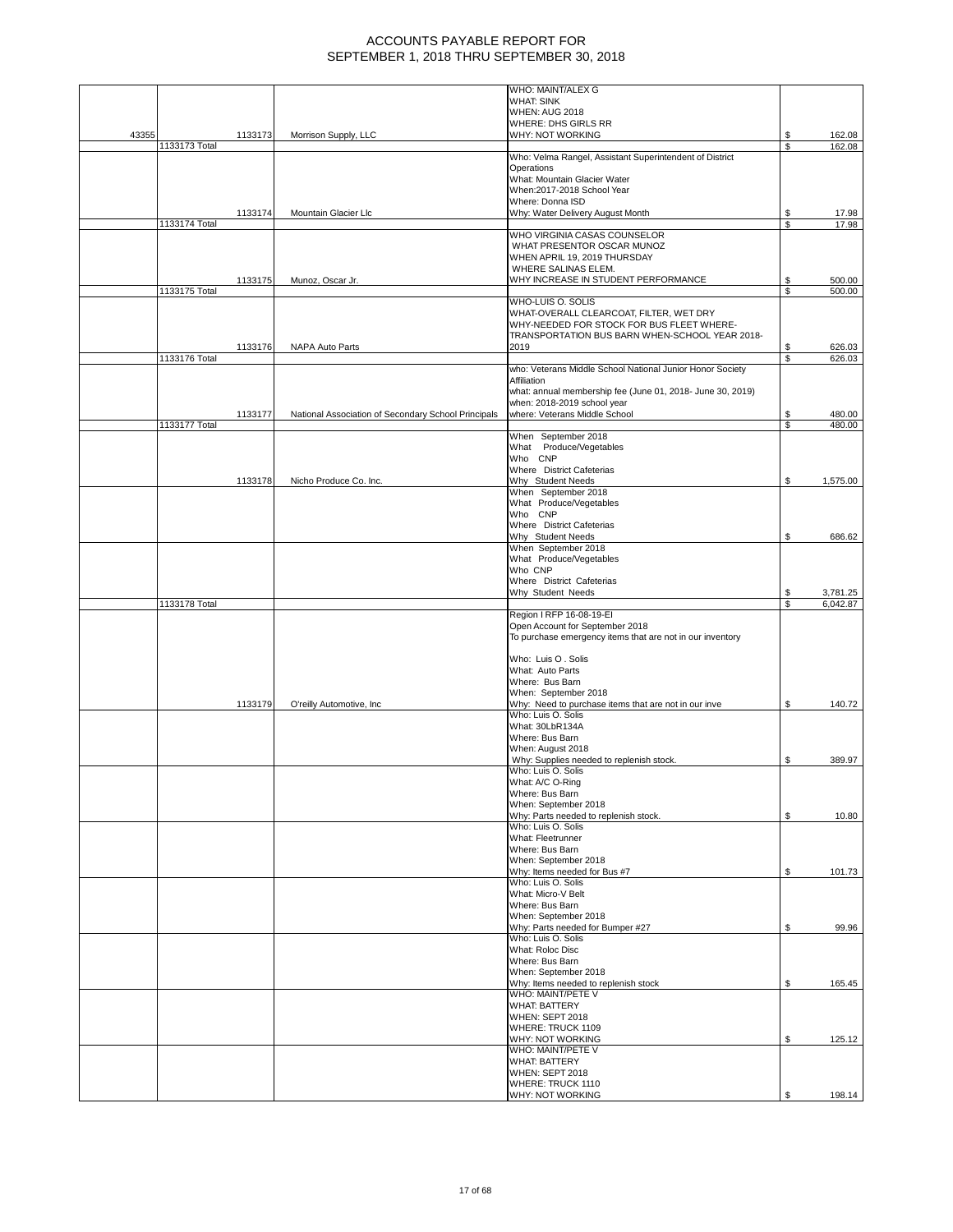|       |               |         |                                  | WHO: MAINT/PETE V                                                                   |          |                    |
|-------|---------------|---------|----------------------------------|-------------------------------------------------------------------------------------|----------|--------------------|
|       |               |         |                                  | <b>WHAT: RELAY</b>                                                                  |          |                    |
|       |               |         |                                  | <b>WHEN: SEPT 2018</b>                                                              |          |                    |
|       |               |         |                                  | WHERE: TRUCK 1049                                                                   |          |                    |
| 43355 |               | 1133179 | O'reilly Automotive, Inc         | WHY: NOT WORKING                                                                    | S        | 56.37              |
|       |               |         |                                  | WHO: MAINT/PETE V                                                                   |          |                    |
|       |               |         |                                  | <b>WHAT: THROTTLE</b>                                                               |          |                    |
|       |               |         |                                  | WHEN: SEPT 2018                                                                     |          |                    |
|       |               |         |                                  | WHERE: TRUCK 1022                                                                   |          |                    |
|       |               |         |                                  | WHY: NOT WORKING                                                                    | \$       | 95.49              |
|       |               |         |                                  | WHO-LUIS O. SOLIS                                                                   |          |                    |
|       |               |         |                                  | WHAT-WIPER BLADES, A/C O RING, SEALING WASHER,                                      |          |                    |
|       |               |         |                                  | WHY-NEEDED FOR STOCK FOR BUS FLEET WHERE-                                           |          |                    |
|       |               |         |                                  | TRANSPORTATION BUS BARN WHEN-SCHOOL YEAR 2018-<br>2019                              |          |                    |
|       | 1133179 Total |         |                                  |                                                                                     | \$<br>\$ | 488.54<br>1,872.29 |
|       |               |         |                                  | who: Technology Dept./ Director David Chavez                                        |          |                    |
|       |               |         |                                  | What: mileage for MIT Ernie Ozuna                                                   |          |                    |
|       |               |         |                                  | When: August 2018                                                                   |          |                    |
|       |               |         |                                  | Where: MIT travels to DISD campuses                                                 |          |                    |
|       |               | 1133180 | Ozuna, Ernesto                   | Why: monthly mileage for staffs                                                     | S        | 24.62              |
|       | 1133180 Total |         |                                  |                                                                                     | \$       | 24.62              |
|       |               |         |                                  | WHO: LUIS PONCE                                                                     |          |                    |
|       |               |         |                                  | WHAT: AP SCORES                                                                     |          |                    |
|       |               |         |                                  | WHEN: 2017-2018 SCHOOL YEAR                                                         |          |                    |
|       |               |         |                                  | WHERE: DONNA NORTH HIGH SCHOOL WHY: STUDENT                                         |          |                    |
|       |               |         |                                  | AWARDED \$100.00 FOR EACH TEST THAT IS SCORED A 3, 4                                |          |                    |
|       |               | 1133181 | PONCE JR, LUIS                   | OR 5 AWARDED AS A SCHOLARSHIP                                                       | \$       | 200.00             |
|       | 1133181 Total |         |                                  |                                                                                     | S        | 200.00             |
|       |               |         |                                  | What: TEAMS Prologic Biometric clock purchase                                       |          |                    |
|       |               |         |                                  | When: June 2018                                                                     |          |                    |
|       |               |         |                                  | Where: Bilingual/Esl Department                                                     |          |                    |
|       |               |         |                                  | Why: Update administrative technology/materials resources/                          |          |                    |
|       |               |         |                                  | supplies and or fixed assets as needed to facilitate bilingual/ESL                  |          |                    |
|       |               | 1133182 | PROLOGIC TECHNOLOGY SYSTEMS, INC | program management Synergy/M                                                        |          | 1,025.00           |
|       | 1133182 Total |         |                                  |                                                                                     | S        | 1,025.00           |
|       |               |         |                                  | <b>WHO: DANIEL PALLAIS</b>                                                          |          |                    |
|       |               |         |                                  | <b>WHAT: REIMBURSEMENTS</b>                                                         |          |                    |
|       |               |         |                                  | WHEN: 07/09/18                                                                      |          |                    |
|       |               |         |                                  | <b>WHERE: UT AUSTIN</b>                                                             |          |                    |
|       |               |         |                                  | WHY: RESIDENTIAL INSTITUTE, HEALED AT UT AUSTIN                                     |          |                    |
|       |               |         |                                  | TEACHERS ARE IMMERSED IN LEARING THE CONTENT OF                                     |          |                    |
|       |               |         |                                  | THEIR ONRAMPS COURSE DEVELOPING THEIR SKILL IN                                      |          |                    |
|       |               | 1133183 | Pallais, Daniel                  | IMPLEMENTING THE INNOVIATION PE                                                     | S        | 41.73              |
|       | 1133183 Total |         |                                  |                                                                                     | \$       | 41.73              |
|       |               |         |                                  | REF PO#140689                                                                       |          |                    |
|       |               |         |                                  | <b>WHAT? PENDING BALANCE</b>                                                        |          |                    |
|       |               |         |                                  | WHEN? 2018-2019                                                                     |          |                    |
|       |               |         |                                  | WHERE? DISD POLICE DEPT                                                             |          |                    |
|       |               |         |                                  | WHO? DISD POLICE DEPT                                                               |          |                    |
|       |               | 1133184 | Pep Boys                         | WHY? REFER TO PO# 140689 SEE ATTACHED                                               | \$       | 58.98              |
|       | 1133184 Total |         |                                  |                                                                                     | \$       | 58.98              |
|       |               |         |                                  | WHO: DANA COWGIL                                                                    |          |                    |
|       |               |         |                                  | WHAT: PARENT REFUND FOR CHEER UNIFORM                                               |          |                    |
|       |               |         |                                  | WHEN: SCOOL YEAR 2018-2019 WHERE: WA TODD                                           |          |                    |
|       |               | 1133185 | Polanco, Martha                  | WHY: CHEER LEADER WAS REMOVED FROM SQUAD                                            | \$       | 300.00             |
|       | 1133185 Total |         |                                  |                                                                                     | \$       | 300.00             |
|       |               |         |                                  | WHO- E SAUCEDA AP SOLIS                                                             |          |                    |
|       |               |         |                                  | WHERE-A P SOLIS CAMPUS                                                              |          |                    |
|       |               |         |                                  | WHEN-2018-19 SCHOOL                                                                 |          |                    |
|       |               |         |                                  | WHAT- PLTW GATEWAY PARTICIPATION 2018-19                                            |          |                    |
|       |               | 1133186 | Project Lead the Way, Inc.       |                                                                                     |          |                    |
|       |               |         |                                  | WHY- ANNUAL PARTICIPATION FEE 2018-19                                               | \$       | 750.00             |
|       |               |         |                                  | WHO- ESTHER SAUCEDA                                                                 |          |                    |
|       |               |         |                                  | WHERE- AP SOLIS                                                                     |          |                    |
|       |               |         |                                  | WHEN-2018-19                                                                        |          |                    |
|       |               |         |                                  | WHAT- MATERIAL NEEDED FOR PROJECT LEAD                                              |          |                    |
|       |               |         |                                  | WHY- MATERIAL NEED FOR VARIOUS TYPES OF STUDENTS                                    |          |                    |
|       |               |         |                                  | COMPUTER SCIENCE FOR INNOVATORS AND MAKERS CARD                                     |          |                    |
|       |               |         |                                  | <b>SET</b>                                                                          | S        | 1,616.00           |
|       |               |         |                                  | Who: Veterans Middle School 6-8th grade what: dues for annual                       |          |                    |
|       |               |         |                                  | PLTW participation fee per campus                                                   |          |                    |
|       |               |         |                                  | when: 2018-2019 school year                                                         |          |                    |
|       |               |         |                                  | where: Veterans Middle School                                                       |          |                    |
|       |               |         |                                  | why: instructional supplies are supplemental to upgrade the entire                  |          |                    |
|       |               |         |                                  | educational program on the c                                                        | \$       | 750.00             |
|       | 1133186 Total |         |                                  | Who: Carmen Quintero-Tamez                                                          | \$       | 3.116.00           |
|       |               |         |                                  |                                                                                     |          |                    |
|       |               |         |                                  | What: Mileage                                                                       |          |                    |
|       |               |         |                                  | When: April, 2018                                                                   |          |                    |
|       |               |         |                                  | Where: PRS Program<br>Why: Need reimbursement for fuel used. Fuel reimbursement for |          |                    |
|       |               |         |                                  | the month of April, 2018                                                            | \$       |                    |
|       |               | 1133187 | Quintero-Tamez, Carmen L.        |                                                                                     | \$       | 68.69<br>68.69     |
|       | 1133187 Total |         |                                  | WHO: DEBORAH RABEL                                                                  |          |                    |
|       |               |         |                                  | WHAT: MILEAGE-MEAL REIM                                                             |          |                    |
|       |               |         |                                  | WHEN: 06/25-27/18                                                                   |          |                    |
|       |               |         |                                  | WHERE: ARLINGTON, TX                                                                |          |                    |
|       |               |         |                                  | WHY: ATTEND COLLEGE AND CAREER READINESS MODELS                                     |          |                    |
|       |               |         |                                  | LEADERSHIP SUMMIT THAT WILL FOCUS ON PROJECT                                        |          |                    |
|       |               | 1133188 | RABEL DEBORAH                    | BASED EARNING REQUESTOR: D. RABEL                                                   | \$       | 621.59             |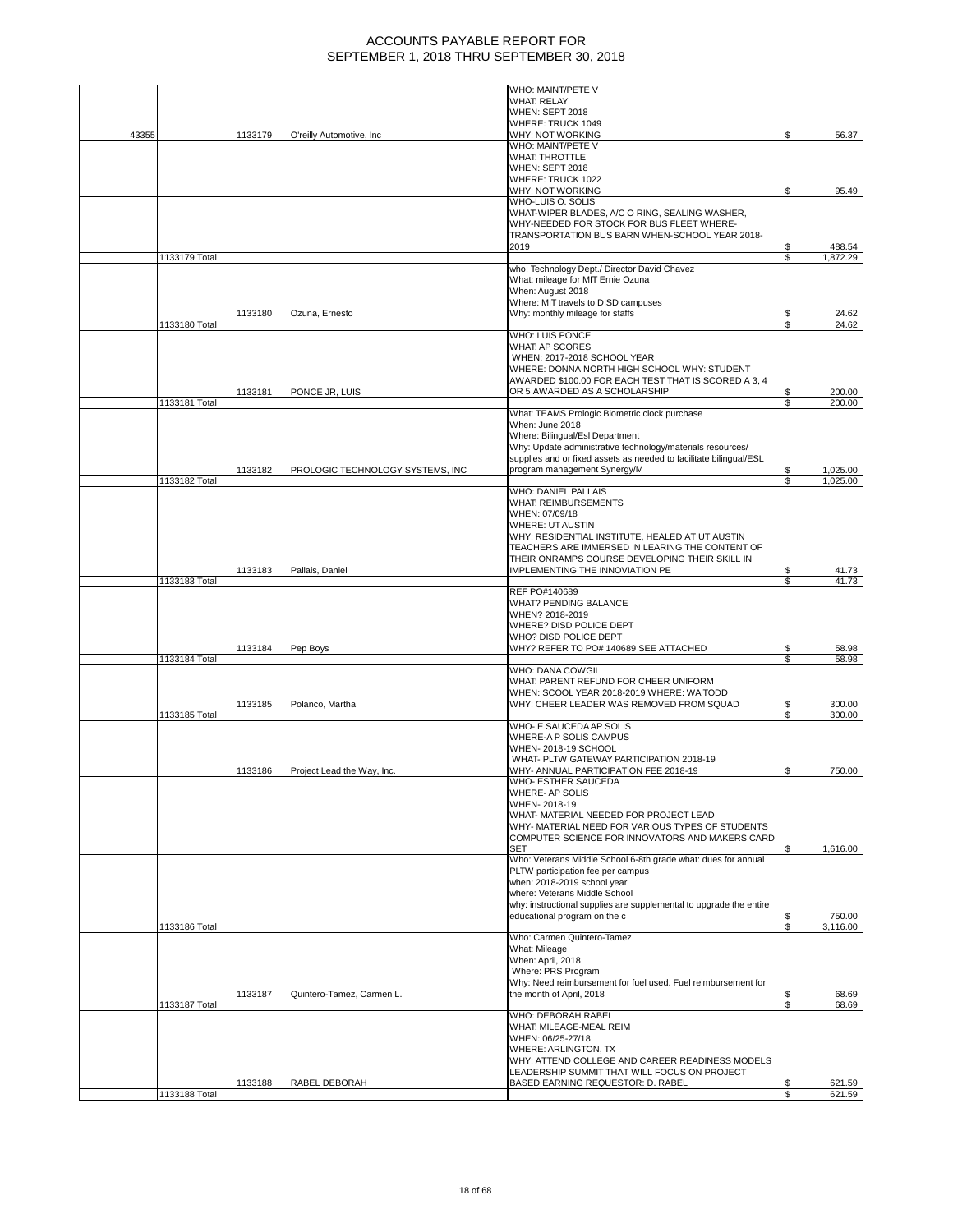|       |               |         |                                     | WHO: CALDERON/CAVAZOS                                                                |          |                      |
|-------|---------------|---------|-------------------------------------|--------------------------------------------------------------------------------------|----------|----------------------|
|       |               |         |                                     | WHEN: 9/1/18<br>WHERE: MERCEDES HS                                                   |          |                      |
|       |               |         |                                     | WHAT: C-C MEET                                                                       |          |                      |
| 43355 |               | 1133189 | RAISING CANE'S 249                  | WHY: STUDENT AND STAFF MEALS                                                         | S        | 280.32               |
|       |               |         |                                     | WHO:CAMPOS/RODRIGUEZ (SMS) WHEN:9/1/18<br><b>WHERE:MERCEDES HS</b>                   |          |                      |
|       |               |         |                                     | <b>WHAT:C-C MEET</b>                                                                 |          |                      |
|       |               |         |                                     | WHY:STUDENT AND STAFF MEALS                                                          | S        | 260.55               |
|       | 1133189 Total |         |                                     | WHO: J. MARICHALAR                                                                   | \$.      | 540.87               |
|       |               |         |                                     | WHEN: 9/6/18                                                                         |          |                      |
|       |               |         |                                     | WHERE: MISSION HS                                                                    |          |                      |
|       |               | 1133190 | RAISING CANE'S RESTAURANTS, LLC     | WHAT: 9TH FOOTBALL GAME<br>WHY: STUDENT AND STAFF MEALS                              | \$       | 358.70               |
|       | 1133190 Total |         |                                     |                                                                                      | \$       | 358.70               |
|       |               |         |                                     | WHAT: PICK UP SERVICES AND DISPOSAL/RECYCLING<br>WHEN: AUG. 31, 2018                 |          |                      |
|       |               |         |                                     | WHERE: DONNA I.S.D.                                                                  |          |                      |
|       |               |         |                                     | WHY: BASIS WASTE SERVICE                                                             |          |                      |
|       | 1133191 Total | 1133191 | REPUBLIC SERVICES, INC              | WHO: MAINTENANCE DEPT.                                                               | S<br>\$  | 824.30<br>824.30     |
|       |               |         |                                     | <b>SCHOLARSHIP</b>                                                                   |          |                      |
|       |               |         |                                     | WHO: GLORIA RODRIGUEZ                                                                |          |                      |
|       |               |         |                                     | WHAT: DISD SCHOLARSHIP<br>WHEN: 2017-2018 SCHOOL YEAR                                |          |                      |
|       |               |         |                                     | WHERE: DONNA NORTH HIGH SCHOOL WHY: STUDENT WAS                                      |          |                      |
|       |               |         |                                     | AWARDED DISD SCHOLARSHIP                                                             |          |                      |
|       | 1133192 Total | 1133192 | RODRIGUEZ, GLORIA                   | <b>REQUESTOR: PRINCIPAL</b>                                                          | \$<br>\$ | 500.00<br>500.00     |
|       |               |         |                                     | <b>SCHOLARSHIP</b>                                                                   |          |                      |
|       |               |         |                                     | WHO: ALEXANDRA RUVALCABA<br>WHAT: BOARD OF TRUSTEE SCHOLARSHIP WHEN: 2017-2018       |          |                      |
|       |               |         |                                     | <b>SCHOOL YEAR</b>                                                                   |          |                      |
|       |               |         |                                     | WHERE: DONNA NORTH HIGH SCHOOL WHY: STUDENT WAS                                      |          |                      |
|       |               | 1133193 |                                     | AWARDED BOARD OF TRUSTEE SCHOLARSHIP                                                 |          | 950.00               |
|       |               |         | RUVALCABA, ALEXANDRA                | REQUESTOR: PRINCIPAL<br><b>SCHOLARSHIP</b>                                           | \$       |                      |
|       |               |         |                                     | WHO: ALEXANDRA RUVALCABA                                                             |          |                      |
|       |               |         |                                     | WHAT: DISD SCHOLARSHIP<br>WHEN: 2017-2018 SCHOOL YEAR                                |          |                      |
|       |               |         |                                     | WHERE: DONNA NORTH HIGH SCHOOL WHY: STUDENT WAS                                      |          |                      |
|       |               |         |                                     | AWARDED DISD SCHOLARSHIP                                                             |          |                      |
|       | 1133193 Total |         |                                     | REQUESTOR: PRINCIPAL                                                                 | \$<br>S  | 500.00<br>1,450.00   |
|       |               |         |                                     | WHAT: PROFESSIONAL SERVICES RENDERED (AUDIT)                                         |          |                      |
|       |               |         |                                     | WHY: WORK IN PROGRESS                                                                |          |                      |
|       |               |         |                                     | WHEN: FISCAL YEAR ENDED AUGUST 31, 2018<br>WHERE: BUSINESS OFFICE                    |          |                      |
|       |               |         |                                     | WHO: LUDIVINA CANSINO, ASST. SUPT. OF BUSINESS AND                                   |          |                      |
|       |               | 1133194 | Raul Hernandez & Company, P.C.      | <b>FINANCE</b>                                                                       | \$<br>\$ | 3,500.00<br>3,500.00 |
|       | 1133194 Total |         |                                     | WHO-LUIS O. SOLIS                                                                    |          |                      |
|       |               |         |                                     | WHAT-ALUMINUM FORM HOLDERS                                                           |          |                      |
|       |               |         |                                     | WHY-NEEDED FOR EACH BUS FOR BUS KEYS, INSURANCE,<br>ROUTE MAP AND TURN BY TURN FORMS |          |                      |
|       |               |         |                                     | WHERE-TRANSPORTATION BUS BARN WHEN-SCHOOL YEAR                                       |          |                      |
|       |               | 1133195 | Ray's Business Products             | 2017-2018                                                                            |          | 2,587.50             |
|       | 1133195 Total |         |                                     | WHO: MR. TOMAS TAMEZ, DIRECTOR PARENTAL                                              | S        | 2,587.50             |
|       |               |         |                                     | <b>INVOLVEMENT DEPT.</b>                                                             |          |                      |
|       |               |         |                                     | WHAT: REGISTATION FEE FOR REGION 16                                                  |          |                      |
|       |               |         |                                     | WHEN: SEPT. 13, 2018<br>WHERE: REGION ONE, ESC EDINBURG, TEXAS                       |          |                      |
|       |               |         |                                     | WHY: WILL BE ATTENDING TITLE I, PART a PARENT AND                                    |          |                      |
|       | 1133196 Total | 1133196 | Region 16 Education Service Center  | FAMILY ENGAGEMENT STATEWIDE INITIATIVE WORK                                          | \$<br>\$ | 50.00<br>50.00       |
|       |               |         |                                     | May Mileage                                                                          |          |                      |
|       |               |         |                                     | P.O. 149139                                                                          |          |                      |
|       |               | 1133197 | Rivera, Matias                      | CK#1131154<br>Ref: P.O.147735 Ck:#1130033                                            | \$       | 40.28                |
|       |               |         |                                     | Who: M. Rivera-DNHS                                                                  |          |                      |
|       |               |         |                                     | What: Mileage reimbursement<br>When: April .2018                                     |          |                      |
|       |               |         |                                     | Where: DISD F.A.                                                                     |          |                      |
|       |               |         |                                     | Why: Owe mileage to employee for miscalculations of miles.                           | \$       | 44.11                |
|       | 1133197 Total |         |                                     | WHAT: MILEAGE HOURS WORKED                                                           | \$       | 84.39                |
|       |               |         |                                     | WHY: EXPENSE VOUCHER                                                                 |          |                      |
|       |               |         |                                     | WHEN: 8/1/18-8/31/2018                                                               |          |                      |
|       |               | 1133198 | Romeros, Hermelinda H.              | WHERE: DONNA ISD<br>WHO: TEA CONSERVATOR                                             | \$       | 2,387.26             |
|       | 1133198 Total |         |                                     |                                                                                      | \$       | 2,387.26             |
|       |               |         |                                     | WHO: JENNIFER RUIZ                                                                   |          |                      |
|       |               |         |                                     | WHAT: MEAL REIMBURSEMENT<br>WHEN: 07/15-19/18                                        |          |                      |
|       |               |         |                                     | WHERE: AUSTIN, TX                                                                    |          |                      |
|       |               | 1133199 | Ruiz, Jennifer A.                   | WHY: AP SUMMER INSTITUTE REQUESTOR: B CACERES                                        | \$       | 45.89<br>45.89       |
|       | 1133199 Total |         |                                     | When September 2018                                                                  | \$       |                      |
|       |               |         |                                     | What Equipment Repair/Ref.                                                           |          |                      |
|       |               |         |                                     | Who CNP<br>Where District Cafeterias                                                 |          |                      |
|       |               | 1133200 | S A S General Building Services Inc | Why Student Needs                                                                    | S        | 38,064.19            |
|       |               |         |                                     |                                                                                      |          |                      |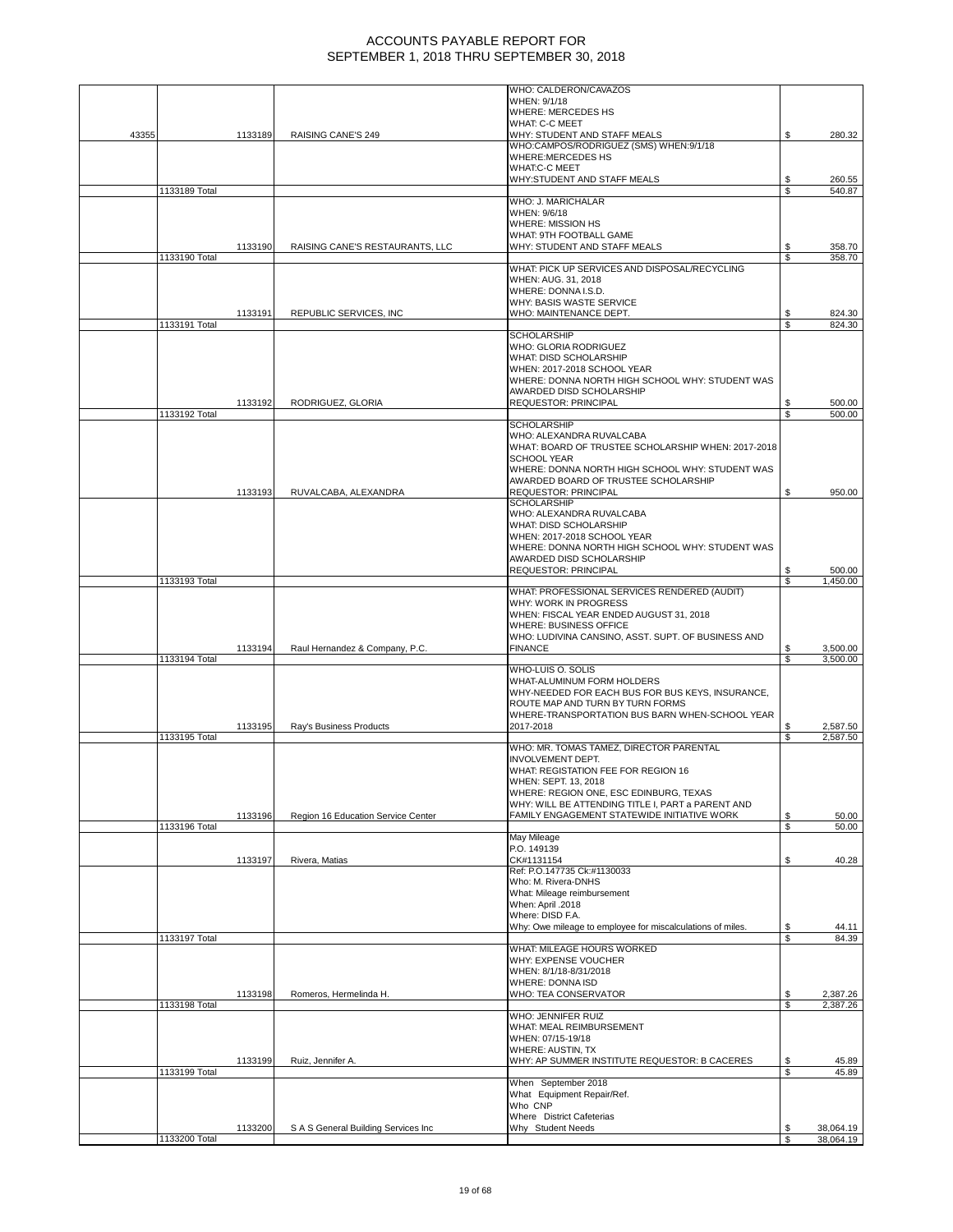|       |               |         |                                               | WHO: CHRIS DELEON-CHEER SPONSOR WHAT: 3' X 5'<br>DOUBLE-SIDED FIELD RUNNERS (EQUIPMENT AND         |          |                      |
|-------|---------------|---------|-----------------------------------------------|----------------------------------------------------------------------------------------------------|----------|----------------------|
|       |               |         |                                               | SUPPLIES) WHEN: 2018-2018 SCHOOL YEAR                                                              |          |                      |
| 43355 |               | 1133201 | SCHOOL PRIDE LTD                              | WHERE: DONNA HIGH SCHOOL<br>WHY: PROMOTE SPIRIT AT ATHLETIC EVENTS                                 | S        | 2,018.00             |
|       | 1133201 Total |         |                                               |                                                                                                    | £.       | 2,018.00             |
|       |               |         |                                               | Who: Maint/NORBERTO<br>What: Mileage                                                               |          |                      |
|       |               |         |                                               | When: AUG 2018                                                                                     |          |                      |
|       |               | 1133202 | SERNA, NORBERTO                               | Where: District Wide<br>Why: Daily Duties/Projects                                                 | S        | 84.23                |
|       | 1133202 Total |         |                                               |                                                                                                    | \$       | 84.23                |
|       |               |         |                                               | <b>WHO: ARRIANA SOZA</b><br><b>WHAT: REIMBURSEMENTS</b>                                            |          |                      |
|       |               |         |                                               | WHEN: 06/25-27/18                                                                                  |          |                      |
|       |               |         |                                               | WHERE: ARLINGTON, TX<br>WHY: ATTEND COLLEGE AND CAREER READINESS MODELS                            |          |                      |
|       |               |         |                                               | LEADERSHIP SUMMIT THAT WILL FOCUS ON PROJECT                                                       |          |                      |
|       | 1133203 Total | 1133203 | SOZA, ARRIANA YVETTE                          | BASED EARNING REQUESTOR: D. RABEL                                                                  | S        | 24.78<br>24.78       |
|       |               |         |                                               |                                                                                                    |          |                      |
|       |               |         |                                               | WHO: DONNA HIGH SCHOOL<br>WHAT: DUAL CREDIT SPONSORED COURSE FEE AS PER                            |          |                      |
|       |               |         |                                               | <b>MOU</b>                                                                                         |          |                      |
|       |               |         |                                               | WHEN: 2017-2018 SCHOOL YEAR WHERE: DONNA HIGH<br>SCHOOL - SOUTH TEXAS COLLEGE                      |          |                      |
|       |               |         |                                               | WHY: SPRING 2018 DUAL CREDIT SPONSORED COURSE                                                      |          |                      |
|       | 1133204 Total | 1133204 | <b>STC</b>                                    | FEES CIP: GOAL 1 PER OBJ 1 STR DES 13 A00573941 BALLI,                                             | \$.      | 2,750.00<br>2,750.00 |
|       |               |         |                                               |                                                                                                    |          |                      |
|       |               |         |                                               | WHO: DNHS STUDENT VALERIE URIBE WHAT: DUAL<br>ENROLLMENT COURSE AGREEMENT                          |          |                      |
|       |               |         |                                               | WHEN: SUMMER II 2018                                                                               |          |                      |
|       |               |         |                                               | <b>WHERE: DNHS/STC</b><br>WHY: COST FOR THE STUDENTS ENROLLED BY THE                               |          |                      |
|       |               |         |                                               | DISTRICT TO STC FOR THE 2017 - 2018 SCHOOL YEAR FOR                                                |          |                      |
|       | 1133205 Total | 1133205 | <b>STC</b>                                    | THE SPONSORED COURSE FEE AS PER MOU REQUESTOR:                                                     | \$       | 1,800.00             |
|       |               |         |                                               | WHO: EMMA SAENZ                                                                                    | \$       | 1,800.00             |
|       |               |         |                                               | <b>WHAT: OFFICIAL</b>                                                                              |          |                      |
|       |               |         |                                               | WHEN: AUGUST 7, 2018<br>WHERE: DONNA HIGH SCHOOL                                                   |          |                      |
|       |               | 1133206 | Saenz, Emma Jean                              | WHY: DONNA HIGH VS E. VELA JV                                                                      | S        | 95.00                |
|       | 1133206 Total |         |                                               | Who: Technology Dept./ Director David Chavez                                                       | \$       | 95.00                |
|       |               |         |                                               | What: mileage for tech Carlos Salazar When: August 2018                                            |          |                      |
|       |               | 1133207 | Salazar, Carlos A                             | Where: tech travels to assign campuses Why: monthly mileage for<br>techs to travel                 | \$       | 118.29               |
|       | 1133207 Total |         |                                               |                                                                                                    | \$       | 118.29               |
|       |               | 1133208 | Saldana, Daniel                               | May mileage reimbursement<br>P.O.149097 CK#1131159                                                 | S        | 45.11                |
|       |               |         |                                               | Ref: P.O.147745 Ck:#1130042                                                                        |          |                      |
|       |               |         |                                               | Who: D. Saldana-DNHS Band<br>What: Mileage reimbursement                                           |          |                      |
|       |               |         |                                               | When: April.2018                                                                                   |          |                      |
|       |               |         |                                               | Where: DISD F.A.<br>Why: Owe mileage to employee for miscalculations of miles.                     | \$       | 22.22                |
|       | 1133208 Total |         |                                               |                                                                                                    | \$       | 67.33                |
|       |               |         |                                               | <b>PACE P00170</b><br>(WHAT) SVENHARD'S VARIETY DANISH (30 CT.)                                    |          |                      |
|       |               |         |                                               | (WHO) LETICIA CHAVEZ PRINCIPAL (WHERE) E.G. SALAZAR                                                |          |                      |
|       |               |         |                                               | ELEM.<br>(WHEN) SEPTEMBER 2018                                                                     |          |                      |
|       |               |         |                                               | (WHY) PROVIDE LIGHT SNACKS FOR STAFF                                                               |          |                      |
|       |               |         |                                               | ATTENTION:                                                                                         |          |                      |
|       |               | 1133209 | Sam's Club                                    | LETICIA C. CHAVEZ PRINCIPAL                                                                        | S        | 59.14                |
|       |               |         |                                               | WHO: MARICHALAR<br>WHAT: LIFETIME 5FT FOLDING IN HALF COMMERICAL GRADE                             |          |                      |
|       |               |         |                                               | TABLE WHITE GRANITE                                                                                |          |                      |
|       |               |         |                                               | WHEN: 2018-2019 ATHLETIC SEASON WHERE: DNHS<br>WHY: FOR THE OFFICE FOR 18-19 ATHLETIC SEASON/STAFF |          |                      |
|       |               |         |                                               | <b>MEETINGS</b>                                                                                    |          | 253.30               |
|       |               |         |                                               | WHO: Ms. O. Alvarez<br><b>WHAT: snacks</b>                                                         |          |                      |
|       |               |         |                                               | WHEN: Sept. 2018                                                                                   |          |                      |
|       |               |         |                                               | <b>WHERE: Testing Dept.</b><br>WHY: To be given out to Deans and Curriculum Specialists at their   |          |                      |
|       |               |         |                                               | STAAR testing training coming up in Sept. Also, clean up must be                                   |          |                      |
|       | 1133209 Total |         |                                               | done for coffee pots and anything else used i                                                      | S<br>\$  | 131.84<br>444.28     |
|       |               |         |                                               | WHO: MELINDA SANDOVAL                                                                              |          |                      |
|       |               |         |                                               | WHEN: 7/10-12/18<br><b>WHERE: EDINBURG</b>                                                         |          |                      |
|       |               |         |                                               | WHY: JV CHEER CAMP                                                                                 |          |                      |
|       | 1133210 Total | 1133210 | Sandoval, Melinda                             | WHAT: GAS AND MEAL REIMBURSEMENT                                                                   | \$<br>\$ | 52.87<br>52.87       |
|       |               |         |                                               | WHO: MAINT/URBAN                                                                                   |          |                      |
|       |               |         |                                               | <b>WHAT: CLEANOUTS</b><br><b>WHEN: AUG 2018</b>                                                    |          |                      |
|       |               |         |                                               | WHERE: SALINAS/LENOR                                                                               |          |                      |
|       |               | 1133211 | Servis Plumbing                               | WHY: INSPECTION NEEDED                                                                             |          | 4,397.00             |
|       | 1133211 Total | 1133212 | Southern Foods Group, LLC dba Oak Farms Dairy | <b>CREDIT</b>                                                                                      | \$<br>\$ | 4,397.00<br>(35.00)  |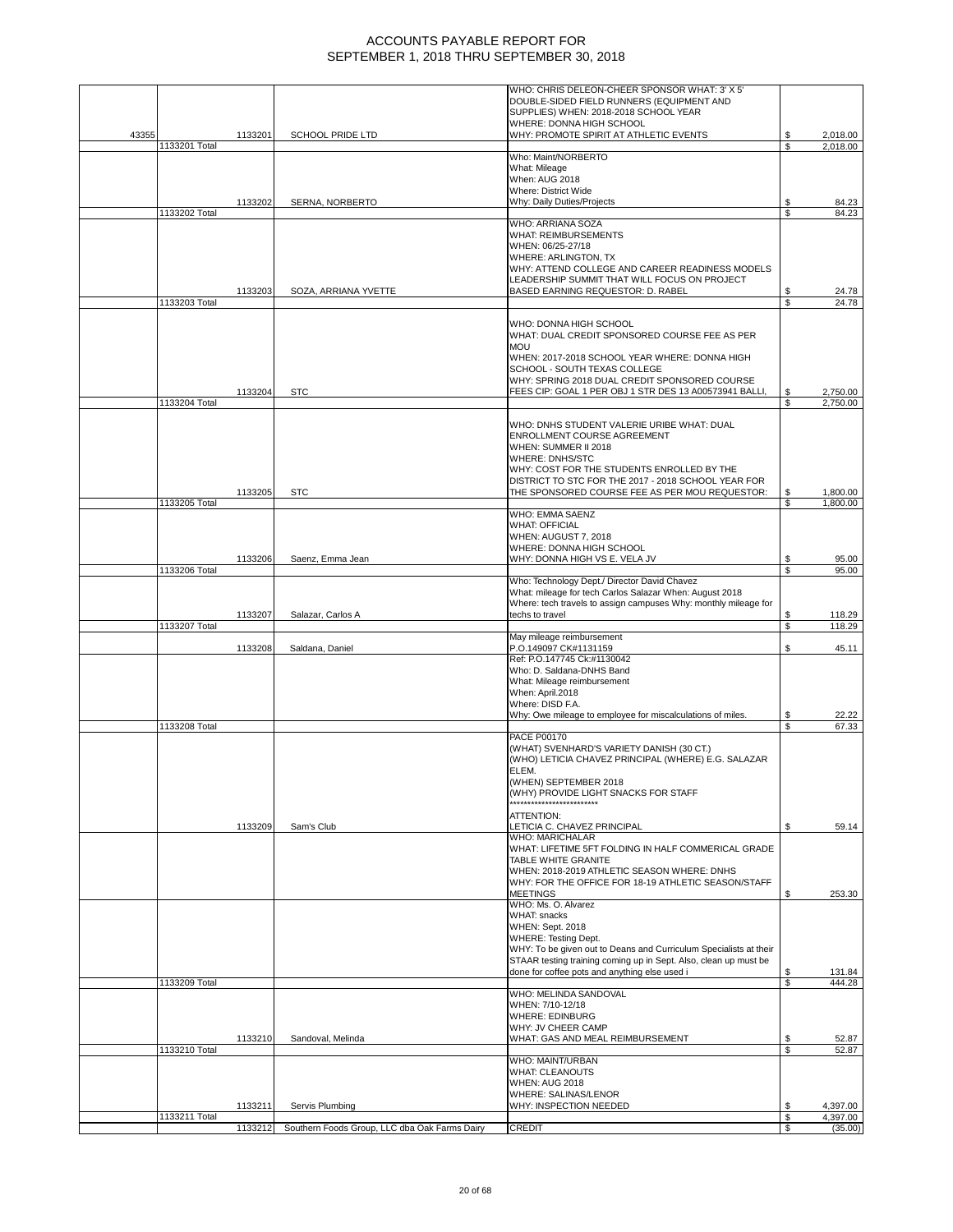|       |               |         |                                               | When September 2018                                                                        |         |                  |
|-------|---------------|---------|-----------------------------------------------|--------------------------------------------------------------------------------------------|---------|------------------|
|       |               |         |                                               | What Milk/Juice<br>Who CNP                                                                 |         |                  |
|       |               |         |                                               | Where District Cafeterias                                                                  |         |                  |
| 43355 |               | 1133212 | Southern Foods Group, LLC dba Oak Farms Dairy | Why Student Needs                                                                          |         | 12,576.94        |
|       |               |         |                                               | When September 2018<br>What Food/Grocery                                                   |         |                  |
|       |               |         |                                               | Who CNP                                                                                    |         |                  |
|       |               |         |                                               | Where District Cafeterias                                                                  |         |                  |
|       |               |         |                                               | Why Student Needs<br>When September 2018                                                   |         | 5,647.44         |
|       |               |         |                                               | What Milk/Juice                                                                            |         |                  |
|       |               |         |                                               | Who CNP                                                                                    |         |                  |
|       |               |         |                                               | Where District Cafeterias<br>Why Student Needs                                             |         |                  |
|       |               |         |                                               | When September 2018                                                                        | S       | 6,185.88         |
|       |               |         |                                               | What Milk/Juice                                                                            |         |                  |
|       |               |         |                                               | Who CNP                                                                                    |         |                  |
|       |               |         |                                               | Where District Cafeterias<br>Why Student Needs                                             |         | 283.46           |
|       |               |         |                                               | When September 2018                                                                        |         |                  |
|       |               |         |                                               | What Food/Groceries                                                                        |         |                  |
|       |               |         |                                               | Who CNP<br>Where District Cafeterias                                                       |         |                  |
|       |               |         |                                               | Why Student Needs                                                                          |         | 5,893.48         |
|       | 1133212 Total |         |                                               |                                                                                            | \$      | 30,552.20        |
|       |               |         |                                               | Sprint Wireless Account # 993157097 7.27.18-8.26.18<br>Who: David Chavez                   |         |                  |
|       |               |         |                                               | <b>What Sprint wireless</b>                                                                |         |                  |
|       |               |         |                                               | Where: DISD                                                                                |         |                  |
|       |               |         |                                               | When: 7.27.18-8.26.18<br>Why: So employee's can have internet access while away from the   |         |                  |
|       |               | 1133213 | Sprint                                        | office. wireless service needed for Stephanie Powelson                                     | \$      | 909.74           |
|       | 1133213 Total |         |                                               |                                                                                            | \$      | 909.74           |
|       |               |         |                                               | <b>WHO: P VILLARREAL</b>                                                                   |         |                  |
|       |               |         |                                               | WHEN: 9/6/18<br>WHERE: WESLACO CENTRAL                                                     |         |                  |
|       |               |         |                                               | WHAT: 7TH A,B & C VOLLEYBALL                                                               |         |                  |
|       |               | 1133214 | Subway #34928                                 | WHY: STUDENT AND STAFF MEAL                                                                |         | 206.00           |
|       | 1133214 Total |         |                                               |                                                                                            | \$.     | 206.00           |
|       |               |         |                                               | WHERE: P.S. GARZA ELEMENTARY                                                               |         |                  |
|       |               |         |                                               | WHO: MARIA M. GOMEZ/ PRINCIPAL WHEN: NOV 5-8, 2017                                         |         |                  |
|       |               |         |                                               | WHY: TO ATTEND 32nd ANUUAL TEXAS ASSESSMENT<br><b>CONFERENCE</b>                           |         |                  |
|       |               | 1133215 | <b>TASA</b>                                   | <b>WHAT: REGISTRATION FEES</b>                                                             | \$      | 125.00           |
|       |               |         |                                               | WHERE: P.S. GARZA ELEMENTARY                                                               |         |                  |
|       |               |         |                                               | WHO: SYLVIA VELA<br>WHEN: NOV 5-8, 2017                                                    |         |                  |
|       |               |         |                                               | WHY: TO ATTEND 32nd ANUUAL TEXAS ASSESSMENT                                                |         |                  |
|       |               |         |                                               | <b>CONFERENCE</b>                                                                          |         |                  |
|       | 1133215 Total |         |                                               | WHAT: REGISTRATION FEES                                                                    | \$      | 125.00<br>250.00 |
|       |               |         |                                               |                                                                                            |         |                  |
|       |               |         |                                               | What: AHERA Asbestos Sampling and Inspection Services                                      |         |                  |
|       |               |         |                                               | Where: Donna North High School                                                             |         |                  |
|       |               |         |                                               | When: 07/26/18-ASAP<br>Why: State requirement, we are not in compliance and are at risk of |         |                  |
|       |               |         |                                               | getting fined on a daily basis if not done as soon as possible                             |         |                  |
|       |               | 1133216 | <b>TASB</b>                                   | Who: Angeli                                                                                |         | 14,860.00        |
|       | 1133216 Total |         |                                               | WHAT: MEMBER DUES                                                                          | S       | 14,860.00        |
|       |               |         |                                               | WHO: JUANIA YBARRA                                                                         |         |                  |
|       |               |         |                                               | WHEN: 2018 - 2019 SCHOOL YEAR                                                              |         |                  |
|       |               | 1133217 | <b>TASBO</b>                                  | WHERE: HUMAN RESOURCES OFFICE<br>WHY: PROFESSIONAL DUES                                    | \$      | 135.00           |
|       | 1133217 Total |         |                                               |                                                                                            | \$      | 135.00           |
|       |               |         |                                               | <b>What: Registration Fees</b>                                                             |         |                  |
|       |               |         |                                               | When: Oct. 15-16, 2018<br>Where: Austin, TX                                                |         |                  |
|       |               |         |                                               | Who: Kelly Watson, Math Director                                                           |         |                  |
|       |               | 1133218 | <b>TASM</b>                                   | Why: Attending TASM Fall 2018 Conference.                                                  | S       | 140.00           |
|       | 1133218 Total |         |                                               | Who: Technology Dept./ Director David Chavez                                               | \$      | 140.00           |
|       |               |         |                                               | What: mileage for tech David Torres                                                        |         |                  |
|       |               |         |                                               | When: August 2018                                                                          |         |                  |
|       |               |         |                                               | Where: tech travels to assign campuses Why: monthly mileage for                            |         |                  |
|       | 1133219 Total | 1133219 | TORRES, DAVID                                 | techs                                                                                      | \$<br>S | 42.22<br>42.22   |
|       |               |         |                                               | Who: Maria Torres                                                                          |         |                  |
|       |               |         |                                               | What; Reimbursement                                                                        |         |                  |
|       |               |         |                                               | When; July 15 - 18, 2018<br>Where: Houston, texas                                          |         |                  |
|       |               | 1133220 | TORRES, MARIA G.                              | Why: CAMT Conference                                                                       | \$      | 93.89            |
|       | 1133220 Total |         |                                               |                                                                                            | \$      | 93.89            |
|       |               |         |                                               | <b>TRIP ID#12446</b><br>WHO: C. DE LEON                                                    |         |                  |
|       |               |         |                                               | WHEN: 8/23/18                                                                              |         |                  |
|       |               |         |                                               | WHERE: HIDALGO HS                                                                          |         |                  |
|       |               | 1133221 | <b>TRANSPORTATION DEPT</b>                    | WHAT: VARSITY VBALL TOURNAMENT<br>WHY:TRANSPORTATION                                       |         | 274.50           |
|       |               |         |                                               |                                                                                            |         |                  |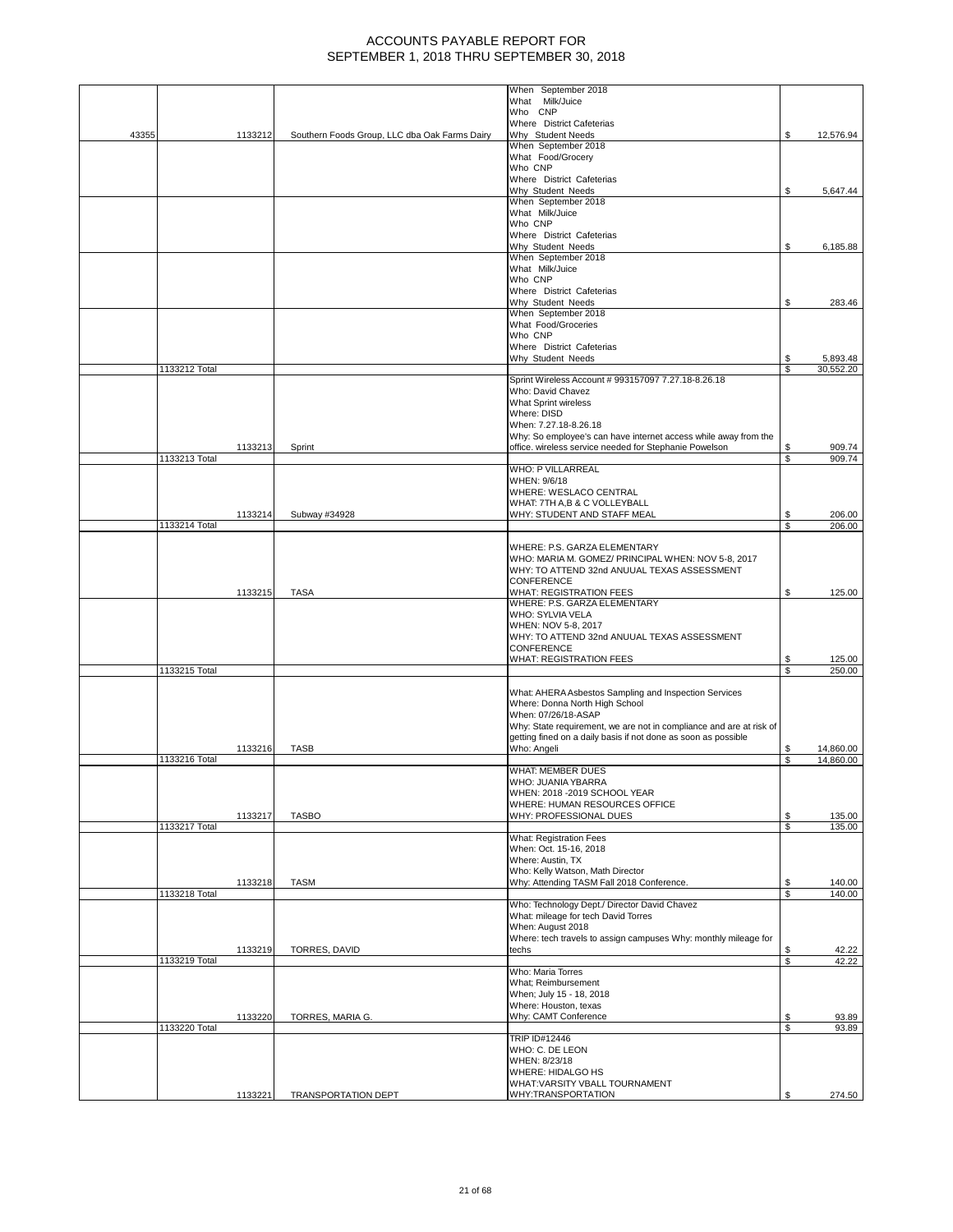|       | 1133227 Total | 1133227 | VILLALOBOS, ULISES TRYEE                       | AWARDED BOARD OF TRUSTEE SCHOLARSHIP<br>REQUESTOR: PRINCIPAL                                                                                                                                | \$<br>\$ | 950.00<br>950.00   |
|-------|---------------|---------|------------------------------------------------|---------------------------------------------------------------------------------------------------------------------------------------------------------------------------------------------|----------|--------------------|
|       |               |         |                                                | WHO: ULISES TYREE VILLALOBOS<br>WHAT: BOARD OF TRUSTEE SCHOLARSHIP WHEN: 2017-2018<br><b>SCHOOL YEAR</b><br>WHERE: DONNA NORTH HIGH SCHOOL WHY: STUDENT WAS                                 |          |                    |
|       | 1133226 Total | 1133226 | Unifirst Corporation Texas Industrial Services | WHO: BUSINESS OFFICE<br><b>SCHOLARSHIP</b>                                                                                                                                                  | S<br>\$  | 29.11<br>29.11     |
|       |               |         |                                                | WHAT: MATS AND DUST MOPS<br>WHEN: JULY 09, 2018<br>WHY: RENTALS ON MATS AND DUST MOPS WHERE:<br>ENTRANCE BACK AND FRONT DOOR                                                                |          |                    |
|       | 1133225 Total | 1133225 | Torres, Raul                                   | Why: Conference TEXAS ACE KICKOFF EVENT 2018-2019                                                                                                                                           | \$<br>S  | 341.17<br>341.17   |
|       |               |         |                                                | 636<br>When: August 28,29,30th 2018<br>Where: Austin Community College Eastview Campus 3401<br>Webberville Road Austin Texas 78702                                                          |          |                    |
|       | 1133224 Total |         |                                                | Who: Director Raul Torres ACE Program What: Mileage round trip                                                                                                                              | \$       | 100.00             |
|       |               | 1133224 | Texas Comptroller of Public Accounts           | Membership<br>When: School Year 2018-2019<br>Where: Purchasing Dept.<br>Why: To become a member of Smartbuy to make the most of our<br>purchasing dollars and efforts                       | \$       | 100.00             |
|       | 1133223 Total |         |                                                | Who: Olga Noriega Purchasing Agent What: Texas SmartBuy                                                                                                                                     | \$       | 576.00             |
|       |               | 1133223 | <b>Tejas Equipment Rental</b>                  | WHO: URBAN<br>WHAT: JACK HAMMER/AUGER<br>WHEN: 08/24/2018<br><b>WHERE: LENOIR</b><br>WHY: SEWER REPAIR                                                                                      | \$       | 576.00             |
|       | 1133222 Total | 1133222 | TREVINO, ABIGAIL                               | <b>VOUCHER #18-016</b>                                                                                                                                                                      | S<br>\$  | 950.00<br>950.00   |
|       |               |         |                                                | WHO: 2018 DHS GRADUATE<br><b>WHAT: SCHOLARSHIP</b><br>WHEN: 2018-2019 SCHOOL YEAR<br><b>WHERE: DHS</b><br>WHY: 2017-2018 DONNA ISD BOARD OF TRUSTEE<br><b>SCHOLARSHIP FUND</b>              |          |                    |
|       | 1133221 Total |         |                                                | WHAT:JV FOOTBALL GAME WHY:TRANSPORTATION                                                                                                                                                    | \$<br>S  | 138.00<br>2,307.30 |
|       |               |         |                                                | WHY: TRANSPORTATION<br>WHO:J. MARICHALAR<br>WHEN:8/30/18<br>WHERE: BENNIE LA PRADE                                                                                                          | \$       | 125.40             |
|       |               |         |                                                | WHO: B. RUIZ<br>WHEN: 08/31/18<br>WHERE: BENNIE LA PRADE<br>WHAT: (V) FOOTBALL GAME                                                                                                         |          |                    |
|       |               |         |                                                | What: DISD Bus mileage. (60 hrs. @ \$2.40 per)<br>Who: Angel Leal, Donna HS Theatre.<br>When: Saturday, September 8, 2018. Where: Harlingen High<br>School / TFA Meet. Why: Transportation. | \$       | 357.30             |
|       |               |         |                                                | <b>WHERE:EDINBURG HS</b><br><b>WHAT:VARSITY C-C</b><br><b>WHY:TRANSOPRATION</b>                                                                                                             | \$       | 221.25             |
|       |               |         |                                                | WHY: TRASPORTATION<br><b>TRIP ID#12458</b><br>WHO:V. DE HOYOS<br>WHEN: 8/25/18                                                                                                              | \$       | 225.00             |
|       |               |         |                                                | TRIP ID#12457<br>WHO: V. De Hoyos<br>WHEN: 8/25/18<br><b>WHERE: EDINBURG</b><br><b>WHAT: VARSITY C-C</b>                                                                                    |          |                    |
|       |               |         |                                                | TRIP ID#12456<br>WHO:J. MARICHALAR<br>WHEN:8/23/18<br><b>WHERE:ROWE HS</b><br>WHAT:JV FOOTBALL GAME WHY:TRANSPORTATION                                                                      | \$       | 171.75             |
|       |               |         |                                                | WHERE:NIKKI ROWE HS<br>WHAT:FRESHMAN FOOTBALL SCRIMMAGE<br>WHY:TRANSPORTATION                                                                                                               | \$       | 171.75             |
|       |               |         |                                                | WHAT: VARSITY FOOTBALL GAME WHY: TRANSPORTATION<br><b>TRIP ID#12455</b><br>WHO:J. MARICHALAR<br>WHEN:8/23/18                                                                                | S        | 369.60             |
|       |               |         |                                                | TRIP ID#12454<br>WHO:J. MARICHALAR<br>WHEN:8/23/18<br>WHERE: BENNIE LA PRADE                                                                                                                |          |                    |
| 43355 |               | 1133221 | TRANSPORTATION DEPT                            | <b>WHERE: HIDALGO HS</b><br>WHAT: VARSITY VBALL TBA<br>WHY: TRANSPORTATION                                                                                                                  | \$       | 252.75             |
|       |               |         |                                                | <b>TRIP ID#12449</b><br>WHO: C. DE LEON<br>WHEN: 8/25/18                                                                                                                                    |          |                    |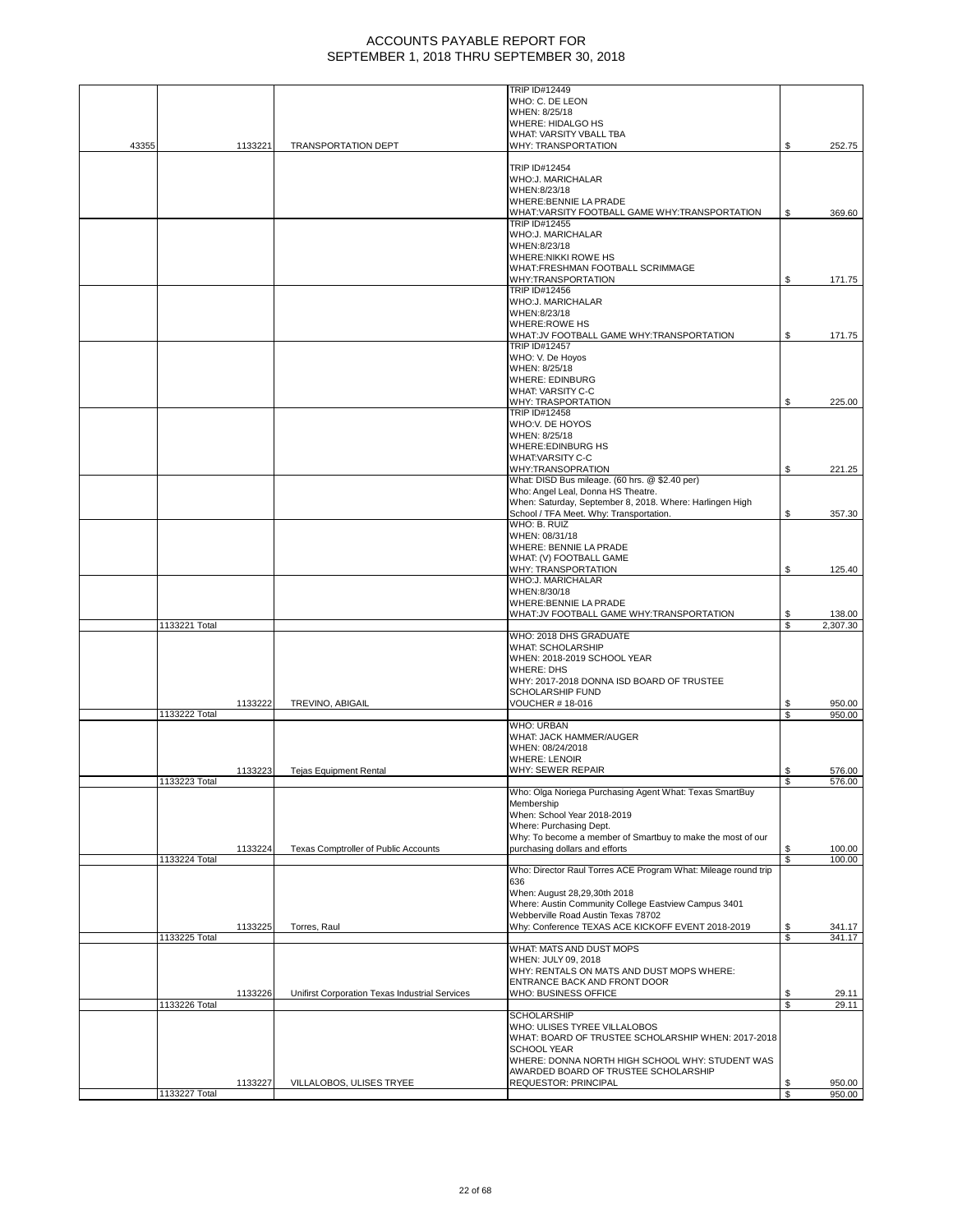|                 |               |                    |                                                                                                                          | When: September 13 to 15, 2018<br>Who: Superintendent, Dr. Hafedh Azaiez Where: Dallas, Texas |                                    |                                      |
|-----------------|---------------|--------------------|--------------------------------------------------------------------------------------------------------------------------|-----------------------------------------------------------------------------------------------|------------------------------------|--------------------------------------|
|                 |               |                    |                                                                                                                          | Why: 2018 Leadership Academy Room Allowance Confirmation                                      |                                    |                                      |
|                 |               | 1133230            | Westin Galleria, The                                                                                                     | Number 918227351 (GSA US General Services Administration<br>rate) for Dr. Hafedh Az           | \$                                 | 284.00                               |
|                 | 1133230 Total |                    |                                                                                                                          | WHO: V DE HOYOS                                                                               | S                                  | 284.00                               |
|                 |               |                    |                                                                                                                          | WHEN: 9/1/18<br>WHERE:FALFURRIAS<br><b>WHAT:C-C MEET</b>                                      |                                    |                                      |
|                 |               | 1133231            | <b>Whataburger Corporate Accounting</b>                                                                                  | WHY:STUDENT AND STAFF MEALS<br>WHO:B. MENDOZA                                                 | \$                                 | 105.44                               |
|                 |               |                    |                                                                                                                          | WHEN: 9/1/18<br>WHERE: FALFURRIAS HIGH                                                        |                                    |                                      |
|                 |               |                    |                                                                                                                          | WHAT: (V) C-C MEET<br>WHY:STUDENT AND STAFF MEAL                                              | \$                                 | 131.81                               |
|                 |               |                    |                                                                                                                          | WHO:B. MENDOZA<br>WHEN: 9/1/18                                                                |                                    |                                      |
|                 |               |                    |                                                                                                                          | WHERE: FALURRIAS HIGH<br>WHAT: (V) C-C MEET                                                   |                                    |                                      |
|                 |               |                    |                                                                                                                          | WHY:STUDENT AND STAFF MEAL<br>who:v dehoyos                                                   | \$                                 | 187.81                               |
|                 |               |                    |                                                                                                                          | when: 9/1/18<br>where:falurrias high                                                          |                                    |                                      |
|                 |               |                    |                                                                                                                          | what:c-c meet                                                                                 |                                    |                                      |
|                 |               |                    |                                                                                                                          | why:student and staff meals                                                                   | \$                                 | 100.93                               |
|                 | 1133231 Total |                    |                                                                                                                          | Who: Child Nutrition Program                                                                  | \$                                 | 525.99                               |
|                 |               |                    |                                                                                                                          | What: Food Handlers Class<br>When: 8/21/18                                                    |                                    |                                      |
|                 |               | 1133232            | Zepol Dietary Consults                                                                                                   | Where: AM Ochoa Cafeteria<br>Why: to be in compliance for 2018/2019 school year               | \$                                 | 195.00                               |
| 9/12/2018 Total | 1133232 Total |                    |                                                                                                                          |                                                                                               | \$<br>$\mathbf{s}$<br>1,596,168.57 | 195.00                               |
| 9/14/2018       | 1133233 Total | 1133233            | Allstate                                                                                                                 | Allstate-99348                                                                                | \$<br>\$                           | 16,334.43<br>16.334.43               |
|                 | 1133234 Total | 1133234            | Transamerica Assurance Co.                                                                                               | Transamerica Assurance Co. 9921                                                               | \$<br>\$                           | $\overline{17}, 139.37$<br>17,139.37 |
| 9/14/2018 Total |               |                    |                                                                                                                          |                                                                                               |                                    | 33.473.80                            |
| 9/19/2018       | 1133235 Total | 1133235            | Administrators' Scholarship Fundraiser                                                                                   | Administrator's Schol Fund-pro's 09/20/18                                                     | \$<br>\$                           | 1,128.00<br>1,128.00                 |
|                 | 1133236 Total | 1133236            | COMMUNITY LOAN CENTER, CORP.                                                                                             | Community Loan Center-pro's 09/20/18                                                          | \$<br>S                            | 16,028.54<br>16,028.54               |
|                 | 1133237 Total | 1133237            | Cindy Boudloche, Trustee                                                                                                 | Cindy Boudloche-pro's 09/20/18                                                                | S<br>\$                            | 1,300.75<br>1,300.75                 |
|                 | 1133238 Total | 1133238            | Delta Management Associates, Inc.                                                                                        | Delta Management Associates-pro's 09/20/18<br>Dept of the Treasury-FMS-pro's 09/20/18         | \$<br>\$<br>S                      | 546.00<br>546.00                     |
|                 | 1133239 Total | 1133239            | Department of the Treasury-FMS                                                                                           | Employee Emergency Foundation-pro's 09/20/18                                                  | S                                  | 712.02<br>712.02                     |
|                 | 1133240 Total | 1133240            | <b>Employee Emergency Foundation</b><br>Internal Revenue Service                                                         | IRS-pro's 09/20/18                                                                            | \$<br>\$<br>\$                     | 1,159.50<br>1,159.50                 |
|                 | 1133241 Total | 1133241<br>1133242 | NAFT Federal Credit Union                                                                                                | NAFT-pro's 09/20/18                                                                           | S<br>S                             | 546.89<br>546.89<br>39,106.00        |
|                 | 1133242 Total | 1133243            | Pre-Paid Legal Services, Inc.                                                                                            | Pre-Paid Legal-pro's 09/20/18                                                                 | \$<br>\$                           | 39,106.00<br>1,114.18                |
|                 | 1133243 Total | 1133244            | REACH Scholarship Fund                                                                                                   | REACH-pro's 09/20/18                                                                          | \$<br>\$                           | 1,114.18<br>117.00                   |
|                 | 1133244 Total | 1133245            | TRELLIS CO.                                                                                                              | Trellis Co (TG)-pro's 09/20/18                                                                | S<br>\$                            | 117.00<br>3,250.90                   |
|                 | 1133245 Total |                    |                                                                                                                          | Tx Federation of Teachers-pro's 09/20/18                                                      | \$<br>\$                           | 3,250.90                             |
|                 | 1133246 Total | 1133246<br>1133247 | Texas Federation Of Teachers<br>U.S. Department Of Education National Payment Center US Dept of Education-pro's 09/20/18 |                                                                                               | \$<br>\$                           | 30.00<br>30.00<br>512.04             |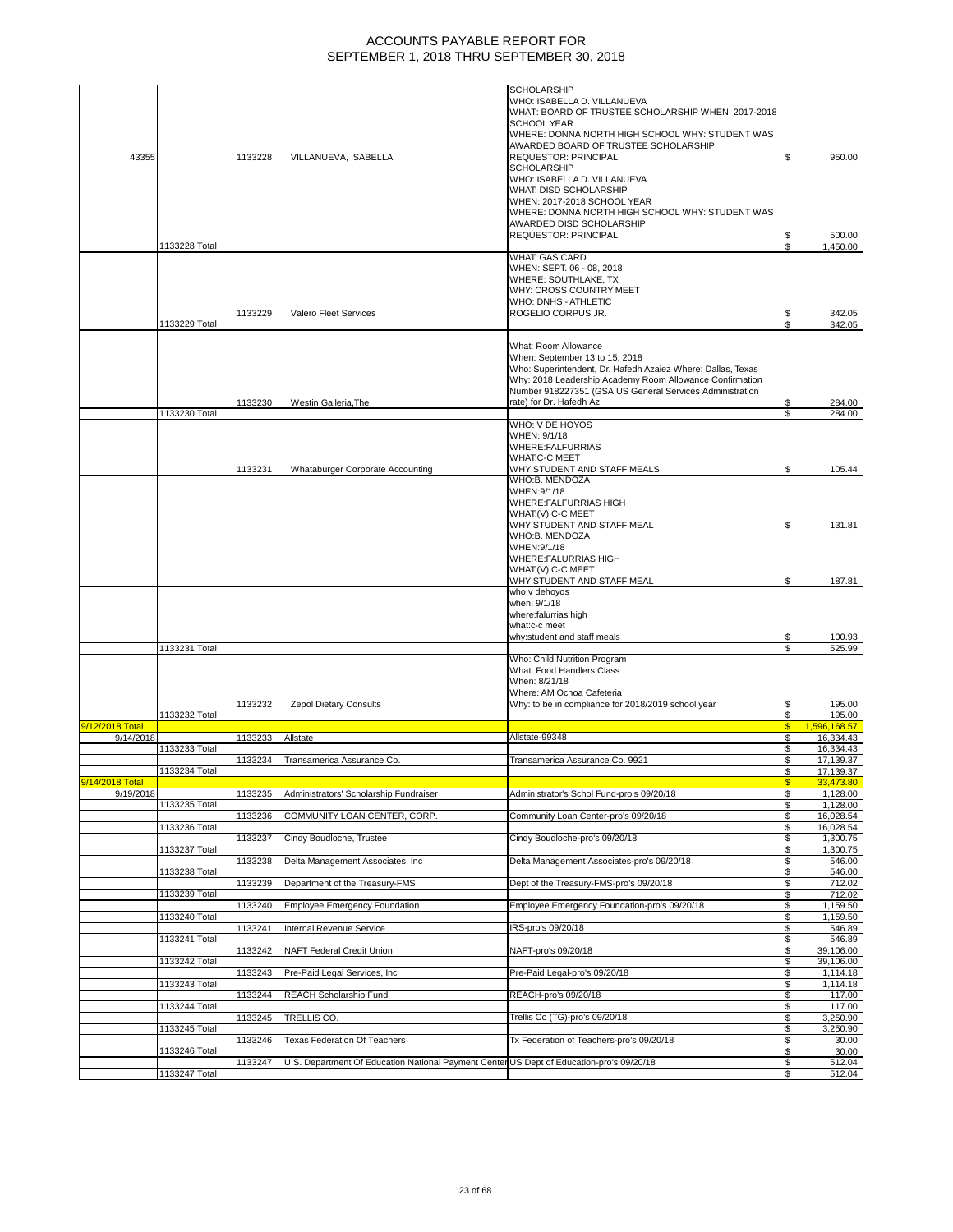|       |               |         |                                   | VOUCHER: 1093<br>P.A.C.E. P00170                                |          |                      |
|-------|---------------|---------|-----------------------------------|-----------------------------------------------------------------|----------|----------------------|
|       |               |         |                                   | WHO: DNHS VB GIRLS                                              |          |                      |
|       |               |         |                                   | WHAT: BAR S BUN LENGTH FRANKS                                   |          |                      |
|       |               |         |                                   | WHEN: 09/18/18                                                  |          |                      |
|       |               |         |                                   | <b>WHERE: DNHS</b>                                              |          |                      |
|       |               |         |                                   | WHY: ITEMS NEEDED FOR THE CONCESSION STAND FOR                  |          |                      |
|       |               |         |                                   | GAMES ON 09/18/18 AND 10/02/18.                                 |          |                      |
| 43362 |               | 1133248 | <b>HEB Grocery Company LP</b>     | REQUESTOR: COACH DELEON                                         | \$<br>\$ | 16.18                |
|       | 1133248 Total |         |                                   | <b>WHO: DNHS GAPP STUDENTS</b>                                  |          | 16.18                |
|       |               |         |                                   | <b>WHAT: HOTEL STAY</b>                                         |          |                      |
|       |               |         |                                   | WHEN: 09/29/18                                                  |          |                      |
|       |               |         |                                   | <b>WHERE: AUSTIN</b>                                            |          |                      |
|       |               |         |                                   | WHY: TO PARTICIPATE IN THE GAPP PROGRAM WITH OUR                |          |                      |
|       |               |         |                                   | VISITING SCHOOL FROM MUNICH, GERMANY                            |          |                      |
|       | 1133249 Total | 1133249 | La Quinta - Oltorf #0522 - Austin | REQUESTOR: MARIO RUIZ                                           | \$<br>\$ | 724.32<br>724.32     |
|       |               |         |                                   | VOUCHER: 1094                                                   |          |                      |
|       |               |         |                                   | P.A.C.E. P00170                                                 |          |                      |
|       |               |         |                                   | WHO: DNHS VB GIRLS                                              |          |                      |
|       |               |         |                                   | WHAT: CHARMS BLOW POPS                                          |          |                      |
|       |               |         |                                   | WHEN: 09/18/18                                                  |          |                      |
|       |               |         |                                   | <b>WHERE: DNHS</b>                                              |          |                      |
|       |               |         |                                   | WHY: ITEMS NEEDED FOR THE CONCESSION STAND FOR                  |          |                      |
|       |               | 1133250 | Sam's Club                        | GAMES ON 09/18/18 AND 10/02/18.<br>REQUESTOR: COACH DELEON      | \$       | 253.95               |
|       | 1133250 Total |         |                                   |                                                                 | \$       | 253.95               |
|       |               |         |                                   | WHO: 2018 DHS GRADUATE                                          |          |                      |
|       |               |         |                                   | <b>WHAT: SCHOLARSHIP</b>                                        |          |                      |
|       |               |         |                                   | WHEN: 2018-2019 SCHOOL YEAR                                     |          |                      |
|       |               |         |                                   | <b>WHERE: DHS</b>                                               |          |                      |
|       |               |         |                                   | WHY: DONNA COUNCIL FOR SOCIAL STUDIES SCHOLARSHIP               |          |                      |
|       |               | 1133251 | BELMAREZ, EMERALD                 | <b>VOUCHER #15319</b>                                           | S        | 500.00               |
|       | 1133251 Total |         |                                   |                                                                 | \$       | 500.00               |
|       |               |         |                                   |                                                                 |          |                      |
|       |               |         |                                   | WHO: DHS COLORGUARD                                             |          |                      |
|       |               |         |                                   | WHAT: PERFORMANCE TOPS 50% TO BEGIN PRODUCTION                  |          |                      |
|       |               |         |                                   | WHEN: 2018 FOOTBALL SEASON                                      |          |                      |
|       |               |         |                                   | WHERE: DHS AND RGV STADIUMS                                     |          |                      |
|       |               |         |                                   | WHY: MAKE COLORGUARD LOOK UNIFORMED                             |          |                      |
|       | 1133252 Total | 1133252 | Danzgear                          | <b>VOUCHER #15283</b>                                           | S<br>Ŝ.  | 973.20<br>973.20     |
|       |               |         |                                   | WHO: 2018 DHS GRADUATE                                          |          |                      |
|       |               |         |                                   | <b>WHAT: SCHOLARSHIP</b>                                        |          |                      |
|       |               |         |                                   | WHEN: 2018-2019 SCHOOL YEAR                                     |          |                      |
|       |               |         |                                   | <b>WHERE: DHS</b>                                               |          |                      |
|       |               |         |                                   | WHY: JASON GARCIA MEMORIAL SCHOLARSHIP                          |          |                      |
|       |               | 1133253 | PULIDO JR. JOEL                   | <b>VOUCHER #15320</b>                                           | \$<br>\$ | 250.00<br>250.00     |
|       | 1133253 Total |         |                                   | WHO: DHS CHEERLEADER PARENT                                     |          |                      |
|       |               |         |                                   | <b>WHAT: REIMBURSEMENT</b>                                      |          |                      |
|       |               |         |                                   | WHEN: 2018-2019 SCHOOL YEAR                                     |          |                      |
|       |               |         |                                   | <b>WHERE: DHS</b>                                               |          |                      |
|       |               |         |                                   | WHY: STUDENT JONATHAN MONTEMAYOR OVER PAID FOR                  |          |                      |
|       |               | 1133254 | SALINAS, MAIDA                    | VARSITY SPIRIT BRAND ITEMS VOUCHER # 15282                      | S        | 86.14                |
|       | 1133254 Total |         |                                   | PACE PURCHASING COOP #P00170                                    | \$       | 86.14                |
|       |               |         |                                   | <b>WHO: DHS LIBRARY</b>                                         |          |                      |
|       |               |         |                                   | WHAT: CONCESSION STAND SUPPLIES WHEN: SEPTEMBER                 |          |                      |
|       |               |         |                                   | 19, 2018                                                        |          |                      |
|       |               |         |                                   | <b>WHERE: DHS LIBRARY</b>                                       |          |                      |
|       |               | 1133255 | Sam's Club                        | WHY: CONCESSION STAND SUPPLIES VOUCHER # 15310                  | \$       | 1,528.96             |
|       | 1133255 Total |         |                                   |                                                                 | \$       | 1,528.96             |
|       |               |         |                                   | WHO: DHS<br>WHAT: ACT ASPIRE SUMMATIVE TEST WHEN: 2018-2019     |          |                      |
|       |               |         |                                   | <b>SCHOOL YEAR</b>                                              |          |                      |
|       |               |         |                                   | <b>WHERE: DHS</b>                                               |          |                      |
|       |               | 1133256 | ACT Aspire Ilc.                   | WHY: ACT ASPIRE SUMMATIVE TES                                   | \$       | 3,603.00             |
|       | 1133256 Total |         |                                   |                                                                 | S        | 3,603.00             |
|       |               |         |                                   | Who: David Chavez                                               |          |                      |
|       |               |         |                                   | What: Internet and phone service<br>Where: DISD                 |          |                      |
|       |               |         |                                   | When: 7/20/18-8/19/18                                           |          |                      |
|       |               |         |                                   |                                                                 |          |                      |
|       |               |         |                                   | Why: So employees can have internet service while away from the |          |                      |
|       |               |         |                                   | office to work on daily assigned duties. At&T phone assigned to |          |                      |
|       |               | 1133257 | AT&T Mobility II LLC              | night security                                                  | \$       | 2,239.22             |
|       | 1133257 Total |         |                                   |                                                                 | \$       | 2,239.22             |
|       |               |         |                                   | WHO: ABRAHAM, LUIS JR.                                          |          |                      |
|       |               |         |                                   | WHAT: ATHLETIC OFFICIAL                                         |          |                      |
|       |               |         |                                   | WHEN: 8/10/18<br>WHERE: DONNA NORTH HS                          |          |                      |
|       |               |         |                                   | WHY: OFFICIATED 3 VOLLEYBALL GAMES (MONTE ALTO VS               |          |                      |
|       |               |         |                                   | BR. LOPEZ) (ST. JOSEPH VS BR. LOPEZ) ( MONTE ALTO VS            |          |                      |
|       |               | 1133258 | Abraham, Luis Jr                  | LAREDO MARTIN)                                                  | \$       | 165.00               |
|       | 1133258 Total |         |                                   |                                                                 | \$       | 165.00               |
|       |               |         |                                   | BOGEN SPEAKER ***************** RFP: 042518*427 QUOTE           |          |                      |
|       |               |         |                                   | ATTACHED QUOTE # 90518*20 DIP ATTACHED                          |          |                      |
|       |               |         |                                   | WHO: MAINT/JOE DELEON                                           |          |                      |
|       |               |         |                                   | <b>WHAT: SPEAKER</b><br><b>WHEN; SEPT 2018</b>                  |          |                      |
|       |               |         |                                   | WHERE: MUNOZ                                                    |          |                      |
|       | 1133259 Total | 1133259 | All American Security             | WHY: NOT WORKING                                                | \$<br>\$ | 1,143.00<br>1,143.00 |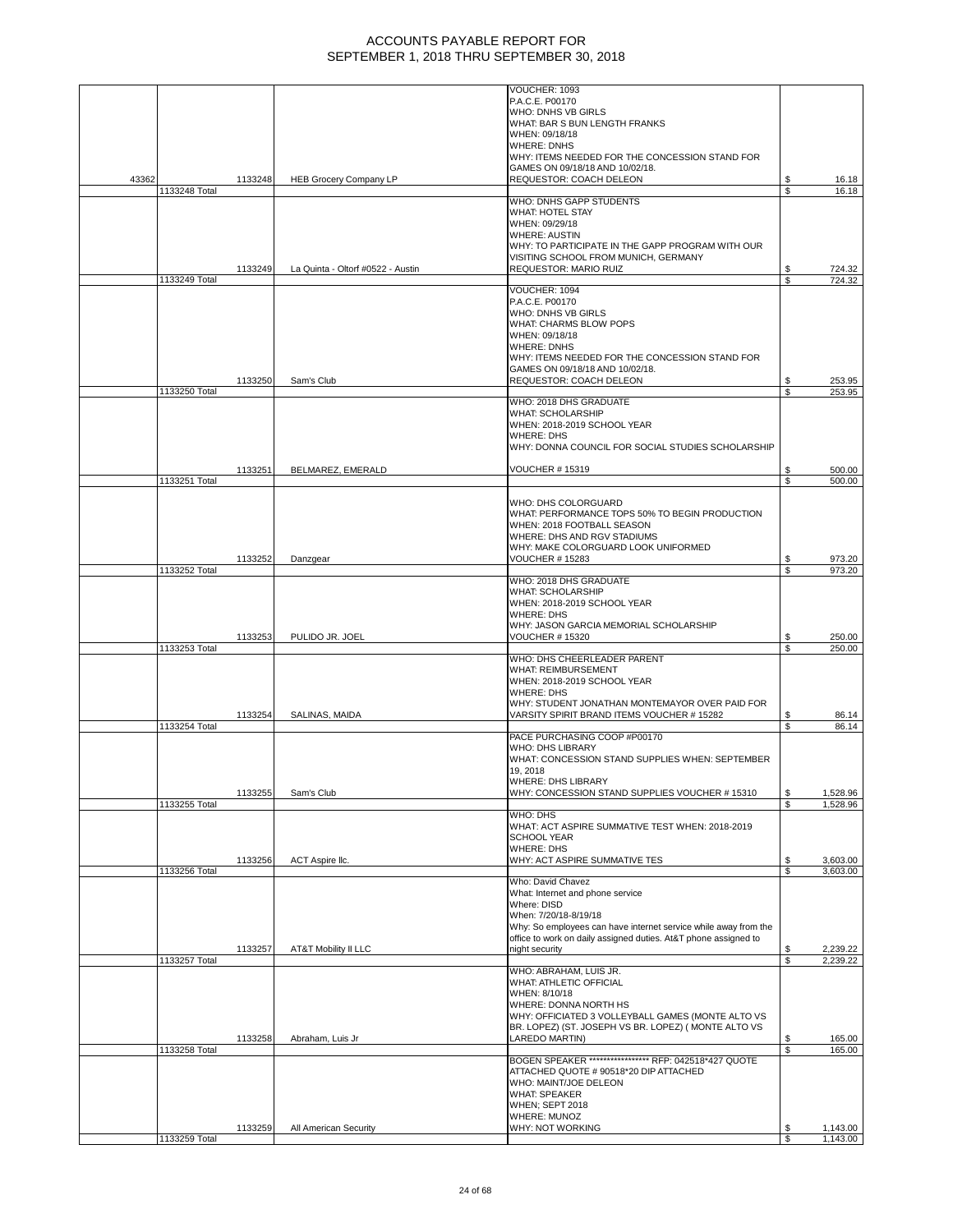|       |               |         |                           | WHO: KING ALVARADO                                                 |         |                       |
|-------|---------------|---------|---------------------------|--------------------------------------------------------------------|---------|-----------------------|
|       |               |         |                           | <b>WHAT: SCHOLARSHIP</b>                                           |         |                       |
|       |               |         |                           | WHEN: FALL 2018                                                    |         |                       |
|       |               |         |                           | <b>WHERE: STC</b>                                                  |         |                       |
| 43362 |               | 1133260 | Alvarado, King Saul       |                                                                    | \$      | 500.00                |
|       | 1133260 Total |         |                           | WHY: PROMOTE POST SECONDARY EDUCATION                              | \$      | 500.00                |
|       |               |         |                           | WHAT: INTERSTATE DEDICATED PRIVATE LINE ACCT#8002-                 |         |                       |
|       |               |         |                           | 607-5350 ETHERNET 20 MB                                            |         |                       |
|       |               |         |                           | WHEN: SEPT. 01 - 31, 2018                                          |         |                       |
|       |               |         |                           | WHERE: Donna ISD                                                   |         |                       |
|       |               |         |                           | WHO: DEPT. AND CAMPUSES                                            |         |                       |
|       |               | 1133261 | AT&T                      | WHY: PHONE SERVICES                                                |         | 1,092.20              |
|       | 1133261 Total |         |                           |                                                                    | S       | 1,092.20              |
|       |               |         |                           |                                                                    |         |                       |
|       |               |         |                           | WHO: JOSE BALLESTEROS                                              |         |                       |
|       |               |         |                           | WHAT: ATHLETIC OFFICIAL                                            |         |                       |
|       |               |         |                           | WHEN: 8/10/18                                                      |         |                       |
|       |               |         |                           | WHERE: DONNA NORTH HS                                              |         |                       |
|       |               |         |                           | WHY: OFFICIATED 3 VOLLEYBALL GAMES (ED VS RIO HONDO)               |         |                       |
|       |               | 1133262 | Ballesteros, Joe          | (PALMVIEW VS MERCEDES) (EDINBURG VS MERCEDES)                      |         | 165.00                |
|       | 1133262 Total |         |                           |                                                                    | S<br>S. | 165.00                |
|       |               |         |                           |                                                                    |         |                       |
|       |               |         |                           | What: Students dinner allowance.                                   |         |                       |
|       |               |         |                           | Who: Mindy Bersalona, Donna HS Choir. When: September 29,          |         |                       |
|       |               |         |                           | 2018. TMEA District Mixed LSC Auditions.                           |         |                       |
|       |               |         |                           | Where: Harlingen Performing Arts Center / Harlingen, Texas.        |         |                       |
|       |               | 1133263 | Bersalona, Mindy          | Why: Meals will be provided for students auditioning. Con          | \$      | 187.50                |
|       | 1133263 Total |         |                           |                                                                    | \$      | 187.50                |
|       |               |         |                           | What: Students Lunch allowance.                                    |         |                       |
|       |               |         |                           | Who: Mindy Bersalona, Donna HS Choir. When: September 29,          |         |                       |
|       |               |         |                           | 2018. TMEA District Mixed LSC Auditions.                           |         |                       |
|       |               |         |                           | Where: Harlingen Performing Arts Center / Harlingen, Texas.        |         |                       |
|       |               | 1133264 | Bersalona, Mindy          | Why: Meals will be provided for students auditioning. Conc         |         | 187.50                |
|       | 1133264 Total |         |                           |                                                                    | S       | 187.50                |
|       |               |         |                           | Low Ultra Low Sulfur Diesel (Clear)                                |         |                       |
|       |               |         |                           | Who: Luis O. Solis                                                 |         |                       |
|       |               |         |                           | What: Diesel Fuel                                                  |         |                       |
|       |               |         |                           | Where: Fuel Service Station                                        |         |                       |
|       |               |         |                           | When: September 2018                                               |         |                       |
|       |               | 1133265 | Betts Oil & Butane        | Why: Fuel needed for bus fleet                                     | S       | 17,331.53             |
|       |               |         |                           | Pay outstanding balance of Invoice 06413886-IA Reference PO        |         |                       |
|       |               |         |                           | 146876                                                             |         |                       |
|       |               |         |                           | Who: Luis O. Solis                                                 |         |                       |
|       |               |         |                           | What: Pay outstanding balance of Invoice 06413886-IA for Diesel    |         |                       |
|       |               |         |                           | Fuel                                                               |         |                       |
|       |               |         |                           | When: September 2018                                               |         |                       |
|       |               |         |                           | Why: Need to pay outsanding balance of invoice 06413886-IA         | s.      | 1,413.22              |
|       |               |         |                           | Regular Unleaded Fuel                                              |         |                       |
|       |               |         |                           | Who: Luis O. Solis                                                 |         |                       |
|       |               |         |                           | What: Regular Unleaded Fuel                                        |         |                       |
|       |               |         |                           | Where: Fuel Service Station                                        |         |                       |
|       |               |         |                           |                                                                    |         |                       |
|       |               |         |                           | When: September 2018                                               |         |                       |
|       |               |         |                           | Why: Fuel needed for district vehicles                             | S<br>S  | 8,266.34<br>27,011.09 |
|       | 1133265 Total |         |                           | What: Meals                                                        |         |                       |
|       |               |         |                           | When: Tuesday, August 28, 2018 Where: Staff Development            |         |                       |
|       |               |         |                           |                                                                    |         |                       |
|       |               |         |                           | Room/Board Room                                                    |         |                       |
|       |               |         |                           | Who: Board of Trustees (Efren Ceniceros, Valentin Guerrero, Alicia |         |                       |
|       |               |         |                           | Reyna, Eloy Avila, John Billman, Dr. Donna Mery, Eva Watts),       |         |                       |
|       |               | 1133266 | Blue Onion, The           | Superintendent (Dr. Hafedh Azaiez), Adm                            | \$      | 126.00                |
|       |               |         |                           | What: Meals                                                        |         |                       |
|       |               |         |                           | When: The Month of September 2018                                  |         |                       |
|       |               |         |                           | Where: DISD -Staff Development Room/Board Room                     |         |                       |
|       |               |         |                           | Who: Board of Trustees (Efren Cencieros, Valentin Guerrero, Alicia |         |                       |
|       |               |         |                           | Reyna, Eloy Avila, John Billman, Dr. Donna Mery, Eva C. Watts),    |         |                       |
|       |               |         |                           | Administration (Velma Range                                        | \$      | 140.00                |
|       |               |         |                           | What: Price went up one dollar for each meal Al Pastor Wrap (13    |         |                       |
|       |               |         |                           | fajita and 1 shrimp) Ref. PO 151075                                |         |                       |
|       |               |         |                           | When: Tuesday, August 28, 2018 Where: Staff Development            |         |                       |
|       |               |         |                           | Room/Board Room                                                    |         |                       |
|       |               |         |                           | Who: Board of Trustees (Efren Ceniceros, Valentin Guerrero, Alicia |         |                       |
|       |               |         |                           | Reyna, Eloy                                                        | \$      | 14.00                 |
|       | 1133266 Total |         |                           |                                                                    | \$      | 280.00                |
|       |               |         |                           |                                                                    |         |                       |
|       |               |         |                           | Box Out Bullying Student Presentation                              |         |                       |
|       |               |         |                           | Who: Jose Manrique, Counselor                                      |         |                       |
|       |               |         |                           | What: Bullying Student Presentation                                |         |                       |
|       |               |         |                           | When: September 14, 2018                                           |         |                       |
|       |               |         |                           | Where: Runn Elementary                                             |         |                       |
|       |               | 1133267 | Box Out Bullying, LLC     | Why: Promote and sustain a positive school culture for students.   | \$      | 1,500.00              |
|       | 1133267 Total |         |                           |                                                                    | \$      | 1,500.00              |
|       |               |         |                           | When September 2018                                                |         |                       |
|       |               |         |                           | What Produce/Vegetables                                            |         |                       |
|       |               |         |                           |                                                                    |         |                       |
|       |               |         |                           | Where District Cafeterias                                          |         |                       |
|       |               |         |                           | Who CNP                                                            |         |                       |
|       |               | 1133268 | Buster Lind Produce, Inc. | Why Student Needs                                                  | \$      | 4,374.95              |
|       |               |         |                           | When September 2018                                                |         |                       |
|       |               |         |                           | What Vegetables/Produce                                            |         |                       |
|       |               |         |                           | Who CNP                                                            |         |                       |
|       |               |         |                           |                                                                    |         |                       |
|       |               |         |                           | Where District Cafeterias<br>Why Student Needs                     | \$      | 8,862.18              |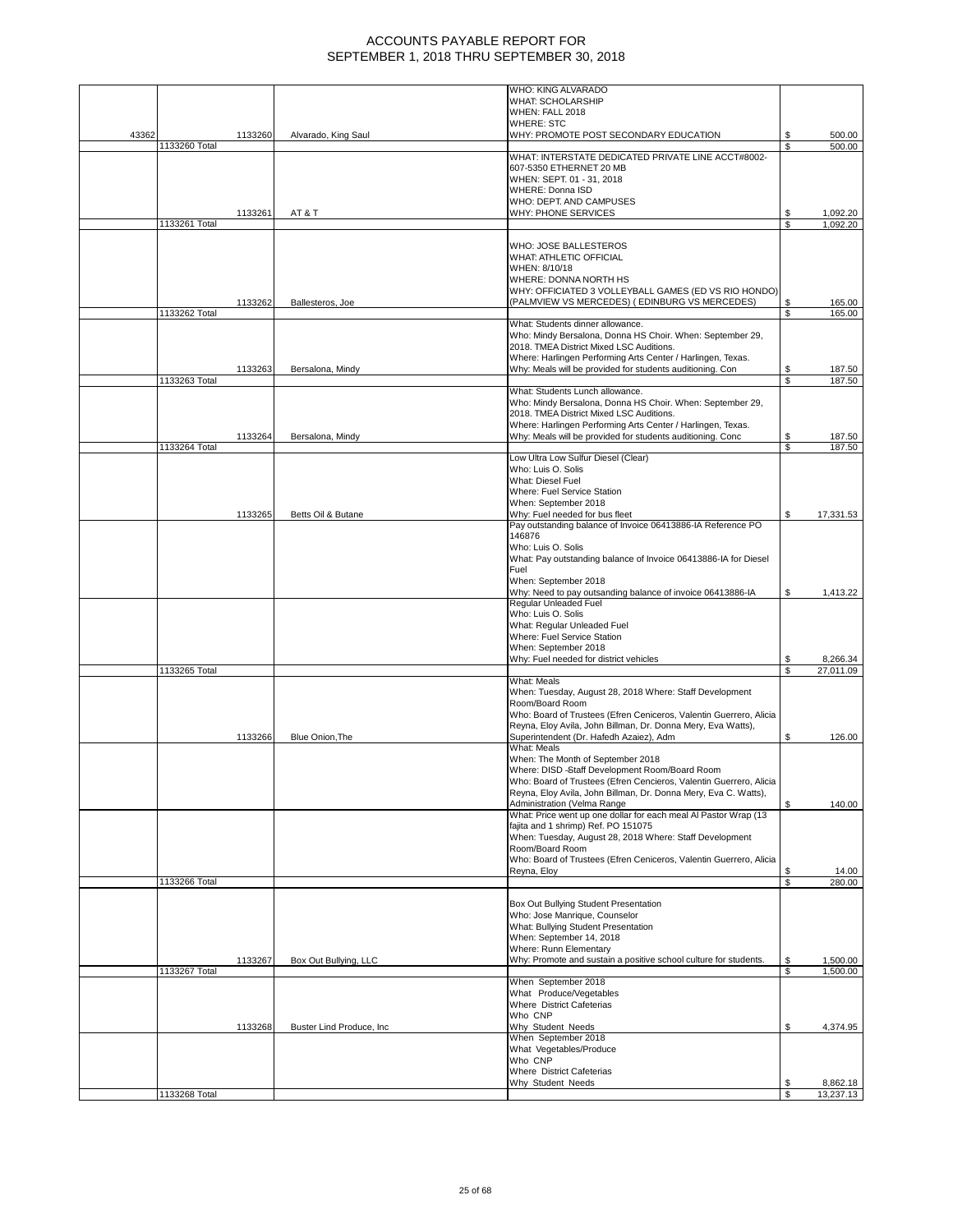|       |               |         |                                        | WHO: LISA CAMPBELL<br><b>WHAT: PARKING</b>                                                             |          |                  |
|-------|---------------|---------|----------------------------------------|--------------------------------------------------------------------------------------------------------|----------|------------------|
|       |               |         |                                        | WHEN: MONDAY 07/09/18 THRU THURSDAY 07/12/18                                                           |          |                  |
|       |               |         |                                        | WHERE: SAN ANTONIO TX                                                                                  |          |                  |
| 43362 | 1133269 Total | 1133269 | CAMPBELL, LIZELLA SALINAS              | WHY: CONFERENCE FOR AVID TEACHERS                                                                      | \$<br>\$ | 230.83<br>230.83 |
|       |               |         |                                        | WHO: DHS ASSISTANT PRINCIPAL                                                                           |          |                  |
|       |               |         |                                        | <b>WHAT: REIMBURSEMENTS</b>                                                                            |          |                  |
|       |               |         |                                        | WHEN: JUNE 25-27, 2018<br>WHERE: DHS TO ARLINGTON, TEXAS                                               |          |                  |
|       |               |         |                                        | WHY: COLLEGE AND CAREER READINESS MODELS                                                               |          |                  |
|       |               | 1133270 | CARRIZALES, JESSICA                    | <b>LEADERSHIP SUMMIT</b>                                                                               | \$       | 84.02            |
|       | 1133270 Total |         |                                        | What: Emoji Spirit shirt                                                                               | \$       | 84.02            |
|       |               |         |                                        | When: School year 2017-2018 to be worn on Fridays                                                      |          |                  |
|       |               |         |                                        | Where: B. G. Guzman Elementary<br>Who: Emmy De La Garza for student body Why: To encourage and         |          |                  |
|       |               | 1133271 | <b>CB Sportswear</b>                   | support Donna Redskin spirits                                                                          | \$       | 78.00            |
|       |               |         |                                        |                                                                                                        |          |                  |
|       |               |         |                                        | What: Spirit shirts<br>When: 2019                                                                      |          |                  |
|       |               |         |                                        | Where: Stainke Elementary                                                                              |          |                  |
|       |               |         |                                        | Who: Stainke students                                                                                  |          |                  |
|       |               |         |                                        | Why: To wear on Fridays to support our Donna ISD sports teams<br>What: University shirts               | \$       | 1,215.00         |
|       |               |         |                                        | When: 2018-2019 School Year                                                                            |          |                  |
|       |               |         |                                        | Where: Stainke Elementary                                                                              |          |                  |
|       |               |         |                                        | Who: Stainke Students<br>Why: To promote Universities and so students can be aware of all              |          |                  |
|       |               |         |                                        | the colleges available to them                                                                         | \$       | 1,068.00         |
|       | 1133271 Total |         |                                        |                                                                                                        | \$       | 2,361.00         |
|       |               |         |                                        | WHEN: FISCAL YEAR 2017-2018 AND 2018-2019<br>WHAT: MICROSOFT SURFACE BOOK 2 13.5 17, 16GB RAM 1TB      |          |                  |
|       |               |         |                                        | SSD                                                                                                    |          |                  |
|       |               |         |                                        | WHERE: SUPT.'S OFFICE                                                                                  |          |                  |
|       |               | 1133272 | CDW-Government LLC, CDW Government     | WHO: DR. HAFEDH AZAIEZ<br><b>WHY: UPGRADE</b>                                                          |          |                  |
|       | 1133272 Total |         |                                        |                                                                                                        | \$<br>\$ | 362.67<br>362.67 |
|       |               |         |                                        | <b>STUDENT MEAL</b>                                                                                    |          |                  |
|       |               |         |                                        | WHO: C. DE LEON<br>WHEN: 9/8/18                                                                        |          |                  |
|       |               |         |                                        | <b>WHERE: EAST HS</b>                                                                                  |          |                  |
|       |               |         |                                        | WHAT: (V/JV) VOLLEYBALL                                                                                |          |                  |
|       |               | 1133273 | CICI'S PIZZA #281                      | WHY:STUDENT MEAL<br>What: Students dinner allowance.                                                   | \$       | 156.00           |
|       |               |         |                                        | Who: Angel Leal, Donna HS Theatre.                                                                     |          |                  |
|       |               |         |                                        | When: Saturday, September 8, 2018. Where: Harlingen High                                               |          |                  |
|       |               |         |                                        | School. TFA Auditions.<br>Why: Meals to be provided for students attending auditions.                  | \$       | 42.00            |
|       | 1133273 Total |         |                                        |                                                                                                        | S        | 198.00           |
|       |               |         |                                        | WHO: CANTU, JAVIER                                                                                     |          |                  |
|       |               |         |                                        | WHAT: ATHLETIC OFFICIAL<br>WHEN: 8/10/18                                                               |          |                  |
|       |               |         |                                        | WHERE: DONNA NORTH HS                                                                                  |          |                  |
|       |               |         |                                        | WHY: OFFICIATED 3 VOLLEYBALL GAMES (MONTE ALTO VS<br>ST JOSEPH) (LAREDO MARTIN VS LOPEZ) (ST JOSEPH VS |          |                  |
|       |               | 1133274 | Cantu Jr., Javier                      | LAREDO MARTIN)                                                                                         |          | 165.00           |
|       | 1133274 Total |         |                                        |                                                                                                        | S.       | 165.00           |
|       |               |         |                                        | <b>ATHLETIC OFFICIAL</b><br>WHO: JORGE CASTANEDA                                                       |          |                  |
|       |               |         |                                        | <b>WHAT: ATHLETIC OFFICIAL</b>                                                                         |          |                  |
|       |               |         |                                        | WHEN: 8/10/18                                                                                          |          |                  |
|       |               |         |                                        | WHERE: DONNA NORTH HS<br>WHY: OFFICIATED 3 VOLLEYBALL GAMES (EDINBURG VS RIO                           |          |                  |
|       |               |         |                                        | HONDO) (LJ PALMVIEW VS MERCEDES) (EDINGURG VL                                                          |          |                  |
|       |               | 1133275 | Castaneda, Jorge                       | <b>MERCEDES)</b>                                                                                       | \$       | 165.00           |
|       | 1133275 Total |         |                                        | Who: Technology Dept./ Director David Chavez                                                           | \$       | 165.00           |
|       |               |         |                                        | What: mileage for tech Alexis Cavazos When: August 2018                                                |          |                  |
|       |               |         |                                        | Where: tech travels to assign campuses Why: monthly mileage for                                        |          |                  |
|       | 1133276 Total | 1133276 | Cavazos, Alexis                        | techs to travel                                                                                        | \$<br>\$ | 57.09<br>57.09   |
|       |               |         |                                        | When September 2018                                                                                    |          |                  |
|       |               |         |                                        | What 2 Handle, Faucets                                                                                 |          |                  |
|       |               |         |                                        | Who CNP<br>Where District Cafeterias                                                                   |          |                  |
|       |               | 1133277 | Central Plumbing & Electric Supply Co. | Why Student Needs                                                                                      | \$       | 75.91            |
|       | 1133277 Total |         |                                        | Who: Rosalinda Navarro                                                                                 | \$       | 75.91            |
|       |               |         |                                        | What; PSP Consultant                                                                                   |          |                  |
|       |               |         |                                        | When; September 14 & 15, 2018                                                                          |          |                  |
|       |               |         |                                        | Where: M. Rivas<br>Why: Conduct the 2018 accountability review for 2018 STAAR                          |          |                  |
|       |               | 1133278 | Cepeda, Gloria E.                      | Review with teachers 2018 STAAR Data                                                                   | \$       | 2,000.00         |
|       | 1133278 Total |         |                                        |                                                                                                        | \$       | 2,000.00         |
|       |               |         |                                        | Who: Luis O. Solis<br>What: #1 8" Decal                                                                |          |                  |
|       |               |         |                                        | Where: Bus Barn                                                                                        |          |                  |
|       |               |         |                                        | When: August 2018                                                                                      |          |                  |
|       |               | 1133279 | Chalks Truck Parts, Inc                | Why: Needed for bus fleet                                                                              |          | 216.50           |
|       | 1133279 Total |         |                                        |                                                                                                        | \$       | 216.50           |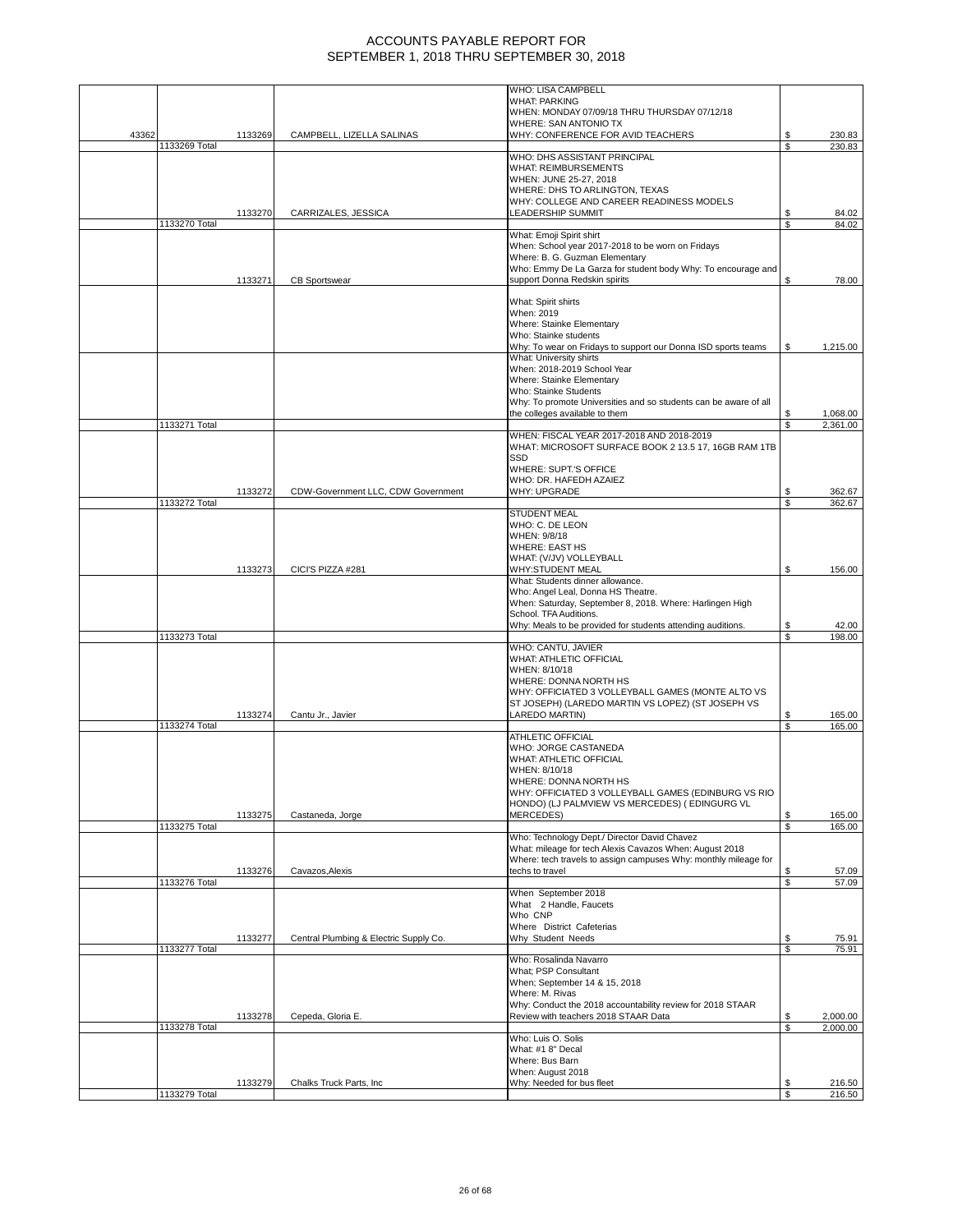|       |               |         |                                       | WHO: CHAVEZ, SANDRA                                                        |    |          |
|-------|---------------|---------|---------------------------------------|----------------------------------------------------------------------------|----|----------|
|       |               |         |                                       | WHAT: ATHLETIC OFFICIAL                                                    |    |          |
|       |               |         |                                       | WHEN: 8/10/18                                                              |    |          |
|       |               |         |                                       | WHERE: DONNA NORTH HS                                                      |    |          |
|       |               |         |                                       | WHY: OFFICIATED 3 VOLLEYBALL GAMES (DNHS VS SAN                            |    |          |
|       |               |         |                                       | BENITO) (LA JOYA VS SAN PERLITA) ( DONNA NORTH VS LA                       |    |          |
| 43362 |               | 1133280 | Chavez, Sandra Elvira                 | JOYA)                                                                      | \$ | 165.00   |
|       | 1133280 Total |         |                                       |                                                                            | \$ | 165.00   |
|       |               |         |                                       |                                                                            |    |          |
|       |               |         |                                       | WHO: ABRAHAM, LUIS JR.                                                     |    |          |
|       |               |         |                                       | WHAT: ATHLETIC OFFICIAL                                                    |    |          |
|       |               |         |                                       | WHEN: 8/11/18                                                              |    |          |
|       |               |         |                                       | WHERE: DONNA NORTH HS                                                      |    |          |
|       |               |         |                                       | WHY: OFFICIATED 3 VOLLEYBALL GAMES (DONNA NORTH VS                         |    |          |
|       |               | 1133281 | Contrata, Carl S.                     | ROMA) (EDINB. VS LA JOYA) (ROMA VS EDINBURG)                               | \$ | 165.00   |
|       | 1133281 Total |         |                                       |                                                                            | \$ | 165.00   |
|       |               |         |                                       | WHO: CORTEZ, EDWARDO                                                       |    |          |
|       |               |         |                                       | WHAT: ATHLETIC OFFICIAL                                                    |    |          |
|       |               |         |                                       | WHEN: 8/10/18                                                              |    |          |
|       |               |         |                                       | WHERE: DONNA NORTH HS                                                      |    |          |
|       |               |         |                                       |                                                                            |    |          |
|       |               |         |                                       | WHY: OFFICIATED 3 VOLLEYBALL GAMES (HARLINGEN VS                           |    |          |
|       |               |         |                                       | V.VIEW) (RIO GRANDE CITY VS LAFORD) (RRC VS                                |    |          |
|       |               | 1133282 | Cortez, Edward A.                     | <b>HARLINGEN SOUTH)</b>                                                    | \$ | 165.00   |
|       | 1133282 Total |         |                                       |                                                                            | \$ | 165.00   |
|       |               |         |                                       | WHO: DHS BOOKKEEPER                                                        |    |          |
|       |               |         |                                       | <b>WHAT: MILEAGE</b>                                                       |    |          |
|       |               |         |                                       | WHEN: AUGUST 2018                                                          |    |          |
|       |               |         |                                       | <b>WHERE: DHS</b>                                                          |    |          |
|       |               | 1133283 | Cortez, Sylvia                        | WHY: MILEAGE FOR DHS BOOKKEEPER                                            | \$ | 19.29    |
|       |               |         |                                       | WHO: DHS BOOKKEEPER                                                        |    |          |
|       |               |         |                                       | <b>WHAT: MILEAGE</b>                                                       |    |          |
|       |               |         |                                       | WHEN: JULY 2018                                                            |    |          |
|       |               |         |                                       | <b>WHERE: DHS</b>                                                          |    |          |
|       |               |         |                                       | WHY: MILEAGE FOR DHS BOOKKEEPER                                            | \$ | 7.52     |
|       |               |         |                                       | WHO: DHS BOOKKEEPER                                                        |    |          |
|       |               |         |                                       | <b>WHAT: MILEAGE</b>                                                       |    |          |
|       |               |         |                                       | WHEN: JUNE 2018                                                            |    |          |
|       |               |         |                                       | <b>WHERE: DHS</b>                                                          |    |          |
|       |               |         |                                       | WHY: MILEAGE FOR DHS BOOKKEEPER                                            | \$ | 24.85    |
|       | 1133283 Total |         |                                       |                                                                            | \$ | 51.66    |
|       |               |         |                                       |                                                                            |    |          |
|       |               |         |                                       | Vehicle Registration Renewals                                              |    |          |
|       |               |         |                                       | Who: Luis O. Solis                                                         |    |          |
|       |               |         |                                       | What; Vehicle Registration Renewals Where: Bus Barn                        |    |          |
|       |               |         |                                       | When: September 2018                                                       |    |          |
|       |               |         |                                       |                                                                            |    |          |
|       |               |         |                                       | Why: Bus fleet needs license plates Vin# 4DRBUC8N7GB179954                 |    |          |
|       |               |         |                                       |                                                                            |    |          |
|       |               | 1133284 | County of Hidalgo - Texas, The        | 4DRBUC8N3GB166571 4DRBUC8N6HB483861                                        | \$ | 44.50    |
|       | 1133284 Total |         |                                       |                                                                            | \$ | 44.50    |
|       |               |         |                                       | CREDIT MEMO ON PO #146514                                                  |    |          |
|       |               | 1133285 | Crawford Electric Supply Company, Inc | <b>ITEMS RETURNED</b>                                                      | \$ | (528.00) |
|       |               |         |                                       | WHO: DONNA HIGH SCHOOL                                                     |    |          |
|       |               |         |                                       | <b>WHAT: SUPPLIES</b>                                                      |    |          |
|       |               |         |                                       | WHEN: 2018 SCHOOL YEAR                                                     |    |          |
|       |               |         |                                       | WHERE: DONNA HIGH SCHOOL                                                   |    |          |
|       |               |         |                                       | WHY: TO IMPLEMENT MAINTENANCE OF CLASSROOM                                 |    |          |
|       |               |         |                                       | TECHNOLOGY FOR INSTRUCTIONAL PURPOSES                                      | \$ | 3,201.17 |
|       | 1133285 Total |         |                                       |                                                                            | S  | 2,673.17 |
|       |               |         |                                       | Mileage for the month of AUGUST 2018 Daily Duties, follow ups on           |    |          |
|       |               |         |                                       | projects. ********************** Supporting Docs Attached DIP              |    |          |
|       |               |         |                                       | <b>ATTACHED</b>                                                            |    |          |
|       |               |         |                                       | Who: Maint/URBAN                                                           |    |          |
|       |               |         |                                       | What: Mileage                                                              |    |          |
|       |               |         |                                       | When: AUG 2018                                                             |    |          |
|       |               |         |                                       | Where: Dist Wide                                                           |    |          |
|       |               | 1133286 | Cuellar, Francisco                    | Why: Daily Duites/Projects                                                 | \$ | 139.93   |
|       | 1133286 Total |         |                                       |                                                                            | S  | 139.93   |
|       |               |         |                                       | WHAT: RENTAL OF CONSOLE BOTTLE LESS WHY: WATER                             |    |          |
|       |               |         |                                       | FOR STAFF                                                                  |    |          |
|       |               |         |                                       | WHEN: SEPTEMBER 2018                                                       |    |          |
|       |               |         |                                       |                                                                            |    |          |
|       |               |         |                                       | WHERE: BUSINESS OFFICE<br>WHO: LUDIVINA CANSINO, ASST. SUPT. OF BUSINESS & |    |          |
|       |               |         |                                       | <b>FINANCE</b>                                                             | \$ | 110.00   |
|       |               | 1133287 | Culligan Water                        |                                                                            | \$ |          |
|       | 1133287 Total |         |                                       |                                                                            |    | 110.00   |
|       |               |         |                                       | <b>WHO: LUIS DIAZ</b>                                                      |    |          |
|       |               |         |                                       | WHAT: REACH SCHOLARSHIP                                                    |    |          |
|       |               |         |                                       | WHEN: 2017-2018 SCHOOL YEAR                                                |    |          |
|       |               |         |                                       | WHERE: DONNA NORTH HIGH SCHOOL WHY: STUDENT WAS                            |    |          |
|       |               | 1133288 | DIAZ, LUIS                            | AWARDED THE REACH SCHOLARSHIP                                              | \$ | 500.00   |
|       | 1133288 Total |         |                                       |                                                                            | S  | 500.00   |
|       |               |         |                                       | 10 STUDENT MEALS, BREAKFAST LUNCH AND DINNER.                              |    |          |
|       |               |         |                                       | WHO: DEHOYOS                                                               |    |          |
|       |               |         |                                       | <b>WHAT: STUDENT MEALS</b>                                                 |    |          |
|       |               |         |                                       | WHEN: SEPT. 22, 2018                                                       |    |          |
|       |               |         |                                       | WHERE: DNHS IS GOING TO CORPUS CHRISTI, TX                                 |    |          |
|       |               | 1133289 | De Hoyos, Veronica                    | WHY: VARSITY X-COUNTRY MEET                                                | \$ | 210.00   |
|       | 1133289 Total |         |                                       |                                                                            | \$ | 210.00   |
|       |               |         |                                       | WHO: DE LA GARZA, GUILLERMO                                                |    |          |
|       |               |         |                                       | WHAT: ATHLETIC OFFICIAL                                                    |    |          |
|       |               |         |                                       | WHEN: 8/14/18                                                              |    |          |
|       |               |         |                                       | WHERE: DONNA NORTH HS                                                      |    |          |
|       |               |         |                                       | WHY: GAME 1 OR 2 - JV VOLLEYBALL GAMES (DONNA NORTH                        |    |          |
|       |               | 1133290 | De La Garza, Guillermo A.             | VS PALMVIEW)                                                               | \$ | 115.00   |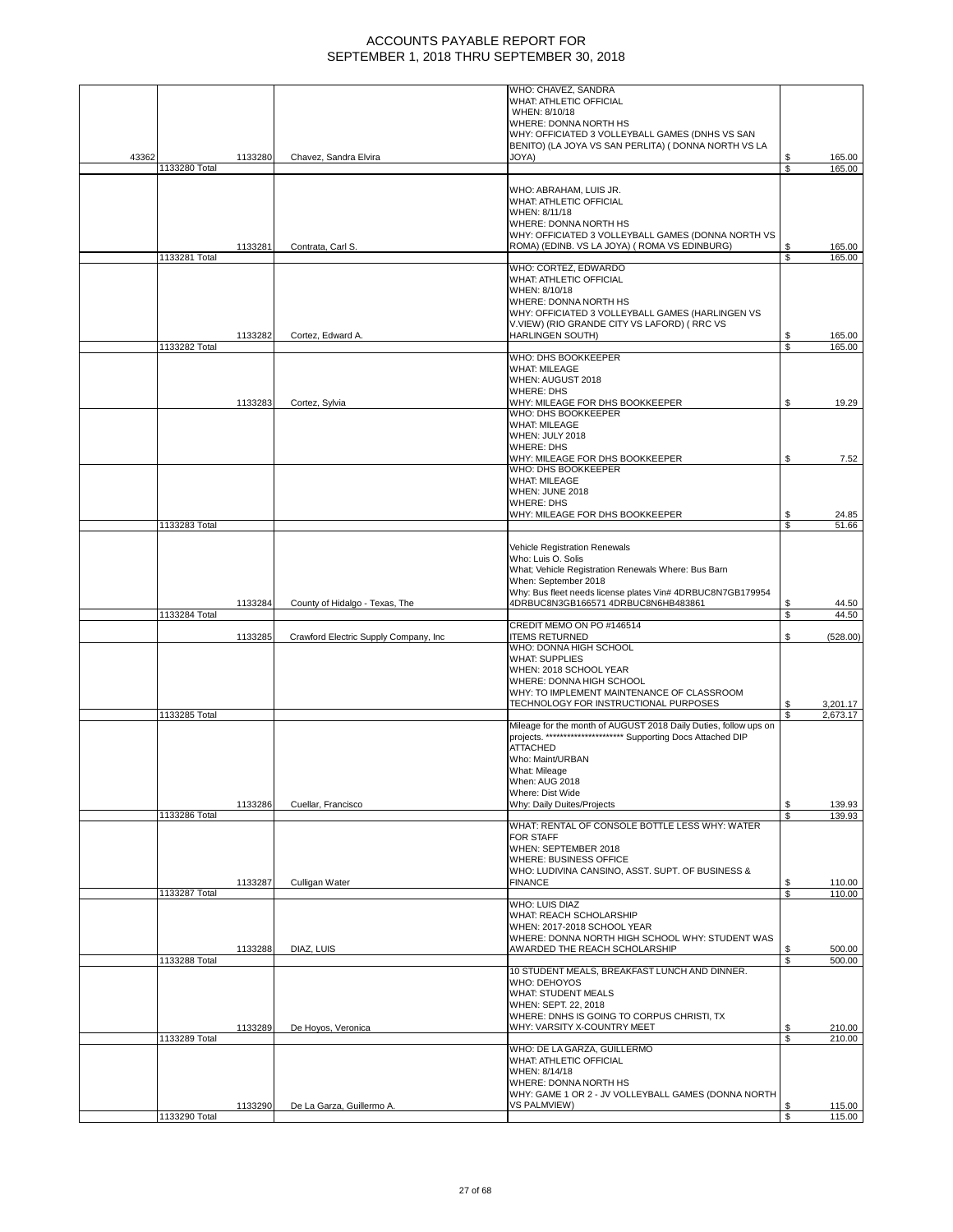|       |               |         |                                               | WHAT: OVERAGE CHARGES<br>WHEN: AUG. 14 - SEPT. 13, 2018                                                              |          |                      |
|-------|---------------|---------|-----------------------------------------------|----------------------------------------------------------------------------------------------------------------------|----------|----------------------|
|       |               |         |                                               | WHERE: ACADEMICS DEPT.                                                                                               |          |                      |
| 43362 |               |         | <b>Digital Office Systems</b>                 | WHO: MR. RANA'S OFFICE                                                                                               | S        |                      |
|       | 1133291 Total | 1133291 |                                               | WHY: OVERAGE COPIES                                                                                                  | S        | 1,324.87<br>1,324.87 |
|       |               |         |                                               |                                                                                                                      |          |                      |
|       |               |         |                                               | COVER STERRING COLUMN UPPI<br>WHO-LUIS O. SOLIS                                                                      |          |                      |
|       |               |         |                                               | WHAT-COVER STEERING COLUMN                                                                                           |          |                      |
|       |               | 1133292 | Doggett Freightliner of South Texas,          | WHY-NEEDED FOR BUMPER 78 WHERE-TRANSPORTATION<br>BUS BARN WHEN-SCHOOL YEAR 2018-2019                                 | S        | 37.95                |
|       |               |         |                                               | Hose-Adapter, 2.4X1.7,F For Stock                                                                                    |          |                      |
|       |               |         |                                               | Who: Luis O. Solis                                                                                                   |          |                      |
|       |               |         |                                               | What: Hose-Adapter<br>Where: Bus Barn                                                                                |          |                      |
|       |               |         |                                               | When: September 2018                                                                                                 |          |                      |
|       |               |         |                                               | Why: Items needed to replenish stock<br>Slide-Battery Box Drawer, H                                                  | \$       | 168.16               |
|       |               |         |                                               | Who: Luis O. Solis                                                                                                   |          |                      |
|       |               |         |                                               | What: Slide-Battery Bos, Drawer, H                                                                                   |          |                      |
|       |               |         |                                               | Where: Bus Barn<br>When: August 2018                                                                                 |          |                      |
|       |               |         |                                               | Why: Items needed to replenish stock                                                                                 | S        | 446.55               |
|       | 1133292 Total |         |                                               |                                                                                                                      | S        | 652.66               |
|       |               |         |                                               | <b>WHO: DNHS BAND</b><br><b>WHAT: PIZZA</b>                                                                          |          |                      |
|       |               |         |                                               | WHEN: AUGUST 31, 2018                                                                                                |          |                      |
|       |               |         |                                               | <b>WHERE: DNHS BAND</b>                                                                                              |          |                      |
|       |               | 1133293 | Domino's Pizza D/b/a Rainbow Pizza            | WHY: MEAL ALLOWANCE FOR BAND STUDENTS WHO WILL<br>BE PERFORMING IN THE FOOTBALL GAME.                                | \$       | 486.75               |
|       | 1133293 Total |         |                                               |                                                                                                                      | \$       | 486.75               |
|       |               |         |                                               | Ref: P.O.149149 Ck:#1131041<br>Who: A. Galvan-DNHS                                                                   |          |                      |
|       |               |         |                                               | What: Mileage reimbursement                                                                                          |          |                      |
|       |               |         |                                               | When: May .2018<br>Where: DISD F.A.                                                                                  |          |                      |
|       |               |         |                                               | Why: Owe mileage to employee for miscalculations of miles                                                            |          |                      |
|       |               | 1133294 | ESCAMILLA TOUR BUSES, LLC                     | traveled                                                                                                             | S        | 150.00               |
|       | 1133294 Total |         |                                               |                                                                                                                      | \$       | 150.00               |
|       |               |         |                                               |                                                                                                                      |          |                      |
|       |               |         |                                               | Who: Linda Estrada, Secretary Raquel Cazares, PEIMS Clerk                                                            |          |                      |
|       |               |         |                                               | What 2018 Legal Issues Conference<br>When: October 29, 2018                                                          |          |                      |
|       |               |         |                                               | Where: McAllen Convention Center                                                                                     |          |                      |
|       | 1133295 Total | 1133295 | Eichelbaum Wardell Hansen Powell & Mehl, P.c. | Why: Prepare for legal issues that might arise in the front office.                                                  | \$<br>\$ | 390.00<br>390.00     |
|       |               |         |                                               | Who: Velma Rangel, Assistant Superintendent of District                                                              |          |                      |
|       |               |         |                                               | Operations<br>What: Incentive Tumbler                                                                                |          |                      |
|       |               |         |                                               | When: 2018-2019 School year                                                                                          |          |                      |
|       |               |         |                                               | Where: Donna ISD Campuses                                                                                            |          |                      |
|       |               | 1133296 | Elite Promotions                              | Why: Scholarship Funds (400) 22 oz. Nepal Stainless Steel<br>Tumbler @\$6.71 Set up Fee: no fee Shipping:            | \$       | 2,994.00             |
|       | 1133296 Total |         |                                               |                                                                                                                      | \$       | 2,994.00             |
|       |               |         |                                               | WHAT: 2 Nights Hotel<br>WHO: Joe Perez & Javier Guevara                                                              |          |                      |
|       |               |         |                                               | WHEN: Check In Sept. 25, 2018 Check Out: Sept. 27, 2018                                                              |          |                      |
|       |               |         |                                               | WHERE: San Marcos, Texas                                                                                             |          |                      |
|       |               | 1133297 | <b>Embassy Suites San Marcos</b>              | WHY: Mr. Perez & Mr. Guevara need to go this Conference to<br>Learn more TEAMS related networking on Student and Fin | \$       | 346.62               |
|       | 1133297 Total |         |                                               |                                                                                                                      |          | 346.62               |
|       |               |         |                                               | STUDENT TRANSPORTATION 7 STUDENTS 3 COACHES 2<br>NIGHTS 3 DAYS 2 AUTOS                                               |          |                      |
|       |               |         |                                               | <b>WHO: MENDOZA</b>                                                                                                  |          |                      |
|       |               |         |                                               | WHAT: STUDENT TRANSPORTATION                                                                                         |          |                      |
|       |               |         |                                               | WHEN: SEPT, 6-8, 2018<br>WHERE: DNHS GOING TO SOUTHLAKE TEXAS                                                        |          |                      |
|       |               | 1133298 | Enterprise Rent-A-Car Of Texas                | WHY: VARSITY CROSS COUNTRY MEET                                                                                      | S        | 534.00               |
|       |               |         |                                               | <b>WHO: CYNTHIA VIESCA</b>                                                                                           |          |                      |
|       |               |         |                                               | WHEN: 8/23-25/18                                                                                                     |          |                      |
|       |               |         |                                               | <b>WHERE: SHARYLAND</b>                                                                                              |          |                      |
|       |               |         |                                               | WHY: VARSITY VOLLEYBALL TOURNAMENT WHAT: VEHICLE<br>RENTAL FOR ATHLETES MINI VAN RENTAL @ \$52.00 X 3 DAYS           | - \$     | 525.26               |
|       |               |         |                                               |                                                                                                                      |          |                      |
|       |               |         |                                               | WHO: TIM GARATE.<br>WHEN: 8/17/18                                                                                    |          |                      |
|       |               |         |                                               | WHERE: DONNA HIGH/SAN ANTONIO                                                                                        |          |                      |
|       |               |         |                                               | WHY: REGIONAL GOLF TOURNAMENT WHAT:                                                                                  |          |                      |
|       | 1133298 Total |         |                                               | RENTAL/CONCESSION FEE RECOVERY INVOICE - 839775161                                                                   | \$       | 32.14<br>1,091.40    |
|       |               |         |                                               | WHO: MANUEL EPPERSON                                                                                                 |          |                      |
|       |               |         |                                               | WHAT: STUDENT MEALS BREAKFAST WHEN: SEPTEMBER 22,<br>2018                                                            |          |                      |
|       |               |         |                                               | WHERE: ISLANDER SPLASH, CORPUS CHRISTI, TEXAS                                                                        |          |                      |
|       |               | 1133299 | Epperson, Manuel                              | WHY: PRE-REGIONAL CROSS-COUNTRY MEET                                                                                 |          | 216.00<br>216.00     |
|       | 1133299 Total |         |                                               |                                                                                                                      | \$       |                      |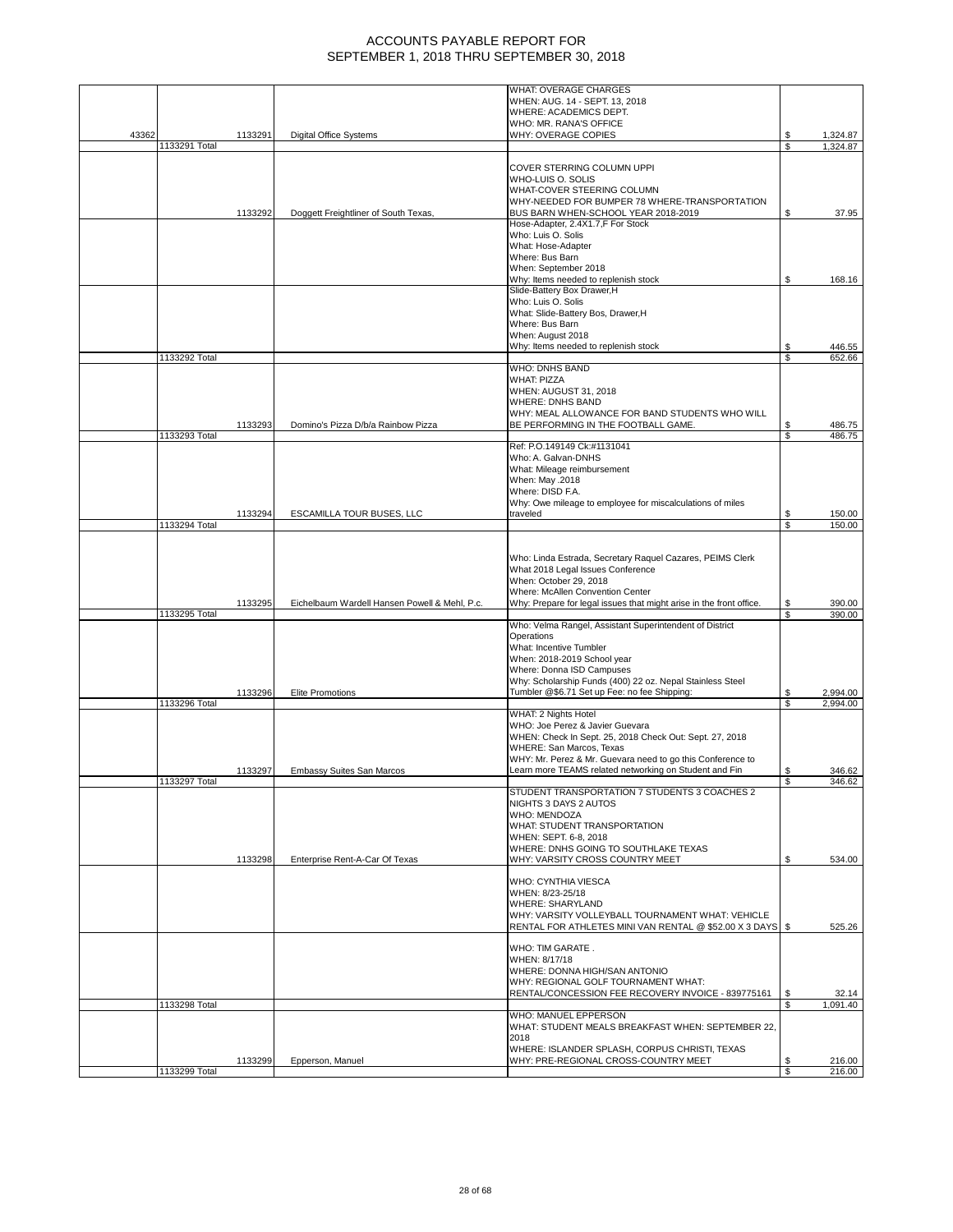|       |               |         |                                           | WHO: CTE TEACHER AMANDA CEDILLO PLANT ID CONTEST                                                 |          |                  |
|-------|---------------|---------|-------------------------------------------|--------------------------------------------------------------------------------------------------|----------|------------------|
|       |               |         |                                           | <b>WHAT: STUDENT FEES</b><br>WHEN:9/21/18                                                        |          |                  |
|       |               |         |                                           | WHERE:MERCEDES, TX                                                                               |          |                  |
| 43362 |               | 1133300 | Ewell Educational Services, Inc.          | WHY: STUDENTS WILL ATTEND CITRUS VALLEY FFA<br>DISTRICT PLANT ID.                                | S        | 80.00            |
|       | 1133300 Total |         |                                           |                                                                                                  | S        | 80.00            |
|       |               |         |                                           | WHO: CTE TEACHER AMANDA CEDILLO WHAT: SCAN SHEETS<br>FOR FFA CONTEST FROM EWELL EDUCATION        |          |                  |
|       |               |         |                                           | WHEN: FY 2018-2019                                                                               |          |                  |
|       |               |         |                                           | <b>WHERE: DNHS</b><br>WHY: STUDENTS WILL BE GRADED OFF SCANSHEET FROM                            |          |                  |
|       | 1133301 Total | 1133301 | Ewell Educational Services, Inc.          | EWELL EDUCATION. PLANT ID                                                                        | S        | 35.00<br>35.00   |
|       |               |         |                                           | WHO: CTE TEACHER AMANDA CEDILLO WHAT: STUDENT FEE                                                |          |                  |
|       |               |         |                                           | WHEN: 6/20/18                                                                                    |          |                  |
|       |               |         |                                           | <b>WHERE: DNHS</b>                                                                               |          |                  |
|       |               | 1133302 | Ewell Educational Services, Inc.          | WHY: STUDENTS WILL ATTEND CITRUS VALLEY FFA<br>DISTRICT LEADERSHIP CAMP. FFA MEMBER              | \$       | 200.00           |
|       | 1133302 Total |         |                                           |                                                                                                  | \$       | 200.00           |
|       |               |         |                                           | When September 2018<br>What Food/Tortillas                                                       |          |                  |
|       |               |         |                                           | Who CNP                                                                                          |          |                  |
|       |               | 1133303 | Exquisita Tortillas, Inc                  | Where District Cafeterias<br>Why Student Needs                                                   |          | 2,000.30         |
|       | 1133303 Total |         |                                           |                                                                                                  | \$       | 2.000.30         |
|       |               |         |                                           | Buybaord #521-16<br>Open account for September 2018                                              |          |                  |
|       |               |         |                                           | To purchase emergency parts that are not in our inventory                                        |          |                  |
|       |               |         |                                           | Who: Luis O. Solis                                                                               |          |                  |
|       |               |         |                                           | What: Auto Parts<br>Where: Bus Barn                                                              |          |                  |
|       |               |         |                                           | When: September 2018                                                                             |          |                  |
|       | 1133304 Total | 1133304 | <b>FLEETPRIDE</b>                         | Why: Need to purchase items that are not in our inventory as                                     | S<br>\$  | 498.75<br>498.75 |
|       |               |         |                                           | WHO: CYNTHIA VIESCA                                                                              |          |                  |
|       |               |         |                                           | WHEN: 9/1/18<br><b>WHERE: LA JOYA</b>                                                            |          |                  |
|       |               |         |                                           | WHY: 9TH A/B, JV LIGHT VOLLEYBALL GAMES                                                          |          |                  |
|       |               | 1133305 | Felix Meat Market                         | WHAT: MEALS FOR ATHLETES<br>WHO: CYNTHIA VIESCA                                                  | S.       | 292.50           |
|       |               |         |                                           | WHEN: 9/1/18                                                                                     |          |                  |
|       |               |         |                                           | <b>WHERE: LA JOYA</b><br>WHY: JV/VARSITY VOLLEYBALL GAME WHAT: MEALS FOR                         |          |                  |
|       |               |         |                                           | <b>ATHLETES</b>                                                                                  |          | 252.00           |
|       | 1133305 Total |         |                                           | When September 2018                                                                              | S        | 544.50           |
|       |               |         |                                           | What Food/Bread                                                                                  |          |                  |
|       |               |         |                                           | Who CNP<br>Where District Cafeterias                                                             |          |                  |
|       |               | 1133306 | Flower Baking Company of San Antonio, LLC | Why Student Needs                                                                                | \$       | 2,330.45         |
|       |               |         |                                           | When September 2018<br>What Food/Bread                                                           |          |                  |
|       |               |         |                                           | Where District Cafeterias<br>Who CNP                                                             |          |                  |
|       |               |         |                                           | Why Student Needs                                                                                | \$       | 460.40           |
|       |               |         |                                           | When September 2018<br>What Food/Bread                                                           |          |                  |
|       |               |         |                                           | Who CNP                                                                                          |          |                  |
|       |               |         |                                           | <b>Where District Cafeterias</b><br>Why Student Needs                                            | \$       | 19.75            |
|       | 1133306 Total |         |                                           |                                                                                                  | \$       | 2,810.60         |
|       |               |         |                                           | Ref: P.O.149149 Ck:#1131041<br>Who: A. Galvan-DNHS                                               |          |                  |
|       |               |         |                                           | What: Mileage reimbursement                                                                      |          |                  |
|       |               |         |                                           | When: May .2018<br>Where: DISD F.A.                                                              |          |                  |
|       |               |         |                                           | Why: Owe mileage to employee for miscalculations of miles<br>traveled                            |          |                  |
|       | 1133307 Total | 1133307 | Galvan Andrea V.                          |                                                                                                  | \$<br>\$ | 102.15<br>102.15 |
|       |               |         |                                           | WHO: GARZA, ISIDRO<br>WHAT: ATHLETIC OFFICIAL                                                    |          |                  |
|       |               |         |                                           | WHEN: 8/10/18                                                                                    |          |                  |
|       |               |         |                                           | WHERE: DONNA NORTH HS<br>WHY: OFFICIATED 3 VOLLEYBALL TOURN GAMES (LA JOYA                       |          |                  |
|       |               |         |                                           | VS RAYMONDVILL HS) (EDCOUCH VS RAYMONDVILLE) (LA                                                 |          |                  |
|       | 1133308 Total | 1133308 | Garza, Isidro                             | JOYA VS ROMA)                                                                                    | \$<br>\$ | 165.00<br>165.00 |
|       |               |         |                                           | WHO: GARZA JOSE                                                                                  |          |                  |
|       |               |         |                                           | WHAT: ATHLETIC OFFICIAL<br>WHEN: 8/10/18                                                         |          |                  |
|       |               |         |                                           | WHERE: DONNA NORTH HS                                                                            |          |                  |
|       |               | 1133309 | Garza, Jose                               | WHY: OFFICIATED 3 VOLLEYBALL TOURN. GAMES (EE VS<br>JUAREZ) (ROMA VS RAYMONDVILLE) ( EE VS ROMA) | \$       | 165.00           |
|       |               |         |                                           | WHO: GARZA JOSE                                                                                  |          |                  |
|       |               |         |                                           | WHAT: ATHLETIC OFFICIAL<br>WHEN: 8/13/18                                                         |          |                  |
|       |               |         |                                           | WHERE: DONNA NORTH HS                                                                            |          |                  |
|       |               |         |                                           | WHY: OFFICIATED 3 VOLLEYBALL TOURN. GAMES (DNHSVS<br>JUAREZ)                                     |          |                  |
|       |               |         |                                           | FRESHMEN DARK & JV LIGHT                                                                         |          | 95.00            |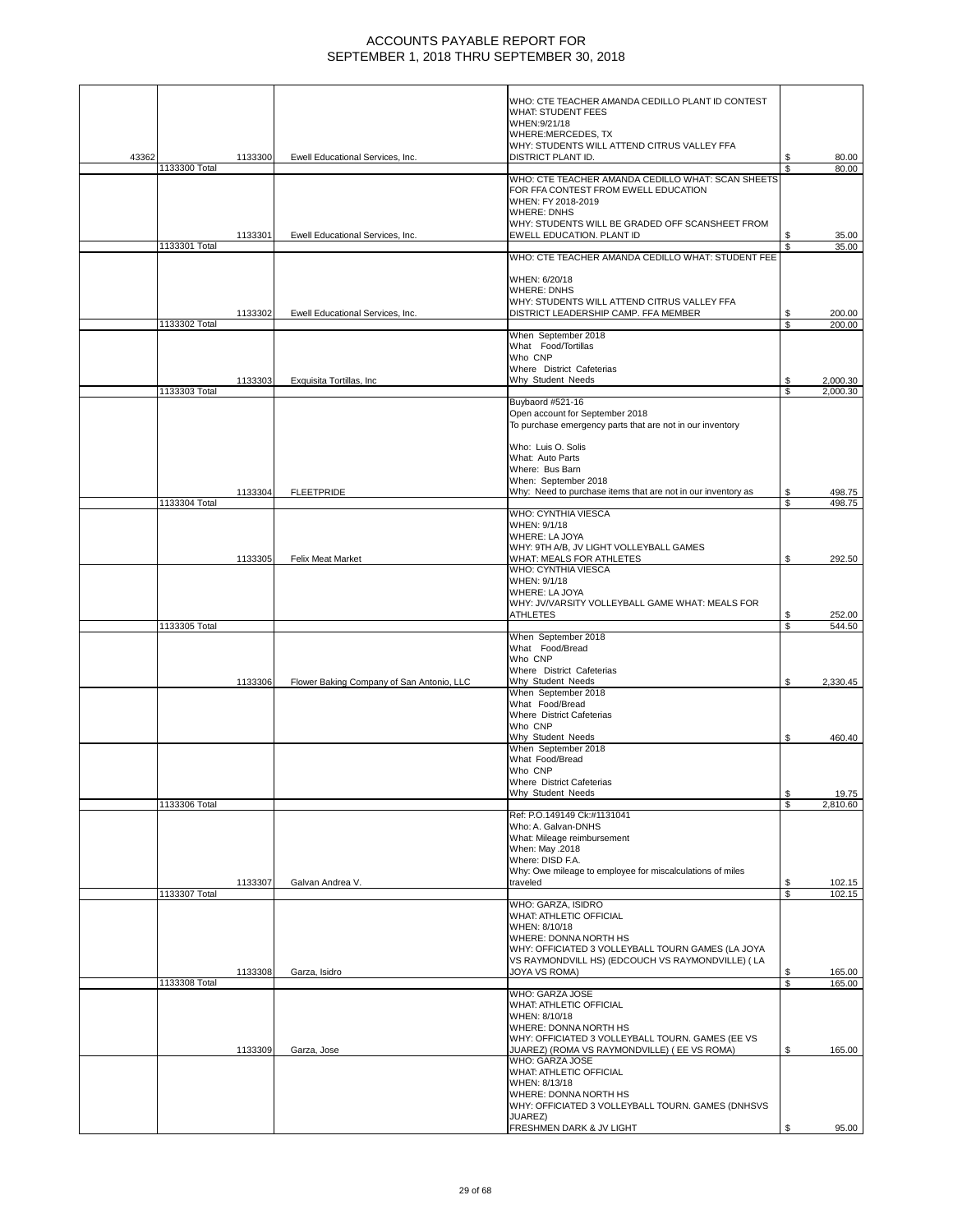|       |               |         |                                 | WHO: GARZA JOSE                                                |    |           |
|-------|---------------|---------|---------------------------------|----------------------------------------------------------------|----|-----------|
|       |               |         |                                 | WHAT: ATHLETIC OFFICIAL                                        |    |           |
|       |               |         |                                 | WHEN: 8/20/18                                                  |    |           |
|       |               |         |                                 | WHERE: DONNA NORTH HS                                          |    |           |
|       |               |         |                                 | WHY: OFFICIATED 3 VOLLEYBALL GAMES                             |    |           |
| 43362 |               | 1133309 | Garza, Jose                     | 9A, 9B & JV LIGHT                                              |    | 135.00    |
|       | 1133309 Total |         |                                 |                                                                | \$ | 395.00    |
|       |               |         |                                 | WHO: TRINIDAD GARZA                                            |    |           |
|       |               |         |                                 | <b>WHAT: ATHLETIC OFFICIAL</b>                                 |    |           |
|       |               |         |                                 | WHEN: 8/10/18                                                  |    |           |
|       |               |         |                                 |                                                                |    |           |
|       |               |         |                                 | WHERE: DONNA NORTH HS                                          |    |           |
|       |               |         |                                 | WHY: OFFICIATED 3 VOLLEYBALL GAMES (RIO GRANDE VS              |    |           |
|       |               |         |                                 | PALMVIEW) (EDINBURG VS LA JOYA) (RIO HONDO VS                  |    |           |
|       |               | 1133310 | Garza, Trinidad                 | <b>MERCEDES)</b>                                               | \$ | 165.00    |
|       | 1133310 Total |         |                                 |                                                                | \$ | 165.00    |
|       |               |         |                                 | Bordette Assorted Colors 6/box                                 |    |           |
|       |               |         |                                 | What: Teacher Supplies                                         |    |           |
|       |               |         |                                 | Who: Warehouse                                                 |    |           |
|       |               |         |                                 | When: September                                                |    |           |
|       |               |         |                                 | Why: Needed district wide                                      |    |           |
|       |               | 1133311 | Gateway Printing/Supply         | Where: Warehouse                                               | \$ | 35,389.36 |
|       |               |         |                                 | What: Accent Tank Style Highlighter, Chisel Tip, Flourescent   |    |           |
|       |               |         |                                 |                                                                |    |           |
|       |               |         |                                 | Yellow, 36/Box                                                 |    |           |
|       |               |         |                                 | Where: Safety and Risk Management                              |    |           |
|       |               |         |                                 | When: 2018-2019 School Year                                    |    |           |
|       |               |         |                                 | Why: Supplies needed                                           |    |           |
|       |               |         |                                 | Who: Safety and Risk Management staff                          | \$ | 816.11    |
|       |               |         |                                 |                                                                |    |           |
|       |               |         |                                 | <b>WHO- J RAMIREZ</b>                                          |    |           |
|       |               |         |                                 | WHERE-609                                                      |    |           |
|       |               |         |                                 | WHAT- INSTRUCTIONAL MATERIAL WHEN-2018-19 SCHOOL               |    |           |
|       |               |         |                                 | YR                                                             |    |           |
|       |               |         |                                 |                                                                |    |           |
|       |               |         |                                 | WHY- TO PROVIDE ALL STUDENTS WITH A SAFE NURTURING             |    |           |
|       |               |         |                                 | SCHOOL ENVIRONMENT THAT SUPPORTS ACADEMIC                      |    |           |
|       |               |         |                                 | SUCCESS ********************* TEACHER PRO SHARPENER            | S  | 87.28     |
|       |               |         |                                 | WHO- PABLO ESPINNOZA                                           |    |           |
|       |               |         |                                 | WHERE-RM 413 SOLIS                                             |    |           |
|       |               |         |                                 | WHAT- INSTRUCTIONAL MATERIAL WHEN-2018-19 SCHOOL               |    |           |
|       |               |         |                                 | <b>YEAR</b>                                                    |    |           |
|       |               |         |                                 | WHY-TO PROVIDE ALL STUDENTS AND A SAFE AND                     |    |           |
|       |               |         |                                 | NURTURING SCHOOL ENVIRONMENT THAT SUPPORTS                     |    |           |
|       |               |         |                                 | ACADEMIC SUCCESS. ******************** NON WASHABLE            |    |           |
|       |               |         |                                 |                                                                |    |           |
|       |               |         |                                 | <b>CLASSPACK MARKE</b>                                         | S  | 103.83    |
|       |               |         |                                 | WHO- RUBEN DIAZ                                                |    |           |
|       |               |         |                                 | WHAT-INSTRUCTIONAL MATERIAL                                    |    |           |
|       |               |         |                                 | WHEN-2018-19                                                   |    |           |
|       |               |         |                                 | WHERE-RM 520                                                   |    |           |
|       |               |         |                                 | WHY- TO PROVIDE ALL STUDENTS WITH A SAFE AND                   |    |           |
|       |               |         |                                 | NURTURING ENVIRONMENT THAT SUPPORTS ACADEMIC                   |    |           |
|       |               |         |                                 | SUCCESS **************** GLUE STICKS                           | \$ | 116.35    |
|       |               |         |                                 | WHO-THELMA LIRA                                                |    |           |
|       |               |         |                                 |                                                                |    |           |
|       |               |         |                                 | WHERE-RM 610 SOLIS                                             |    |           |
|       |               |         |                                 | WHAT- INSTRUCTIONAL MATERIAL WHEN-2018-19 SCHOOL               |    |           |
|       |               |         |                                 | <b>YEAR</b>                                                    |    |           |
|       |               |         |                                 | WHY- TO PROVIDE ALL STUDENTS A SAFE NURTURING                  |    |           |
|       |               |         |                                 | SCHOOL ENVIRONMENT THAT SUPPORTS ACADEMIC                      |    |           |
|       |               |         |                                 | SUCCESS *********************** POP UP DESPENSER               | \$ | 100.42    |
|       |               |         |                                 | WHO-THELMA LUNA                                                |    |           |
|       |               |         |                                 | WHERE- CURR OFFICE                                             |    |           |
|       |               |         |                                 |                                                                |    |           |
|       |               |         |                                 | WHEN-2018-19                                                   |    |           |
|       |               |         |                                 | WHAT- OFFICE SUPPLIES                                          |    |           |
|       |               |         |                                 | WHY- TO RUN A MORE PRODUCTIVE OFFICE *******************       |    |           |
|       |               |         |                                 | CUTOMIZABLE TOC                                                | Ъ  | 338.30    |
|       |               |         |                                 | WHO-AP SOLIS FRONT OFFICE/BACK OFFICE                          |    |           |
|       |               |         |                                 | WHERE- AP SOLIS OFFICES                                        |    |           |
|       |               |         |                                 | WHEN-2018-19 SCHOOL YEAR                                       |    |           |
|       |               |         |                                 | WHAT- OFFICE FURNITURE                                         |    |           |
|       |               |         |                                 | WHY- TO REPLACE BROKEN OFFICE ITEMS **********************     |    |           |
|       |               |         |                                 | ALERA VALENCIA DRAWER                                          | \$ | 1,557.88  |
|       |               |         |                                 |                                                                |    |           |
|       | 1133311 Total |         |                                 |                                                                | S  | 38,509.53 |
|       |               |         |                                 | WHO: GAYTAN, JESSICA                                           |    |           |
|       |               |         |                                 | WHAT: ATHLETIC OFFICIAL                                        |    |           |
|       |               |         |                                 | WHEN: 8/9/18                                                   |    |           |
|       |               |         |                                 | WHERE: DONNA NORTH HS                                          |    |           |
|       |               |         |                                 | WHY: OFFICIATED 3 VOLLEYBALL TOURN GAMES (VALLEY               |    |           |
|       |               |         |                                 | VIEW VS HARLINGEN SOUTH) (LYFORD VS RIO GRANDE) (              |    |           |
|       |               | 1133312 | Gaytan, Jessica                 | HARILINGEN VS RIO GRANDE)                                      | \$ | 165.00    |
|       | 1133312 Total |         |                                 |                                                                | \$ | 165.00    |
|       |               |         |                                 | Who: V. Guerrero-DNHS Choir                                    |    |           |
|       |               |         |                                 | What: late fee charge reimbursement When: July-2018            |    |           |
|       |               |         |                                 | Where: San Antonio, Texas                                      |    |           |
|       |               |         |                                 |                                                                |    |           |
|       |               | 1133313 | Guerrero, Vicente               | Why: Had to pay registration late charge for OnSite Convention | \$ | 20.00     |
|       | 1133313 Total |         |                                 |                                                                | \$ | 20.00     |
|       |               |         |                                 | Gloves Large ** 3 quotes attached**                            |    |           |
|       |               |         |                                 | What: Janitorial Supplies                                      |    |           |
|       |               |         |                                 | Where: District wide                                           |    |           |
|       |               |         |                                 | Who: Custodians                                                |    |           |
|       |               |         |                                 | When: School year                                              |    |           |
|       |               | 1133314 | <b>Gulf Coast Paper Company</b> | Why: To maintain district clean                                | \$ | 18,954.70 |
|       |               |         |                                 |                                                                |    |           |
|       | 1133314 Total |         |                                 |                                                                | \$ | 18,954.70 |
|       |               | 1133315 | <b>HEB Grocery Company LP</b>   | for all special events for all school district wide.           | \$ | 216.83    |
|       |               |         |                                 | for items needed in the cafeterias district wide.              | \$ | 112.93    |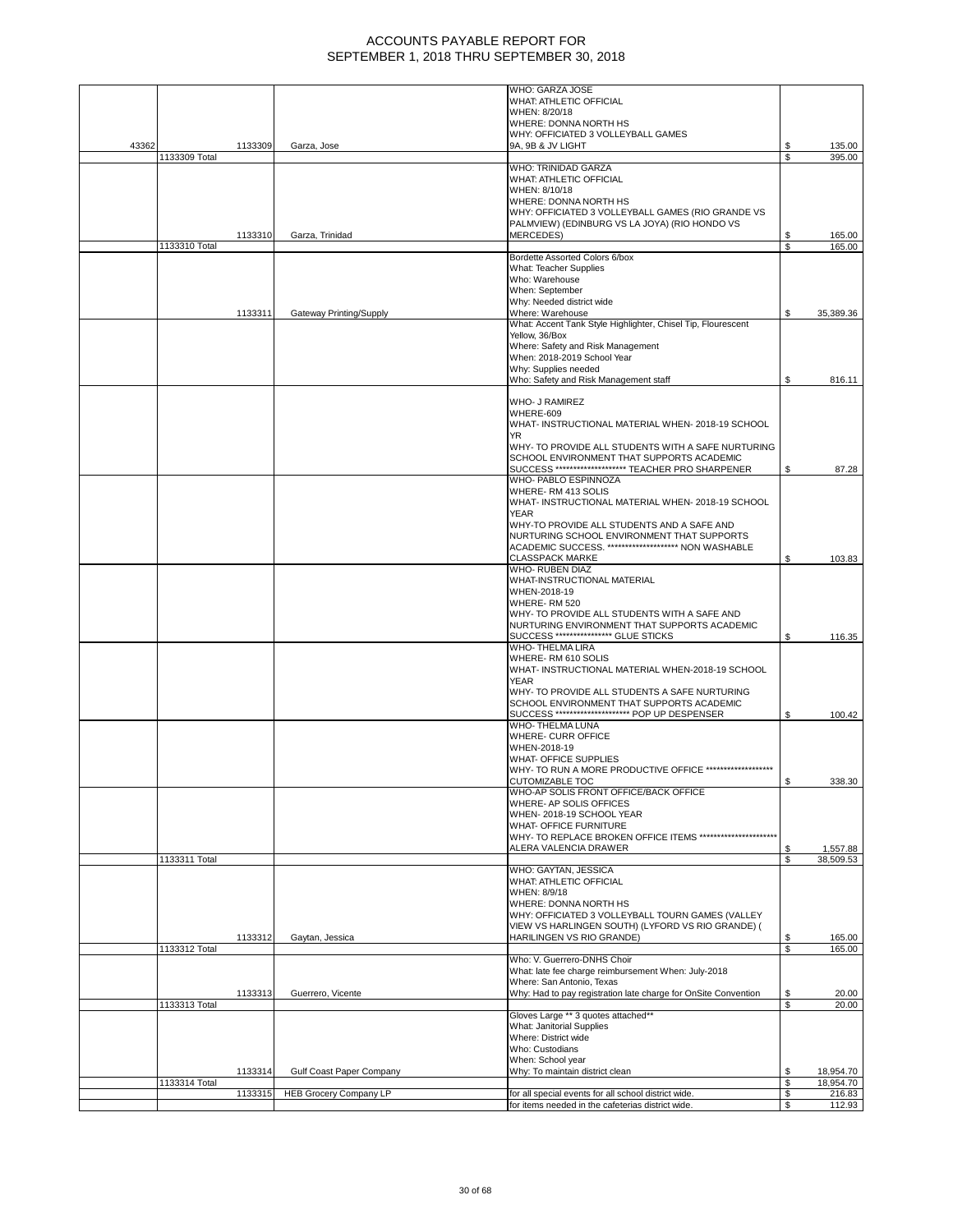|       |               |         |                                     | WHO: DNHS BAND                                                                               |                |                  |
|-------|---------------|---------|-------------------------------------|----------------------------------------------------------------------------------------------|----------------|------------------|
|       |               |         |                                     | <b>WHAT: GATORADES</b>                                                                       |                |                  |
|       |               |         |                                     | WHEN: SEPT 14, 2018                                                                          |                |                  |
|       |               |         |                                     | WHERE: RIO GRADE CITY, TEXAS<br>WHY: GATORADES ARE NEEDED FOR BAND STUDENTS TO               |                |                  |
|       |               |         |                                     | KEEP THEM HYDRATED FOR PERFORMANCE DURING THE                                                |                |                  |
| 43362 |               | 1133315 | <b>HEB Grocery Company LP</b>       | HALFTIME SHOW DURING FOOTBALL GAME.                                                          | \$             | 132.00           |
|       | 1133315 Total |         |                                     |                                                                                              | S              | 461.76           |
|       |               |         |                                     | WHAT: Truancy Software Maintenance 9/01/2018 through<br>8/31/2019                            |                |                  |
|       |               |         |                                     | WHO: Donna ISD/PEIMS Dept.                                                                   |                |                  |
|       |               |         |                                     | WHEN: 9/01/2018 through 8/31/2019 WHERE: Donna ISD                                           |                |                  |
|       |               |         |                                     | WHY: Donna ISD needs this software maintenance for all the                                   |                |                  |
|       |               | 1133316 | Hanson It!                          | Donna ISD students                                                                           | \$             | 3,300.00         |
|       | 1133316 Total |         |                                     | What: Poetry. Registration fees.                                                             | S              | 3,300.00         |
|       |               |         |                                     | Who: Angel Leal, Donna HS Theatre.                                                           |                |                  |
|       |               |         |                                     | When: September 22, 2018.                                                                    |                |                  |
|       |               |         |                                     | Where: Harlingen South High School / Texas Forensic Association                              |                |                  |
|       |               |         |                                     | Meet.                                                                                        |                |                  |
|       | 1133317 Total | 1133317 | Harlingen South Drama Department    | Why: Fees needed to be paid. *                                                               | \$<br><b>S</b> | 460.00<br>460.00 |
|       |               |         |                                     | WHO: CUSTODIAL DEPARTMENT                                                                    |                |                  |
|       |               |         |                                     | WHAT: WET DRY VAUUCMS                                                                        |                |                  |
|       |               |         |                                     | WHERE: CUSTODIAL DISTRICT WIDE USE WHEN: SCHOOL                                              |                |                  |
|       |               |         |                                     | YEAR 2017-2018                                                                               |                |                  |
|       |               | 1133318 | Hillyard, Inc.                      | WHY: MAINTAIN CLEANING THOUGHT OUT THE DISTRICT                                              | \$<br>S        | 5,490.00         |
|       | 1133318 Total |         |                                     | <b>WHO: MAINT/JAIME</b>                                                                      |                | 5,490.00         |
|       |               |         |                                     | <b>WHAT: TILES</b>                                                                           |                |                  |
|       |               |         |                                     | WHEN: SEPT 2018                                                                              |                |                  |
|       |               |         |                                     | WHERE: DIST WIDE                                                                             |                |                  |
|       |               | 1133319 | Home Depot                          | <b>WHY: REPAIRS</b><br>WHO; MAINT/CARLOS                                                     | \$             | 897.00           |
|       |               |         |                                     | <b>WHAT: MATERIAL</b>                                                                        |                |                  |
|       |               |         |                                     | WHEN; SEPT 2018                                                                              |                |                  |
|       |               |         |                                     | WHERE: DIST WIDE                                                                             |                |                  |
|       |               |         |                                     | <b>WHY: DAILY DUTIES</b>                                                                     | \$             | 524.00           |
|       | 1133319 Total |         |                                     | <b>WHO: MENDOZA</b>                                                                          | S              | 1.421.00         |
|       |               |         |                                     | <b>WHAT: HOTEL</b>                                                                           |                |                  |
|       |               |         |                                     | WHEN: 9/20/18 - 9/22/18                                                                      |                |                  |
|       |               |         |                                     | WHERE: COLLEGE STATION TEXAS                                                                 |                |                  |
|       |               |         |                                     | WHY: VARSITY X-COUNTRY MEET CONF# 87848061 AND                                               |                |                  |
|       | 1133320 Total | 1133320 | Homewood Suites by Hilton           | 85492637                                                                                     | S<br>S         | 985.56<br>985.56 |
|       |               |         |                                     | What: Imagine Math Site License                                                              |                |                  |
|       |               |         |                                     | When: 2018-2019                                                                              |                |                  |
|       |               |         |                                     | Where: 14 Elem./4 M.S./2 H.S.                                                                |                |                  |
|       |               |         |                                     | Who: Math Dept.                                                                              |                |                  |
|       |               | 1133321 | Imagine Learning, inc.              | Why: To maximize student Mathematical potential as a RTI<br>Resource. Adame Elem             | S              | 96,000.00        |
|       | 1133321 Total |         |                                     |                                                                                              | S              | 96,000.00        |
|       |               |         |                                     | WHO: Priscilla Jimenez                                                                       |                |                  |
|       |               |         |                                     | WHAT: meal reimbursement                                                                     |                |                  |
|       |               |         |                                     | <b>WHERE: Austin TX</b><br>WHEN: July 23-26,2018                                             |                |                  |
|       |               | 1133322 | JIMENEZ, PRISCILLA MARIE            | <b>WHY: ONRAMPS</b>                                                                          | \$             | 26.68            |
|       | 1133322 Total |         |                                     |                                                                                              | \$             | 26.68            |
|       |               |         |                                     |                                                                                              |                |                  |
|       |               |         |                                     | What: White Gloves for Football Games. Who: Janet Garcia,                                    |                |                  |
|       |               |         |                                     | Donna HS D'ettes. When: 2018 Football Season.<br>Where: Rio Grande Valley performance sites. |                |                  |
|       |               | 1133323 | JR-Uniforms & Uniforms              | Why: Make dancers look uniformed and keep tradition of gloves.                               | \$             | 130.00           |
|       | 1133323 Total |         |                                     |                                                                                              | \$             | 130.00           |
|       |               |         |                                     | Who: David Chavez                                                                            |                |                  |
|       |               |         |                                     | What: Microsoft Office 365 Service and Implementation with Active                            |                |                  |
|       |               |         |                                     | Directory and Google Apps<br>Where: DISD                                                     |                |                  |
|       |               |         |                                     | When: Sept.2018                                                                              |                |                  |
|       |               |         |                                     | Why: The service is to provide Implementation with Active Directory                          |                |                  |
|       |               | 1133324 | Janga Technology LLC                | and Google Apps for Students and Staff Mi                                                    | S              | 2,250.00         |
|       | 1133324 Total |         |                                     |                                                                                              | \$             | 2,250.00         |
|       |               |         |                                     | WHEN: SATURDAY, SEPT. 7, 2018                                                                |                |                  |
|       |               |         |                                     | WHAT: YEARLY RECOVERY COMMUNITY WALK (LEAVERS)                                               |                |                  |
|       |               |         |                                     | <b>WHERE: DISTRICT WIDE</b>                                                                  |                |                  |
|       |               |         |                                     | WHO: CAMPUS/ADMIN. STAFF                                                                     |                |                  |
|       |               | 1133325 | Jason's Deli-Coastal Deli           | WHY: BRING OUR STUDENTS BACK TO SCHOOL                                                       | \$             | 656.88           |
|       |               |         |                                     | WHEN: WEDNESDAY, SEPT. 12, 2018<br>WHAT: PRINCIPALS' MEETING                                 |                |                  |
|       |               |         |                                     | WHERE: STAFF DEVELP. CENTER BOARD RM.                                                        |                |                  |
|       |               |         |                                     | WHO: SUPT. OFFICE                                                                            |                |                  |
|       |               |         |                                     | WHY: MONTHLY MEETING ITEM: SAMMY BOXES                                                       | \$             | 281.98           |
|       | 1133325 Total |         |                                     |                                                                                              | S              | 938.86           |
|       |               |         |                                     | Who: Samantha Luna<br>What; Cheerleader Uniform                                              |                |                  |
|       |               |         |                                     | When: Year Round                                                                             |                |                  |
|       |               |         |                                     | Where: M. Rivas Elementary                                                                   |                |                  |
|       |               | 1133326 | Just For Kicks Cheerleader Supplies | Why: Cheer Squad Final payment for cheerleading uniforms.                                    | \$             | 589.00           |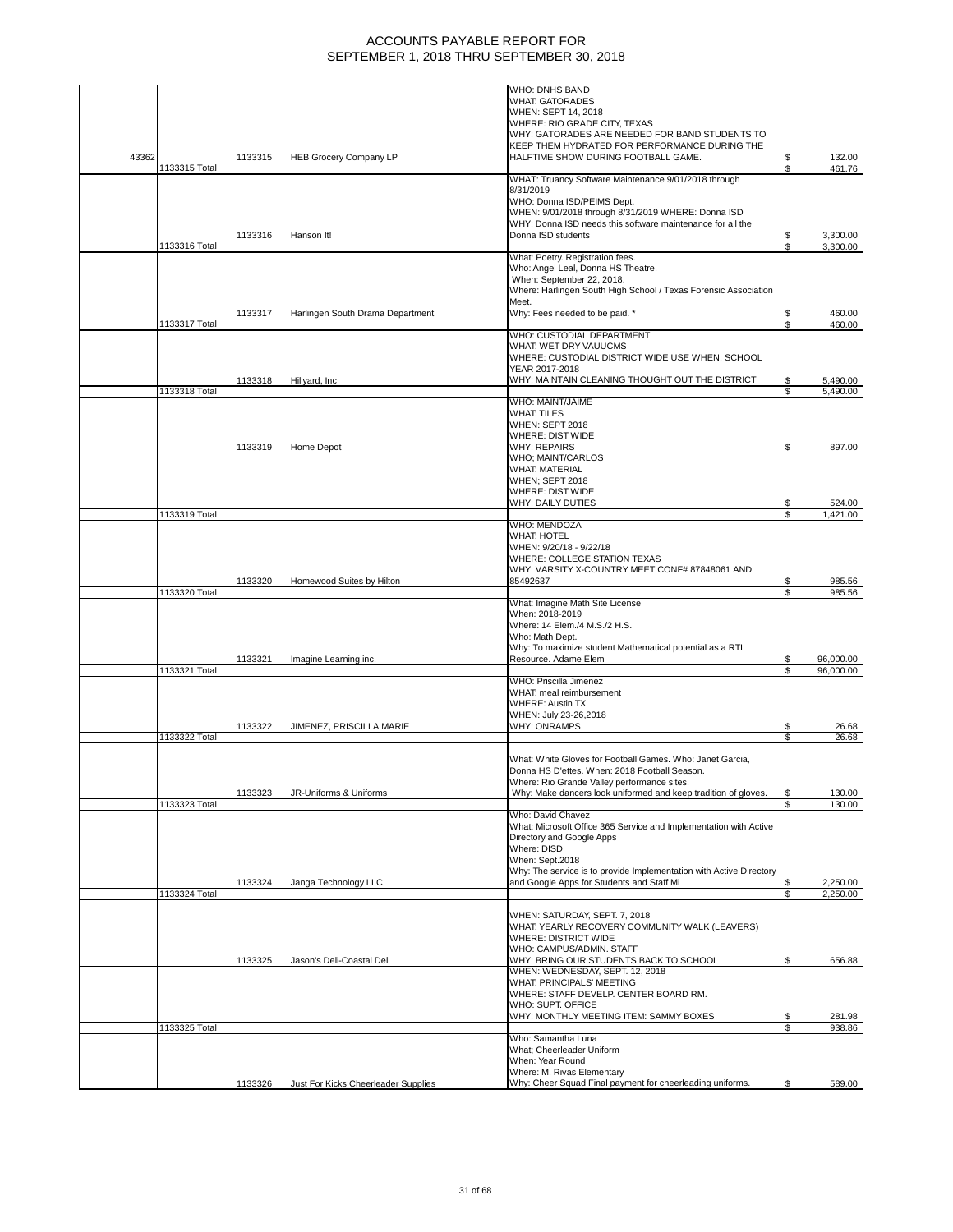|       |               |         |                                           | Who: Samantha Luna                                                                    |          |                |
|-------|---------------|---------|-------------------------------------------|---------------------------------------------------------------------------------------|----------|----------------|
|       |               |         |                                           | What; Cheerleading Uniform                                                            |          |                |
|       |               |         |                                           | When: Year Round                                                                      |          |                |
|       |               |         |                                           | Where: M. Rivas Elementary<br>Why: For cheerleading Squad Total Amount of Uniforms is |          |                |
|       |               |         |                                           | \$1,377.00 \$788.00 down payment for uniform measurement                              |          |                |
| 43362 |               | 1133326 | Just For Kicks Cheerleader Supplies       | Remaining balance of \$589.00 in July when rest                                       | \$       | 788.00         |
|       | 1133326 Total |         |                                           |                                                                                       | S        | 1,377.00       |
|       |               |         |                                           | WHO: A. LOPEZ-HEAD SOFTBALL COACH WHAT: RED INFIELD                                   |          |                |
|       |               |         |                                           | CONDITIONER 50LB. (GENERAL MAINTENANCE)                                               |          |                |
|       |               |         |                                           | WHEN: 2018 SCHOOL YEAR                                                                |          |                |
|       |               |         |                                           | WHERE: DONNA HIGH SCHOOL                                                              |          |                |
|       |               | 1133327 | Kinney Bonded Warehouse, Inc.             | WHY: SUPPLIES NEEDED FOR THE SOFTBALL FIELD FOR<br>SOFTBALL SEASON                    | \$       | 1,325.00       |
|       | 1133327 Total |         |                                           |                                                                                       | \$       | 1,325.00       |
|       |               |         |                                           | WHO: KNUCKLES, MARK                                                                   |          |                |
|       |               |         |                                           | WHAT: ATHLETIC OFFICIAL                                                               |          |                |
|       |               |         |                                           | WHEN: 8/13/18                                                                         |          |                |
|       |               |         |                                           | WHERE: DONNA NORTH HS                                                                 |          |                |
|       | 1133328 Total | 1133328 | Knuckles, Mark                            | WHY: OFFICIATED 2 VOLLEYBALL GAMES                                                    | \$<br>\$ | 95.00<br>95.00 |
|       |               |         |                                           | Who: DNHS-Band                                                                        |          |                |
|       |               |         |                                           | What: Sound Engineer Consultant                                                       |          |                |
|       |               |         |                                           | When: September 14-15, 2018                                                           |          |                |
|       |               |         |                                           | Where: Middle Schools                                                                 |          |                |
|       |               | 1133329 | Kosman, Erik Paul                         | Why: Assist with violin musical and sight reading                                     | \$       | 800.00         |
|       | 1133329 Total |         |                                           |                                                                                       | S        | 800.00         |
|       |               |         |                                           | ATHLETIC OFFICIAL                                                                     |          |                |
|       |               |         |                                           | WHO: LOPEZ, EDUARDO                                                                   |          |                |
|       |               |         |                                           | <b>WHAT: ATHLETIC OFFICIAL</b>                                                        |          |                |
|       |               |         |                                           | WHEN: 8/10/18                                                                         |          |                |
|       |               |         |                                           | WHERE: DONNA NORTH HS                                                                 |          |                |
|       |               |         |                                           | WHY: OFFICIATED 3 TOURN. VOLLEYBALL GAMES (ST. JOE                                    |          |                |
|       |               | 1133330 | LOPEZ, EDUARDO                            | VS BR. LOPEZ) (LAREDO VS BR LOPEZ) (LAREDO VS ST JOE)                                 | \$       | 165.00         |
|       | 1133330 Total |         |                                           | WHO: DNHS GAPP STAFF                                                                  | \$       | 165.00         |
|       |               |         |                                           | <b>WHAT: HOTEL STAY</b>                                                               |          |                |
|       |               |         |                                           | WHEN: 09/29/18                                                                        |          |                |
|       |               |         |                                           | WHERE: AUSTIN.                                                                        |          |                |
|       |               |         |                                           | WHY: TO PARTICIPATE IN THE GAPP PROGRAM WITH OUR                                      |          |                |
|       |               |         |                                           | VISITING SCHOOL FROM MUNICH, GERMANY REQUESTOR:                                       |          |                |
|       |               | 1133331 | La Quinta - Oltorf #0522 - Austin         | <b>MARIO RUIZ</b>                                                                     | \$       | 362.15         |
|       | 1133331 Total |         |                                           |                                                                                       | \$       | 362.15         |
|       |               |         |                                           |                                                                                       |          |                |
|       |               |         |                                           | WHAT: ATTORNEY FEES.                                                                  |          |                |
|       |               |         |                                           | WHY: DELINQUENT TAX COLLECTION WHEN: AUGUST 2018.                                     |          |                |
|       |               |         |                                           | <b>WHERE: DONNA ISD</b>                                                               |          |                |
|       |               | 1133332 | Linebarger, Goggan, Blair & Sampson, LLP. | WHO: BUSINESS OFFICE INVOICE NO. 1489 DATE: 9/14/2018                                 | \$       | 47,117.69      |
|       | 1133332 Total |         |                                           |                                                                                       | \$       | 47,117.69      |
|       |               |         |                                           | <b>WHAT: SCHOLARSHIP</b>                                                              |          |                |
|       |               |         |                                           | <b>WHO: NAYELI LIRA</b>                                                               |          |                |
|       |               |         |                                           | WHEN: FALL 2018<br>WHERE: SOUTH TEXAS COLLEGE                                         |          |                |
|       |               | 1133333 | Lira, Nayeli                              | WHY: PROMOTE SECONDARY EDUCATION                                                      | \$       | 500.00         |
|       | 1133333 Total |         |                                           |                                                                                       | \$       | 500.00         |
|       |               |         |                                           | Buyboard #459-14 Switch Door Momentary DPDT For Stock                                 |          |                |
|       |               |         |                                           | Who: Luis O. Solis                                                                    |          |                |
|       |               |         |                                           | What: Switch Door Momentary DPDT Where: Bus Barn                                      |          |                |
|       |               |         |                                           | When: September 2018                                                                  |          |                |
|       |               | 1133334 | Longhorn Bus Sales,                       | Why: Need to replenish stock                                                          | \$       | 468.30         |
|       |               |         |                                           | Buyboard #459-14 Switch, Door, Bus Body, 2 POS For Stock                              |          |                |
|       |               |         |                                           | Who: Luis O. Solis                                                                    |          |                |
|       |               |         |                                           | What: Switch Door, Bus Body, 2 P                                                      |          |                |
|       |               |         |                                           | Where: Bus Barn                                                                       |          |                |
|       |               |         |                                           | When: September 2018                                                                  |          |                |
|       |               |         |                                           | Why: Item needed to replenish stock                                                   | \$       | 120.01         |
|       |               |         |                                           | BUYBOARD 459-14 COOLER KIT EGR COOLER ASSY 33                                         |          |                |
|       |               |         |                                           | WHO-LUIS O SOLIS<br>WHAT-COOLER KIT                                                   |          |                |
|       |               |         |                                           | WHY-NEEDED FOR BUMPER 62.                                                             |          |                |
|       |               |         |                                           | WHERE-TRANSPORTATION BUS BARN WHEN-SCHOOL YEAR                                        |          |                |
|       |               |         |                                           | 2018-2019                                                                             | \$       | 1,344.05       |
|       | 1133334 Total |         |                                           |                                                                                       | \$       | 1,932.36       |
|       |               |         |                                           | Who: CNP                                                                              |          |                |
|       |               |         |                                           | What: Replacement Bulbs for desk light                                                |          |                |
|       |               |         |                                           | When: To be used Year Round<br>Where: CNP Admin.                                      |          |                |
|       |               | 1133335 | Lowe's Home Centers, Inc. (Pharr)         | Why: Current bulb burned out.                                                         | \$       | 9.48           |
|       | 1133335 Total |         |                                           |                                                                                       | \$       | 9.48           |
|       |               |         |                                           | What: OKI DATA C612 N                                                                 |          |                |
|       |               |         |                                           | WHEN: 2017-2018                                                                       |          |                |
|       |               |         |                                           | WHERE: MATH/SCIENCE DEPT.                                                             |          |                |
|       |               |         |                                           | WHO: DEPT. OF ACADEMICS                                                               |          |                |
|       |               | 1133336 | M&A Technology, Inc.                      | WHY: ITEMS NEEDED FOR PRE-K FULL DAY<br>What: Oki Data C612 N                         | \$       | 4,609.00       |
|       |               |         |                                           |                                                                                       |          |                |
|       |               |         |                                           |                                                                                       |          |                |
|       |               |         |                                           | When: 2017-2018                                                                       |          |                |
|       |               |         |                                           | Where: Science Dept.<br>Who: Emily Anderson, Science Director Why: Item needed for    |          |                |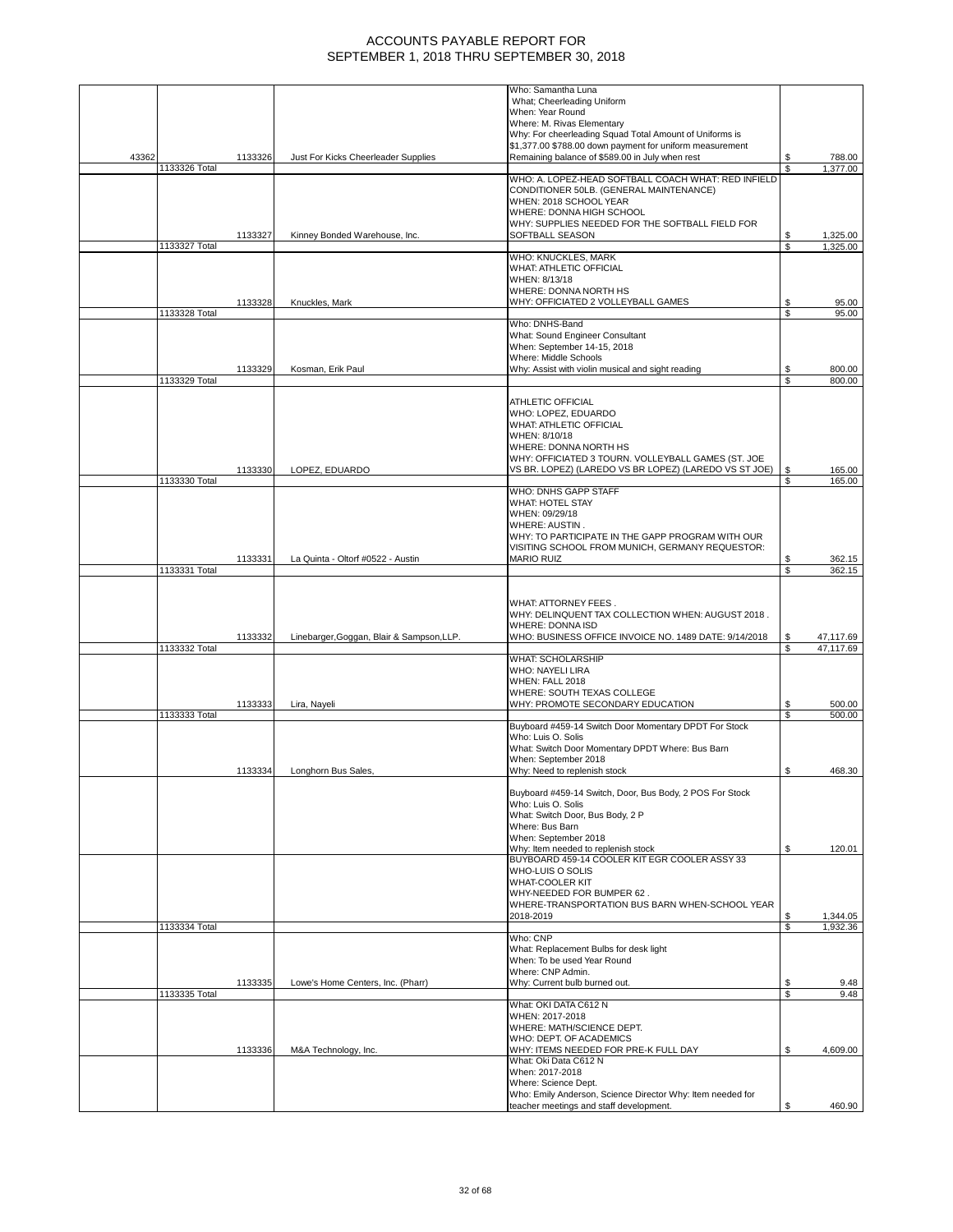|       |               |         |                                  | What: OKI Data C612 N- colored printer Where: Munoz Elementary-                                                  |          |                      |
|-------|---------------|---------|----------------------------------|------------------------------------------------------------------------------------------------------------------|----------|----------------------|
|       |               |         |                                  | Library<br>When: 2017-2018 School                                                                                |          |                      |
|       |               |         |                                  | Why: Librarian will use color printer to promote achievements in I-                                              |          |                      |
| 43362 |               | 1133336 | M&A Technology, Inc.             | Station and AR. Colored copies will also be used for seasonal<br>displays to promote reading W                   | \$       | 455.95               |
|       |               |         |                                  | where: Sauceda Middle School                                                                                     |          |                      |
|       |               |         |                                  | Who: Laura Hernandez/Principal Debbie Regalado/Dean of                                                           |          |                      |
|       |               |         |                                  | Instruction Mara Martinez/Counselor Sylvia Ramirez/Secretary<br>Jessica Galvan/Nurse When: School Year 2018-2019 |          |                      |
|       |               |         |                                  | Why: Need ink for the function of School and to print rep                                                        | \$       | 1,834.00             |
|       |               |         |                                  | Who: Child Nutrition Program                                                                                     |          |                      |
|       |               |         |                                  | What: Toner Cartridges and Printers                                                                              |          |                      |
|       |               |         |                                  | When: For 2018/2019 school year<br>Where: Child Nutrition Program                                                |          |                      |
|       |               |         |                                  | Why: Toners needed for Daily Operation and to replace Old                                                        |          |                      |
|       |               |         |                                  | printers.                                                                                                        |          |                      |
|       |               |         |                                  | Waiting on Printers to come in that why just now pay                                                             | \$       | 4,530.16             |
|       |               |         |                                  | Who: Joe Jimenez / Judy Crist                                                                                    |          |                      |
|       |               |         |                                  | what: Eternal Harddrives                                                                                         |          |                      |
|       |               |         |                                  | Where: Technology Dept.<br>When: Sept. 2018                                                                      |          |                      |
|       |               |         |                                  | Why: External hard drives to back up computers while network is                                                  |          |                      |
|       |               |         |                                  | cleaning out computers that are being looked at and to back up files                                             |          |                      |
|       |               |         |                                  | incase the compute                                                                                               | \$       | 259.80               |
|       | 1133336 Total |         |                                  | WHO: MAINT/JAIME                                                                                                 | \$       | 12,149.81            |
|       |               |         |                                  | <b>WHAT: MATERIAL</b>                                                                                            |          |                      |
|       |               |         |                                  | WHEN: SEPT 2018                                                                                                  |          |                      |
|       |               |         |                                  | <b>WHERE: PARTS/STOCK</b>                                                                                        |          |                      |
|       | 1133337 Total | 1133337 | MCCOYS BUILDING SUPPLIES         | WHY: DAILY DUTIES                                                                                                | \$<br>\$ | 132.78<br>132.78     |
|       |               |         |                                  | WHO: 2018 DHS GRADUATE                                                                                           |          |                      |
|       |               |         |                                  | WHAT: AP AWARD                                                                                                   |          |                      |
|       |               |         |                                  | WHEN: 2018-2019 SCHOOL YEAR<br><b>WHERE: DHS</b>                                                                 |          |                      |
|       |               | 1133338 | MEDRANO, DEISY                   | WHY: SPANISH LANGUAGE AND CULTURE AP AWARD                                                                       | \$       | 100.00               |
|       | 1133338 Total |         |                                  |                                                                                                                  | \$       | 100.00               |
|       |               |         |                                  | ATHLETIC OFFICIAL                                                                                                |          |                      |
|       |               |         |                                  | WHO: MENDOZA, LAURA<br>WHAT: ATHLETIC OFFICIAL                                                                   |          |                      |
|       |               |         |                                  | WHEN: 8/10-11/18                                                                                                 |          |                      |
|       |               |         |                                  | WHERE: DONNA NORTH HS                                                                                            |          |                      |
|       |               | 1133339 | MENDOZA, LAURA A.                | WHY: OFFICIATED 2 VOLLEYBALL TOURN. GAMES (MISSION<br>VS DAN DIEGO) (DONNA VS MISSION)                           | \$       | 165.00               |
|       |               |         |                                  | ATHLETIC OFFICIAL                                                                                                |          |                      |
|       |               |         |                                  | WHO: MENDOZA, LAURA                                                                                              |          |                      |
|       |               |         |                                  | WHAT: ATHLETIC OFFICIAL<br>WHEN: 8/10-11/18                                                                      |          |                      |
|       |               |         |                                  | WHERE: DONNA NORTH HS                                                                                            |          |                      |
|       |               |         |                                  | WHY: OFFICIATED 2 VOLLEYBALL TOURN. GAMES (MISSION                                                               |          |                      |
|       |               |         |                                  | VS DAN DIEGO) (DONNA VS MISSION)                                                                                 | \$       | 115.00               |
|       | 1133339 Total |         |                                  | WHO: RAMIRO LEAL-ATHLETIC COORDINATOR                                                                            | \$       | 280.00               |
|       |               |         |                                  | WHAT: ADIDAS FLEX STRIPE JERSEY-CUSTOM TWILL 2                                                                   |          |                      |
|       |               |         |                                  | LAYER TEAM NAME, TWILL 2 LAYER #'S FRONT AND BACK 1                                                              |          |                      |
|       |               |         |                                  | LAYER #'S ON SLEEVES, MAROON SHOULDER, GOLD SIDE<br>INSERT WHITE BODY, NUMBERS FRONT AND BACK                    |          |                      |
|       |               | 1133340 | MIDWAY-PSG LLC DBA PASADENA SPOR | MAROON/GOLD SLEEVE NUMBER                                                                                        | \$       | 7,410.00             |
|       | 1133340 Total |         |                                  |                                                                                                                  | S        | 7,410.00             |
|       |               |         |                                  | Who: Roberto Martinez                                                                                            |          |                      |
|       |               |         |                                  | What: Reimbursement<br>When: July 15 -18, 2018                                                                   |          |                      |
|       |               |         |                                  | Where: Houston Texas                                                                                             |          |                      |
|       |               | 1133341 | Martinez, Roberto I.             | Why: CAMT Conference July 15, 2018                                                                               | \$       | 549.54               |
|       | 1133341 Total |         |                                  |                                                                                                                  | \$       | 549.54               |
|       |               |         |                                  | What: Students lunch allowance.<br>Who: Angel Leal, Donna HS Theatre.                                            |          |                      |
|       |               |         |                                  | When: Saturday, September 8, 2018. Where: Harlingen High                                                         |          |                      |
|       |               |         |                                  | School. TFA Auditions.                                                                                           |          |                      |
|       | 1133342 Total | 1133342 | McDonald's                       | Why: Meals to be provided for students attending auditions.                                                      | \$<br>\$ | 47.05<br>47.05       |
|       |               |         |                                  | STUDENT MEALS 7 STUDENTS 2 BRAKFAST EACH, 2 LUNCH                                                                |          |                      |
|       |               |         |                                  | EACH AND 3 DINNERS. 3 DAYS 2 NIGHTS.                                                                             |          |                      |
|       |               |         |                                  | WHO: MENDOZA<br><b>WHAT: STUDENT MEALS</b>                                                                       |          |                      |
|       |               |         |                                  | WHEN: 9/20/18 - 9/22/18                                                                                          |          |                      |
|       |               |         |                                  | WHERE: COLLEGE STATION TEXAS                                                                                     |          |                      |
|       |               | 1133343 | Mendoza, Basilio                 | WHY: VARSITY X-COUNTRY MEET                                                                                      | \$       | 343.00               |
|       | 1133343 Total |         |                                  | WHO: JAIME PENA-HEAD BASEBALL COACH                                                                              | \$       | 343.00               |
|       |               |         |                                  | WHAT: B/S #30 DYED BLACK AND BONDED 35' X 110'                                                                   |          |                      |
|       |               |         |                                  | WHEN: 2017-2018 SCHOOL YEAR                                                                                      |          |                      |
|       |               |         |                                  | WHERE: DONNA HIGH SCHOOL<br>WHY: EQUIPMENT NEEDED FOR BASEBALL PRACTICE                                          |          |                      |
|       | 1133344 Total | 1133344 | Miller Net Company, Inc.         |                                                                                                                  | \$<br>\$ | 2,967.76<br>2,967.76 |
|       |               |         |                                  | Who:Mobile Relays                                                                                                |          |                      |
|       |               |         |                                  | What: New radios to replace old ones                                                                             |          |                      |
|       |               |         |                                  | When: 2018-2019 School Year<br>Where: DAEP Campus                                                                |          |                      |
|       |               | 1133345 | Mobile Relays Partners, Itd.     | Why: To replace old radios Goa                                                                                   | \$       | 2,370.00             |
|       |               |         |                                  |                                                                                                                  | S        | 2,370.00             |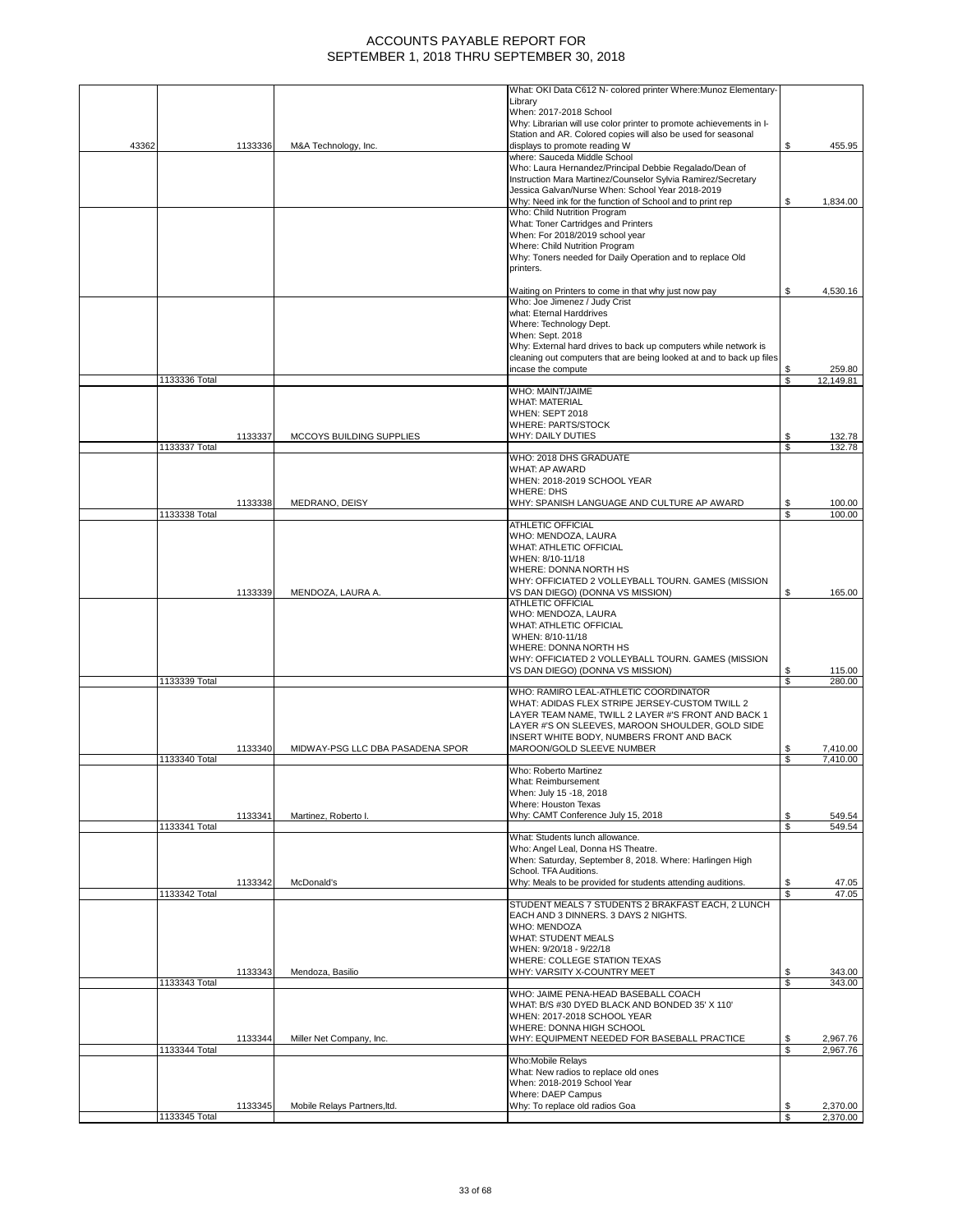|       |               |         |                            | <b>ATHLETIC OFFICIAL</b>                                                            |          |                  |
|-------|---------------|---------|----------------------------|-------------------------------------------------------------------------------------|----------|------------------|
|       |               |         |                            | WHO: MUNOZ, GABRIEL                                                                 |          |                  |
|       |               |         |                            | WHAT: ATHLETIC OFFICIAL<br>WHEN: 8/10/18                                            |          |                  |
|       |               |         |                            | WHERE: DONNA NORTH HS                                                               |          |                  |
|       |               |         |                            | WHY: OFFICIATED 4 VOLLEYBALL TOURN GAMES (JUAREZ VS                                 |          |                  |
|       |               |         |                            | RAYMONDVILLE) (EE VS RAYMONDVILLE) (JUAREZ VS ROMA)                                 |          |                  |
| 43362 |               | 1133346 | Munoz, Gabriel             | (DONNA VS GRULLA)                                                                   |          | 215.00           |
|       | 1133346 Total |         |                            |                                                                                     | \$       | 215.00           |
|       |               |         |                            | When September 2018                                                                 |          |                  |
|       |               |         |                            | What Produce/Vegetables<br>Who CNP                                                  |          |                  |
|       |               |         |                            | Where District Cafeterias                                                           |          |                  |
|       |               | 1133347 | Nicho Produce Co. Inc.     | Why Student Needs                                                                   | S        | 8,342.60         |
|       | 1133347 Total |         |                            |                                                                                     | \$       | 8,342.60         |
|       |               |         |                            | <b>ATHLETIC OFFICIAL</b>                                                            |          |                  |
|       |               |         |                            | WHO: NIELAND THOMAS                                                                 |          |                  |
|       |               |         |                            | WHAT: ATHLETIC OFFICIAL<br>WHEN: 8/11/18                                            |          |                  |
|       |               |         |                            | WHERE: DONNA NORTH HS                                                               |          |                  |
|       |               |         |                            | WHY: OFFICIATED 4 VOLLEYBALL TOURN. GAMES (EE VS                                    |          |                  |
|       |               |         |                            | ELSA) (HARLINGEN SOUTH VS LAREDO MARTIN) (DONNA HS                                  |          |                  |
|       |               | 1133348 | Nieland, Thomas L          | VS MERCEDES) (SAN BENITO VS MISSION)                                                | \$       | 215.00           |
|       | 1133348 Total |         |                            |                                                                                     | \$       | 215.00           |
|       |               |         |                            | WHO: CTE TEACHER ESMER LOPEZ COSMETOLOGY<br><b>WHAT: SUPPLIES</b>                   |          |                  |
|       |               |         |                            | WHEN: 9/24-27,2018                                                                  |          |                  |
|       |               |         |                            | <b>WHERE: DNHS</b>                                                                  |          |                  |
|       |               |         |                            | WHY: ITEMS WILL BE USED FOR INSTRUCTIONAL                                           |          |                  |
|       |               |         |                            | RESOURCES. ADVANCED FACIAL KIT WITH CERTIFICATION                                   |          |                  |
|       |               | 1133349 | <b>Nylynn Cosmetics</b>    | <b>CLASS</b>                                                                        |          | 4,435.00         |
|       | 1133349 Total |         |                            | Region I RFP 16-08-19-EI                                                            | S        | 4,435.00         |
|       |               |         |                            | Open Account for September 2018                                                     |          |                  |
|       |               |         |                            | To purchase emergency items that are not in our inventory                           |          |                  |
|       |               |         |                            |                                                                                     |          |                  |
|       |               |         |                            | Who: Luis O. Solis                                                                  |          |                  |
|       |               |         |                            | What: Auto Parts                                                                    |          |                  |
|       |               |         |                            | Where: Bus Barn                                                                     |          |                  |
|       |               |         |                            | When: September 2018                                                                | S        |                  |
|       |               | 1133350 | O'reilly Automotive, Inc   | Why: Need to purchase items that are not in our inve<br>WHO: MAINT/PETE V           |          | 321.88           |
|       |               |         |                            | <b>WHAT: STEERING PUMP</b>                                                          |          |                  |
|       |               |         |                            | WHEN: JULY 2018                                                                     |          |                  |
|       |               |         |                            | WHERE: MAINT/VAN 1082                                                               |          |                  |
|       |               |         |                            | WHY: NOT WORKING                                                                    | S        | (50.96)          |
|       | 1133350 Total |         |                            | Region I RFP 16-08-19-EI                                                            | \$       | 270.92           |
|       |               |         |                            | Open Account for September 2018                                                     |          |                  |
|       |               |         |                            | To purchase emergency items that are not in our inventory                           |          |                  |
|       |               |         |                            |                                                                                     |          |                  |
|       |               |         |                            | Who: Luis O. Solis                                                                  |          |                  |
|       |               |         |                            | What: Auto Parts                                                                    |          |                  |
|       |               |         |                            | Where: Bus Barn                                                                     |          |                  |
|       |               | 1133351 | O'reilly Automotive, Inc.  | When: September 2018                                                                | \$       | 37.08            |
|       |               |         |                            | Why: Need to purchase items that are not in our inve<br><b>WHO-LUIS O.SOLIS</b>     |          |                  |
|       |               |         |                            | WHAT-V-BELT                                                                         |          |                  |
|       |               |         |                            | WHY-NEEDED FOR STOCK FOR BUS FLEET WHERE-                                           |          |                  |
|       |               |         |                            | TRANSPORTATION BUS BARN WHEN-SCHOOL YEAR 2018-                                      |          |                  |
|       |               |         |                            | 2019                                                                                | S        | 1,646.93         |
|       | 1133351 Total |         |                            | WHO: DHS TEACHER WHAT:REIMBURSEMENTS                                                | \$       | 1,684.01         |
|       |               |         |                            | WHEN: JULY 9-12, 2018                                                               |          |                  |
|       |               |         |                            | WHERE: DHS TO SAN ANTONIO, TEXAS WHY: AVID SUMMER                                   |          |                  |
|       |               | 1133352 | OLIVA, IRIS                | <b>INSTITUTE</b>                                                                    | \$       | 93.11            |
|       | 1133352 Total |         |                            |                                                                                     | \$       | 93.11            |
|       |               |         |                            | What: Perma Bound Titles and Publisher bound titles (Please<br>attachment for List) |          |                  |
|       |               |         |                            | Where: Munoz Elementary Library                                                     |          |                  |
|       |               |         |                            | When: 2017-2018 School Year                                                         |          |                  |
|       |               |         |                            | Why: Expand and update Library Resources to Support Curriculum                      |          |                  |
|       |               | 1133353 | Perma Bound Books          | Who: Sandra Rosales, Librarian                                                      | \$       | 4,003.71         |
|       | 1133353 Total |         |                            |                                                                                     | \$       | 4.003.71         |
|       |               |         |                            | What: Project Lead the Way Training: Computers Science for<br>Innovators and Makers |          |                  |
|       |               |         |                            | When: July 23-27, 2018                                                              |          |                  |
|       |               |         |                            | Where: DISD Board Room                                                              |          |                  |
|       |               |         |                            | Who: Project Lead the Way Glade Montgomery                                          |          |                  |
|       |               |         |                            | Why: Teachers will implement activities and strategies learned                      |          |                  |
|       |               | 1133354 | Project Lead the Way, Inc. | through classr                                                                      | \$       | 22,500.00        |
|       | 1133354 Total |         |                            | ATHLETIC OFFICIAL                                                                   | \$       | 22,500.00        |
|       |               |         |                            | WHO: QUIROZ, JUAN                                                                   |          |                  |
|       |               |         |                            | WHAT: ATHLETIC OFFICIAL                                                             |          |                  |
|       |               |         |                            | WHEN: 8/10/18                                                                       |          |                  |
|       |               |         |                            | WHERE: DONNA NORTH HS                                                               |          |                  |
|       |               |         |                            | WHY: OFFICIATED 3 VOLLEYBALL GAMES (EE VS JUAREZ                                    |          |                  |
|       | 1133355 Total | 1133355 | Quiroz, Juan               | LINCOLN) (ROMA VS RAYMONDVILLE) ( EE VS ROMA)                                       | \$<br>\$ | 380.00<br>380.00 |
|       |               |         |                            | WHO: DHS TEACHER WHAT:REIMBURSEMENTS                                                |          |                  |
|       |               |         |                            | WHEN: JULY 9-12, 2018                                                               |          |                  |
|       |               |         |                            | WHERE: DHS TO SAN ANTONIO, TEXAS WHY: AVID SUMMER                                   |          |                  |
|       |               | 1133356 | RAMIREZ, DALIA M.          | <b>INSTITUTE</b>                                                                    | \$       | 84.57            |
|       | 1133356 Total |         |                            |                                                                                     | \$       | 84.57            |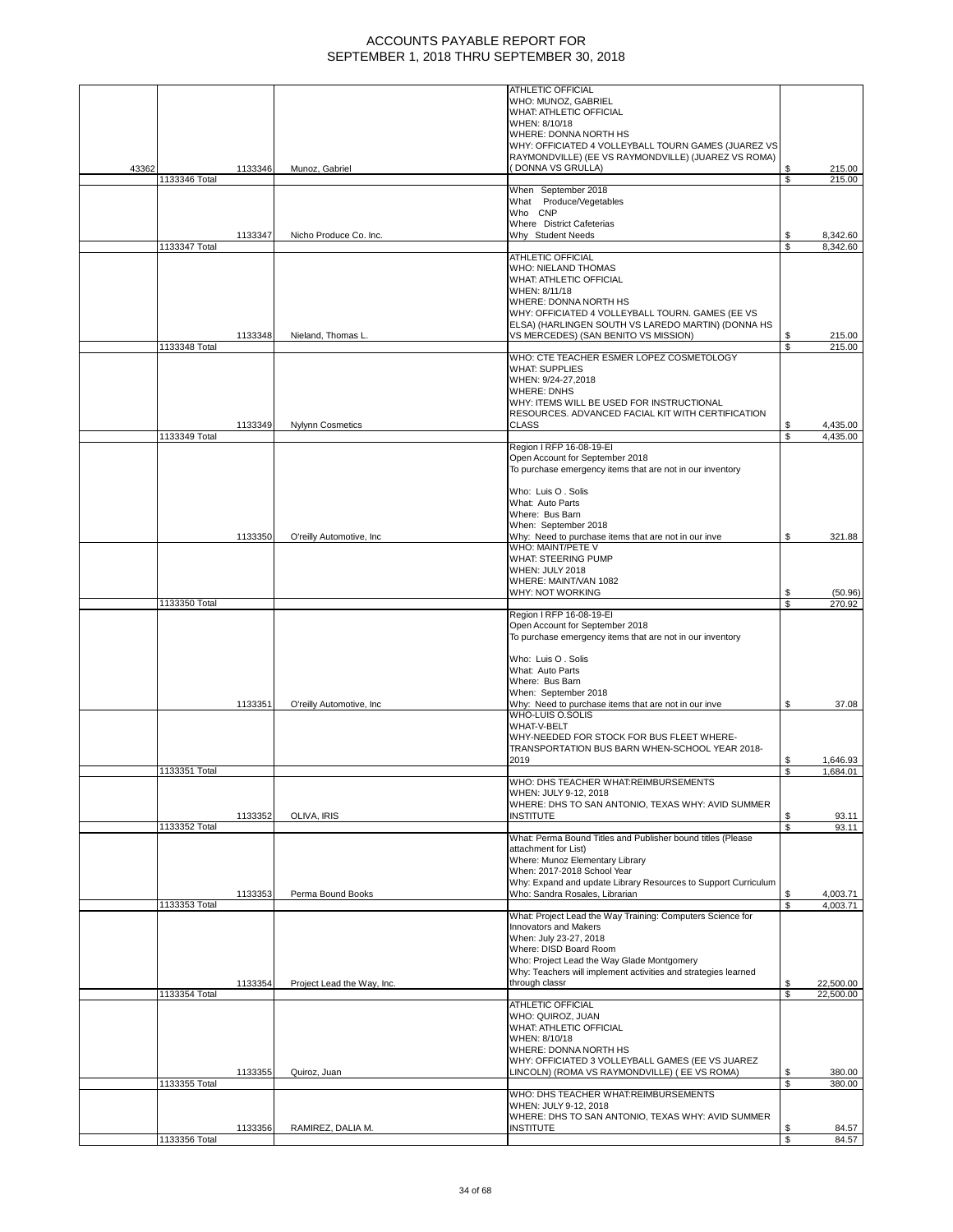|       |               |         |                         | <b>SCHOLARSHIP</b><br>WHO: DAISY LEE RIVERA<br>WHAT: BOARD OF TRUSTEE SCHOLARSHIP WHEN: 2017-2018<br><b>SCHOOL YEAR</b><br>WHERE: DONNA NORTH HIGH SCHOOL WHY: STUDENT WAS                                                                                                                                  |          |                  |
|-------|---------------|---------|-------------------------|-------------------------------------------------------------------------------------------------------------------------------------------------------------------------------------------------------------------------------------------------------------------------------------------------------------|----------|------------------|
| 43362 |               | 1133357 | RIVERA, DAISY LEE       | AWARDED BOARD OF TRUSTEE SCHOLARSHIP<br><b>REQUESTOR: PRINCIPAL</b>                                                                                                                                                                                                                                         | \$       | 950.00           |
|       |               |         |                         | WHO: DAISY LEE RIVERA<br>WHAT: DISD SCHOLARSHIP PROGRAM WHEN: 2017-2018<br><b>SCHOOL YEAR</b><br>WHERE: DONNA NORTH HIGH SCHOOL WHY: STUDENT WAS<br>AWARDED DISD SCHOLARSHIP<br>REQUESTOR: PRINCIPAL                                                                                                        |          | 500.00           |
|       | 1133357 Total |         |                         |                                                                                                                                                                                                                                                                                                             | \$<br>\$ | 1,450.00         |
|       |               | 1133358 | RIVERA, DAISY LEE       | WHO: DAISY L. RIVERA<br><b>WHAT: AP SCORES</b><br>WHEN: 2017-2018 SCHOOL YEAR WHERE: DONNA NORTH<br>HIGH SCHOOL WHY: STUDENT AWARDED \$100.00 FOR EACH<br>TEST THAT IS SCORED A 3, 4 OR 5 AWARED AS A<br>SCHOLARSHIP REQUESTOR: PRINCIPAL                                                                   | \$       | 200.00           |
|       | 1133358 Total |         |                         | WHO: RIVERA SAMANTHA<br>WHAT: ATHLETIC OFFICIAL<br>WHEN: 8/10/18<br>WHERE: DONNA NORTH HS<br>WHY: UIL REQUIREMENT 3 VOLLEYBALL GAMES (SAN                                                                                                                                                                   | S        | 200.00           |
|       |               | 1133359 | RIVERA, SAMANTHA        | PERLITA VS DONNA NORTH) (SAN BENITO VS SAN PERLITA) (<br>SAN BENITO VS LA JOYA)                                                                                                                                                                                                                             | \$       | 165.00           |
|       | 1133359 Total |         |                         | WHO: RUBIO, THOMAS<br>WHAT: ATHLETIC OFFICIAL<br>WHEN: 8/20/18<br>WHERE: DONNA NORTH HS<br>WHY: UIL REQUIREMENT 3 VOLLEYBALL GAMES (DONNA                                                                                                                                                                   | S        | 165.00           |
|       | 1133360 Total | 1133360 | RUBIO, THOMAS           | <b>NORTH VS LA FERIA)</b>                                                                                                                                                                                                                                                                                   | \$<br>S  | 135.00<br>135.00 |
|       |               |         |                         | WHO: BELINDA RUIZ<br>WHAT: COACHING STAFF MEALS<br>WHEN: AUGUST 7-10, 2018<br>WHERE: DNHS GOING TO HOUSTON TEXAS                                                                                                                                                                                            |          |                  |
|       | 1133361 Total | 1133361 | RUIZ, BELINDA A.        | WHY: REIMB FOR STAFF MEALS FOR A CHEER CAMP                                                                                                                                                                                                                                                                 | \$<br>\$ | 42.55<br>42.55   |
|       |               | 1133362 | Ray's Business Products | CUSTOM STAMP, DATER BLUE & RED INK REGION ONE CO-<br>OP RFP19-AGENCY 000046 WHO: L. RODRIGUEZ<br>WHAT: "IN PROCESS STAMP"<br>WHERE: A/P DEPT<br>WHEN: 2018-2019<br>WHY: AS PER AUDITORS REQUEST<br>What: Flat Carts and Appliance Dolly Where: WAREHOUSE<br>When: School year<br>Why: Needed for deliveries | \$       | 152.70           |
|       |               |         |                         | Who: Warehouse Staff                                                                                                                                                                                                                                                                                        | \$       | 2,505.25         |
|       | 1133362 Total |         |                         |                                                                                                                                                                                                                                                                                                             | \$       | 2,657.95         |
|       |               | 1133363 | Reyna, Mario            | WHEN: 8/10/18<br>WHERE: DONNA NORTH HS<br>WHY: UIL REQUIREMENT 3 VOLLEYBALL GAMES (GRULLA VS<br>SAN DIEGO) (DONNA VS SAN DIEGO) (GRULLA VS MISSION)                                                                                                                                                         | \$       | 165.00           |
|       |               |         |                         | WHO: REYNA MARIO<br>WHAT: ATHLETIC OFFICIAL WHEN: 8/11/18<br>WHERE: DONNA NORTH HS<br>WHY: UIL REQUIREMENT 4 VOLLEYBALL GAMES (VALLEY<br>VIEW VS DONNA NORTH) (ROMA VS LA JOYA) (EDINBURG VS<br>BROWNSVILLE LOPEZ) (LA JOYA VS RIO GRANDE)                                                                  | \$       | 215.00           |
|       | 1133363 Total |         |                         | WHEN: 8/10/18                                                                                                                                                                                                                                                                                               | \$       | 380.00           |
|       |               | 1133364 | Rivera, Felipe          | WHERE: DONNA NORTH HS<br>WHY: UIL REQUIREMENT 3 VOLLEYBALL GAMES (SAN<br>PERLITA VS DONNA NORTH) (SAN BENITO VS SAN PERLITA) (<br>SAN BENITO VS LA JOYA)                                                                                                                                                    | \$       | 165.00           |
|       |               |         |                         | <b>WHO: RIVERA FELIPE</b><br>WHAT: ATHLETIC OFFICIAL-MILEAGE<br>WHEN: 8/11/18<br>WHERE: DONNA NORTH HS<br>WHY: UIL REQUIREMENT 3 VOLLEYBALL GAMES (DONNA VS<br>ROMA) (PALMVIEW VS EDINBURG) (ROMA VS EDINBURG)                                                                                              | \$       | 165.00           |
|       | 1133364 Total |         |                         |                                                                                                                                                                                                                                                                                                             | \$       | 330.00           |
|       |               | 1133365 | Rodriguez, Homero       | WHO: RODRIUGEZ, HOMERO<br>WHAT: ATHLETIC OFFICIAL<br>WHEN: 8/10/18<br>WHERE: DONNA NORTH HS<br>WHY: UIL REQUIREMENT 3 VOLLEYBALL GAMES (LYFORD VS<br>VALLEY VIEW) (HARLINGEN VS LYFORD) (RIO GRANDE VS<br>VALLEY VIEW)                                                                                      | \$       | 165.00           |
|       | 1133365 Total |         |                         | WHO: REYNA MARIO<br>WHAT: ATHLETIC OFFICIAL<br>WHEN: 8/10/18<br>WHERE: DONNA NORTH HS                                                                                                                                                                                                                       | \$       | 165.00           |
|       |               | 1133366 | Rodriguez, Jacqueline   | WHY: UIL REQUIREMENT 3 VOLLEYBALL GAMES (GRULLA VS<br>DONNA NORTH) (MISSION VS SAN DIEGO) ( MISSION VS SAN<br>DIEGO)                                                                                                                                                                                        | \$       | 165.00           |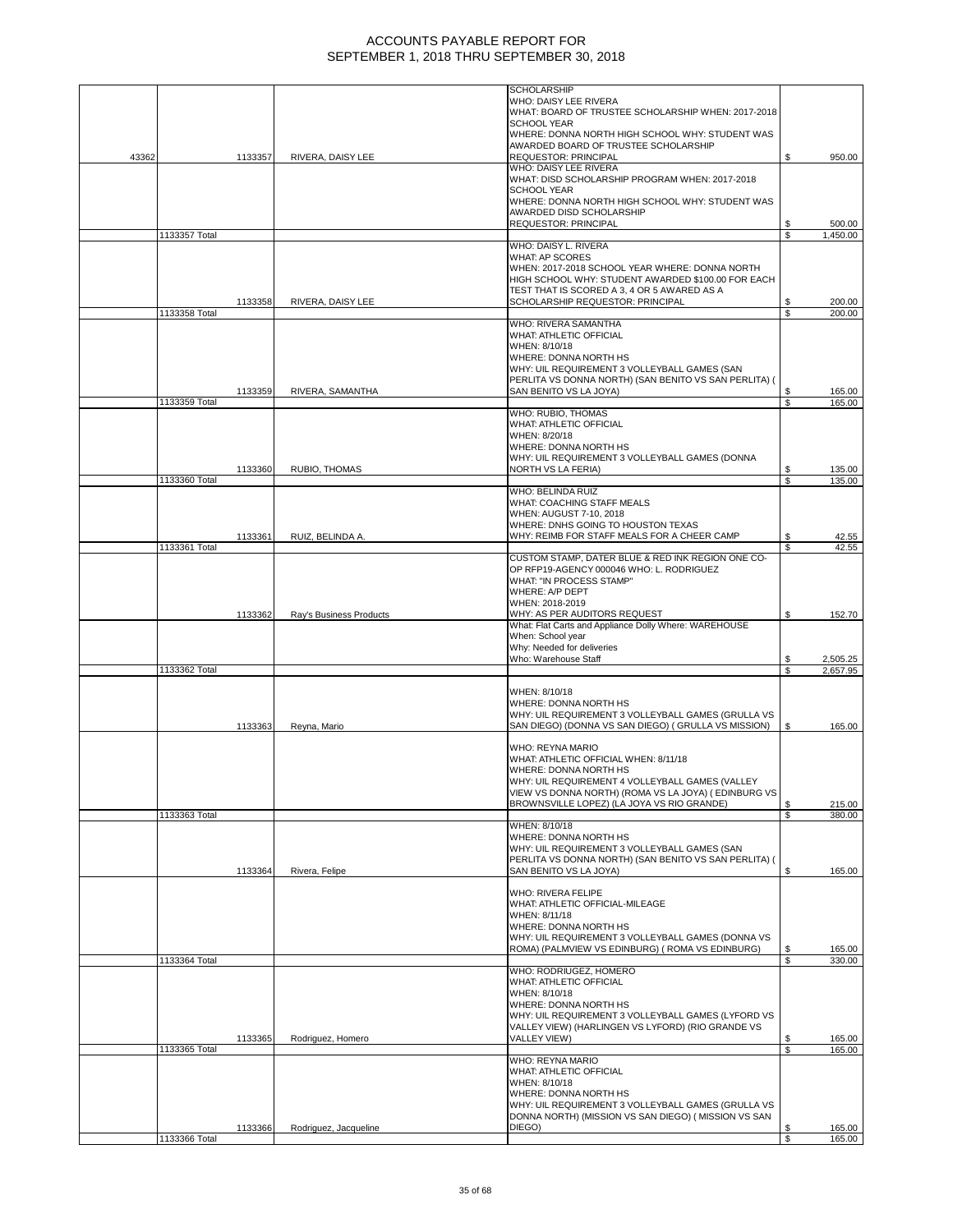|       |               |         |                                               | When September 2018<br>What Battery (Van 778)                                      |          |                        |
|-------|---------------|---------|-----------------------------------------------|------------------------------------------------------------------------------------|----------|------------------------|
|       |               |         |                                               | Where District Cafeterias<br>Who CNP                                               |          |                        |
| 43362 |               | 1133367 | Rudy's Auto Electric                          | Why Student Needs                                                                  | \$       | 111.00                 |
|       | 1133367 Total |         |                                               | <b>WHO: RUIZ</b>                                                                   | S        | 111.00                 |
|       |               |         |                                               | WHAT: COACHING STAFF MEALS<br>WHEN: AUGUST 7-10, 2018                              |          |                        |
|       |               |         |                                               | WHERE: DNHS GOING TO HOUSTON TEXAS                                                 |          |                        |
|       | 1133368 Total | 1133368 | Ruiz, Jennifer A.                             | WHY: REIMB FOR STAFF MEALS FOR A CHEER CAMP                                        | S<br>\$  | 11.00<br>11.00         |
|       |               |         |                                               | Who: Luis O. Solis<br>What: Service Quote for repair of Route 29, B-12             |          |                        |
|       |               |         |                                               | Where: Bus Barn<br>When: September 2018                                            |          |                        |
|       | 1133369 Total | 1133369 | Rush Bus Centers                              | Why: Route 29 needs to be repaired                                                 | S<br>\$  | 3,538.10<br>3,538.10   |
|       |               |         |                                               | When September 2018                                                                |          |                        |
|       |               |         |                                               | What Equipment Repair/Ref.<br>Who CNP                                              |          |                        |
|       |               | 1133370 | S A S General Building Services Inc           | Where District Cafeterias<br>Why Student Needs                                     | S        | 6,216.53               |
|       | 1133370 Total |         |                                               | Who: David Chavez                                                                  | S        | 6,216.53               |
|       |               |         |                                               | What: Landline and Internet charges Where: Disd.                                   |          |                        |
|       |               |         |                                               | When:Sept. 2018<br>Why: Payment is needed for the Telephone and Internet for staff |          |                        |
|       | 1133371 Total | 1133371 | SMARTCOM                                      | and student.                                                                       | S<br>S   | 13,505.43<br>13,505.43 |
|       |               |         |                                               | <b>What: Registration Fees</b><br>When: Nov. 1-3, 2018                             |          |                        |
|       |               |         |                                               | Where: Fort Worth, TX                                                              |          |                        |
|       |               | 1133372 | STAT                                          | Who: Flor Gomez<br>Why: Attending CAST Conference                                  | S        | 160.00                 |
|       | 1133372 Total |         |                                               | What: Registration Fees                                                            | \$.      | 160.00                 |
|       |               |         |                                               | When: Nov. 1-3, 2018                                                               |          |                        |
|       |               |         |                                               | Where: Fort Worth, TX<br>Who: Emily Anderson                                       |          |                        |
|       | 1133373 Total | 1133373 | <b>STAT</b>                                   | Why: Attending CAST 2018 Conference                                                | \$<br>\$ | 160.00<br>160.00       |
|       |               |         |                                               | <b>What: Registration Fees</b><br>When: Nov. 1-3, 2018                             |          |                        |
|       |               |         |                                               | Where: Fort Worth, TX                                                              |          |                        |
|       |               | 1133374 | <b>STAT</b>                                   | Who: Rama Chintapalli<br>Why: Attending CAST 2018 Conference.                      | S        | 160.00                 |
|       | 1133374 Total |         |                                               | WHO: SALINAS, EDUARDO                                                              | \$       | 160.00                 |
|       |               |         |                                               | WHAT: ATHLETIC OFFICIAL<br>WHEN: 8/14/18                                           |          |                        |
|       |               |         |                                               | WHERE: DONNA NORTH HS                                                              |          |                        |
|       |               | 1133375 | Salinas, Eduardo                              | WHY: UIL VARSITY VOLLEYBALL REQUIREMENT DONNA<br>NORTH VS JUAREZ LINCOLN           | \$       | 115.00                 |
|       | 1133375 Total |         |                                               | **Needed district wide**                                                           | \$       | 115.00                 |
|       |               |         | Sam's Club                                    | Water - 8oz.<br>Water-16oz.                                                        |          |                        |
|       |               | 1133376 |                                               | Batteries 9Volt (8 ct)                                                             | S        | 1,179.60               |
|       |               |         |                                               | Batteries C (10 pk)<br>Bags Ziplock Gallon                                         | \$       | 1,582.30               |
|       |               |         |                                               | Membership Fee for Fernando Cuellar and Robert Castillo<br>What: Membership Fee    |          |                        |
|       |               |         |                                               | Where: Warehouse                                                                   |          |                        |
|       |               |         |                                               | When: School year 2018-2019<br>Who: Warehouse                                      |          |                        |
|       |               |         |                                               | Why: Needed to pick up district wide Sam's orders.<br>WHO- AP SOLIS FACULTY        | \$       | 30.00                  |
|       |               |         |                                               | WHERE-SOLIS CAMPUS<br>WHEN-2018-19 SCHOOL YEAR                                     |          |                        |
|       |               |         |                                               | WHAT-COFFEE GOODS                                                                  |          |                        |
|       | 1133376 Total |         |                                               | WHY - SMALL INCENTIVE FOR STAFF                                                    | \$<br>\$ | 111.59<br>2,903.49     |
|       |               |         |                                               | WHO: SANCHEZ, MYRIAM<br>WHAT: ATHLETIC OFFICIAL                                    |          |                        |
|       |               |         |                                               | WHEN: 8/10/18<br>WHERE: DONNA NORTH HS                                             |          |                        |
|       |               |         |                                               | WHY: UIL REQUIREMENT 3 VOLLEYBALL GAMES (VALLEY                                    |          |                        |
|       |               | 1133377 | Sanchez, Myriam                               | VIEW VS DONNA NORTH) (LA JOYA VS SAN PERLITA HS) (<br>DONNA NORTH VS SAN BENITO)   | \$       | 165.00                 |
|       | 1133377 Total |         |                                               | Who: Luis O. Solis                                                                 | \$       | 165.00                 |
|       |               |         |                                               | What: DVR<br>Where: Bus Barn                                                       |          |                        |
|       |               |         |                                               | When: September 2018                                                               |          |                        |
|       | 1133378 Total | 1133378 | Seon Systems Sales Inc.                       | Why: DVR needed for bus fleet.                                                     | \$<br>\$ | 4,110.00<br>4,110.00   |
|       |               |         |                                               | Who:Ramiro Solis Jr. (DHS)<br>What: Reimbursement MEALS-MILEAGE                    |          |                        |
|       |               |         |                                               | When: Tuesday, July 31- Friday, August 3, 2018                                     |          |                        |
|       |               | 1133379 | Solis, Ramiro Jr.                             | Where: San Antonio, TX<br>Why: APSI - UTSA                                         | \$       | 184.87                 |
|       | 1133379 Total | 1133380 | Southern Foods Group, LLC dba Oak Farms Dairy | <b>CREDIT</b>                                                                      | \$<br>\$ | 184.87<br>(29.93)      |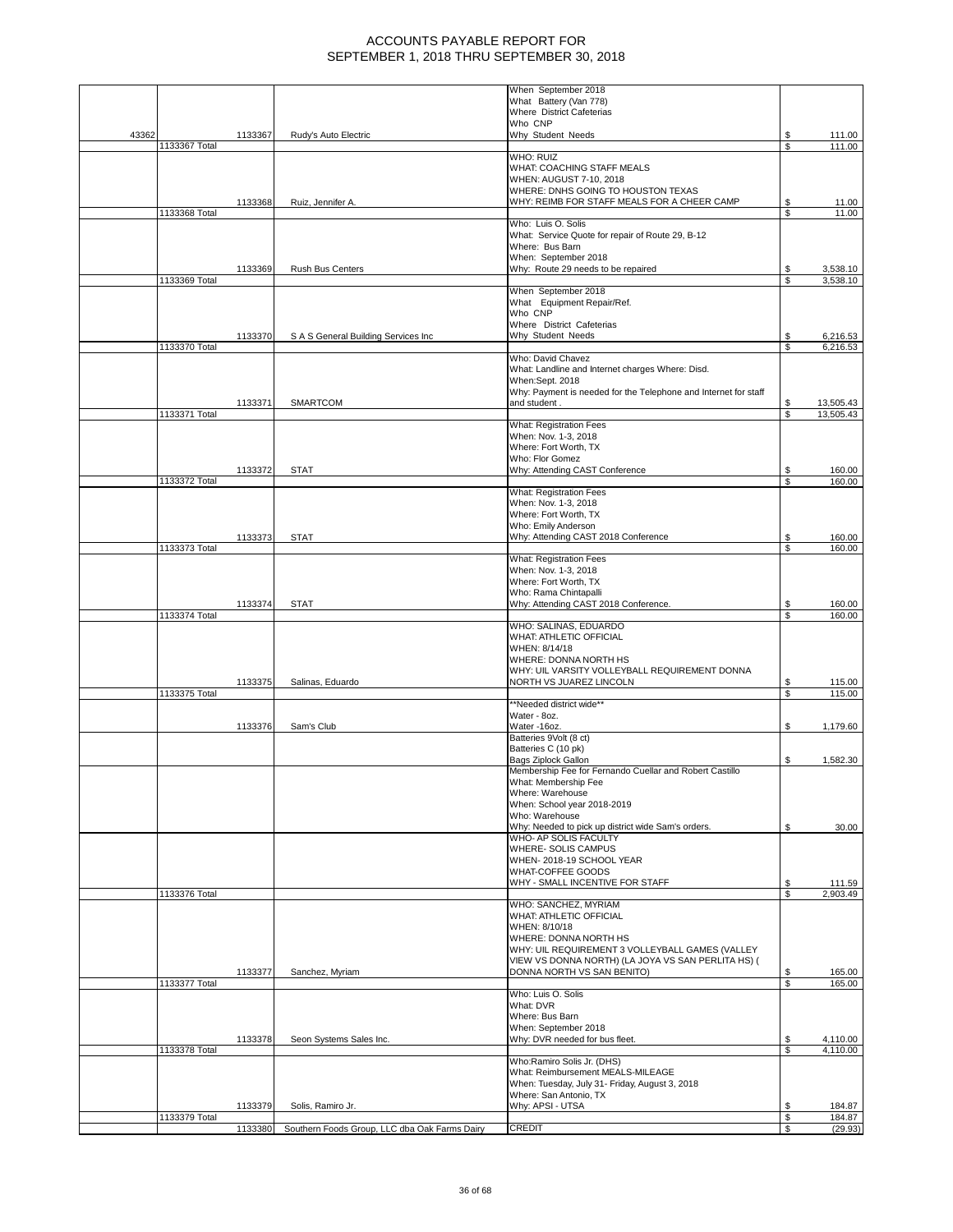|       |               |         |                                               | When September 2018                                              |     |           |
|-------|---------------|---------|-----------------------------------------------|------------------------------------------------------------------|-----|-----------|
|       |               |         |                                               | What Milk/Juice                                                  |     |           |
|       |               |         |                                               | Who CNP                                                          |     |           |
|       |               |         |                                               | Where District Cafeterias                                        |     |           |
| 43362 |               | 1133380 | Southern Foods Group, LLC dba Oak Farms Dairy | Why Student Needs                                                | \$  | 5,512.70  |
|       |               |         |                                               | When September 2018                                              |     |           |
|       |               |         |                                               | What Milk/juice                                                  |     |           |
|       |               |         |                                               | Where District Cafeterias                                        |     |           |
|       |               |         |                                               | Who CNP                                                          |     |           |
|       |               |         |                                               | Why Student Needs                                                | \$  | 12,568.81 |
|       |               |         |                                               | When September 2018                                              |     |           |
|       |               |         |                                               | What Milk/Juice                                                  |     |           |
|       |               |         |                                               | Who CNP                                                          |     |           |
|       |               |         |                                               | Where District Cafeterias                                        |     |           |
|       |               |         |                                               | Why Student Needs                                                | \$  | 5,543.81  |
|       |               |         |                                               | When September 2018                                              |     |           |
|       |               |         |                                               | What Milk/Juice                                                  |     |           |
|       |               |         |                                               | Who CNP                                                          |     |           |
|       |               |         |                                               | Where District Cafeterias                                        |     |           |
|       |               |         |                                               | Why Student Needs                                                | S   | 4,636.00  |
|       |               |         |                                               |                                                                  | S   | 28,231.39 |
|       | 1133380 Total |         |                                               |                                                                  |     |           |
|       |               |         |                                               | WHO: MARICHALAR                                                  |     |           |
|       |               |         |                                               | WHAT: CUSTOM HELMET STRIPES                                      |     |           |
|       |               |         |                                               | WHEN: 2018-2019 FOOTBALL ATHLETIC SEASON                         |     |           |
|       |               |         |                                               | <b>WHERE: DNHS</b>                                               |     |           |
|       |               |         |                                               | WHY: FOR FOOTBALL HELMETS FOR ATHLETES FOOTBALL                  |     |           |
|       |               | 1133381 | Sportdecals, Inc.                             | SEASON                                                           | S   | 240.00    |
|       | 1133381 Total |         |                                               |                                                                  | \$  | 240.00    |
|       |               |         |                                               | Who: David Chavez                                                |     |           |
|       |               |         |                                               | What: Wireless service                                           |     |           |
|       |               |         |                                               | Where: DISD                                                      |     |           |
|       |               |         |                                               | WheN: 7-27-18-8-26-18                                            |     |           |
|       |               |         |                                               | why: so employees will have internet service while away from the |     |           |
|       |               | 1133382 | Sprint                                        | office to do assign duties.                                      | S   | 3,695.04  |
|       | 1133382 Total |         |                                               |                                                                  | S   | 3,695.04  |
|       |               |         |                                               | <b>WHO: DHS TEACHER</b>                                          |     |           |
|       |               |         |                                               |                                                                  |     |           |
|       |               |         |                                               | <b>WHAT: REIMBURSEMENTS</b>                                      |     |           |
|       |               |         |                                               | WHEN: JULY 10-20, 2018                                           |     |           |
|       |               |         |                                               | WHERE: DHS TO AUSTIN, TEXAS                                      |     |           |
|       |               | 1133383 | Suarez, Victor Hugo                           | WHY: 2018 ONRAMPS SUMMER LEARNING INSTITUTE                      | \$  | 395.05    |
|       | 1133383 Total |         |                                               |                                                                  | S   | 395.05    |
|       |               |         |                                               | WHO: B. RUIZ                                                     |     |           |
|       |               |         |                                               | WHEN: 9/7/18                                                     |     |           |
|       |               |         |                                               | <b>WHERE: DNHS</b>                                               |     |           |
|       |               |         |                                               | WHAT: (V) CHEER                                                  |     |           |
|       |               | 1133384 | Subway #34928                                 | WHY: STUDENT MEAL                                                | \$  | 180.00    |
|       |               |         |                                               | WHO: J. MARICALAR                                                |     |           |
|       |               |         |                                               | WHEN: 9/7/18                                                     |     |           |
|       |               |         |                                               |                                                                  |     |           |
|       |               |         |                                               | <b>WHERE: DNHS</b>                                               |     |           |
|       |               |         |                                               | WHAT: (V) FOOTBALL GAME                                          |     |           |
|       |               |         |                                               | <b>WHY:STUDENT MEALS</b>                                         | \$  | 400.00    |
|       | 1133384 Total |         |                                               |                                                                  | \$  | 580.00    |
|       |               |         |                                               | WHO: CTE TEACHER CLAUDIA JEAN                                    |     |           |
|       |               |         |                                               | <b>WHAT: GROCERIES</b>                                           |     |           |
|       |               |         |                                               | WHEN: MONTH OF AUGUST                                            |     |           |
|       |               |         |                                               | <b>WHERE: DNHS</b>                                               |     |           |
|       |               |         |                                               | WHY: ITEMS WILL BE USED FOR INSTRUCTIONAL                        |     |           |
|       |               | 1133385 | <b>Sysco Food Services</b>                    | RESOURCES.                                                       | \$  | 2,412.53  |
|       |               |         |                                               | WHO: CTE TEACHER CLAUDIA JEAN                                    |     |           |
|       |               |         |                                               | <b>WHAT: GROCERIES</b>                                           |     |           |
|       |               |         |                                               | WHEN: MONTH OF AUGUST                                            |     |           |
|       |               |         |                                               | <b>WHERE: DNHS</b>                                               |     |           |
|       |               |         |                                               | WHY: ITEMS WILL BE USED FOR INSTRUCTIONAL                        |     |           |
|       |               |         |                                               |                                                                  |     |           |
|       |               |         |                                               |                                                                  |     |           |
|       |               |         |                                               | RESOURCES.                                                       |     |           |
|       |               |         |                                               | CREDIT-DATE-5-3-17-VENDOR NEVER TURNED THIS IN.                  | S   | (5.72)    |
|       |               |         |                                               | WHO: CTE TEACHER CLAUDIA JEAN                                    |     |           |
|       |               |         |                                               | <b>WHAT: GROCERIES</b>                                           |     |           |
|       |               |         |                                               | WHEN: MONTH OF AUGUST                                            |     |           |
|       |               |         |                                               | <b>WHERE: DNHS</b>                                               |     |           |
|       |               |         |                                               | WHY: ITEMS WILL BE USED FOR INSTRUCTIONAL                        |     |           |
|       |               |         |                                               | RESOURCES.                                                       |     |           |
|       |               |         |                                               | INV-DATE:10-25-17-VENDOR NEVER SENT IN CREDIT FOR                |     |           |
|       |               |         |                                               | <b>CAMPUS</b>                                                    | \$. | (200.01)  |
|       |               |         |                                               | WHO: CTE TEACHER CLAUDIA JEAN                                    |     |           |
|       |               |         |                                               | <b>WHAT: GROCERIES</b>                                           |     |           |
|       |               |         |                                               | WHEN: MONTH OF AUGUST                                            |     |           |
|       |               |         |                                               | <b>WHERE: DNHS</b>                                               |     |           |
|       |               |         |                                               | WHY: ITEMS WILL BE USED FOR INSTRUCTIONAL                        |     |           |
|       |               |         |                                               |                                                                  |     |           |
|       |               |         |                                               | RESOURCES.                                                       |     |           |
|       |               |         |                                               | INV-DATE-02-09-18-VENDOR NEVER                                   |     |           |
|       |               |         |                                               | SENT DEPT INVOICE                                                | \$  | (11.17)   |
|       |               |         |                                               | WHO: CTE TEACHER CLAUDIA JEAN                                    |     |           |
|       |               |         |                                               | <b>WHAT: GROCERIES</b>                                           |     |           |
|       |               |         |                                               | WHEN: MONTH OF AUGUST                                            |     |           |
|       |               |         |                                               | <b>WHERE: DNHS</b>                                               |     |           |
|       |               |         |                                               | WHY: ITEMS WILL BE USED FOR INSTRUCTIONAL                        |     |           |
|       |               |         |                                               | RESOURCES.                                                       |     |           |
|       |               |         |                                               | INV-DATE-10-18-17-VENDOR NEVER SENT IN CREDIT FOR<br><b>DEPT</b> | \$  | (77.47)   |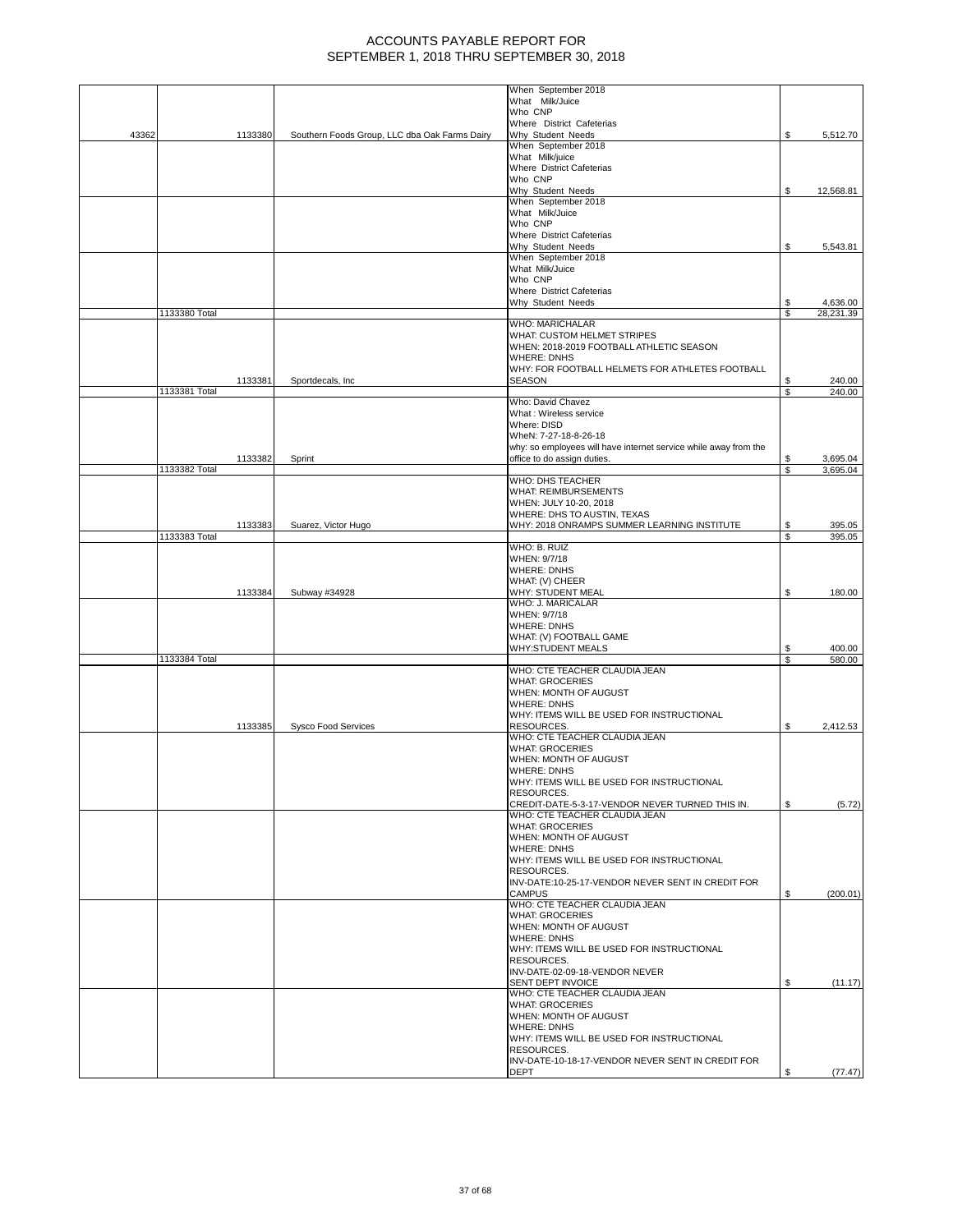|               |         |                                  | WHO: CTE TEACHER CLAUDIA JEAN                                       |         |                  |
|---------------|---------|----------------------------------|---------------------------------------------------------------------|---------|------------------|
|               |         |                                  | <b>WHAT: GROCERIES</b>                                              |         |                  |
|               |         |                                  | WHEN: MONTH OF AUGUST                                               |         |                  |
|               |         |                                  | <b>WHERE: DNHS</b>                                                  |         |                  |
|               |         |                                  | WHY: ITEMS WILL BE USED FOR INSTRUCTIONAL                           |         |                  |
|               |         |                                  | RESOURCES.                                                          |         |                  |
|               |         |                                  | INV-DATE-3-30-18-VENDOR NEVER SENT IN CREDIT INVOICE                |         |                  |
| 43362         | 1133385 | <b>Sysco Food Services</b>       | <b>FOR CAMPUS</b>                                                   | \$      | (293.35)         |
| 1133385 Total |         |                                  |                                                                     | \$      | 1,824.81         |
|               |         |                                  | Who: Maria Nino, Curr. Spc. Paloma Gallegos, 3rd Grade Teacher      |         |                  |
|               |         |                                  | Sara Galvez, Kinder Teacher<br><b>What: Conference Fees</b>         |         |                  |
|               |         |                                  | When: October 10-12, 2018                                           |         |                  |
|               |         |                                  | Where: Dallas, Texas                                                |         |                  |
|               | 1133386 | TABE                             | Why: TABE State Conference                                          | \$      | 1,050.00         |
| 1133386 Total |         |                                  |                                                                     | S       | 1,050.00         |
|               |         |                                  | MEMBERSHIP DUES FOR GERARDO GORENA, GEORGINA                        |         |                  |
|               |         |                                  | BENAVIDEZ, DAVID CAVAZOS, JACOB ESCOBEDO, MARGRET                   |         |                  |
|               |         |                                  | CONTRERAS, FAUSTO GONZALEZ                                          |         |                  |
|               |         |                                  | WHO: DNHS/SAUCEDA ART DEPT WHAT: MEMBERSHIP FEES                    |         |                  |
|               |         |                                  |                                                                     |         |                  |
|               |         |                                  | WHEN: SEPT 27, 2018                                                 |         |                  |
|               |         |                                  | <b>WHERE: DNHS</b>                                                  |         |                  |
|               | 1133387 | <b>TAEA Headquarters</b>         | WHY: YEARLY FEES                                                    | \$      | 330.00           |
| 1133387 Total |         |                                  |                                                                     | \$      | 330.00           |
|               |         |                                  | WHO: MANUEL EPPERSON                                                |         |                  |
|               |         |                                  | WHAT: ENTRY FEES PER RUNNER                                         |         |                  |
|               |         |                                  | WHEN: SEPTEMBER 21-22, 2018                                         |         |                  |
|               |         |                                  | WHERE: ISLANDER SPLASH, CORPUS CHRISTI, TEXAS                       |         |                  |
|               | 1133388 | <b>TAMUCC</b>                    | WHY: PRE-REGIONAL CROSS COUNTRY MEET                                | S       | 90.00            |
| 1133388 Total |         |                                  | WHO: DEHOYOS                                                        | \$      | 90.00            |
|               |         |                                  | WHAT: REGISTRATION FEE                                              |         |                  |
|               |         |                                  | WHEN: SEPT. 22, 2018                                                |         |                  |
|               |         |                                  | WHERE: DNHS GOING TO CORPUS CHRISTI, TX                             |         |                  |
|               | 1133389 | <b>TAMUCC</b>                    | WHY: VARSITY X-COUNTRY MEET                                         | \$      | 150.00           |
| 1133389 Total |         |                                  |                                                                     | S       | 150.00           |
|               |         |                                  | WHO: B. CACERES, PRINCIPAL                                          |         |                  |
|               |         |                                  | WHAT: REGISTRATION FEES FOR ASSESSMENT                              |         |                  |
|               |         |                                  | <b>CONFERENCE</b>                                                   |         |                  |
|               |         |                                  | <b>WHERE: AUSTIN</b>                                                |         |                  |
|               |         |                                  | WHEN: SUNDAY 11/05/17 THRU WEDNESDAY 11/08/17                       |         |                  |
|               |         |                                  | WHY: TASA CONFERENCE FOR ADMINISTRATORS                             |         |                  |
|               | 1133390 | <b>TASA</b>                      | REQUESTOR: B. CACERES, PRINCIPAL                                    | \$      | 195.00           |
| 1133390 Total |         |                                  |                                                                     | S       | 195.00           |
|               |         |                                  | What: Registration Cancellation Fee - invoice has just been         |         |                  |
|               |         |                                  | updated with fee Ref PO 132550                                      |         |                  |
|               |         |                                  | When: October 5, 2017 to October 8, 2018                            |         |                  |
|               |         |                                  | Where: Dallas, Texas                                                |         |                  |
|               |         |                                  | Who: Valentin Guerrero and Eva C. Watts                             |         |                  |
| 1133391 Total | 1133391 | <b>TASA</b>                      | Why: TASA/TASB 2017 Convention Cancellation Fee for Va              | \$<br>S | 150.00<br>150.00 |
|               |         |                                  | Where: Sauceda Middle School                                        |         |                  |
|               |         |                                  | Who: Crystal Ramirez/Student Council When: School Year 2018-        |         |                  |
|               |         |                                  | 2019                                                                |         |                  |
|               |         |                                  |                                                                     |         |                  |
|               |         |                                  |                                                                     |         |                  |
|               |         |                                  | Why: Pay Membership Renewal For TASC for 2018-2019                  |         |                  |
| 1133392 Total | 1133392 | <b>TASC</b>                      | What: Membership Fees                                               | \$<br>S | 85.00<br>85.00   |
|               |         |                                  | <b>FOOTBALL OFFICIALS</b>                                           |         |                  |
|               |         |                                  | INVOICE #18024 PROVIDED FOR FOOTBALL SCRIMMAGE                      |         |                  |
|               | 1133393 | TASO, Rio Grande Chapter         | HELD ON 8/17/18                                                     | \$      | 250.00           |
|               |         |                                  | WHO: RIO GRANDE TASO                                                |         |                  |
|               |         |                                  | WHAT: ATHLETIC OFFICIAL                                             |         |                  |
|               |         |                                  | WHEN: 8/17/18                                                       |         |                  |
|               |         |                                  | WHERE: DONNA NORTH HS                                               |         |                  |
|               |         |                                  | WHY: OFFICIATION AT THE FOOTBALL SCRIMMAGE HELD ON                  |         |                  |
|               |         |                                  | 9/17/18                                                             | S.      | 125.00           |
| 1133393 Total |         |                                  |                                                                     | \$      | 375.00           |
|               |         |                                  | <b>WHAT: REGISTRATION FEES</b>                                      |         |                  |
|               |         |                                  | WHO: GRACE GONZALES, AZIEL DEL RIO, ELIZABETH                       |         |                  |
|               |         |                                  | <b>VILLEGAS</b>                                                     |         |                  |
|               |         |                                  | WHERE: HOUSTON, TEXAS<br>WHEN: OCT. 11-14, 2018                     |         |                  |
|               | 1133394 | <b>TCSS</b>                      | WHY: PROFESSIONAL DEVELOPMENT                                       | \$      | 600.00           |
| 1133394 Total |         |                                  |                                                                     | S       | 600.00           |
|               |         |                                  | UIL SCRIMMAGE FEE ATHLETIC OFFICIAL JV TEAMS 6                      |         |                  |
|               |         |                                  | <b>OFFICIALS</b>                                                    |         |                  |
|               |         |                                  | WHO: TIP OF TEXAS                                                   |         |                  |
|               |         |                                  | WHAT: ATHLETIC OFFICIAL                                             |         |                  |
|               |         |                                  | WHEN: 8/4/18                                                        |         |                  |
|               |         |                                  | WHERE: DONNA NORTH HS                                               |         |                  |
|               |         |                                  | WHY: 3 HOURS FOR OFFICIATES LA FERIA VS WESLACO IDEA                |         |                  |
|               | 1133395 | TIP OF TEXAS VOLLEYBALL CHAPTER- | <b>PIKE</b>                                                         | \$      | 75.00            |
|               |         |                                  | UIL SCRIMMAGE FEE ATHLETIC OFFICIAL VARSITY 3                       |         |                  |
|               |         |                                  | <b>OFFICIALS</b>                                                    |         |                  |
|               |         |                                  | WHEN: 8/4/18                                                        |         |                  |
|               |         |                                  | WHERE: DONNA NORTH HS                                               |         |                  |
|               |         |                                  | WHY: 3 HOURS FOR OFFICIATES LA FERIA VS WESLACO IDEA<br><b>PIKE</b> | S       | 75.00            |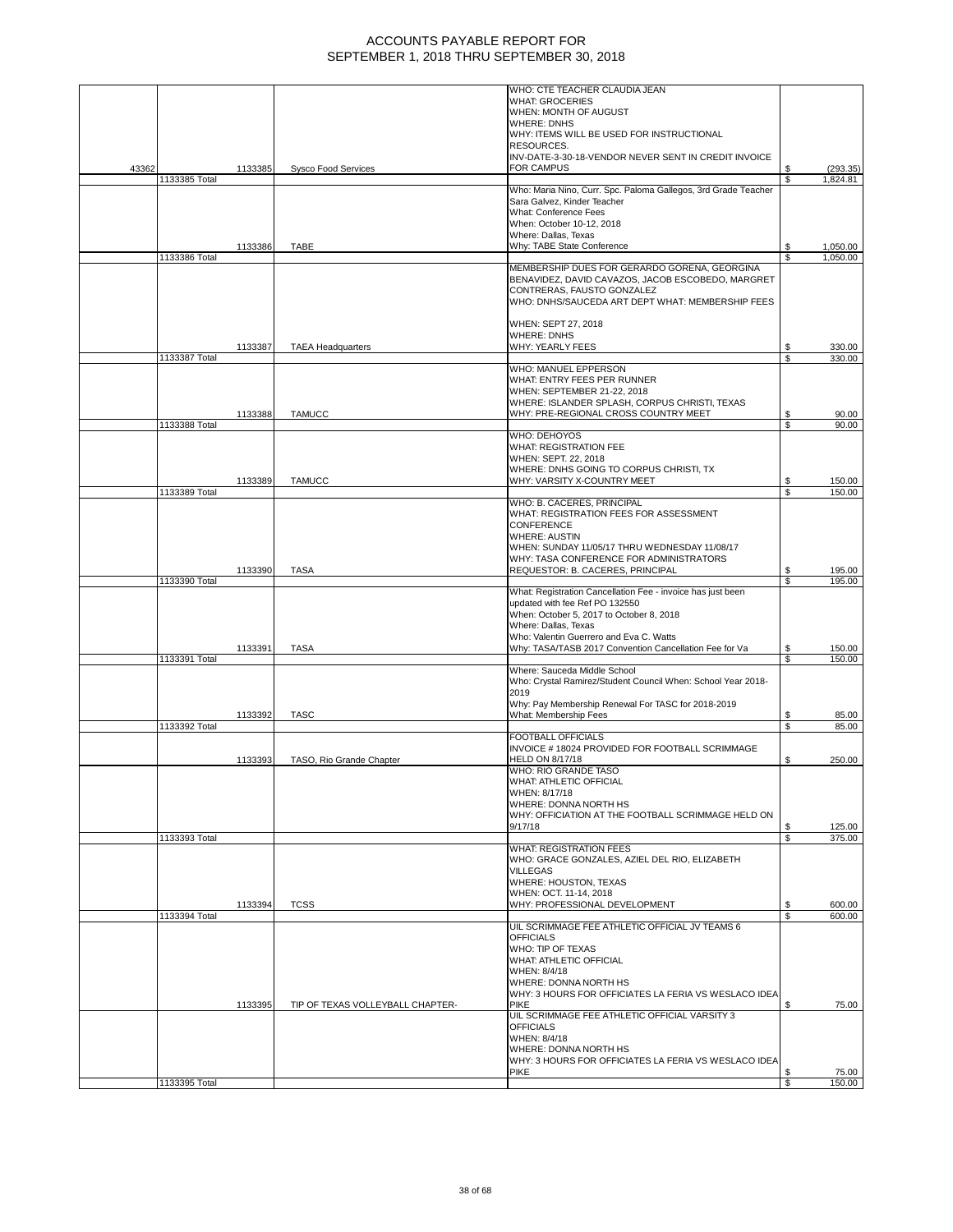|       |               |         |                                         | <b>WHO: DNHS CHOIR</b>                                                                                                |          |                  |
|-------|---------------|---------|-----------------------------------------|-----------------------------------------------------------------------------------------------------------------------|----------|------------------|
|       |               |         |                                         | WHAT: REGISTRATION FEE<br>WHEN: SEPT 29, 2018                                                                         |          |                  |
|       |               |         |                                         | WHERE: BROWNSVILLE, TEXAS                                                                                             |          |                  |
|       |               |         |                                         | WHY: REGISTRATION FEE FOR CHOIR STUDENTS WHO WILL                                                                     |          |                  |
| 43362 |               | 1133396 | TMEA Region 28 H.S. Vocal               | COMPETE IN TMEA ALL STATE AUDITIONS.                                                                                  | \$       | 157.00           |
|       | 1133396 Total |         |                                         |                                                                                                                       | \$       | 157.00           |
|       |               |         |                                         | WHO: DHS SPIRIT CLUB                                                                                                  |          |                  |
|       |               |         |                                         | <b>WHAT: TRANSPORTATION</b>                                                                                           |          |                  |
|       |               |         |                                         | WHEN: SEPTEMBER 13, 2018 (THURSDAY) WHERE: DHS TO<br>BROWNSVILLE, TEXAS WHY: VARSITY REDSKINS FOOTBALL                |          |                  |
|       |               | 1133397 | <b>TRANSPORTATION DEPT</b>              | GAME                                                                                                                  | S        | 417.00           |
|       |               |         |                                         |                                                                                                                       |          |                  |
|       |               |         |                                         | WHO:J. JONES                                                                                                          |          |                  |
|       |               |         |                                         | WHEN:8/28/18                                                                                                          |          |                  |
|       |               |         |                                         | <b>WHERE:DHS</b><br>WHAT:VARSITY TENNIS SCRIMMAGE WHY:TRANSPORTATION                                                  | \$       | 92.40            |
|       | 1133397 Total |         |                                         |                                                                                                                       | \$       | 509.40           |
|       |               |         |                                         | Who: DNHS-Theatre                                                                                                     |          |                  |
|       |               |         |                                         | What: Membership Fees                                                                                                 |          |                  |
|       |               |         |                                         | When: Sep. 21, 2018                                                                                                   |          |                  |
|       |               | 1133398 | <b>TSCA</b>                             | Where: Amarillo, Tx<br>Why: Need to be come members in order to compete                                               | \$       | 160.00           |
|       | 1133398 Total |         |                                         |                                                                                                                       | S        | 160.00           |
|       |               |         |                                         | What: Registration Fees                                                                                               |          |                  |
|       |               |         |                                         | When: Oct. 31, 2018                                                                                                   |          |                  |
|       |               |         |                                         | Where: Fort Worth, TX                                                                                                 |          |                  |
|       |               |         |                                         | Who: Emily Anderson, Science Director Why: Attending TSELA<br>Conference                                              |          |                  |
|       | 1133399 Total | 1133399 | <b>TSELA</b>                            |                                                                                                                       | \$<br>\$ | 75.00<br>75.00   |
|       |               |         |                                         | <b>What: Registration Fees</b>                                                                                        |          |                  |
|       |               |         |                                         | When: Oct. 31, 2018                                                                                                   |          |                  |
|       |               |         |                                         | Where: Fort Worth, TX                                                                                                 |          |                  |
|       |               |         |                                         | Who: Rama Chintapalli                                                                                                 |          |                  |
|       | 1133400 Total | 1133400 | <b>TSELA</b>                            | Why: Attending TSELA Fall Conference.                                                                                 | \$<br>\$ | 100.00<br>100.00 |
|       |               |         |                                         | <b>What: Registration Fees</b>                                                                                        |          |                  |
|       |               |         |                                         | When: Oct. 31, 2018                                                                                                   |          |                  |
|       |               |         |                                         | Where: Fort Worth, TX                                                                                                 |          |                  |
|       |               |         |                                         | Who: Flor Gomez                                                                                                       |          |                  |
|       | 1133401 Total | 1133401 | <b>TSELA</b>                            | Why: Attending TSELA Conference                                                                                       | S<br>\$  | 100.00<br>100.00 |
|       |               |         |                                         | WHAT: Annual Dues September 2018 August 2019                                                                          |          |                  |
|       |               |         |                                         | WHO: PEIMS Dept                                                                                                       |          |                  |
|       |               |         |                                         | WHEN: September 2018 August 2019 WHERE: Donna ISD-                                                                    |          |                  |
|       |               |         |                                         | PEIMS/Plano, Tx                                                                                                       |          |                  |
|       |               | 1133402 | <b>Teams Users Group</b>                | WHY: Donna ISD needs this membership for the PEIMS staff to<br>attend the Conferences to TEAMS on Student and Finance | \$       | 500.00           |
|       |               |         |                                         |                                                                                                                       |          |                  |
|       |               |         |                                         |                                                                                                                       | \$       | 500.00           |
|       | 1133402 Total |         |                                         | REFER TO PO# 151050                                                                                                   |          |                  |
|       |               |         |                                         | DAMAGE WAIVER ****************** SUPPORTING DOCS                                                                      |          |                  |
|       |               |         |                                         | ATTACHED DIP ATTACHED                                                                                                 |          |                  |
|       |               |         |                                         | WHO: MAINT/URBAN                                                                                                      |          |                  |
|       |               |         |                                         | <b>WHAT: JACK HAMMER</b>                                                                                              |          |                  |
|       |               |         |                                         | WHEN; SEPT 2018<br><b>WHERE: LENOIR</b>                                                                               |          |                  |
|       |               | 1133403 | <b>Tejas Equipment Rental</b>           | WHY: SEWER REPAIRS                                                                                                    | \$       | 68.61            |
|       | 1133403 Total |         |                                         |                                                                                                                       | S        | 68.61            |
|       |               |         |                                         | WHO: JAIME                                                                                                            |          |                  |
|       |               |         |                                         | <b>WHAT: BOOM LIFT</b>                                                                                                |          |                  |
|       |               |         |                                         | WHEN: 09/13/2018<br>WHERE: MOYE COMPLEX                                                                               |          |                  |
|       |               | 1133404 | Tejas Equipment Rental & Sales          | WHY:TREE TRIM                                                                                                         | \$       | 267.26           |
|       | 1133404 Total |         |                                         |                                                                                                                       | \$       | 267.26           |
|       |               |         |                                         | WHO: BOYS X-COUNTRY                                                                                                   |          |                  |
|       |               |         |                                         | WHAT: REGISTRATION FEE                                                                                                |          |                  |
|       |               |         |                                         | WHEN: 9/20/18-9/22/18                                                                                                 |          |                  |
|       |               | 1133405 | Texas A & M University-Cross Country    | WHERE: COLLEGE STATION, TEXAS<br>WHY: X-COUNTRY BOYS MEET                                                             | \$       | 150.00           |
|       | 1133405 Total |         |                                         |                                                                                                                       | \$       | 150.00           |
|       |               |         |                                         | Who: DHS Mariachi-Ruth Trevino, Juan Vazquez                                                                          |          |                  |
|       |               |         |                                         | What: Membership fees                                                                                                 |          |                  |
|       |               |         |                                         | When: Sept. 2018<br>Where: Edinburg, Texas                                                                            |          |                  |
|       |               | 1133406 | Texas Association of Mariachi Ed        | Why: Memberships are required to participate in competitions                                                          | \$       | 80.00            |
|       | 1133406 Total |         |                                         |                                                                                                                       | S        | 80.00            |
|       |               |         |                                         | Who: DNHS Mariachi                                                                                                    |          |                  |
|       |               |         |                                         | What: Membership fees                                                                                                 |          |                  |
|       |               |         |                                         | When: Fall 2018-Spring 2019<br>Where: Edinburg, Texas                                                                 |          |                  |
|       |               | 1133407 | Texas Association of Mariachi Educators | Why: Memberships are required to participate in competitions                                                          | \$       | 40.00            |
|       | 1133407 Total |         |                                         |                                                                                                                       | \$       | 40.00            |
|       |               |         |                                         | Who: DHS Theatre                                                                                                      |          |                  |
|       |               |         |                                         | What: Membership dues                                                                                                 |          |                  |
|       |               |         |                                         | When: Sept. 20, 2018<br>Where: Houston,                                                                               |          |                  |
|       |               | 1133408 | Texas Educational Theatre Associ        | Why: Memberships are due to compete                                                                                   | \$       | 50.00            |
|       | 1133408 Total |         |                                         |                                                                                                                       | \$       | 50.00            |
|       |               |         |                                         | <b>WHAT: GAS SERVICED</b>                                                                                             |          |                  |
|       |               |         |                                         | WHEN: JULY 25 - AUG. 26, 2018                                                                                         |          |                  |
|       |               |         |                                         | WHERE: CAMPUSES AND DEPT.S<br>WHY: MONTHLY SERVICES                                                                   |          |                  |
|       | 1133409 Total | 1133409 | <b>Texas Gas Service</b>                | WHO: DISD                                                                                                             | \$       | 837.35           |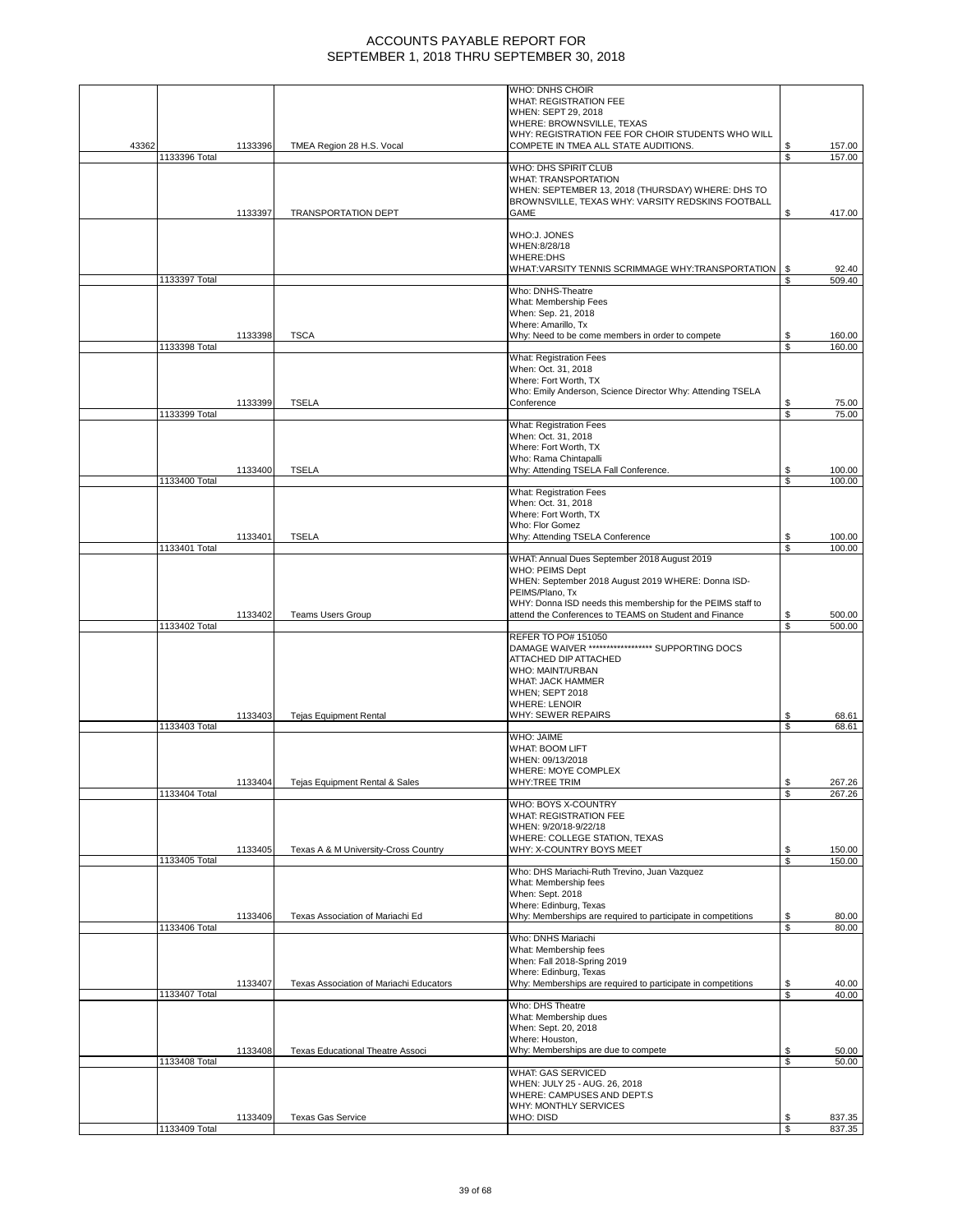|                 |               |         |                                                | <b>WHO: DNHS</b>                                                      |              |                      |
|-----------------|---------------|---------|------------------------------------------------|-----------------------------------------------------------------------|--------------|----------------------|
|                 |               |         |                                                | WHAT: UIL 2018-2019 FEES                                              |              |                      |
|                 |               |         |                                                | WHEN: 2018-2019 SCHOOL YEAR                                           |              |                      |
| 43362           |               |         |                                                | <b>WHERE: DNHS</b>                                                    |              |                      |
|                 | 1133410 Total | 1133410 | UT at AUSTIN, UIL                              | WHY: UIL 2018-2019 FEES REQUESTOR: B. CACERES                         | S<br>\$.     | 2,050.00<br>2,050.00 |
|                 |               |         |                                                | When September 2018                                                   |              |                      |
|                 |               |         |                                                | What Safety Mats                                                      |              |                      |
|                 |               |         |                                                | Where District Cafeterias                                             |              |                      |
|                 |               |         |                                                | Who CNP                                                               |              |                      |
|                 |               | 1133411 | Unifirst Corporation Texas Industrial Services | Why Student Needs                                                     |              | 251.84               |
|                 | 1133411 Total |         |                                                |                                                                       | \$           | 251.84               |
|                 |               |         |                                                | WHO: MAINT/JOE DELEON<br><b>WHAT: INSPECTION</b>                      |              |                      |
|                 |               |         |                                                | WHEN: SEPT 2018                                                       |              |                      |
|                 |               |         |                                                | WHERE: TRANSPORTATION                                                 |              |                      |
|                 |               | 1133412 | <b>Universal Fire Systems</b>                  | WHY: STATE REQUIRED                                                   |              | 708.00               |
|                 | 1133412 Total |         |                                                |                                                                       | \$           | 708.00               |
|                 |               |         |                                                | What: Staff member, Noelia Valenzuela's, Band Director, meal,         |              |                      |
|                 |               |         |                                                | parking and mileage reimbursement. July 25, 2018 meals.               |              |                      |
|                 |               |         |                                                | Who: Noelia Valenzuela, Donna HS Band Director.                       |              |                      |
|                 |               |         |                                                | When: July 26-28, 2018.                                               |              |                      |
|                 |               |         |                                                | Where: San Antonio, Texas / TBA Convention.                           |              |                      |
|                 |               | 1133413 | Valenzuela, Noelia                             | Why: Meals, m                                                         | \$<br>S      | 448.79               |
|                 | 1133413 Total |         |                                                | <b>WHAT: GAS CARD</b>                                                 |              | 448.79               |
|                 |               |         |                                                | WHEN: SEPT. 09 - 10, 2018                                             |              |                      |
|                 |               |         |                                                | WHERE: AUSTIN, TX                                                     |              |                      |
|                 |               |         |                                                | WHY: HAIR SHOW - ADVANCE TRAINING WHO: DHS - CATE                     |              |                      |
|                 |               | 1133414 | Valero Fleet Services                          | ELDA GONZALEZ                                                         | \$           | 163.41               |
|                 |               |         |                                                | <b>WHAT: GAS CARD</b>                                                 |              |                      |
|                 |               |         |                                                | WHEN: SEPT. 13, 2018                                                  |              |                      |
|                 |               |         |                                                | WHERE: BROWNSVILLE, TX                                                |              |                      |
|                 |               |         |                                                | WHY: TO TAKE BAND STUDENTS & STAFF TO FOOTBALL                        |              |                      |
|                 |               |         |                                                | GAME                                                                  |              |                      |
|                 |               |         |                                                | WHO: TRANSPORTATION 09-14-18<br>RECEIPT #091229                       | S            | 100.00               |
|                 |               |         |                                                | <b>WHAT: GAS CARD</b>                                                 |              |                      |
|                 |               |         |                                                | WHEN: SEPT. 14, 2018                                                  |              |                      |
|                 |               |         |                                                | WHERE: BROWNSVILLE, TX                                                |              |                      |
|                 |               |         |                                                | WHY: TAKE MEDICAL EQUIPMENT TO FOOTBALL GAME                          |              |                      |
|                 |               |         |                                                | WHO: DHS - ATHLETIC                                                   |              |                      |
|                 |               |         |                                                | STEFFANIE BECKERS                                                     | S            | 46.00                |
|                 | 1133414 Total |         |                                                |                                                                       | S            | 309.41               |
|                 |               |         |                                                | WHO: R. LEAL-ATHLETIC COORDINATOR WHAT: POWER                         |              |                      |
|                 |               |         |                                                | <b>SUPPLIES (320-5)</b>                                               |              |                      |
|                 |               |         |                                                | WHEN: AUGUST 2018                                                     |              |                      |
|                 |               |         |                                                | WHERE: BENNIE LAPRADE STADIUM                                         |              |                      |
|                 |               | 1133415 | Valley Scoreboards Sales & Service             | WHY: NEEDED TO REPAIR THE SCOREBOARD FOR FRIDAY<br><b>NIGHT GAMES</b> |              | 580.00               |
|                 | 1133415 Total |         |                                                |                                                                       | \$<br>\$     | 580.00               |
|                 |               |         |                                                | What: Students breakfast allowance.                                   |              |                      |
|                 |               |         |                                                | Who: Angel Leal, Donna HS Theatre.                                    |              |                      |
|                 |               |         |                                                | When: Saturday, September 8, 2018. Where: Harlingen High              |              |                      |
|                 |               |         |                                                | School. TFA Auditions.                                                |              |                      |
|                 |               | 1133416 | Whataburger Corporate Accounting               | Why: Meals to be provided for students attending auditions.           | \$           | 40.97                |
|                 | 1133416 Total |         |                                                |                                                                       | \$           | 40.97                |
| 9/19/2018 Total |               |         |                                                |                                                                       | $\mathsf{s}$ | 520,125.56           |
|                 |               |         |                                                | WHAT: CONSOLE TRI-TEMP RENTAL                                         |              |                      |
|                 |               |         |                                                | <b>WHY: STAFF USE</b><br>WHEN: JULY 2018                              |              |                      |
|                 |               |         |                                                | WHERE: BUSINESS OFFICE                                                |              |                      |
|                 |               |         |                                                | WHO: LUDIVINA CANSINO, ASST. SUPT. OF BUSINESS &                      |              |                      |
| 9/20/2018       |               | 1133417 | Culligan Water                                 | FINANCE ACCOUNT #281287                                               | \$           | 140.45               |
|                 |               |         |                                                | <b>WHAT: REVERSE OSMOSIS</b>                                          |              |                      |
|                 |               |         |                                                | WHEN: AUGUST 2018                                                     |              |                      |
|                 |               |         |                                                | WHY: WATER USE FOR STAFF                                              |              |                      |
|                 |               |         |                                                | WHERE: BUSINESS OFFICE                                                |              |                      |
|                 |               |         |                                                | WHO: LUDIVINA CANSINO, ASST. SUPT. OF BUSINESS &                      |              |                      |
|                 |               |         |                                                | <b>FINANCE</b>                                                        | \$           | 110.00               |
|                 |               |         |                                                | Who: Maria Alicia Gonzalez<br>What:Lease for Water                    |              |                      |
|                 |               |         |                                                | When: August 2018 School Year                                         |              |                      |
|                 |               |         |                                                | Where: PRS Program                                                    |              |                      |
|                 |               |         |                                                | Why: Rental of Water Filter System Rental of Water Filter System      |              |                      |
|                 |               |         |                                                | for the month of August, 2018                                         | \$           | 26.00                |
|                 | 1133417 Total |         |                                                |                                                                       | S            | 276.45               |
|                 |               |         |                                                | who: Veterans Middle School Staff                                     |              |                      |
|                 |               |         |                                                | what: breakfast tacos                                                 |              |                      |
|                 |               |         |                                                | when: May 14, 2018                                                    |              |                      |
|                 |               |         |                                                | where: Veterans Middle School                                         |              |                      |
|                 | 1133418 Total | 1133418 | El Pato Mexican Food                           | why:testing week for the staff send me a staff list to attach         | \$<br>\$     | 187.65<br>187.65     |
|                 |               |         |                                                | WHERE: A.M. OCHOA ELEMENTARY                                          |              |                      |
|                 |               |         |                                                | WHO: ARIANA CASARES/COUNSELOR WHEN: 2017/2018                         |              |                      |
|                 |               |         |                                                | <b>SCHOOL YEAR</b>                                                    |              |                      |
|                 |               |         |                                                | WHY: RECOGNITION OF COUNSELOR WEEK WHAT: GOODIE                       |              |                      |
|                 |               | 1133419 | PADILLA, ANNETTE                               | <b>BASKET</b>                                                         | \$           | 14.00                |
|                 | 1133419 Total |         |                                                |                                                                       | \$           | 14.00                |
|                 |               |         |                                                | WHO: Diana Morrison, Speech Pathologist WHAT: Mileage                 |              |                      |
|                 |               |         |                                                | Reimbursement                                                         |              |                      |
|                 |               |         |                                                | WHEN: January 2018                                                    |              |                      |
|                 |               |         |                                                | <b>WHERE: Special Ed. Dept</b>                                        |              |                      |
|                 |               | 1133420 | MORRISON, DIANA R.                             | WHY: to determine eligibility of student services district wide       | \$           | 47.94                |
|                 | 1133420 Total |         |                                                |                                                                       | \$           | 47.94                |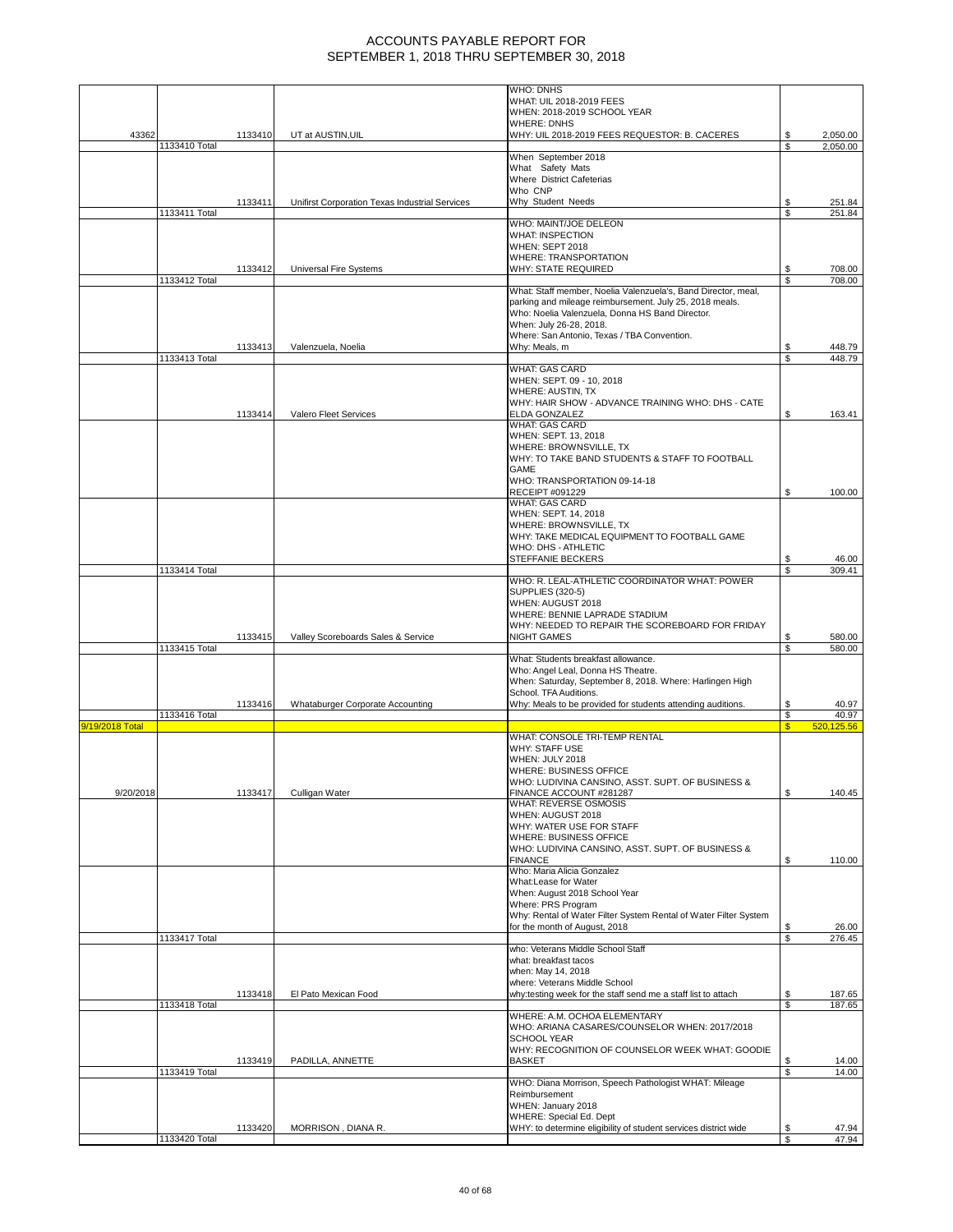|                 |               |                        | WHO: BERNARDINO VILLARREAL                                                       |          |                      |
|-----------------|---------------|------------------------|----------------------------------------------------------------------------------|----------|----------------------|
|                 |               |                        | <b>WHAT: OFFICIAL</b><br>WHEN: DECEMBER 18, 2017                                 |          |                      |
|                 |               |                        | WHERE: DONNA HIGH SCHOOL                                                         |          |                      |
| 43363           | 1133421       | VILLARREAL, BERNARDINO | WHY: DHS VS B. LOPEZ 9TH                                                         | S        | 68.45                |
|                 |               |                        | WHO: BERNARDINO VILLARREAL                                                       |          |                      |
|                 |               |                        | <b>WHAT: OFFICIAL</b><br>WHEN: JANUARY 25, 2018                                  |          |                      |
|                 |               |                        | <b>WHERE: TODD</b>                                                               |          |                      |
|                 |               |                        | WHY: TODD VS SAUCEDA 7A, 7B AND 7C BOYS BASKETBALL<br>WHO: BERNARDINO VILLARREAL | \$       | 124.64               |
|                 |               |                        | <b>WHAT: OFFICIAL -MILEAGE</b>                                                   |          |                      |
|                 |               |                        | WHEN: JANUARY 29, 2018                                                           |          |                      |
|                 |               |                        | WHERE: DONNA HIGH SCHOOL<br>WHY: DHS VS DNHS JV                                  | \$       | 69.64                |
|                 | 1133421 Total |                        |                                                                                  | \$       | 262.73               |
|                 |               |                        | OPEN PO-HARDWARE & SUPPLIES NEEDED<br>FOR BUS BARN                               |          |                      |
|                 |               |                        | FOR APRIL 2017                                                                   |          |                      |
|                 | 1133422       |                        |                                                                                  |          |                      |
|                 |               | Home Depot             | TRANSPORTATION<br>SUPPLIES FOR STUDENTS TO BUILD ABOVE GROUND                    | \$       | 299.75               |
|                 |               |                        | GARDEN IN COORDINATIN THE UTRGV 4TH GRADE                                        |          |                      |
|                 |               |                        | <b>PROJECT</b><br><b>GUZMAN ELEM.</b>                                            | \$       | 189.44               |
|                 |               |                        | SUPPLIES NEEDED                                                                  |          |                      |
|                 |               |                        | FOR STUDENT ACTIVITIES                                                           |          |                      |
|                 |               |                        | 2016-2017 SCHOOL YEAR                                                            |          |                      |
|                 |               |                        | 21ST CENTURY                                                                     |          | 182.54               |
| 9/20/2018 Total | 1133422 Total |                        |                                                                                  | \$<br>£. | 671.73<br>1.460.50   |
|                 |               |                        | WHAT: FLEXIBLE REACH CALLING PLAN C - ACCT#831-000-                              |          |                      |
|                 |               |                        | 5086721                                                                          |          |                      |
|                 |               |                        | ROUTER ID#12220163<br>WHEN: SEPT. 10, - OCT. 09, 2018                            |          |                      |
|                 |               |                        | <b>WHERE: Donna ISD</b>                                                          |          |                      |
| 9/21/2018       | 1133423       | AT&T                   | WHO: DEPT. AND CAMPUSES<br>WHY: PHONE SERVICES                                   | S        | 563.49               |
|                 |               |                        | WHAT: FLEXIBLE REACH CALLING PLAN C - ACCT#831-000-                              |          |                      |
|                 |               |                        | 5086 9741                                                                        |          |                      |
|                 |               |                        | ROUTER ID#0000343991<br>WHEN: SEPT. 10, - OCT. 09, 2018                          |          |                      |
|                 |               |                        | <b>WHERE: Donna ISD</b>                                                          |          |                      |
|                 |               |                        | WHO: DEPT. AND CAMPUSES<br>WHY: PHONE SERVICES                                   |          |                      |
|                 |               |                        | WHAT: MANAGED ROUTER ACCT#831-000-7607 804 VP0E7V                                |          | 879.85               |
|                 |               |                        | MPLS PORT 20 MBPS WHEN: AUG. 1 - 31, 2018                                        |          |                      |
|                 |               |                        | <b>WHERE: DONNA ISD</b><br>WHO: DEPT. AND CAMPUSES                               |          |                      |
|                 |               |                        | WHY: PHONE SERVICES                                                              | S        | 1,244.18             |
|                 |               |                        | WHAT: MITEL - PHONE<br>WHEN: MAY 28, 2018                                        |          |                      |
|                 |               |                        | WHERE: ADMINISTRATION DEPTS.                                                     |          |                      |
|                 |               |                        | <b>WHO: STAFF</b>                                                                |          |                      |
|                 | 1133423 Total |                        | <b>WHY: NEW PHONES</b>                                                           | \$       | 1,837.22<br>4,524.74 |
|                 |               |                        | <b>WHAT: PHONE CHARGES</b>                                                       |          |                      |
|                 |               |                        | WHEN: SEPT. 05, - OCT. 04, 2018<br>WHERE: MUNOZ ELEM.                            |          |                      |
|                 |               |                        | WHY: MONTHLY CHARGES                                                             |          |                      |
|                 | 1133424       | AT & T                 | WHO: 464-1223 AND 464-1232                                                       | \$       | 368.63               |
|                 |               |                        | WHAT: PHONE CHARGES<br>WHEN: SEPT. 05, - OCT. 04, 2018                           |          |                      |
|                 |               |                        | WHERE: PRICE ELEM.                                                               |          |                      |
|                 |               |                        | <b>WHY: MONTHLY CHARGES</b>                                                      |          |                      |
|                 |               |                        | WHO: 464-1225 AND 464-1227<br>WHAT: PHONE CHARGES                                | \$       | 84.42                |
|                 |               |                        | WHEN: SEPT. 05, - OCT. 04, 2018                                                  |          |                      |
|                 |               |                        | WHERE: SALAZAR ELEM.<br>WHY: MONTHLY CHARGES                                     |          |                      |
|                 |               |                        | WHO: 464-1275 AND 464-1276                                                       | \$       | 76.24                |
|                 |               |                        | <b>WHAT: PHONE CHARGES</b><br>WHEN: SEPT. 05, - OCT. 04, 2018                    |          |                      |
|                 |               |                        | WHERE: STAINKE ELEM.                                                             |          |                      |
|                 |               |                        | WHY: MONTHLY CHARGES                                                             |          |                      |
|                 | 1133424 Total |                        | WHO: 464-1212 AND 464-1214                                                       | S<br>S   | 84.42<br>613.71      |
|                 |               |                        | <b>WHAT: PHONE CHARGES</b>                                                       |          |                      |
|                 |               |                        | WHEN: SEPT. 09 - OCT. 08<br>WHERE: DONNA ISD - DISTRICT                          |          |                      |
|                 |               |                        | WHY: MONTHLY SERVICES                                                            |          |                      |
|                 |               |                        | <b>WHO: SAUCEDA MS</b>                                                           |          |                      |
|                 | 1133425       | At & T Long Distance   | 956 461-2279<br>956-461-2291                                                     | \$       | 365.88               |
|                 |               |                        | <b>WHAT:PHONE SERVICE</b>                                                        |          |                      |
|                 |               |                        | WHEN: SEPT. 09 - OCT. 08, 2018                                                   |          |                      |
|                 |               |                        | WHERE: ATHLETIC DEPT.<br>WHY: MONTHLY SERVICE                                    |          |                      |
|                 |               |                        | WHO: EARL SCOTT FIELD HOUSE                                                      |          |                      |
|                 |               |                        | 956-461-2070<br>956 461-2149                                                     |          |                      |
|                 |               |                        | 956 464-1167                                                                     | \$       | 130.64               |
|                 | 1133425 Total |                        |                                                                                  | \$       | 496.52               |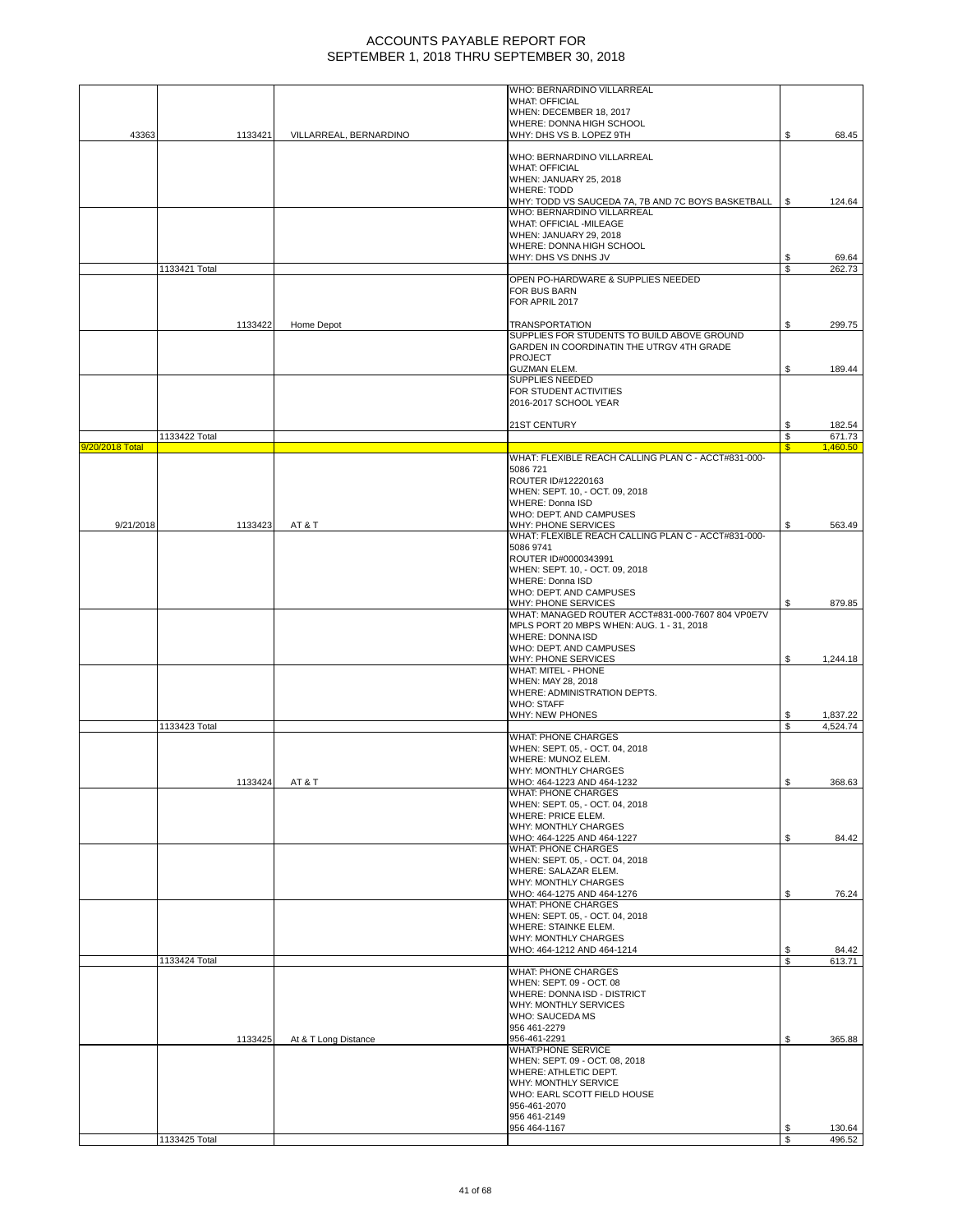|       |               |         |                                        | WHAT: AT & T PHONE SERVICE                                                                                 |          |                  |
|-------|---------------|---------|----------------------------------------|------------------------------------------------------------------------------------------------------------|----------|------------------|
|       |               |         |                                        | WHY: PHONE SERVICE FEES<br>WHO: FOR THE FOLLOWING CAMPUS AND BUSINESS OFFICE                               |          |                  |
|       |               |         |                                        | (7)<br><b>WHERE: DISTRICT PHONE</b>                                                                        |          |                  |
| 43364 |               | 1133426 | At & T Long Distance                   | WHEN: AUG. 02 - 31, 2018                                                                                   | \$       | 113.01           |
|       |               |         |                                        | WHAT: LONG DISTANCE PHONE<br>WHEN: AUG. 09 - 31, 2018                                                      |          |                  |
|       |               |         |                                        | WHERE: FOR ALL CAMPUS / DEPT                                                                               |          |                  |
|       |               |         |                                        | WHY: MONTHLY SERVICE<br>WHO: DISD - DISTRICT WIDE                                                          | \$       | 175.13           |
|       | 1133426 Total |         |                                        |                                                                                                            | \$       | 288.14           |
|       |               |         |                                        | <b>WHAT: GARBAGE SERVICE</b><br>WHEN: AUG. 31, - SEPT. 30, 2018                                            |          |                  |
|       |               |         |                                        | WHO: CITY OF ALAMO - GARBAGE DEPT. WHY: CITY IS                                                            |          |                  |
|       |               | 1133427 | City Of Alamo Alamo Municipal Building | COLLECTING - NOT BFI WHERE: SALINAS ELEM.<br>ACCT.#60-0086-00                                              | \$       | 589.79           |
|       |               |         |                                        |                                                                                                            |          |                  |
|       |               |         |                                        | WHAT: WATER SERVICE<br>WHEN: AUG. 09, - SEPT. 06, 2018                                                     |          |                  |
|       |               |         |                                        | WHERE: SALINAS ELEM.                                                                                       |          |                  |
|       |               |         |                                        | <b>WHO: SALINAS STAFF</b><br>WHY: MONTHLY SERVICE FOR ACCOUNT #ACCT. #01-1104-00   \$                      |          | 132.92           |
|       |               |         |                                        | WHAT: WATER SERVICE                                                                                        |          |                  |
|       |               |         |                                        | WHEN: AUG. 09, - SEPT. 06, 2018<br>WHERE: SALINAS ELEM.                                                    |          |                  |
|       |               |         |                                        | <b>WHO: SALINAS STAFF</b>                                                                                  |          |                  |
|       |               |         |                                        | WHY: MONTHLY SERVICE FOR<br>ACCOUNT # ACCT#01-1102-01                                                      | \$       | 204.50           |
|       | 1133427 Total |         |                                        |                                                                                                            | \$       | 927.21           |
|       |               |         |                                        | WHAT: GARBAGE SERVICE<br>WHEN: AUG. 31, - SEPT. 30, 2018                                                   |          |                  |
|       |               |         |                                        | WHO: CITY OF ALAMO - GARBAGE DEPT. WHY: CITY IS                                                            |          |                  |
|       |               |         |                                        | COLLECTING - NOT BFI WHERE: SALINAS ELEM. CAFETERIA                                                        |          |                  |
|       |               | 1133428 | City Of Alamo Alamo Municipal Building | ACCT: #60-0087-00                                                                                          | \$       | 355.79           |
|       | 1133428 Total |         |                                        | WHO: MRS. LYDIA LUGO, DIRECTOR, INTAKE/STUDENT                                                             | \$       | 355.79           |
|       |               |         |                                        | <b>ENGAGEMENT</b>                                                                                          |          |                  |
|       |               |         |                                        | WHEN: SEPT. 25-SEPT. 27, 2018<br>WHERE: AUSTIN, TEXAS                                                      |          |                  |
|       |               |         |                                        | <b>WHAT: HOTEL RESERVATION</b>                                                                             |          |                  |
|       |               |         |                                        | WHY: ATTENDING THE TEXAS ANNUAL CONFERENCE ON                                                              |          |                  |
|       | 1133429 Total | 1133429 | Courtyard Austin South                 | <b>ENDING HOMELESSNESS</b>                                                                                 | \$<br>s, | 438.00<br>438.00 |
|       |               |         |                                        | WHO: LISA KONECNY, LPC, DONNA HIGH SCHOOL                                                                  |          |                  |
|       |               |         |                                        | WHEN: SEPT. 24 - SEPT. 27, 2018<br>WHERE: AUSTIN, TEXAS                                                    |          |                  |
|       |               |         |                                        | <b>WHAT: HOTEL RESERVATION</b>                                                                             |          |                  |
|       | 1133430 Total | 1133430 | Double Tree Club Austin University     | WHY: ATTENDING TRAUMA & RESILIENCE CONFERENCE                                                              | \$<br>\$ | 735.75<br>735.75 |
|       |               |         |                                        | WHO: YVETTE TREVINO, COUNSELOR (STAINKE ELEM.)                                                             |          |                  |
|       |               |         |                                        | WHEN: SEPT. 24-SEPT. 27, 2018<br><b>WHERE: AUSTIN, TEXAS</b>                                               |          |                  |
|       |               |         |                                        | WHAT: HOTEL RESERVATION                                                                                    |          |                  |
|       | 1133431 Total | 1133431 | Hampton Inn & Suites                   | WHY: ATTEND TRAUMA & RESILIENCE CONFERENCE                                                                 | \$<br>\$ | 627.95<br>627.95 |
|       |               |         |                                        |                                                                                                            |          |                  |
|       |               |         |                                        | WHO: MARTHA RODRIGUEZ, COUNSELOR, (PRICE ELEM.)<br>WHEN: SEPT. 24-SEPT. 27, 2018                           |          |                  |
|       |               |         |                                        | WHERE: AUSTIN, TEXAS                                                                                       |          |                  |
|       |               | 1133432 | Hampton Inn & Suites                   | WHY: TRAUMA & RESILIENCE CONFERENCE WHAT: 3 DAY<br>STAY AT HOTEL                                           |          | 618.03           |
|       | 1133432 Total |         |                                        |                                                                                                            | \$       | 618.03           |
|       |               |         |                                        | Who: Olga M. Noriega Purchasing Agent What: Registration Fee<br>for Public Education Purchasing Seminar    |          |                  |
|       |               |         |                                        | Where: Hilton Garden Inn SPI                                                                               |          |                  |
|       |               |         |                                        | When: Wednesday-Friday Sept. 26-28, 2018<br>Why: Learn about the new legislative bill pertaining to Public |          |                  |
|       |               | 1133433 | ISM - Rio Grande Valley                | Purchasing                                                                                                 | \$       | 350.00           |
|       | 1133433 Total |         |                                        | What: Seminar Lodging                                                                                      | \$       | 350.00           |
|       |               |         |                                        | Who: Olga M. Noriega Purchasing Agent When: Sept. 26-28, 2018                                              |          |                  |
|       |               |         |                                        | Where: La Quinta Inn & Suites South Padre Island                                                           |          |                  |
|       |               | 1133434 | La Quinta Inn & Suites                 | Why: Latest developments essential in the purchasing<br>management of public education institutions.       |          | 185.30           |
|       | 1133434 Total |         |                                        |                                                                                                            | \$<br>\$ | 185.30           |
|       |               |         |                                        | WHO: ARTURO HERNANDEZ, LPC, SOLIS M.S.<br>WHEN: SEPT 24 - SEPT. 27, 2018                                   |          |                  |
|       |               |         |                                        | WHERE: AUSTIN, TEXAS                                                                                       |          |                  |
|       |               |         |                                        | WHAT: HOTEL RESERVATION                                                                                    |          |                  |
|       | 1133435 Total | 1133435 | La Quinta Inn - Highland Mall - Austin | WHY: ATTENDING TRAUMA & RESILIENCE CONFERENCE                                                              | \$<br>\$ | 212.55<br>212.55 |
|       |               |         |                                        |                                                                                                            |          |                  |
|       |               |         |                                        | WHO: MRS. LYDIA LUGO, DIRECTOR, INTAKE/STUDENT<br>ENGAGEMENT DEPT. WHEN: SEPT. 25 - SEPT 28, 2018          |          |                  |
|       |               |         |                                        | <b>WHERE: AUSTIN TEXAS</b>                                                                                 |          |                  |
|       |               |         |                                        | WHAT: REGISTRATION TO ANNUAL CONFERENCE ON<br><b>ENDING HOMELESSNESS</b>                                   |          |                  |
|       |               | 1133436 | THN                                    | WHY: ANNUAL CONFERENCE ON ENDING HOMELESSNESS                                                              | S        | 350.00           |
|       | 1133436 Total |         |                                        |                                                                                                            | \$       | 350.00           |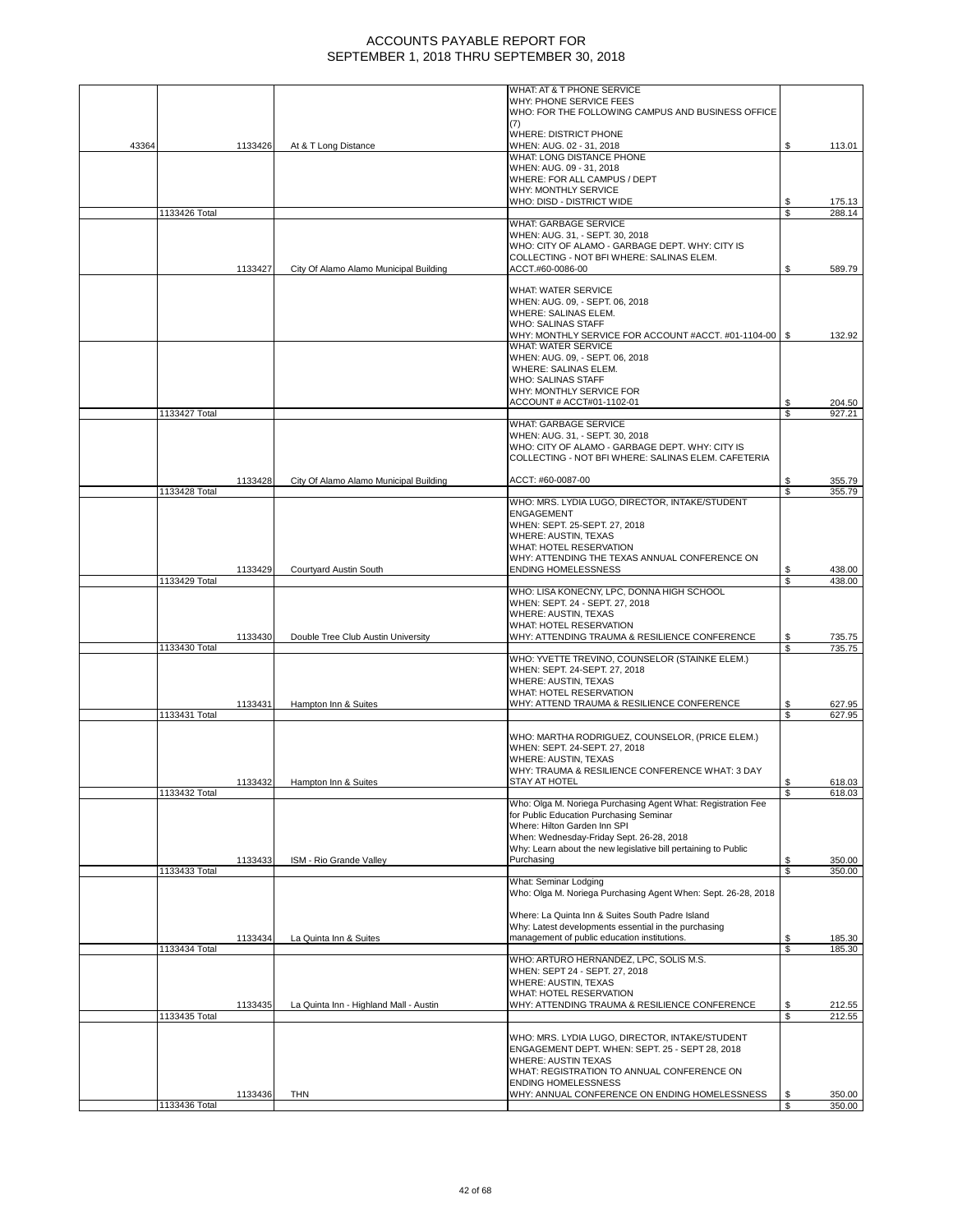|                 |               |         |                                                                                           | <b>WHO: School Counselors</b><br>WHEN: 2018-2019 SCHOOL YEAR                                     |                         |                       |
|-----------------|---------------|---------|-------------------------------------------------------------------------------------------|--------------------------------------------------------------------------------------------------|-------------------------|-----------------------|
|                 |               |         |                                                                                           | <b>WHERE: AUSTIN, TEXAS</b>                                                                      |                         |                       |
|                 |               |         |                                                                                           | WHAT: TRAUMA AND RESILIENCE CONFERENCE                                                           |                         |                       |
| 43364           |               | 1133437 | <b>TLC</b> Institute                                                                      | WHY: WILL BE ATTENDING A TRAINING IN AUSTIN                                                      | S                       | 3,592.00              |
| 9/21/2018 Total | 1133437 Total |         |                                                                                           |                                                                                                  | S<br>$\mathbf{s}$       | 3,592.00<br>14,315.69 |
|                 |               |         |                                                                                           |                                                                                                  |                         |                       |
|                 |               |         |                                                                                           | WHO: MR. TOMAS TAMEZ, DIRECTOR, PARENTAL                                                         |                         |                       |
|                 |               |         |                                                                                           | <b>INVOLVEMENT</b>                                                                               |                         |                       |
|                 |               |         |                                                                                           | WHAT: ITEMS - PAPER FOR VARIQUEST POSTER MAKER                                                   |                         |                       |
|                 |               |         |                                                                                           | WHEN: 2017-2018 SCHOOL YEAR WHERE: PARENTAL<br>INVOLVEMENT DEPT. WHY: ITEMS WILL BE USED TO MAKE |                         |                       |
|                 |               |         |                                                                                           | POSTERS FOR THE CHILDRENS DEFENSE FUND (GRANT)                                                   |                         |                       |
| 9/25/2018       |               | 1133438 | Imagery Graphics Systems, Inc.                                                            | VARIQUEST                                                                                        | \$                      | 839.69                |
|                 |               |         |                                                                                           | WHO: MR. TOMAS TAMEZ, DIRECTOR, PARENTAL                                                         |                         |                       |
|                 |               |         |                                                                                           | <b>INVOLVEMENT DEPT.</b>                                                                         |                         |                       |
|                 |               |         |                                                                                           | WHAT: SUPPLIES FOR POSTER MAKER WHEN: 2017-2018<br>SCHOOL YEAR WHERE: PARENTAL INVOLVEMENT DEPT. |                         |                       |
|                 |               |         |                                                                                           | WHY: ITEMS NEEDED FOR POSTER MAKER TO CREATE                                                     |                         |                       |
|                 |               |         |                                                                                           | POSTER FOR DISPLAY FOR THE GRANT - CHILDREN'S                                                    |                         |                       |
|                 |               |         |                                                                                           | <b>DEFENSE F</b>                                                                                 | \$                      | 251.69                |
|                 | 1133438 Total |         |                                                                                           |                                                                                                  | \$                      | 1,091.38              |
| 9/25/2018 Total |               |         |                                                                                           |                                                                                                  | $\overline{\mathbb{S}}$ | 1,091.38              |
| 9/26/2018       | 1133439 Total | 1133439 | Administrators' Scholarship Fundraiser                                                    | Admini Scol Fundraiser-para's 09/26/18                                                           | \$<br>\$                | 99.00<br>99.00        |
|                 |               | 1133440 | COMMUNITY LOAN CENTER, CORP.                                                              | Community Loan Center-para's 09/26/18                                                            | \$                      | 15,136.72             |
|                 | 1133440 Total |         |                                                                                           |                                                                                                  | \$                      | 15,136.72             |
|                 |               | 1133441 | Cindy Boudloche, Trustee                                                                  | Cindy Boudloche-para's 09/26/18                                                                  | \$                      | 623.08                |
|                 | 1133441 Total | 1133442 | Department of the Treasury-FMS                                                            | Dept of the Treasury-FMS-para's 09/26/18                                                         | \$<br>\$                | 623.08<br>164.00      |
|                 | 1133442 Total |         |                                                                                           |                                                                                                  | \$                      | 164.00                |
|                 |               | 1133443 | <b>Employee Emergency Foundation</b>                                                      | Employee Emergency Foundation-para's 09/26/18                                                    | \$                      | 236.25                |
|                 | 1133443 Total | 1133444 | Internal Revenue Service                                                                  | IRS-para's 09/26/18                                                                              | \$<br>\$                | 236.25<br>100.00      |
|                 | 1133444 Total |         |                                                                                           |                                                                                                  | \$                      | 100.00                |
|                 |               | 1133445 | NAFT Federal Credit Union                                                                 | NAFT-para's 09/26/18                                                                             | \$                      | 25,006.00             |
|                 | 1133445 Total | 1133446 | Pre-Paid Legal Services, Inc.                                                             | Pre-Pd Legal-para's 09/26/18                                                                     | \$<br>\$                | 25,006.00<br>162.99   |
|                 | 1133446 Total |         |                                                                                           |                                                                                                  | \$                      | 162.99                |
|                 |               | 1133447 | TRELLIS CO.                                                                               | Trellis Co. (TG)-para's 09/26/18                                                                 | \$                      | 37.01                 |
|                 | 1133447 Total | 1133448 | <b>Texas Classroom Teachers Association</b>                                               | TCTA-para's 09/26/18                                                                             | \$<br>\$                | 37.01<br>15.64        |
|                 | 1133448 Total |         |                                                                                           |                                                                                                  | \$                      | 15.64                 |
|                 |               | 1133449 | U.S. Department Of Education National Payment Center US Dept of Education-para's 09/26/18 |                                                                                                  | \$                      | 317.75<br>317.75      |
|                 | 1133449 Total |         |                                                                                           | WHO: DNHS DIVERSE LEARNERS                                                                       |                         |                       |
|                 |               |         |                                                                                           | WHAT: NORTH STRONG SHIRTS                                                                        |                         |                       |
|                 |               |         |                                                                                           | WHEN: 09/21/18 FRIDAY                                                                            |                         |                       |
|                 |               |         |                                                                                           | <b>WHERE: DNHS</b>                                                                               |                         |                       |
|                 |               |         | <b>Chief Tribal Council</b>                                                               | WHY: STUDENTS TO WEAR DURING PEP RALLY<br>REQUESTOR: SERGIO LOPEZ                                |                         |                       |
|                 | 1133450 Total | 1133450 |                                                                                           |                                                                                                  | \$<br>\$                | 180.00<br>180.00      |
|                 |               |         |                                                                                           |                                                                                                  |                         |                       |
|                 |               |         |                                                                                           | VOUCHER: 1097                                                                                    |                         |                       |
|                 |               |         |                                                                                           | PACE: P00170                                                                                     |                         |                       |
|                 |               |         |                                                                                           | WHO: DNHS LIBRARY<br>WHAT: FIBER ONE OATS AND CHOCOLATE CHEWY BARS                               |                         |                       |
|                 |               |         |                                                                                           |                                                                                                  |                         |                       |
|                 |               |         |                                                                                           |                                                                                                  |                         |                       |
|                 |               |         |                                                                                           | WHEN: 09/19/18 WED.<br><b>WHERE: DNHS</b>                                                        |                         |                       |
|                 |               |         |                                                                                           | WHY: ITEMS TO BE SOLD AT THE LIBRARY CAFE                                                        |                         |                       |
|                 |               | 1133451 | Sam's Club                                                                                | REQUESTOR: A. HERNANDEZ                                                                          | \$                      | 367.73                |
|                 | 1133451 Total |         |                                                                                           |                                                                                                  | S                       | 367.73                |
|                 |               |         |                                                                                           | WHO: DNHS GAPP STUDENTS<br>WHAT: HOTEL STAY                                                      |                         |                       |
|                 |               |         |                                                                                           | WHEN: 09/28/18                                                                                   |                         |                       |
|                 |               |         |                                                                                           | <b>WHERE: SAN ANTONIO</b>                                                                        |                         |                       |
|                 |               |         |                                                                                           | WHY: TO PARTICIPATE IN THE GAPP PROGRAM WITH OUR                                                 |                         |                       |
|                 |               | 1133452 | TRU by Hilton                                                                             | VISITING SCHOOL FROM MUNICH, GERMANY REQUESTOR:<br><b>MARIO RUIZ</b>                             | \$                      | 724.32                |
|                 | 1133452 Total |         |                                                                                           |                                                                                                  | \$                      | 724.32                |
|                 |               |         |                                                                                           | VOUCHER: 1103                                                                                    |                         |                       |
|                 |               |         |                                                                                           | WHO: ERICA URIBE FOR VALERIE URIBE WHAT:                                                         |                         |                       |
|                 |               |         |                                                                                           | REIMBURSEMENT FOR OVER PAYMENT & GYM<br>REIMBURSEMENT FEE                                        |                         |                       |
|                 |               |         |                                                                                           | WHEN: 2018-2019 SCHOOL YEAR                                                                      |                         |                       |
|                 |               |         |                                                                                           | <b>WHERE: DNHS</b>                                                                               |                         |                       |
|                 |               |         |                                                                                           | WHY: PARENT OVER PAID ON ACCT                                                                    |                         |                       |
|                 | 1133453 Total | 1133453 | URIBE, ERICA                                                                              | REQUESTOR: BELINDA RUIZ                                                                          | \$<br>S                 | 375.00                |
|                 |               |         |                                                                                           |                                                                                                  |                         | 375.00                |
|                 |               |         |                                                                                           | PACE PURCHASING COOP #P00170                                                                     |                         |                       |
|                 |               |         |                                                                                           | WHO: DHS LIFE SKILLS 1                                                                           |                         |                       |
|                 |               |         |                                                                                           | WHAT: CONCESSION STAND SUPPLIES WHEN: SEPTEMBER<br>20, 2018                                      |                         |                       |
|                 |               |         |                                                                                           | WHERE: STADIUM CONCESSION STAND B NORTH - WEST                                                   |                         |                       |
|                 |               |         |                                                                                           | WHY: CONCESSION STAND SUPPLIES FOR REDSKINS                                                      |                         |                       |
|                 | 1133454 Total | 1133454 | <b>HEB Grocery Company LP</b>                                                             | FOOTBALL GAME VOUCHER # 15305                                                                    | \$<br>\$                | 64.70<br>64.70        |
|                 |               |         |                                                                                           | WHO: PARENT OF DHS CHEERLEADER WHAT:                                                             |                         |                       |
|                 |               |         |                                                                                           | <b>REIMBURSEMENT</b>                                                                             |                         |                       |
|                 |               |         |                                                                                           | WHEN: 2018-2019 SCHOOL YEAR                                                                      |                         |                       |
|                 |               |         |                                                                                           | <b>WHERE: DHS</b><br>WHY: REIMBURSEMTN FOR CHEER UNIFORM DEPOSIT OF                              |                         |                       |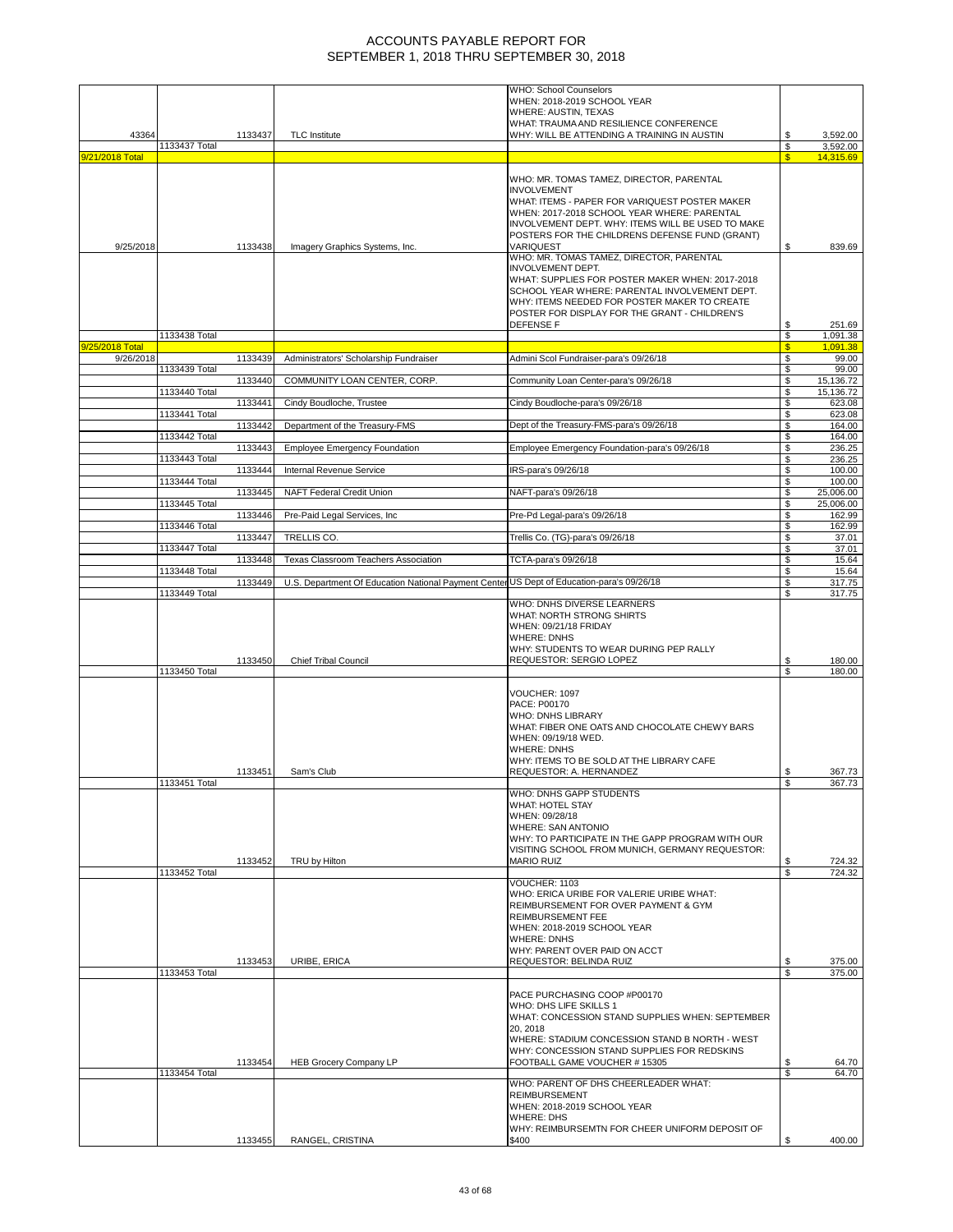| 9/26/2018 1133455 Total |         |                                              |                                                                                            | \$  | 400.00           |
|-------------------------|---------|----------------------------------------------|--------------------------------------------------------------------------------------------|-----|------------------|
|                         |         |                                              |                                                                                            |     |                  |
|                         |         |                                              | STADIUM WORKER - TICKET SELLER<br>WHO: ARRIAGA, SULAMITH                                   |     |                  |
|                         |         |                                              | WHAT: ATHLETIC TICKET SELLER WORKER WHEN: 8/31/18                                          |     |                  |
|                         |         |                                              | WHERE: DONNA NORTH                                                                         |     |                  |
|                         |         |                                              | WHY: STADIUM WORKER 1 GAME (DONNA NORTH VS DONNA                                           |     |                  |
|                         | 1133456 | ARRIAGA, SULAMITH R.                         | HIGH ) VARSITY FOOTBALL GAME<br>Who: Sue Arriaga                                           | \$  | 60.00            |
|                         |         |                                              | What: Official                                                                             |     |                  |
|                         |         |                                              | When: August 10, 2018                                                                      |     |                  |
|                         |         |                                              | Where: Donna High                                                                          |     |                  |
|                         |         |                                              | Why: DHS Volleyball Girls Tournament                                                       | \$  | 100.00           |
|                         |         |                                              | Who: Sue Arriaga<br>What: Official                                                         |     |                  |
|                         |         |                                              | When: August 11, 2018                                                                      |     |                  |
|                         |         |                                              | Where: Donna High School                                                                   |     |                  |
|                         |         |                                              | Why: DHS Volleyball Tournament                                                             | \$  | 100.00           |
|                         |         |                                              | Who: Sue Arriaga                                                                           |     |                  |
|                         |         |                                              | What: Official                                                                             |     |                  |
|                         |         |                                              | When: August 20, 2018<br>Where: Donna High School                                          |     |                  |
|                         |         |                                              | Why: 9A, 9B and JV Volleyball                                                              | \$  | 60.00            |
|                         |         |                                              | Who: Sue Arriaga                                                                           |     |                  |
|                         |         |                                              | What: Official                                                                             |     |                  |
|                         |         |                                              | When: August 21, 2018                                                                      |     |                  |
|                         |         |                                              | Where: Donna High School                                                                   |     |                  |
|                         |         |                                              | Why: JV, JVD and Varsity Volleyball<br>Who: Sue Arriaga                                    | \$  | 60.00            |
|                         |         |                                              | What: Official                                                                             |     |                  |
|                         |         |                                              | When: August 25, 2018                                                                      |     |                  |
|                         |         |                                              | Where: Donna High School                                                                   |     |                  |
|                         |         |                                              | Why: 9A, 9B and JVL Volleyball                                                             | \$  | 60.00            |
|                         |         |                                              | Who: Sue Arriaga                                                                           |     |                  |
|                         |         |                                              | What: Ticket Seller (Stadium Worker) When: Sept. 7, 2018<br>Where: Bennie La Prade Stadium |     |                  |
|                         |         |                                              | Why: Redskins vs PSJA SW Football Game                                                     | \$  | 60.00            |
| 1133456 Total           |         |                                              |                                                                                            | \$  | 500.00           |
|                         |         |                                              | 2018-2019 AVID Membership Fees Secondary - Donna High                                      |     |                  |
|                         |         |                                              | School                                                                                     |     |                  |
|                         |         |                                              | Who: Secondary Campuses<br>What: AVID Membership Fees                                      |     |                  |
|                         |         |                                              | When: 2018-2019 School Year                                                                |     |                  |
|                         |         |                                              | Where: Donna ISD                                                                           |     |                  |
|                         |         |                                              | Why: AVID College Readiness System Services and Products for                               |     |                  |
|                         | 1133457 | <b>AVID Center</b>                           | <b>Secondary Campuses</b>                                                                  | \$  | 23,394.00        |
|                         |         |                                              | A NO SHOW FEE OF \$150 WAS CHARGED ONE EMPLOYEE                                            |     |                  |
|                         |         |                                              | DID NOT GO                                                                                 |     |                  |
|                         |         |                                              | where: San Antonio, Texas                                                                  |     |                  |
|                         |         |                                              | Who: Karina Degollado- Avid Coordinator Esequiel Becerra Yazmin                            |     |                  |
|                         |         |                                              | Gonzalez Joshua Trevino                                                                    |     |                  |
|                         |         |                                              | when: July 9-12, 2018                                                                      |     |                  |
|                         |         |                                              | Why: 2018 Avid Summer Institute                                                            |     |                  |
|                         |         |                                              | What: Pay for Regi                                                                         | \$  | 2,535.00         |
| 1133457 Total           |         |                                              |                                                                                            | \$  | 25,929.00        |
|                         |         |                                              | WHO: LUIS ABRAHAM JR.                                                                      |     |                  |
|                         |         |                                              | WHAT: ATHLETIC OFFICIAL                                                                    |     |                  |
|                         |         |                                              | WHEN: 8/11/18                                                                              |     |                  |
|                         |         |                                              | WHERE: DONNA NORTH HS                                                                      |     |                  |
|                         |         |                                              | WHY: UIL REQUIREMENT FOR VOLLEYBALL TOURN. 4 GAMES                                         |     |                  |
|                         |         | Abraham, Luis Jr                             | (RAYMONDVILLE VS RIO HONDO) ( GRULLA VS SAND DIEGO)                                        | \$  |                  |
| 1133458 Total           | 1133458 |                                              | (MONTE ALTO VS JUAREZ) (SAN PERLITA VS LYFORD)                                             | \$. | 215.00<br>215.00 |
|                         |         |                                              | WHAT: CLEARINGHOUSE RECORD RETRIEVAL AND SECURE                                            |     |                  |
|                         |         |                                              | SITE CCH NAME SEARCH                                                                       |     |                  |
|                         |         |                                              | WHEN: AUGUST, 2018                                                                         |     |                  |
|                         |         |                                              | WHERE: DONNA ISD                                                                           |     |                  |
|                         | 1133459 | Agency 405 Texas Department Of Public Safety | WHO: EMPLOYEES, CONTRACTORS, AND VOLUNTEERS<br>WHY: BACKGROUND CHECKS                      | \$  | 200.00           |
| 1133459 Total           |         |                                              |                                                                                            | \$  | 200.00           |
|                         |         |                                              |                                                                                            |     |                  |
|                         |         |                                              | LARGE MUMS ADDITIONAL QUOTES JUSTIFICATION LETTER                                          |     |                  |
|                         |         |                                              |                                                                                            |     |                  |
|                         |         |                                              | WHO: CTE VICTORIA AVILA, FLORAL DESIGN INSTRUCTOR<br><b>WHAT: SUPPLIES</b>                 |     |                  |
|                         |         |                                              | WHEN: SEPTEMBER 2018                                                                       |     |                  |
|                         |         |                                              | WHERE: DONNA HIGH SCHOOL                                                                   |     |                  |
|                         |         |                                              | WHY: CTE STUDENTS WILL BE COMPLETING FLORAL                                                |     |                  |
|                         | 1133460 | Amistad Wholesale Floral & Crafts            | PROJECTS FOR INSTRUCTIONAL RESOURCES                                                       | \$  | 1,762.01         |
| 1133460 Total           |         |                                              |                                                                                            | \$  | 1,762.01         |
|                         |         |                                              | BUYBOARD 459-14<br>DRIER INLINE W/O SG 1/2                                                 |     |                  |
|                         |         |                                              | WHO-LUIS O. SOLIS                                                                          |     |                  |
|                         |         |                                              | WHAT- DRIER INLINE, FITTING HOSE, MOTOR BLOWER,                                            |     |                  |
|                         |         |                                              | <b>WHEEL BLOWER</b>                                                                        |     |                  |
|                         |         |                                              | WHERE-TRANSPORTATION BUS BARN WHEN-SCHOOL YEAR                                             |     |                  |
|                         | 1133461 | Andy's Auto & Bus Air, Inc.                  | 2018-2019                                                                                  | \$  | 3,399.32         |
|                         |         |                                              | RETRACTOR SERIES SYSTEMS KIT (4 RETRACTOR AND 1<br>SHOULDER LAP BELT WHO-LUIS O. SOLIS     |     |                  |
|                         |         |                                              | WHAT-RETRACTOR SERIES SYSTEM KIT WHY-NEEDED FOR                                            |     |                  |
|                         |         |                                              | BUMPER101, ROUTE 113 WHERE-TRANSPORTATION BUS                                              |     |                  |
|                         |         |                                              | BARN WHEN-SCHOOL YEAR 2018-2019                                                            | S   | 1,090.62         |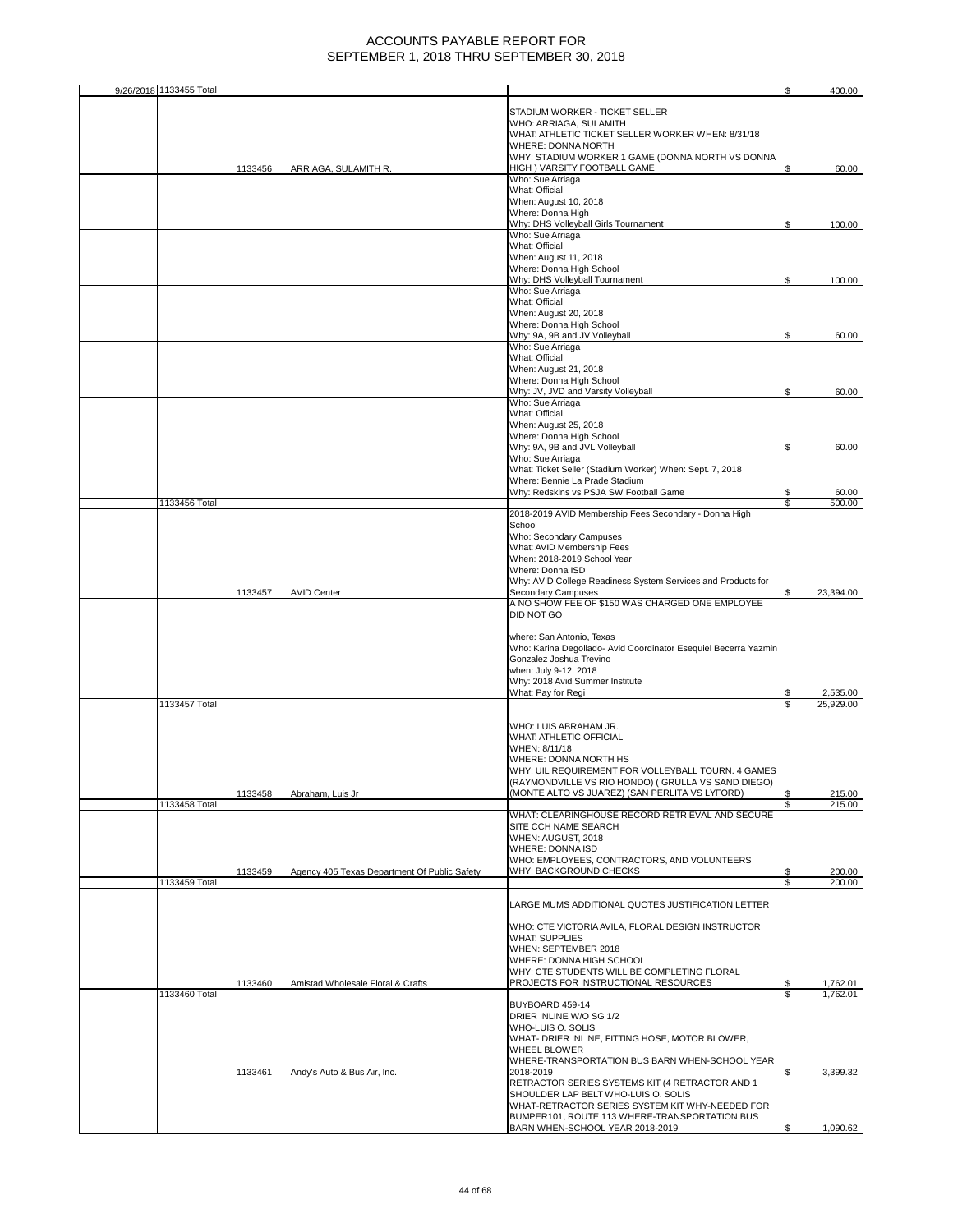|       |               |         |                                 | WHO-LUIS O. SOLIS                                                                                                  |         |                    |
|-------|---------------|---------|---------------------------------|--------------------------------------------------------------------------------------------------------------------|---------|--------------------|
|       |               |         |                                 | WHAT-VALERO COMP<br>WHY-NEEDED FOR STOCK FOR BUS FLEET                                                             |         |                    |
|       |               |         |                                 | WHERE-TRANSPORTATION BUS BARN WHEN-SCHOOL YEAR                                                                     |         |                    |
| 43369 |               | 1133461 | Andy's Auto & Bus Air, Inc.     | 2018-2019                                                                                                          | \$      | 1,195.60           |
|       |               |         |                                 | WHO-LUIS O. SOLIS                                                                                                  |         |                    |
|       |               |         |                                 | <b>WHAT-COVER ASSY</b><br>WHY-NEEDED FOR STOCK FOR BUS FLEET WHERE-                                                |         |                    |
|       |               |         |                                 | TRANSPORTATION BUS BARN WHEN-SCHOOL YEAR 2018-                                                                     |         |                    |
|       |               |         |                                 | 2019                                                                                                               |         | 780.88             |
|       | 1133461 Total |         |                                 | WHO-LUIS O.SOLIS                                                                                                   | S       | 6,466.42           |
|       |               |         |                                 | <b>WHAT-DEFF</b>                                                                                                   |         |                    |
|       |               |         |                                 | WHY-NEEDED FOR STOCK FOR BUS FLEET WHERE-                                                                          |         |                    |
|       |               |         |                                 | TRANSPORTATION BUS BARN WHEN-SCHOOL YEAR 2018-                                                                     |         |                    |
|       | 1133462 Total | 1133462 | AutoZone Texas, L.P.            | 2019                                                                                                               | S<br>\$ | 379.98<br>379.98   |
|       |               |         |                                 | What: Per Diem                                                                                                     |         |                    |
|       |               |         |                                 | When: September 27-30, 2018                                                                                        |         |                    |
|       |               |         |                                 | Where: Austin, Texas                                                                                               |         |                    |
|       |               |         |                                 | Who: Eloy Avila, Board of Trustee<br>Why: TASA/TASB Convention 2018 Breakfast - September 28-30,                   |         |                    |
|       |               | 1133463 | Avila, Eloy                     | 2018                                                                                                               |         | 622.44             |
|       | 1133463 Total |         |                                 |                                                                                                                    | S       | 622.44             |
|       |               |         |                                 | WHO: C. DE LEON<br>WHEN: 9/8/18                                                                                    |         |                    |
|       |               |         |                                 | <b>WHERE: EAST HS</b>                                                                                              |         |                    |
|       |               |         |                                 | WHAT: (JV/9TH) VOLLEYBALL                                                                                          |         |                    |
|       |               | 1133464 | BAR-B-CUTIE SMOKEHOUSE          | WHY: STUDENT MEAL<br>WHO: J. MARICHALAR                                                                            | \$      | 260.00             |
|       |               |         |                                 | WHEN: 9/7/18                                                                                                       |         |                    |
|       |               |         |                                 | <b>WHERE: DNHS</b>                                                                                                 |         |                    |
|       |               |         |                                 | WHAT: (V) FOOTBALL GAME                                                                                            |         |                    |
|       |               |         |                                 | WHY: STUDENT MEAL<br>WHO: M. GOMEZ                                                                                 | \$      | 532.00             |
|       |               |         |                                 | WHEN: 9/8/18                                                                                                       |         |                    |
|       |               |         |                                 | WHERE: MERCEDES TX                                                                                                 |         |                    |
|       |               |         |                                 | WHAT: (JV) C-C MEET                                                                                                |         |                    |
|       |               |         |                                 | WHY: STUDENT MEAL<br>WHO: V. DE HOYOS                                                                              | \$      | 140.00             |
|       |               |         |                                 | WHEN: 9/8/18                                                                                                       |         |                    |
|       |               |         |                                 | WHERE: MERCEDES HS                                                                                                 |         |                    |
|       |               |         |                                 | WHAT: (V) C-C MEET                                                                                                 |         |                    |
|       | 1133464 Total |         |                                 | WHY: STUDENT MEAL                                                                                                  | \$<br>S | 182.00<br>1,114.00 |
|       |               |         |                                 | Cap AS Fill (For Stock)                                                                                            |         |                    |
|       |               |         |                                 | Who: Luis O. Solis                                                                                                 |         |                    |
|       |               |         |                                 | What: Cap AS Fill<br>Where: Bus Barn                                                                               |         |                    |
|       |               |         |                                 | When: March 2018                                                                                                   |         |                    |
|       |               | 1133465 | BD Holt Co.                     | Why: Need to replenish stock                                                                                       |         | 30.60              |
|       | 1133465 Total |         |                                 | WHO- LIBRARY CLUB ACCOUNT                                                                                          | S       | 30.60              |
|       |               |         |                                 | WHAT- FIT DESK READING BIKE                                                                                        |         |                    |
|       |               |         |                                 | WHEN-2018-19 SCHOOL YEAR                                                                                           |         |                    |
|       |               |         |                                 | WHERE- AP SOLIS LIBRARY                                                                                            |         |                    |
|       |               |         |                                 | WHY- CHILDREN WILL BE BECOME LIFE LONG READERS &<br>BE ACTIVE & PRODUCTIVE ************************** FIR DESK 3.0 |         |                    |
|       |               | 1133466 | <b>BSN Sports, LLC</b>          | <b>BIKE DESK **********************</b>                                                                            | \$      | 305.99             |
|       | 1133466 Total |         |                                 |                                                                                                                    | S       | 305.99             |
|       |               |         |                                 | WHO: CYNTHIA VIESCA<br>WHEN: 8/28/18                                                                               |         |                    |
|       |               |         |                                 | WHERE: DONNA                                                                                                       |         |                    |
|       |               |         |                                 | WHY: VARSITY/JV VOLLEYBALL GAME WHAT: MEALS FOR                                                                    |         |                    |
|       |               | 1133467 | BAR-B-CUTIE SMOKEHOUSE          | <b>ATHLETES</b>                                                                                                    | \$      | 190.00             |
|       | 1133467 Total |         |                                 | WHO: CYNTHIA VIESCA                                                                                                | \$      | 190.00             |
|       |               |         |                                 | <b>WHAT: STUDENT MEALS</b>                                                                                         |         |                    |
|       |               |         |                                 | WHEN: SEPTEMBER 8, 2018                                                                                            |         |                    |
|       |               | 1133468 | BAR-B-CUTIE SMOKEHOUSE          | WHERE: HIDALGO HIGH SCHOOL<br>WHY: VOLLEYBALL MATCH VS HIDALGO                                                     | \$      | 112.00             |
|       | 1133468 Total |         |                                 |                                                                                                                    | S       | 112.00             |
|       |               |         |                                 | WHO: R. LEAL                                                                                                       |         |                    |
|       |               |         |                                 | WHAT: ADIDAS ALPHA BOUNCE BEYOND TEAM RUNNING                                                                      |         |                    |
|       |               |         |                                 | SHOE COLOR: MAROON/WHITE/BLACK<br>WHEN: AUGUST 2018                                                                |         |                    |
|       |               |         |                                 | WHERE: DONNA HIGH SCHOOL                                                                                           |         |                    |
|       |               | 1133469 | <b>Barcelona Sporting Goods</b> | WHY: EQUIPMENT AND SUPPLIES NEEDED FOR RUNNING                                                                     | \$      | 1,634.10           |
|       | 1133469 Total |         |                                 | WHO: BASALDUA MICHAEL                                                                                              | \$      | 1,634.10           |
|       |               |         |                                 | WHAT: ATHLETIC OFFICIAL                                                                                            |         |                    |
|       |               |         |                                 | WHEN: 9/10/18                                                                                                      |         |                    |
|       |               |         |                                 | WHERE: DONNA NORTH HS                                                                                              |         |                    |
|       |               | 1133470 | Basaldua, Michael Anthony       | WHY: UIL REQUIREMENT 3 VOLLEYBALL GAMES (EDINBURG<br>NORTH VS DONNA NORTH) (9A, 9B, JV)                            | \$      | 135.00             |
|       |               |         |                                 | WHO: BASALDUA, MICHAEL                                                                                             |         |                    |
|       |               |         |                                 | WHAT: ATHLETIC OFFICIAL                                                                                            |         |                    |
|       |               |         |                                 | WHEN: 9/13/18                                                                                                      |         |                    |
|       |               |         |                                 | <b>WHERE: SAUCEDA MS</b><br>WHY: UIL REQUIREMENT 2 VOLLEYBALL GAMES (SAUCEDA                                       |         |                    |
|       |               |         |                                 | vs B. GARZA) 7A AND 7B                                                                                             | \$      | 75.00              |
|       | 1133470 Total |         |                                 |                                                                                                                    | \$      | 210.00             |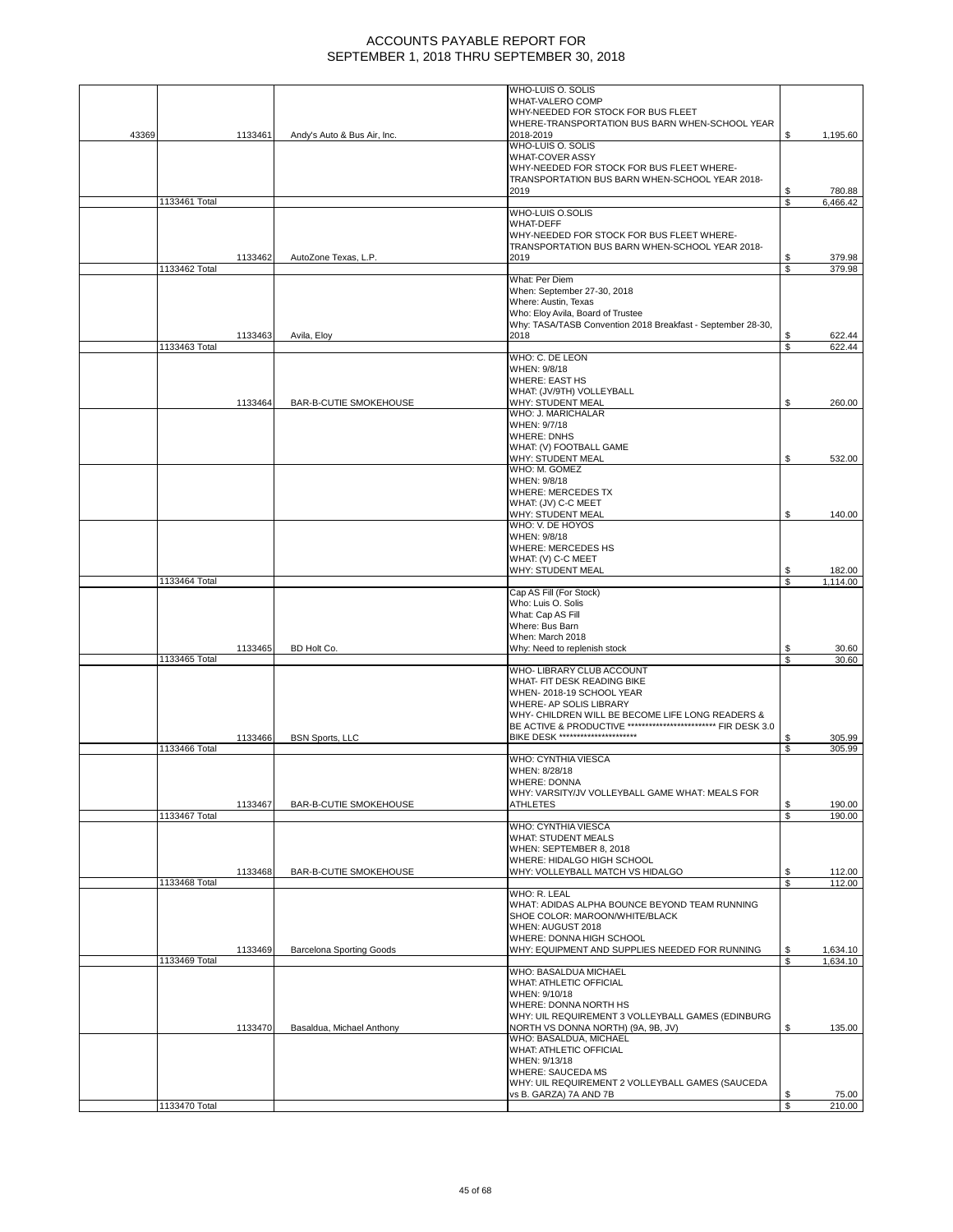|       |               |         |                                    | 31 D BATTERIES                                                                     |          |                        |
|-------|---------------|---------|------------------------------------|------------------------------------------------------------------------------------|----------|------------------------|
|       |               |         |                                    | WHO-LUIS O. SOLIS                                                                  |          |                        |
|       |               |         |                                    | <b>WHAT-BATTERIES</b>                                                              |          |                        |
|       |               |         |                                    | WHY-NEEDED FOR BUS FLEET<br>WHERE-TRANSPORTATION BUS BARN WHEN-SCHOOL YEAR         |          |                        |
| 43369 |               | 1133471 | <b>Battery Warehouse</b>           | 2018-2019                                                                          | \$       | 1,173.30               |
|       | 1133471 Total |         |                                    |                                                                                    | \$       | 1,173.30               |
|       |               |         |                                    | Low Ultra Low Sulfur Diesel (Clear)                                                |          |                        |
|       |               |         |                                    | Who: Luis O. Solis                                                                 |          |                        |
|       |               |         |                                    | What: Diesel Fuel                                                                  |          |                        |
|       |               |         |                                    | Where: Fuel Service Station                                                        |          |                        |
|       |               | 1133472 | Betts Oil & Butane                 | When: September 2018<br>Why: Fuel needed for bus fleet                             | \$       | 16,165.95              |
|       | 1133472 Total |         |                                    |                                                                                    | \$       | 16,165.95              |
|       |               |         |                                    | SCH40 3/4 10FT CONDUIT *******************                                         |          |                        |
|       |               |         |                                    | BB#501*15                                                                          |          |                        |
|       |               |         |                                    | QUOTE #1011647 DIP ATTACHED                                                        |          |                        |
|       |               |         |                                    | WHO: ENERGY/ALFREDO C<br><b>WHAT: MATERIAL</b>                                     |          |                        |
|       |               |         |                                    | <b>WHEN; SEPT 2018</b>                                                             |          |                        |
|       |               |         |                                    | WHERE: DHS PA1                                                                     |          |                        |
|       |               | 1133473 | Bush Supply Co.                    | <b>WHY: REPAIRS</b>                                                                | S        | 58.32                  |
|       |               |         |                                    | WHO: ENERGY/ALFREDO                                                                |          |                        |
|       |               |         |                                    | <b>WHAT: DOOR BELL</b>                                                             |          |                        |
|       |               |         |                                    | <b>WHEN: SEPT 2018</b>                                                             |          |                        |
|       |               |         |                                    | WHERE: RECORDS DEPT<br>WHY: NOT WORKING                                            | \$       |                        |
|       |               |         |                                    | WIRE MOLD BOX *************** 501*15                                               |          | 146.83                 |
|       |               |         |                                    | QUOTE ATTACHED                                                                     |          |                        |
|       |               |         |                                    | QUOTE #1011634 DIP ATTACHED                                                        |          |                        |
|       |               |         |                                    | WHO: ENERGY/JOE DELEON                                                             |          |                        |
|       |               |         |                                    | <b>WHAT: WIRE</b>                                                                  |          |                        |
|       |               |         |                                    | <b>WHEN: SEPT 2018</b>                                                             |          |                        |
|       |               |         |                                    | WHERE: SAUCEDA 205<br>WHY: NOT WORKING                                             | \$       | 77.86                  |
|       | 1133473 Total |         |                                    |                                                                                    | \$       | 283.01                 |
|       |               |         |                                    | When September 2018                                                                |          |                        |
|       |               |         |                                    | What Produce/Vegetables                                                            |          |                        |
|       |               |         |                                    | Who CNP                                                                            |          |                        |
|       |               |         |                                    | Where District Cafeterias                                                          |          |                        |
|       | 1133474 Total | 1133474 | Buster Lind Produce, Inc.          | Why Student Needs                                                                  | \$<br>\$ | 11,736.08<br>11,736.08 |
|       |               |         |                                    | <b>ATHLETIC OFFICIAL</b>                                                           |          |                        |
|       |               |         |                                    | WHO: CANTU, ADAM                                                                   |          |                        |
|       |               |         |                                    | <b>WHAT: ATHLETIC OFFICIAL</b>                                                     |          |                        |
|       |               |         |                                    | WHEN: 9/13/18                                                                      |          |                        |
|       |               |         |                                    | <b>WHERE: SAUCEDA MS</b>                                                           |          |                        |
|       |               | 1133475 | CANTU, ADAM JACOB                  | WHY: UIL REQUIREMENT 2 VOLLEYBALL GAMES (SAUCEDA<br>vs B. GARZA) 7A AND 7B         | \$       | 75.00                  |
|       | 1133475 Total |         |                                    |                                                                                    | \$.      | 75.00                  |
|       |               |         |                                    | 12X15 BAEAKAWAY BANNER W 15" OLES 12 X 15 BREAK                                    |          |                        |
|       |               |         |                                    | AWAY BANNER WITH 15" POLES                                                         |          |                        |
|       |               |         |                                    | WHO: Marichalar                                                                    |          |                        |
|       |               |         |                                    | WHAT: Break away banners                                                           |          |                        |
|       |               |         |                                    | WHEN: 2018-2019 Football season<br>WHERE: Donna North High School                  |          |                        |
|       |               | 1133476 | CARDINAL'S SPORT CENTER INC        | WHY: needed for the team motivation.                                               | \$       | 2,084.00               |
|       | 1133476 Total |         |                                    |                                                                                    | \$       | 2,084.00               |
|       |               |         |                                    |                                                                                    |          |                        |
|       |               |         |                                    | WHO: Veronica Castillo, Speech                                                     |          |                        |
|       |               |         |                                    | WHAT: Mileage reimbursement                                                        |          |                        |
|       |               |         |                                    | WHEN: August 2018<br>WHERE: Special Ed. Dept                                       |          |                        |
|       |               | 1133477 | CASTILLO, VERONICA                 | WHY: To provide Speech Therapy to students are required by ARD                     | \$       | 15.30                  |
|       | 1133477 Total |         |                                    |                                                                                    | \$.      | 15.30                  |
|       |               |         |                                    | What: Basic Maroon spirit shirt                                                    |          |                        |
|       |               |         |                                    | when: 2018-2019 School Year                                                        |          |                        |
|       |               |         |                                    | Where: Stainke Elementary                                                          |          |                        |
|       |               |         |                                    | Who: Stainke Students<br>why: To wear on Fridays to support Donna ISD sports teams | \$       |                        |
|       | 1133478 Total | 1133478 | <b>CB Sportswear</b>               |                                                                                    | \$       | 192.50<br>192.50       |
|       |               |         |                                    | HARRIS 13/068-DG-09                                                                |          |                        |
|       |               |         |                                    | Who: Velma Rangel, Assistant Superintendent of District                            |          |                        |
|       |               |         |                                    | Operations                                                                         |          |                        |
|       |               |         |                                    | What: Transfer Kit                                                                 |          |                        |
|       |               |         |                                    | When: 2018-2019 School Year<br>Where: Donna ISD                                    |          |                        |
|       |               |         |                                    | Why: Department use (1) HP-4700 Color Laser Jet Image Transfer                     |          |                        |
|       |               | 1133479 | CDW-Government LLC, CDW Government | Kit @ \$247.45 ea.                                                                 | \$       | 247.45                 |
|       |               |         |                                    | WHAT: OKI C610 FUSER                                                               |          |                        |
|       |               |         |                                    | WHO: HUMAN RESOURCES                                                               |          |                        |
|       |               |         |                                    | WHEN: AUGUST 2018                                                                  |          |                        |
|       |               |         |                                    | WHERE: HUMAN RESOURCES DEPT.                                                       | \$       | 943.48                 |
|       | 1133479 Total |         |                                    | WHY: SUPPLIES NEEDED FOR OFFICE PRINTERS                                           | \$       | 1,190.93               |
|       |               |         |                                    | WHO: CYNTHIA VIESCA                                                                |          |                        |
|       |               |         |                                    | WHEN: 8/23-25/18                                                                   |          |                        |
|       |               |         |                                    | <b>WHERE: SHARYLAND</b>                                                            |          |                        |
|       |               |         |                                    | WHY: VARSITY VOLLEYBALL TOURNAMENT WHAT: MEALS                                     |          |                        |
|       |               | 1133480 | CICI'S PIZZA #281                  | FOR ATHLETES                                                                       | \$       | 108.00                 |
|       |               |         |                                    | WHO: JUAN DAVILA<br>WHEN: 8/17/18                                                  |          |                        |
|       |               |         |                                    | WHERE: EDCOUCH ELSA                                                                |          |                        |
|       |               |         |                                    | WHY: BOYS CROSS COUNTRY MEET                                                       |          |                        |
|       |               |         |                                    | WHAT: MEALS FOR ATHLETES                                                           |          | 120.00                 |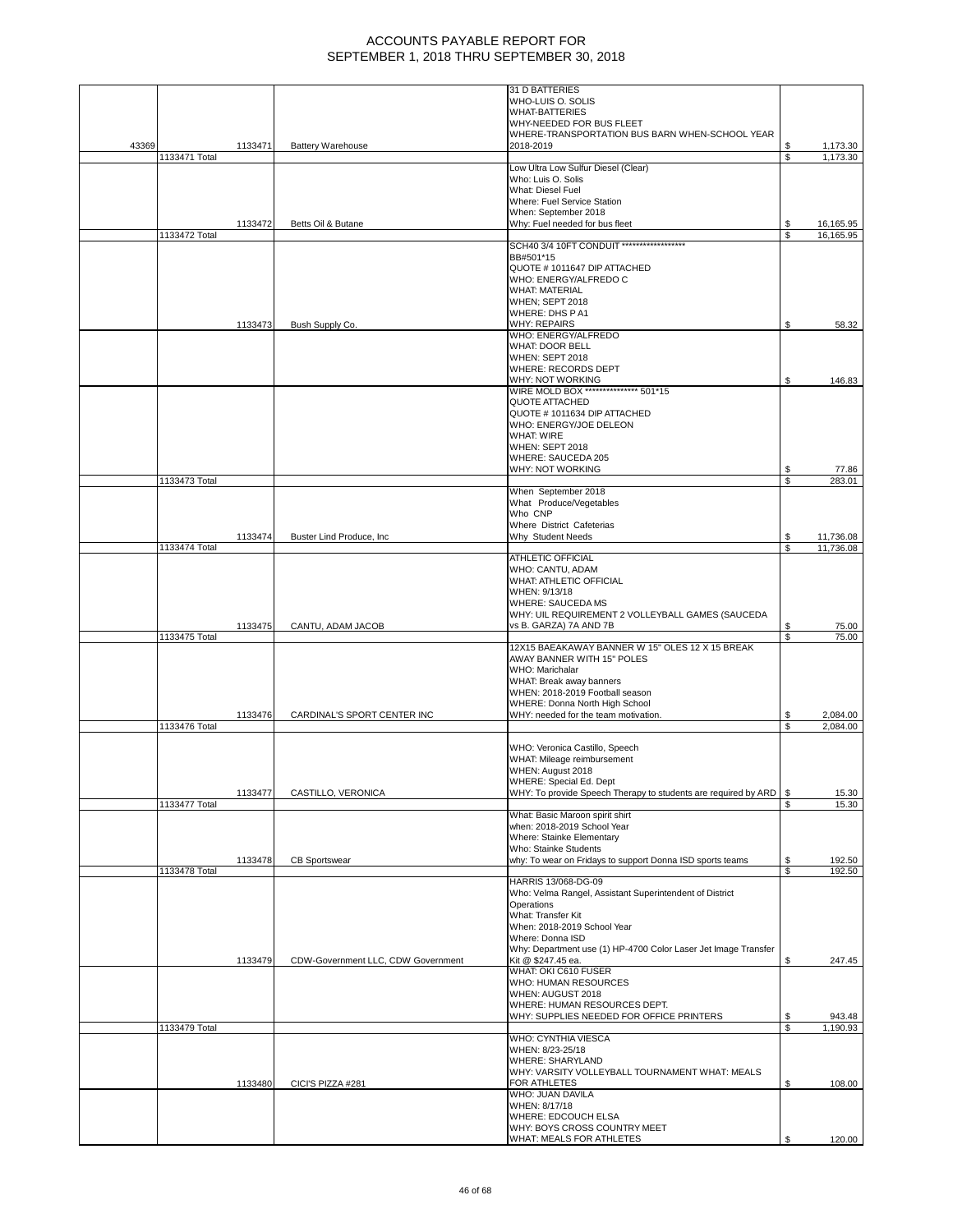|       |               |         |                                        | WHO: MONICA GUERRERO                                                                        |          |                  |
|-------|---------------|---------|----------------------------------------|---------------------------------------------------------------------------------------------|----------|------------------|
|       |               |         |                                        | <b>WHAT: STUDENT MEALS</b>                                                                  |          |                  |
|       |               |         |                                        | WHEN: SEPTEMBER 13, 2018                                                                    |          |                  |
| 43369 |               | 1133480 | CICI'S PIZZA #281                      | WHERE: CUELLAR MIDDLE SCHOOL<br>WHY: VOLLEYBALL GAMES 8TH A,B,C                             |          | 240.00           |
|       |               |         |                                        | WHO: RAMIRO SOLIS-HEAD TENNIS COACH WHAT: STUDENT                                           |          |                  |
|       |               |         |                                        | <b>MEALS</b>                                                                                |          |                  |
|       |               |         |                                        | WHEN: SEPTEMBER 8, 2018                                                                     |          |                  |
|       |               |         |                                        | WHERE: BROWNSVILLE VETERANS HIGH SCHOOL                                                     |          |                  |
|       |               |         |                                        | WHY: MEALS FOR TENNIS PLAYERS AND COACHES                                                   |          | 102.00           |
|       | 1133480 Total |         |                                        | <b>25 FT EXTENSION CORD</b>                                                                 | \$       | 570.00           |
|       |               |         |                                        | WHO-LUIS O. SOLIS                                                                           |          |                  |
|       |               |         |                                        | WHAT-EXTENSION CORD                                                                         |          |                  |
|       |               |         |                                        | WHY-NEEDED FOR SHOP USE                                                                     |          |                  |
|       |               |         |                                        | WHERE-TRANSPORTATION BUS BARN WHEN-SCHOOL YEAR                                              |          |                  |
|       |               | 1133481 | COMMERCIAL BILLING SERVICE             | 2018-2019<br>F ADAPTERX *****************                                                   | S        | 38.97            |
|       |               |         |                                        | BB# 470-14                                                                                  |          |                  |
|       |               |         |                                        | <b>DIP ATTACHED</b>                                                                         |          |                  |
|       |               |         |                                        | WHO: MAINT/JAIME                                                                            |          |                  |
|       |               |         |                                        | <b>WHAT: MATERIAL</b>                                                                       |          |                  |
|       |               |         |                                        | WHEN: SEPT 2018<br>WHERE: DIST WIDE/STOCK                                                   |          |                  |
|       |               |         |                                        | WHY: DAILY DUITES                                                                           | \$       | 650.15           |
|       |               |         |                                        | HOT WATER HOSE                                                                              |          |                  |
|       |               |         |                                        | WHO-LUIS O. SOLIS                                                                           |          |                  |
|       |               |         |                                        | <b>WHAT-WATER HOSE</b>                                                                      |          |                  |
|       |               |         |                                        | WHY- NEEDED FOR SHOP USE<br>WHERE-TRANSPORTATION BUS BARN WHEN-SCHOOL YEAR                  |          |                  |
|       |               |         |                                        | 2018-2019                                                                                   |          | 142.17           |
|       | 1133481 Total |         |                                        |                                                                                             | \$       | 831.29           |
|       |               |         |                                        | COMPRESSOR H22A583DBEA *******************                                                  |          |                  |
|       |               |         |                                        | BB# 501-15                                                                                  |          |                  |
|       |               |         |                                        | QUOTE ATTACHED<br>QUOTE# 48691276 DIP ATTACHED                                              |          |                  |
|       |               |         |                                        | <b>WHO: ENERGY/TRINI</b>                                                                    |          |                  |
|       |               |         |                                        | <b>WHAT: COMPRESSOR</b>                                                                     |          |                  |
|       |               |         |                                        | WHEN; SEPT 2018                                                                             |          |                  |
|       |               | 1133482 | Carrier Enterprise, LLC                | WHERE: RIVAS 104.106.108<br>WHY: NOT WORKING                                                |          | 717.65           |
|       | 1133482 Total |         |                                        |                                                                                             | \$       | 717.65           |
|       |               |         |                                        | WHO: CASTILLO RICARDO                                                                       |          |                  |
|       |               |         |                                        | WHAT: ATHLETIC OFFICIAL                                                                     |          |                  |
|       |               |         |                                        | WHEN: 9/6/18                                                                                |          |                  |
|       |               |         |                                        | WHERE: DONNA NORTH HS<br>WHY: UIL REQUIREMENT 3 VOLLEYBALL GAMES (DONNA                     |          |                  |
|       |               | 1133483 | Castillo, Ricardo                      | VETERANS VS WESLACO CENTRAL) 8A,8B, 8C TEAMS                                                | \$       | 120.00           |
|       | 1133483 Total |         |                                        |                                                                                             | \$       | 120.00           |
|       |               |         |                                        | WHO: TONY CASTILLO JR.                                                                      |          |                  |
|       |               |         |                                        | <b>WHAT: ATHLETIC OFFICIAL</b><br>WHEN: 9/11/18                                             |          |                  |
|       |               |         |                                        | WHERE: DONNA NORTH HS                                                                       |          |                  |
|       |               |         |                                        | WHY: UIL REQUIREMENT 2 VOLLEYBALL GAMES (DONNA                                              |          |                  |
|       |               | 1133484 | Castillo, Tony Jr.                     | NORTH VS EDINBURG NORTH) JV GAME                                                            |          | 115.00           |
|       | 1133484 Total |         |                                        |                                                                                             | \$       | 115.00           |
|       |               |         |                                        | WHO: R. LEAL-ATHLETIC COORDINATOR WHAT: RE-40S6-                                            |          |                  |
|       |               |         |                                        | 1NCWW NEW 40 GAL. STD DOUBLE ELEM, 4500W/4500W                                              |          |                  |
|       |               |         |                                        | WHEN: AUGUST 2018                                                                           |          |                  |
|       |               |         |                                        | WHERE: BENNIE LAPRADE STADIUM                                                               |          |                  |
|       |               |         |                                        | WHY: WATER HEATER NEEDED FOR CONCESSION STAND AT                                            |          |                  |
|       | 1133485 Total | 1133485 | Central Plumbing & Electric Supply Co. | STADIUM                                                                                     | \$<br>\$ | 347.49<br>347.49 |
|       |               |         |                                        | WHO: Erica Cereceres, Speech Therapist Assistant                                            |          |                  |
|       |               |         |                                        | WHAT: Mileage Reimbursement WHEN:August 2018                                                |          |                  |
|       |               |         |                                        | WHERE: Special Ed. Department                                                               |          |                  |
|       | 1133486 Total | 1133486 | Cereceres, Erica                       | WHY: To Provide Therapy to students as required by ARD.                                     | \$<br>\$ | 13.38<br>13.38   |
|       |               |         |                                        | BUYBOARD 459-14 PREVALIL GREY CUSHION 39"                                                   |          |                  |
|       |               |         |                                        | WHO-LUIS O. SOLIS                                                                           |          |                  |
|       |               |         |                                        | WHAT-PREVAIL GREY CUSHION                                                                   |          |                  |
|       |               |         |                                        | WHY-NEEDED FOR STOCK FOR BUS FLEET WHERE-<br>TRANSPORTATION BUS BARN WHEN-SCHOOL YEAR 2018- |          |                  |
|       |               | 1133487 | Chalks Truck Parts, Inc.               | 2019                                                                                        | \$       | 1,004.60         |
|       |               |         |                                        | Univ Middle Steptread 12X36" For Bumper #24                                                 |          |                  |
|       |               |         |                                        | Who: Luis O. Solis                                                                          |          |                  |
|       |               |         |                                        | What: Univ Middle Steptread<br>Where: Bus Barn                                              |          |                  |
|       |               |         |                                        | When: September 2018                                                                        |          |                  |
|       |               |         |                                        | Why: Part needed for Bumper #24                                                             | \$       | 194.79           |
|       | 1133487 Total |         |                                        |                                                                                             | \$       | 1,199.39         |
|       |               |         |                                        | WHO: Eleuterio Chavez, Homebound Teacher WHAT: Mileage                                      |          |                  |
|       |               |         |                                        | Reimbursement WHEN: August 2018 WHERE: Special Ed. Dept.                                    |          |                  |
|       |               |         |                                        | WHY: to and from student homes and campuses to provide                                      |          |                  |
|       |               | 1133488 | Chavez, Eleuterio                      | instruction lessons for student with various disabilities district wide.                    | \$       | 56.43            |
|       | 1133488 Total |         |                                        | WHO: CHRIS DE LEON/MELINDA SANDOVAL WHAT: PRE-                                              | \$       | 56.43            |
|       |               |         |                                        | <b>GAME MEALS</b>                                                                           |          |                  |
|       |               |         |                                        | WHEN: AUGUST 2018                                                                           |          |                  |
|       |               |         |                                        | WHERE: DONNA HIGH SCHOOL                                                                    |          |                  |
|       |               |         |                                        | WHY: PRE-GAME MEALS FOR THE TEEPEE CREW FOR                                                 |          |                  |
|       |               | 1133489 | Chick Fil A Weslaco                    | <b>FOOTBALL FRIDAY</b>                                                                      | S        | 35.00            |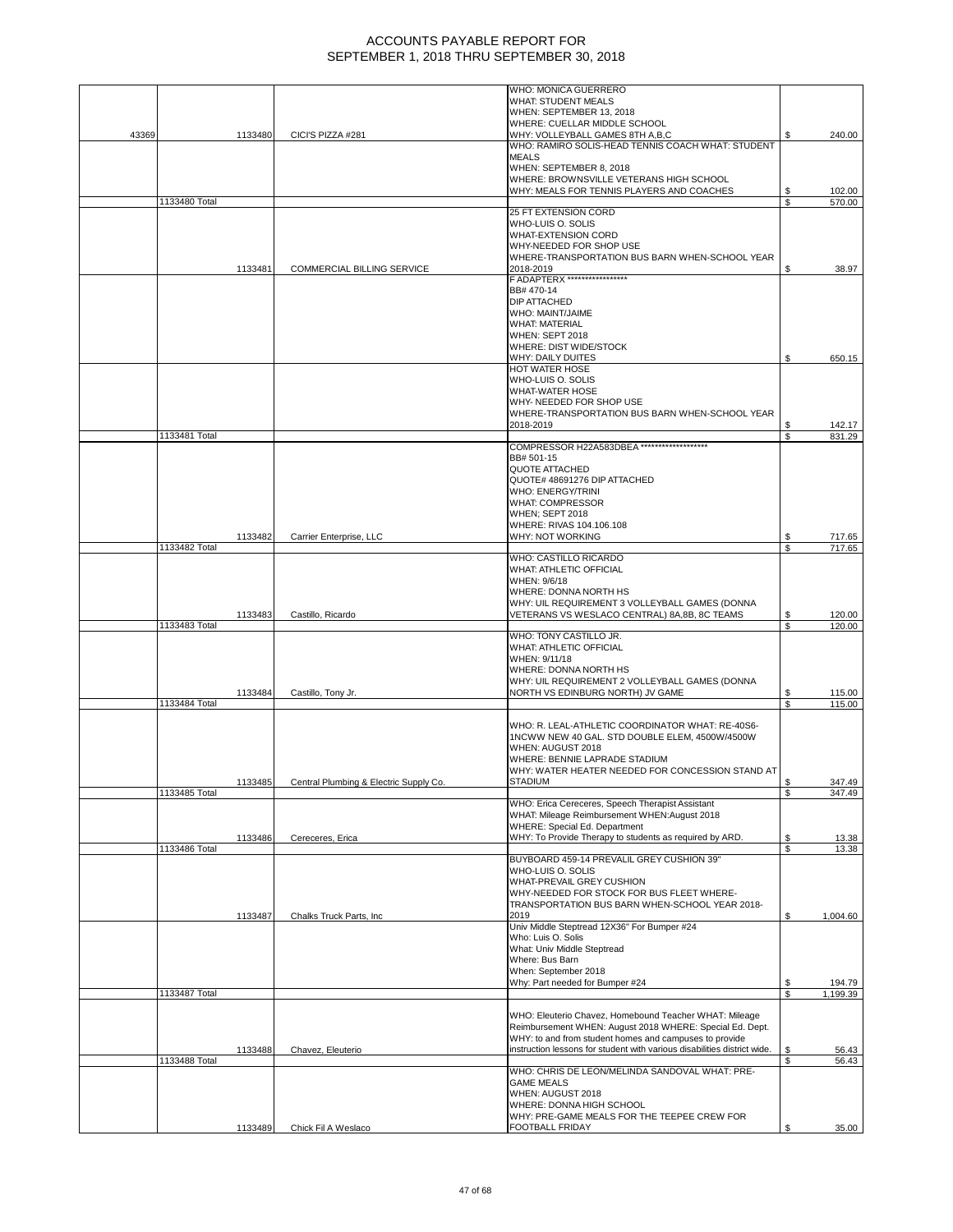|       |               |         |                                      | WHO: CHRISSY DELEON/MELINDA SANDOVAL                                        |          |                  |
|-------|---------------|---------|--------------------------------------|-----------------------------------------------------------------------------|----------|------------------|
|       |               |         |                                      | WHAT: PRE-GAME MEALS FOR CHEERLEADERS AND                                   |          |                  |
|       |               |         |                                      | <b>SPONSORS</b>                                                             |          |                  |
|       |               |         |                                      | WHEN: AUGUST 31, 2018                                                       |          |                  |
|       |               |         |                                      | WHERE: DONNA HIGH SCHOOL                                                    |          |                  |
| 43369 |               | 1133489 | Chick Fil A Weslaco                  | WHY: MEALS FOR CHEER FOR FOOTBALL GAME<br>WHO: CYNTHIA VIESCA               | S        | 85.00            |
|       |               |         |                                      | WHEN: 8/27/18                                                               |          |                  |
|       |               |         |                                      | <b>WHERE: WESLACO EAST</b>                                                  |          |                  |
|       |               |         |                                      | WHY: 9TH A/B JV LIGHT VOLLEYBALL GAME WHAT: MEALS                           |          |                  |
|       |               |         |                                      | FOR ATHLETES                                                                | \$       | 262.50           |
|       |               |         |                                      | WHO: M. GOMEZ                                                               |          |                  |
|       |               |         |                                      | WHEN: 9/8/18                                                                |          |                  |
|       |               |         |                                      | <b>WHERE: MERCEDES TX</b>                                                   |          |                  |
|       |               |         |                                      | WHAT: (JV) C-C MEET                                                         |          |                  |
|       |               |         |                                      | WHY: STUDENT MEAL                                                           | S        | 143.70           |
|       |               |         |                                      | WHO: R. LEAL-ATHLETIC COORDINATOR WHAT: STUDENT                             |          |                  |
|       |               |         |                                      | <b>MEALS</b>                                                                |          |                  |
|       |               |         |                                      | WHEN: SEPTEMBER 6, 2018                                                     |          |                  |
|       |               |         |                                      | WHERE: PSJA SOUTHWEST                                                       |          |                  |
|       |               |         |                                      | WHY: FOOTBALL GAME AT PSJA SOUTWEST                                         | S        | 413.00           |
|       |               |         |                                      |                                                                             |          |                  |
|       |               |         |                                      | WHO: R. OLIVA<br><b>WHAT: STUDENT MEALS</b>                                 |          |                  |
|       |               |         |                                      | WHEN: SEPTEMBER 8, 2018                                                     |          |                  |
|       |               |         |                                      | <b>WHERE: MERCEDES</b>                                                      |          |                  |
|       |               |         |                                      | WHY: FOOTBALL GAME A.P.SOLOS VS MERCEDES CHACON                             | \$       | 192.50           |
|       |               |         |                                      | WHO: RAMIRO SOLIS                                                           |          |                  |
|       |               |         |                                      | WHEN: 8/28/18                                                               |          |                  |
|       |               |         |                                      | WHERE: DONNA HIGH                                                           |          |                  |
|       |               |         |                                      | WHY: VARSITY TEAM TENNIS MATCH WHAT: MEALS FOR                              |          |                  |
|       |               |         |                                      | ATHLETES                                                                    | \$       | 135.00           |
|       |               |         |                                      | WHO: STEPHANY SOTO                                                          |          |                  |
|       |               |         |                                      | <b>WHAT: STUDENT MEALS</b>                                                  |          |                  |
|       |               |         |                                      | WHEN: SEPTEMBER 18, 2018                                                    |          |                  |
|       |               |         |                                      | WHERE: CENTRAL MIDDLE SCHOOL WESLACO                                        |          |                  |
|       |               |         |                                      | WHY: VOLLEYBALL MATCHES 7TH A,B,C                                           | \$       | 268.65           |
|       |               |         |                                      | WHO: V. DE HOYOS                                                            |          |                  |
|       |               |         |                                      | WHEN: 9/8/18                                                                |          |                  |
|       |               |         |                                      | WHERE: MERCEDES HS                                                          |          |                  |
|       |               |         |                                      | WHAT: (V) C-C MEET                                                          |          |                  |
|       |               |         |                                      | <b>WHY: STUDENT MEALS</b>                                                   | S        | 143.70           |
|       | 1133489 Total |         |                                      |                                                                             | \$       | 1,679.05         |
|       |               |         |                                      | WHO: CYNTHIA VIESCA                                                         |          |                  |
|       |               |         |                                      | WHEN: 8/23-25/18                                                            |          |                  |
|       |               |         |                                      | <b>WHERE: SHARYLAND</b>                                                     |          |                  |
|       |               |         |                                      | WHY: VARSITY VOLLEYBALL TOURNAMENT WHAT: MEALS                              |          |                  |
|       | 1133490 Total | 1133490 | Chick-Fil-A Sharyland Towne Crossing | FOR ATHLETES                                                                | S.<br>\$ | 117.07<br>117.07 |
|       |               |         |                                      | WHAT: GRANT WRITER SERVICES                                                 |          |                  |
|       |               |         |                                      | WHY: JOBS AND EDUCATION FOR TEXANS (JET) GRANT                              |          |                  |
|       |               |         |                                      | WHEN: 2018-2019                                                             |          |                  |
|       |               |         |                                      | WHERE: DONNA ISD                                                            |          |                  |
|       |               | 1133491 | <b>Comprehensive Training Center</b> | WHO: CTE INVOICE NO. 2248 DATE: 7/13/2018                                   | \$       | 20,838.25        |
|       |               |         |                                      | <b>WHAT: GRANT WRITER SERVICES</b>                                          |          |                  |
|       |               |         |                                      | WHY: TEXAS EDUCATION FOR HOMELESS CHILDREN AND                              |          |                  |
|       |               |         |                                      | YOUTH                                                                       |          |                  |
|       |               |         |                                      |                                                                             |          |                  |
|       |               |         |                                      | WHEN: 2018-2019                                                             |          |                  |
|       |               |         |                                      | <b>WHERE: DONNA ISD</b>                                                     |          |                  |
|       |               |         |                                      | WHO: INTAKE CENTER, MRS. LUGO INVOICE NO. 2258 DATE:                        |          |                  |
|       |               |         |                                      | 9/03/2018                                                                   |          | 3,547.50         |
|       | 1133491 Total |         |                                      |                                                                             | S        | 24,385.75        |
|       |               |         |                                      | WHO: CYNTHIA VIESCA                                                         |          |                  |
|       |               |         |                                      | WHEN: 8/23-25/18                                                            |          |                  |
|       |               |         |                                      | <b>WHERE: SHARYLAND</b>                                                     |          |                  |
|       |               |         |                                      | WHY: VARSITY VOLLEYBALL TOURNAMENT WHAT: MEALS                              |          |                  |
|       |               | 1133492 | Corner Bakery Cafe                   | FOR ATHLETES                                                                | \$       | 160.77           |
|       | 1133492 Total |         |                                      |                                                                             | \$       | 160.77           |
|       |               |         |                                      | <b>WHO: CORPUS</b>                                                          |          |                  |
|       |               |         |                                      | WHAT: REIMB. MEAL                                                           |          |                  |
|       |               |         |                                      | WHEN: 9-6-18                                                                |          |                  |
|       |               | 1133493 | Corpus, Rogelio Jr.                  | WHERE: SOUTHLAKE TEXAS<br>WHY: VARSITY X-COUNTRY MEET                       | \$       | 40.21            |
|       | 1133493 Total |         |                                      |                                                                             | \$       | 40.21            |
|       |               |         |                                      | Who: Judy Crist                                                             |          |                  |
|       |               |         |                                      | What: Vehicle Registration Renewal for Truck #655                           |          |                  |
|       |               |         |                                      | Where: Technology Dept.                                                     |          |                  |
|       |               |         |                                      | When: Oct. 2018                                                             |          |                  |
|       |               |         |                                      | Why: Vehicle Registration is needed to stay in compliance with the          |          |                  |
|       |               |         |                                      | State regulations. Licence Plate: 1337723 Vin:                              |          |                  |
|       |               | 1133494 | County of Hidalgo - Texas, The       | 1FDWE3FL5GDC17363 2016 Ford                                                 | \$       | 7.50             |
|       | 1133494 Total |         |                                      |                                                                             | S.       | 7.50             |
|       |               |         |                                      | CONFIRMATION FOR 4 ROOMS AS FOLLOWED: 82917334,                             |          |                  |
|       |               |         |                                      | 82916177, 82916872 & 82917072                                               |          |                  |
|       |               |         |                                      |                                                                             |          |                  |
|       |               |         |                                      | WHO: J. DAVILA                                                              |          |                  |
|       |               |         |                                      | WHAT: STUDENT ATHLETES LODGING WHEN: SEPTEMBER 28-                          |          |                  |
|       |               |         |                                      | 29, 2018                                                                    |          |                  |
|       |               | 1133495 | Courtyard by Marriott Austin Nor     | WHERE: McNEIL INVITATIONAL, ROUND ROCK<br>WHY: PRE-STATE CROSS COUNTRY MEET | \$       | 531.60           |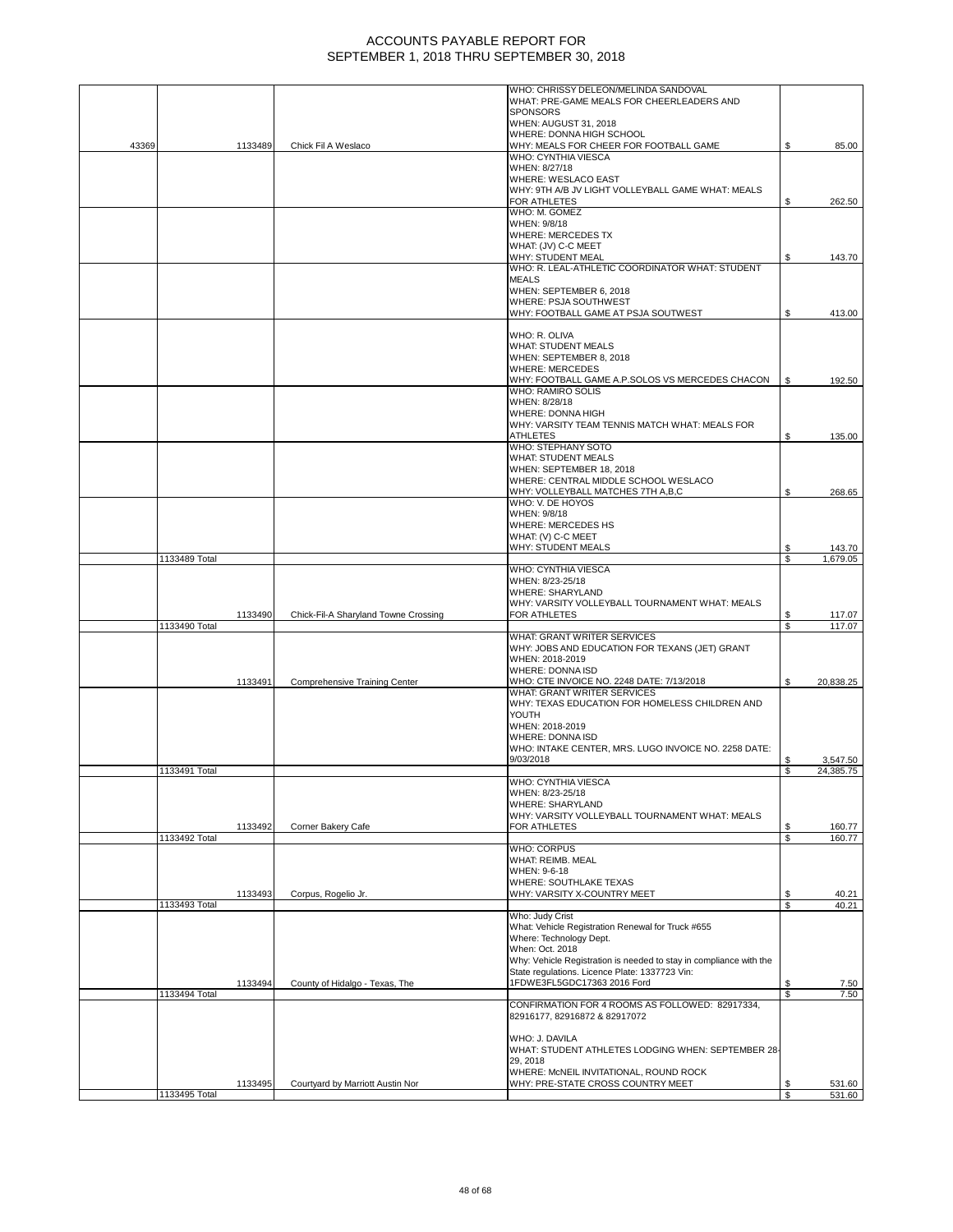|       |               |         |                                      | Region I RFP 16-08-19-EI                                                    |          |                        |
|-------|---------------|---------|--------------------------------------|-----------------------------------------------------------------------------|----------|------------------------|
|       |               |         |                                      | Open account for September 2018                                             |          |                        |
|       |               |         |                                      | For the repair of cracked windows on bus fleet                              |          |                        |
|       |               |         |                                      | Who: Luis O. Solis                                                          |          |                        |
|       |               |         |                                      | What: Repair cracked windows on bus fleet                                   |          |                        |
|       |               |         |                                      | Where: Bus Barn                                                             |          |                        |
|       |               |         |                                      | When: September 2018                                                        |          |                        |
| 43369 | 1133496 Total | 1133496 | D & R Glass Etc.                     | Why: Need to repair cracked windows on                                      | \$<br>S. | 240.00<br>240.00       |
|       |               |         |                                      | WHO: JUAN DAVILA                                                            |          |                        |
|       |               |         |                                      | WHAT: STUDENTS MEALS (BREAKFAST) WHEN: SEPTEMBER                            |          |                        |
|       |               |         |                                      | 28-29, 2018                                                                 |          |                        |
|       |               |         |                                      | WHERE: McNEIL INVITATIONAL, ROUND ROCK<br>WHY: PRE-STATE CROSS COUNTRY MEET | \$       | 440.00                 |
|       | 1133497 Total | 1133497 | Davila, Juan                         |                                                                             | \$       | 440.00                 |
|       |               |         |                                      | STUDENT (10 KIDS) MEALS 2-BREAKFAST, 2-LUNCH AND 3-                         |          |                        |
|       |               |         |                                      | DINNER 3 DAYS 2 NIGHTS WHO: DE HOYOS                                        |          |                        |
|       |               |         |                                      | WHAT: ATHLETIC OFFICIAL<br>WHEN: 9/27-29/18                                 |          |                        |
|       |               |         |                                      | WHERE: WOODLANDS, TX                                                        |          |                        |
|       |               | 1133498 | De Hoyos, Veronica                   | WHY: STUDENT MEALS FOR VARSITY TRACK MEET                                   | \$       | 490.00                 |
|       | 1133498 Total |         |                                      |                                                                             | S.       | 490.00                 |
|       |               |         |                                      | WHO: CHRIS DE LEON                                                          |          |                        |
|       |               |         |                                      | WHEN: 7/16-19/18<br>WHERE: SOUTH PADRE ISLAND                               |          |                        |
|       |               |         |                                      | WHY: VARSITY CHEER CAMP                                                     |          |                        |
|       |               | 1133499 | De Leon, Chris                       | WHAT: GAS AND MEAL REIMBURSEMENT GAS                                        | \$       | 161.92                 |
|       | 1133499 Total |         |                                      |                                                                             | \$       | 161.92                 |
|       |               |         |                                      | WHO: DELEON, SYLVIA                                                         |          |                        |
|       |               |         |                                      | WHAT: ATHLETIC WORKER<br>WHEN: 8/31/18                                      |          |                        |
|       |               |         |                                      | WHERE: DONNA NORTH                                                          |          |                        |
|       |               |         |                                      | WHY: STADIUM WORKER 1 GAME (DONNA NORTH VS DONNA                            |          |                        |
|       |               | 1133500 | De Leon, Sylvia                      | HIGH ) VARSITY FOOTBALL GAME                                                | \$       | 45.00                  |
|       |               |         |                                      | Who: Sylvia De Leon<br>What: Ticket Seller                                  |          |                        |
|       |               |         |                                      | When: August 23, 2018                                                       |          |                        |
|       |               |         |                                      | Where: Donna High                                                           |          |                        |
|       |               |         |                                      | Why: Volleyball Tournament La Joya/Mission Sharyland/La Joya                |          |                        |
|       |               |         |                                      | Mission/DHS                                                                 | \$       | 100.00                 |
|       |               |         |                                      | Who: Sylvia De Leon<br>What: Ticket Seller                                  |          |                        |
|       |               |         |                                      | When: August 30, 2018                                                       |          |                        |
|       |               |         |                                      | Where: Donna High                                                           |          |                        |
|       |               |         |                                      | Why: Volleyball Tournament La Joya/Mission Sharyland/La Joya                |          |                        |
|       |               |         |                                      | Mission/DHS                                                                 | \$       | 40.00                  |
|       |               |         |                                      | Who: Sylvia De Leon<br>What: Usher (Stadium Worker)                         |          |                        |
|       |               |         |                                      | When: Sept. 7, 2018                                                         |          |                        |
|       |               |         |                                      | Where: Bennie La Prade Stadium                                              |          |                        |
|       |               |         |                                      | Why: Redskins vs PSJA SW Varsity Football                                   | \$       | 45.00                  |
|       | 1133500 Total |         |                                      | WHAT: TOTAL RECOVERIES                                                      | S        | 230.00                 |
|       |               |         |                                      | WHEN: AS OF SEPTEMBER 18, 2018                                              |          |                        |
|       |               |         |                                      | <b>WHY: SHARE</b>                                                           |          |                        |
|       |               |         |                                      | WHERE: BUSINESS OFFICE                                                      |          |                        |
|       |               |         |                                      | WHO: ACCOUNTS PAYABLE INVOICE NO. 18082 DATE:                               |          |                        |
|       | 1133501 Total | 1133501 | Disbursement Review, LLC             | 9/18/2018                                                                   | \$<br>\$ | 17,534.87<br>17,534.87 |
|       |               |         |                                      | <b>CREDIT RETURN</b>                                                        |          |                        |
|       |               |         |                                      | ** SEE DEBIT MEMO #9800498828**                                             |          |                        |
|       |               |         |                                      | VENDOR REMOVED SHIPPING/HANDLING CHARGES FROM                               |          |                        |
|       |               |         |                                      | ALL THREE INVOICES                                                          |          |                        |
|       |               |         |                                      | WIRE MIG ER70S-6 0.35 STEEP SPOOL ADDITIONAL QUOTES                         |          |                        |
|       |               |         |                                      | QUOTE: 2007125876                                                           |          |                        |
|       |               |         |                                      | WHO: CTE EDIBERTO GARZA, WELDING INSTRUCTOR                                 |          |                        |
|       |               |         |                                      | WHAT: SHOP SUPPLIES                                                         |          |                        |
|       |               | 1133502 | Doggett Freightliner of South TeXas  | Region I RFP 16-08-19 Motor-Blwr Hvac For Stock                             | \$       | (113.02)               |
|       |               |         |                                      | Who: Luis O. Solis                                                          |          |                        |
|       |               |         |                                      | What: Motor Blwr Hvac                                                       |          |                        |
|       |               |         |                                      | Where: Bus Barn                                                             |          |                        |
|       |               |         |                                      | When: September 2018<br>Why: Items needed to replenish stock                | \$       | 180.60                 |
|       | 1133502 Total |         |                                      |                                                                             | \$       | 67.58                  |
|       |               |         |                                      | Buy Board 521-16 Need to pay outstanding invoice X103183039:01              |          |                        |
|       |               |         |                                      | Reference PO #149786                                                        |          |                        |
|       |               |         |                                      | Who: Luis O. Solis<br>What: Need to pay outstanding invoice X103183039:01   |          |                        |
|       |               |         |                                      | Where: Bus Barn                                                             |          |                        |
|       |               |         |                                      | When: September 2018                                                        |          |                        |
|       |               | 1133503 | Doggett Freightliner of South Texas, | Why: Need to pay outstanding invocie X103183039:01                          | \$       | 292.50                 |
|       | 1133503 Total |         |                                      |                                                                             | \$       | 292.50                 |
|       |               |         |                                      | What: 49"x 22"x 1/4" Desk Glass Top                                         |          |                        |
|       |               |         |                                      | Who: Olga Noriega Purchasing Agent Where: Purchasing Dept.                  |          |                        |
|       |               |         |                                      | When: SY 2017-2018                                                          |          |                        |
|       |               |         |                                      | Why: Need to replace glass top for Mrs Noriegas desk, the glass is          |          |                        |
|       | 1133504 Total | 1133504 | Donna Glass & Mirror                 | broken                                                                      | S<br>\$  | 210.00<br>210.00       |
|       |               |         |                                      |                                                                             |          |                        |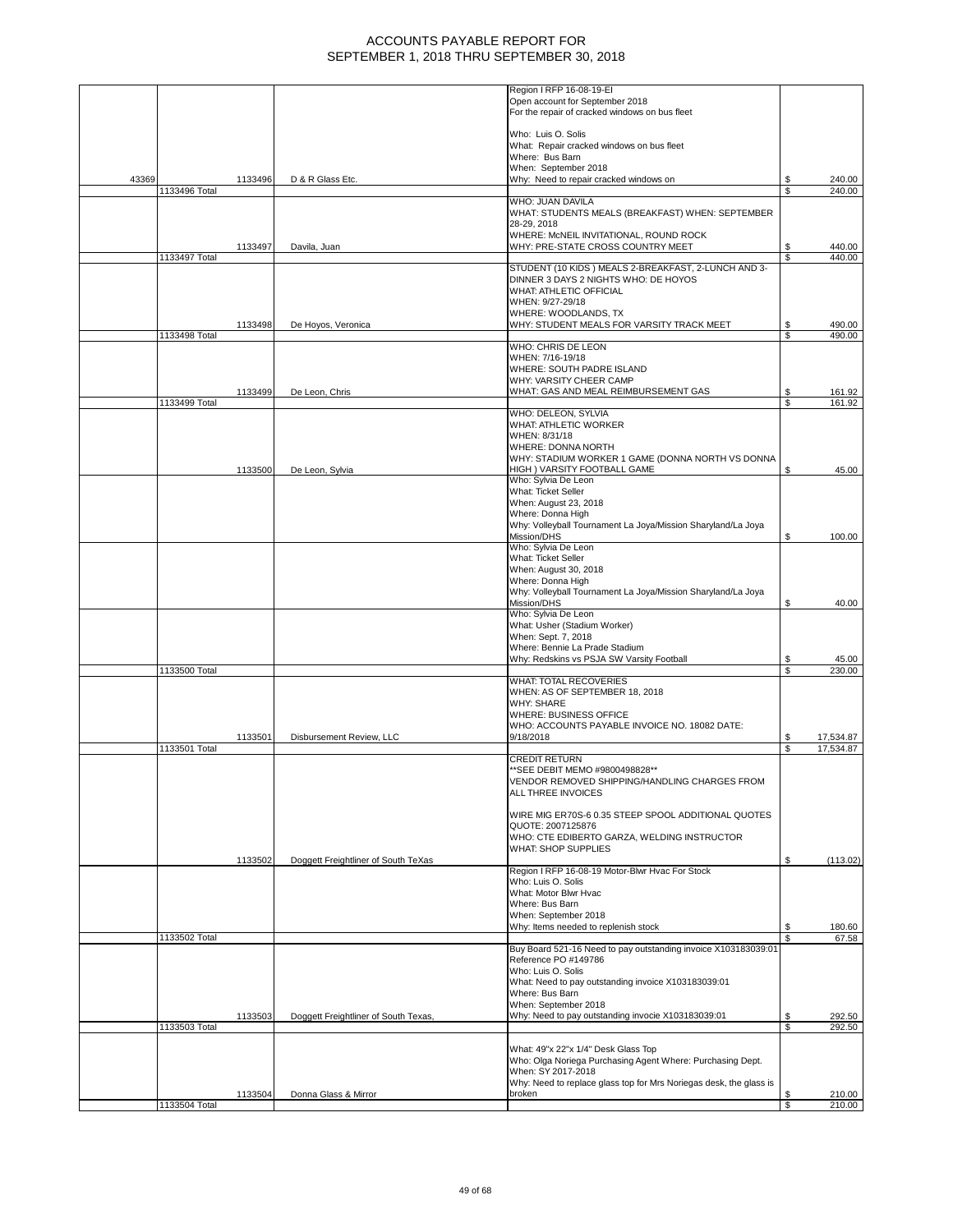|       |               |         |                                  | WHAT: PRE-K MATH MANIPULATIVE                                                                                       |         |                      |
|-------|---------------|---------|----------------------------------|---------------------------------------------------------------------------------------------------------------------|---------|----------------------|
|       |               |         |                                  | WHEN: 2017-2018                                                                                                     |         |                      |
|       |               |         |                                  | <b>WHERE: 14 Elementary Campuses</b>                                                                                |         |                      |
| 43369 |               | 1133505 | <b>EAI</b> Education             | WHO: All PreK Teachers in the District<br>WHY: ITEMS NEEDED FOR INSTRUCTIONAL USE                                   | \$      | 8,757.90             |
|       | 1133505 Total |         |                                  |                                                                                                                     | S       | 8,757.90             |
|       |               |         |                                  | WHO: ESTRADA, JUAN                                                                                                  |         |                      |
|       |               |         |                                  | WHAT: ATHLETIC WORKER                                                                                               |         |                      |
|       |               |         |                                  | WHEN: 8/31/18<br>WHERE: DONNA NORTH                                                                                 |         |                      |
|       |               |         |                                  | WHY: STADIUM WORKER 1 GAME (DONNA NORTH VS DONNA                                                                    |         |                      |
|       |               | 1133506 | ESTRADA JR., JUAN J.             | HIGH ) VARSITY FOOTBALL GAME                                                                                        | \$      | 45.00                |
|       |               |         |                                  | Who: Juan J. Estrada Jr.                                                                                            |         |                      |
|       |               |         |                                  | What: Stadium Worker                                                                                                |         |                      |
|       |               |         |                                  | When: Sept. 7.2018                                                                                                  |         |                      |
|       |               |         |                                  | Where: Bennie La Prade Stadium<br>Why: Redskins vs. PSJA SW -Football Game                                          | \$      | 45.00                |
|       | 1133506 Total |         |                                  |                                                                                                                     | \$      | 90.00                |
|       |               |         |                                  | WHO: ESTRADA, MARIA C.                                                                                              |         |                      |
|       |               |         |                                  | <b>WHAT: ATHLETIC WORKER</b>                                                                                        |         |                      |
|       |               |         |                                  | WHEN: 8/31/18                                                                                                       |         |                      |
|       |               |         |                                  | WHERE: DONNA NORTH                                                                                                  |         |                      |
|       |               |         |                                  | WHY: STADIUM WORKER 1 GAME (DONNA NORTH VS DONNA                                                                    |         |                      |
|       |               | 1133507 | ESTRADA, MARIA C.                | HIGH ) VARSITY FOOTBALL GAME<br>Who: Maria C. Estrada                                                               | \$      | 45.00                |
|       |               |         |                                  | What: Usher (Stadium Worker)                                                                                        |         |                      |
|       |               |         |                                  | When: Sept. 7, 2018                                                                                                 |         |                      |
|       |               |         |                                  | Where: Bennie La Prade Stadium                                                                                      |         |                      |
|       |               |         |                                  | Why: Redskins vs PSJA SW Football Game                                                                              | \$      | 45.00                |
|       | 1133507 Total |         |                                  |                                                                                                                     | S       | 90.00                |
|       |               |         |                                  | WHO: JUAN DAVILA                                                                                                    |         |                      |
|       |               |         |                                  | WHEN: 8/17/18<br><b>WHERE: EDCOUCH ELSA</b>                                                                         |         |                      |
|       |               |         |                                  | WHY: BOYS CROSS COUNTRY MEET                                                                                        |         |                      |
|       |               | 1133508 | Edcouch-Elsa ISD                 | WHAT: ENTRY FEE FOR ATHLETES                                                                                        | \$      | 150.00               |
|       | 1133508 Total |         |                                  |                                                                                                                     | S       | 150.00               |
|       |               |         |                                  | WHO: ANNA CASTILLO                                                                                                  |         |                      |
|       |               |         |                                  | WHEN: 8/17/18                                                                                                       |         |                      |
|       |               |         |                                  | WHERE: EDCOUCH ELSA                                                                                                 |         |                      |
|       |               |         |                                  | WHY: GIRLS CROSS COUNTRY MEET                                                                                       |         |                      |
|       | 1133509 Total | 1133509 | Edcouch-Elsa ISD                 | WHAT: ENTRY FEE FOR ATHLETES                                                                                        | S<br>\$ | 150.00<br>150.00     |
|       |               |         |                                  | WHO: ANNA CASTILLO                                                                                                  |         |                      |
|       |               |         |                                  | WHEN: 8/25/18                                                                                                       |         |                      |
|       |               |         |                                  | <b>WHERE: EDINBURG</b>                                                                                              |         |                      |
|       |               |         |                                  | WHY: GIRLS CROSS COUNTRY MEET                                                                                       |         |                      |
|       |               | 1133510 | Edinburg CISD High School        | WHAT: ENTRY FEE FOR ATHLETES                                                                                        | S       | 150.00               |
|       | 1133510 Total |         |                                  |                                                                                                                     | £.      | 150.00               |
|       |               |         |                                  | 30' BOOM LIFT \$\$\$\$\$\$\$\$\$\$\$\$\$\$\$\$\$\$\$\$\$\$\$\$\$\$\$\$\$\$\$\$\$\$\$ QUOTE ATTACHED<br>NUMB. 515-16 |         |                      |
|       |               |         |                                  | <b>WHO: JAIME MAINT</b>                                                                                             |         |                      |
|       |               |         |                                  | <b>WHAT: BOOM LIFT</b>                                                                                              |         |                      |
|       |               |         |                                  | WHEN: 08/24/2018                                                                                                    |         |                      |
|       |               |         |                                  | WHERE: D.N.H.S                                                                                                      |         |                      |
|       |               | 1133511 | <b>Equipment Depot Ltd</b>       | <b>WHY: TILE REPAIRS</b>                                                                                            | \$      | 893.64               |
|       | 1133511 Total |         |                                  |                                                                                                                     | ፍ       | 893.64               |
|       |               |         |                                  | WHO: CTE TEACHER AMANDA CEDILLO WHAT: STUDENT FEE                                                                   |         |                      |
|       |               |         |                                  | WHEN: 9/17/18                                                                                                       |         |                      |
|       |               |         |                                  | WHERE: MERCEDES, TX                                                                                                 |         |                      |
|       |               |         |                                  | WHY: STUDENTS WILL ATTEND AREA X SOUTH ZONE                                                                         |         |                      |
|       |               | 1133512 | Ewell Educational Services, Inc. | GREENHAND CAMP GREENHANDS                                                                                           | \$      | 550.00               |
|       | 1133512 Total |         |                                  |                                                                                                                     | S       | 550.00               |
|       |               |         |                                  | Difference of the cost going up                                                                                     |         |                      |
|       |               |         |                                  | Who: Maria Nino, Curr. Spc. Paloma Gallegos, 3rd Grade Sara<br>Galvez, Kinder What: Flight Charges                  |         |                      |
|       |               |         |                                  | When: October 10-12, 2018                                                                                           |         |                      |
|       |               |         |                                  | Where: Dallas, Texas                                                                                                |         |                      |
|       |               | 1133513 | <b>Express Travel</b>            | Why: TABE State Conference                                                                                          | S       | 22.80                |
|       |               |         |                                  | Flights Who: Maria Nino, Curr. Spc. Paloma Gallegos, 3rd Grade                                                      |         |                      |
|       |               |         |                                  | Teacher Sara Galvez, Kinder Teacher                                                                                 |         |                      |
|       |               |         |                                  | What: Flight Charges                                                                                                |         |                      |
|       |               |         |                                  | When: October 10-12, 2018<br>Where: Dallas, Texas                                                                   |         |                      |
|       |               |         |                                  | Why: TABE State Conference                                                                                          | \$      | 900.00               |
|       | 1133513 Total |         |                                  |                                                                                                                     | S       | 922.80               |
|       |               |         |                                  | When September 2018                                                                                                 |         |                      |
|       |               |         |                                  | What Food/Tortillas                                                                                                 |         |                      |
|       |               |         |                                  | Who CNP                                                                                                             |         |                      |
|       |               |         |                                  | Where District Cafeterias                                                                                           |         |                      |
|       | 1133514 Total | 1133514 | Exquisita Tortillas, Inc         | Why Student Needs                                                                                                   | \$      | 2,565.50<br>2,565.50 |
|       |               |         |                                  | Buyboard #521-16 7-Way Ext Barrel ocket W/20A For Band Trailer                                                      |         |                      |
|       |               |         |                                  |                                                                                                                     |         |                      |
|       |               |         |                                  | Who: Luis O. Solis                                                                                                  |         |                      |
|       |               |         |                                  | What: 7-Way Ext Barrel Socket                                                                                       |         |                      |
|       |               |         |                                  | Where: Bus Barn                                                                                                     |         |                      |
|       |               |         |                                  | When: September 2018                                                                                                | S       |                      |
|       |               | 1133515 | <b>FLEETPRIDE</b>                | Why: Parts needed for Band Trailer                                                                                  |         | 69.30                |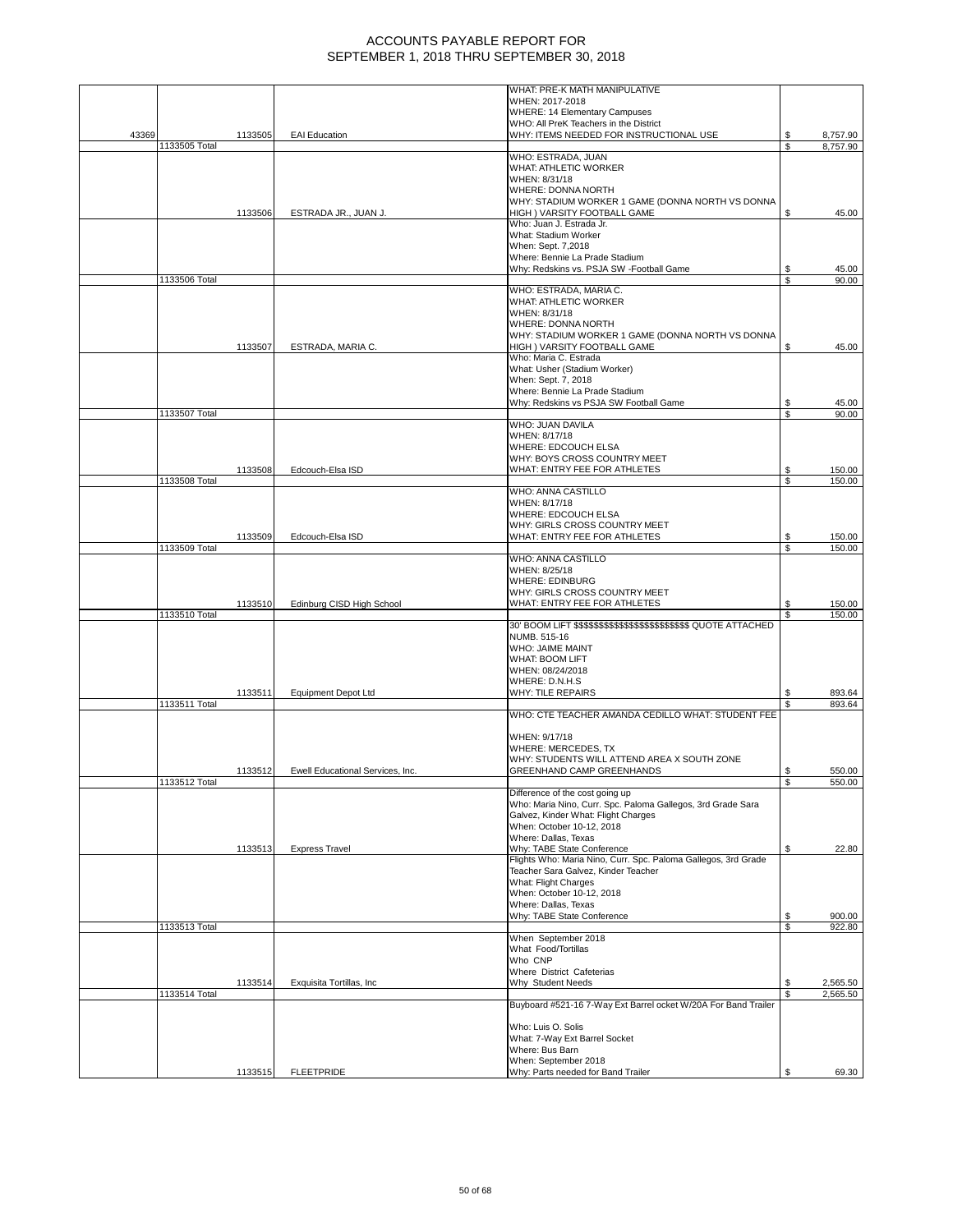|       |                          |                                           | BUYBOARD 521-16 10" BI LEVEL FLOW THRU BRUSH HEAD<br>WHO-LUIS O. SOLIS<br>WHAT-FLOW THRU BRUSH HEAD<br>WHY-NEEDED FOR WASH CREW                                                                                                                    |          |                   |
|-------|--------------------------|-------------------------------------------|----------------------------------------------------------------------------------------------------------------------------------------------------------------------------------------------------------------------------------------------------|----------|-------------------|
| 43369 | 1133515                  | <b>FLEETPRIDE</b>                         | WHERE-TRANSPORTATION BUS BARN WHEN-SCHOOL YEAR<br>2018-2019                                                                                                                                                                                        | \$       | 205.00            |
|       |                          |                                           | LUBE FILTERS BUMPER 19<br>WHO-LUIS O. SOLIS<br><b>WHAT-FILTERS</b><br>WHY-NEEDED FOR BUMPERS 19, 63, 105 AND 81<br>WHERE-TRANSPORTATION BUS BARN WHEN-SCHOOL YEAR<br>2018-2019                                                                     | S        | 413.90            |
|       | 1133515 Total            |                                           | OPEN PO FOR SEPTEMBER 2018                                                                                                                                                                                                                         | \$       | 688.20            |
|       |                          |                                           |                                                                                                                                                                                                                                                    |          |                   |
|       | 1133516                  | <b>Federal Express</b>                    | WHO: DR. L. RAMIREZ<br><b>WHAT: FEDEX CHARGES</b><br>WHERE: HR DEPT.<br>WHEN: SEPTEMBER 2018<br>WHY: TO OVERNIGHT<br>LETTERS/DOCUMENTATIONS                                                                                                        | \$       | 48.81             |
|       |                          |                                           | WHAT: PAYMENT TO VENDOR WHERE:BUSINESS & FINANCE<br>OFFICE WHEN: ACADEMIC SCHOOL YEAR 2018*2019<br>WHY: TO SEND PAYMENT OVERNIGHT TO RESTORE<br><b>CHARGING PRIVILEGES</b><br>WHO:LUZ RODRIGUEZ                                                    | S        | 44.58             |
|       | 1133516 Total            |                                           |                                                                                                                                                                                                                                                    | \$       | 93.39             |
|       | 1133517                  | Flores, Maria Isabel                      | WHO: Maria Isabel Flores, Social Worker WHAT: Mileage<br>reimbursement<br>WHEN: August 2018<br>WHERE: Special Ed. Dept<br>WHY: to and from all campuses to provide social work services,<br>outside agencies, and student and family interventions | \$       | 26.69             |
|       | 1133517 Total<br>1133518 | Flower Baking Company of San Antonio, LLC | <b>CREDIT</b>                                                                                                                                                                                                                                      | \$<br>\$ | 26.69<br>(199.40) |
|       |                          |                                           | When September 2018<br>What Food/Bread<br>Who CNP<br>Where District Cafeterias                                                                                                                                                                     |          |                   |
|       |                          |                                           | Why Student Needs                                                                                                                                                                                                                                  | \$       | 1,049.20          |
|       |                          |                                           | When September 2018<br>What Food/Bread<br>Who CNP<br>Where District Cafeterias<br>Why Student Needs                                                                                                                                                | S        | 3,024.30          |
|       |                          |                                           | When September 2018<br>What Food/Bread<br>Who CNP<br>Where District Cafeteria                                                                                                                                                                      |          |                   |
|       |                          |                                           | why Student Needs                                                                                                                                                                                                                                  | \$       | 108.45            |
|       | 1133518 Total            |                                           | Who: Maria Alicia Gonzalez                                                                                                                                                                                                                         | \$       | 3,982.55          |
|       | 1133519                  | GONZALEZ, MARIA ALICIA                    | What: Mileage<br>When: May, 2018<br>Where: PRS. Program<br>Why: Need reimbursement for fuel used. Reimbursement for fuel<br>used for the month of May, 2018 Mileage was turned in June but<br>was approved until the new school year.              | \$       | 29.42             |
|       |                          |                                           | Who: Maria Alicia Gonzalez<br>What:Mileage<br>When: August, 2018<br>Where: PRS. Program<br>Why: Need reimbursement for fuel used. Reimbursement for fuel                                                                                           |          |                   |
|       | 1133519 Total            |                                           | used for the month of August, 2018                                                                                                                                                                                                                 | \$<br>\$ | 42.84<br>72.26    |
|       |                          |                                           | <b>WHO: WAYNE GRIBSBY</b><br>WHAT: ATHLETIC OFFICIAL<br>WHEN: 9/10/18<br>WHERE: DONNA NORTH HS<br>WHY: UIL REQUIREMENT 3 VOLLEYBALL GAMES (DONNA                                                                                                   |          |                   |
|       | 1133520                  | GRIGSBY, WAYNE L.                         | NORTH VS EDINBURG NORTH) 9A, 9B, JV                                                                                                                                                                                                                | S        | 135.00            |
|       | 1133520 Total            |                                           | WHO: GARZA, JOSE<br>WHAT: ATHLETIC OFFICIAL<br>WHEN: 9/11/18<br>WHERE: DONNA NORTH HS<br>WHY: UIL REQUIREMENT 2 VOLLEYBALL GAMES (DONNA                                                                                                            | \$       | 135.00            |
|       | 1133521                  | Garza, Jose                               | NORTH VS EDINBURG NORTH) JV GAME<br>WHO: GARZA, JOSE<br>WHAT: ATHLETIC OFFICIAL<br>WHEN: 9/17/18<br>WHERE: DONNA NORTH                                                                                                                             | \$       | 115.00            |
|       |                          |                                           | WHY: UIL REQUIREMENT 3 VOLLEYBALL GAMES ( DNHS VS                                                                                                                                                                                                  |          |                   |
|       | 1133521 Total            |                                           | WESLACO) 9A, 9B, JV GAMES                                                                                                                                                                                                                          | S<br>\$  | 135.00<br>250.00  |
|       |                          |                                           | WHO-R TOVAR<br>WHERE-RM520<br>WHAT- INSTRUCTIONAL MATERIAL<br>WHEN-2018-19 SCHOOL YEAR<br>WHY- TO PROVIDE STUDENTS WITH A SAFE AND NURTURING                                                                                                       |          |                   |
|       | 1133522                  | Gateway Printing/Supply                   | SCHOOL ENVIRONMENT THAT SUPPORTS ACADEMIC<br><b>SUCCESS</b>                                                                                                                                                                                        | \$       | 116.19            |
|       |                          |                                           |                                                                                                                                                                                                                                                    |          |                   |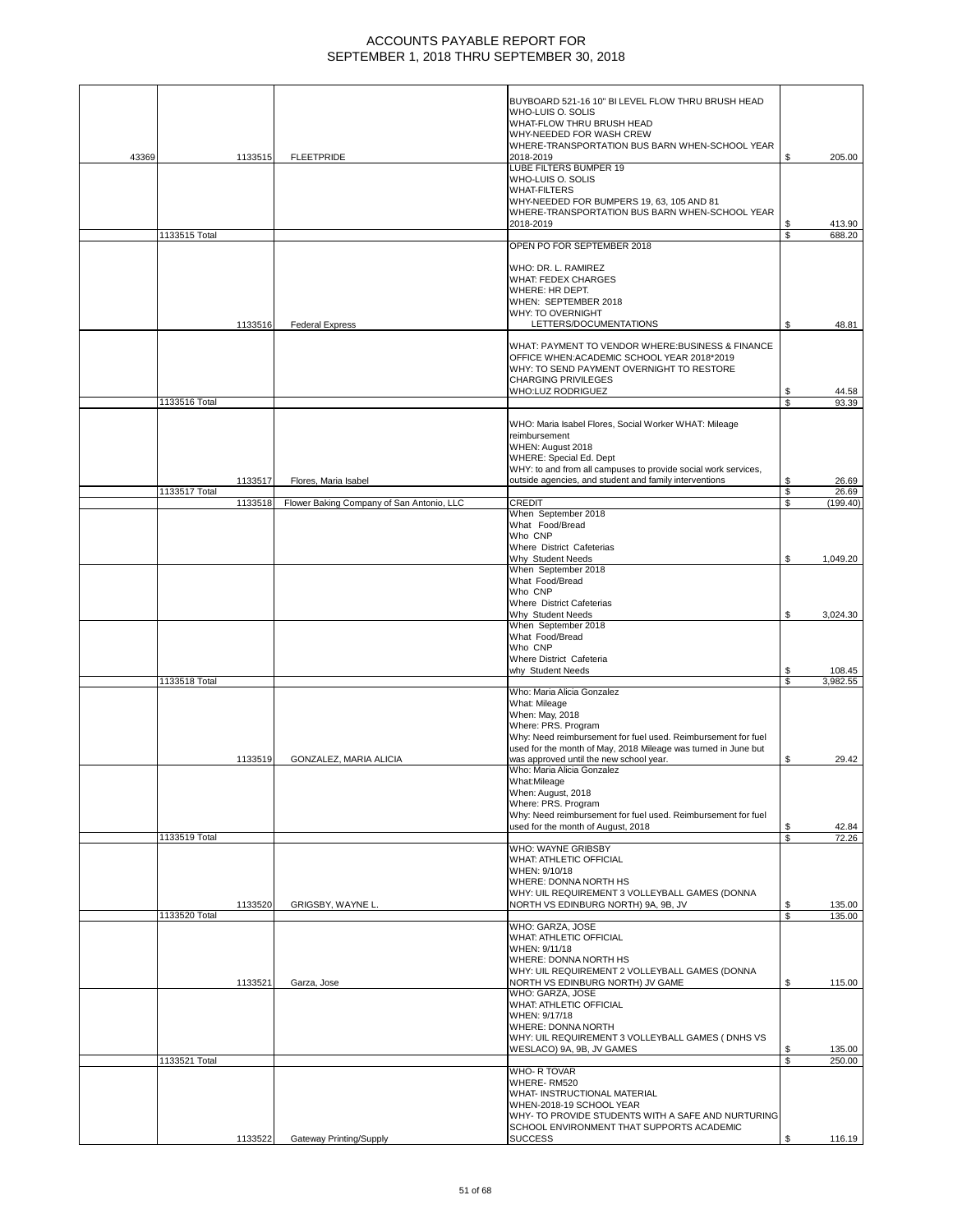|       |               |         |                               | Who: Child Nutrition Program                                            |          |                |
|-------|---------------|---------|-------------------------------|-------------------------------------------------------------------------|----------|----------------|
|       |               |         |                               | <b>What: Office Supplies</b>                                            |          |                |
|       |               |         |                               | When: to be used during 2018/2019 school year                           |          |                |
|       |               |         |                               | Where: Office supplies-replenish, desk-New staff person/limited         |          |                |
|       |               |         |                               | office space, storage cabinets-secure high priced items such as ink,    |          |                |
| 43369 |               | 1133522 | Gateway Printing/Supply       | electronics, ect.                                                       | \$       | 3,484.75       |
|       |               |         |                               | WHO: Ms. O. Alvarez                                                     |          |                |
|       |               |         |                               | WHAT: office supplies                                                   |          |                |
|       |               |         |                               | WHEN: August 2018                                                       |          |                |
|       |               |         |                               | <b>WHERE: Testing Dept.</b>                                             |          |                |
|       |               |         |                               | WHY: Office supplies needed to run office efficiently.                  | S        | 290.91         |
|       | 1133522 Total |         |                               |                                                                         | \$       | 3,891.85       |
|       |               |         |                               | WHO: JESSICA GAYTAN                                                     |          |                |
|       |               |         |                               | <b>WHAT: ATHLETIC OFFICIAL</b>                                          |          |                |
|       |               |         |                               | WHEN: 8/11/18                                                           |          |                |
|       |               |         |                               | WHERE: DONNA NORTH HS                                                   |          |                |
|       |               |         |                               | WHY: UIL REQUIREMENT 4 VOLLEYBALL TOURN (RIO HONDO                      |          |                |
|       |               |         |                               | VS RAYMONDVILLE) (LA GRULLA VS SAN DIEGO) (MONTE                        |          |                |
|       |               | 1133523 | Gaytan, Jessica               | ALTO VS JUAREZ LINCOLN) (SAN PERLITA VS LYFORD)                         | S        | 215.00         |
|       |               |         |                               | WHO: JESSICA GAYTAN                                                     |          |                |
|       |               |         |                               | <b>WHAT: ATHLETIC OFFICIAL</b>                                          |          |                |
|       |               |         |                               | WHEN: 9/18/18                                                           |          |                |
|       |               |         |                               | WHERE: DONNA NORTH                                                      |          |                |
|       |               |         |                               | WHY: UIL REQUIREMENT 2 VOLLEYBALL GAMES ( DNHS VS                       |          |                |
|       |               |         |                               | WESLACO) JV GAME                                                        | S        | 115.00         |
|       | 1133523 Total |         |                               |                                                                         | \$       | 330.00         |
|       |               |         |                               | WHO: TIM GARATE-DHS GOLF HEAD COACH WHAT:                               |          |                |
|       |               |         |                               | TAYLORMADE TP5X GOLF BALLS (12DZ) EQUIPMENT AND                         |          |                |
|       |               |         |                               | SUPPLIES)                                                               |          |                |
|       |               |         |                               | WHEN: AUGUST 2018                                                       |          |                |
|       |               |         |                               | WHERE: DONNA HIGH SCHOOL                                                |          |                |
|       |               |         |                               | WHY: GOLF APPAREL NEEDED FOR STUDENT ATHLETES                           |          |                |
|       |               | 1133524 | Golf Team Products, Inc.      | FOR PRACTICE AND COMPETITION                                            |          | 1,706.00       |
|       | 1133524 Total |         |                               |                                                                         | \$       | 1,706.00       |
|       |               |         |                               | GOGGLS CLEAR ********************                                       |          |                |
|       |               |         |                               | BB #501*15                                                              |          |                |
|       |               |         |                               | <b>QUOTE ATTACHED</b>                                                   |          |                |
|       |               |         |                               | QUOTE #2037874055                                                       |          |                |
|       |               |         |                               | DIP ATTACHED                                                            |          |                |
|       |               |         |                               | <b>WHO: MAINT/CARLOS L</b>                                              |          |                |
|       |               |         |                               | <b>WHAT: GOGGLES</b>                                                    |          |                |
|       |               |         |                               | <b>WHEN: SEPT 2018</b>                                                  |          |                |
|       |               |         |                               | WHERE: MAINT/                                                           |          |                |
|       |               | 1133525 | Grainger                      | WHY: SAFETY                                                             | S        | 38.16          |
|       | 1133525 Total |         |                               |                                                                         | S        | 38.16          |
|       |               |         |                               | WHO: CTE CHEF ROGELIO TORRES,                                           |          |                |
|       |               |         |                               | CULINARY ARTS INSTRUCTOR                                                |          |                |
|       |               |         |                               | <b>WHAT: GROCERIES</b>                                                  |          |                |
|       |               |         |                               | WHEN: SEPTEMBER 2018                                                    |          |                |
|       |               |         |                               | WHERE: DONNA HIGH SCHOOL                                                |          |                |
|       |               |         |                               | WHY: ITEMS WILL BE USED FOR INSTRUCTIONAL<br>RESOURCES FOR CTE STUDENTS |          |                |
|       |               | 1133526 | <b>HEB Grocery Company LP</b> | WHO: ARACELY GUERRA                                                     | S        | 728.06         |
|       |               |         |                               | WHAT: FRITO LAY MULTI PACK 32 MIX WHEN: SCHOOL YEAR                     |          |                |
|       |               |         |                               | 2018-2019                                                               |          |                |
|       |               |         |                               | WHERE: WA TODD CAFETERIA                                                |          |                |
|       |               |         |                               | WHY: PARENTAL MONTHLY MEETING                                           | \$       | 29.94          |
|       |               |         |                               | WHO: ARACELY GUERRA                                                     |          |                |
|       |               |         |                               | WHAT:BETTY CROCKER YELLOW CAKE MIX WHEN: SCHOOL                         |          |                |
|       |               |         |                               | YEAR 9/20/2018                                                          |          |                |
|       |               |         |                               | WHERE: WA TODD CAFETERIA                                                |          |                |
|       |               |         |                               | WHY: PARENTAL MONTHLY MEETING                                           | ъ        | 138.03         |
|       |               |         |                               | WHO: DNHS BAND                                                          |          |                |
|       |               |         |                               | WHAT: GATORADES                                                         |          |                |
|       |               |         |                               | WHEN: SEPTEMBER 21, 2018                                                |          |                |
|       |               |         |                               | WHERE: BENNIE LA PRADE STADIUM                                          |          |                |
|       |               |         |                               | WHY: BAND STUDENTS NEED TO KEEP HYDRATED AFTER                          |          |                |
|       |               |         |                               | HALF TIME PERFORMANCE AT FOOTBALL GAME.                                 | \$       | 121.00         |
|       | 1133526 Total |         |                               |                                                                         | \$       | 1,017.03       |
|       |               |         |                               |                                                                         |          |                |
|       |               |         |                               | WHO: Vanessa Herrera, Speech Pathologist WHAT: Mileage                  |          |                |
|       |               |         |                               | reimbursement                                                           |          |                |
|       |               |         |                               | WHEN: August 2018                                                       |          |                |
|       |               |         |                               | WHERE: Special Ed. Dept                                                 |          |                |
|       |               | 1133527 | Herrera, Vanessa Elizondo     | WHY: To provide Speech Therapy to students are required by ARD          | \$       | 54.72          |
|       | 1133527 Total |         |                               |                                                                         | S        | 54.72          |
|       |               |         |                               |                                                                         |          |                |
|       |               |         |                               | What: Room Allowance                                                    |          |                |
|       |               |         |                               | When: September 27-30, 2018                                             |          |                |
|       |               |         |                               | Where: Austin, Texas                                                    |          |                |
|       |               |         |                               | Who: Eloy Avila - Board of Trustee, Dr. Donna Mery - Board of           |          |                |
|       |               |         |                               | Trustee and Dr. Hafedh Azaies - Superintendent Room Allowance           |          |                |
|       |               | 1133528 | <b>Hilton Austin</b>          | for Eloy Avila CHM Confirmation Number 5EE9BBAW Septemb                 | \$       | 2,134.59       |
|       | 1133528 Total |         |                               |                                                                         | \$       | 2,134.59       |
|       |               |         |                               | WHO: Julisa Hinojosa, Diagnostician                                     |          |                |
|       |               |         |                               | WHAT: mileage reimbursement                                             |          |                |
|       |               |         |                               | WHEN: August 2018                                                       |          |                |
|       |               |         |                               |                                                                         |          |                |
|       |               |         |                               | WHERE: Special Ed. Dept                                                 |          |                |
|       | 1133529 Total | 1133529 | Hinojosa, Julisa S.           | WHY: to and from all campuses to determine eligibility                  | \$<br>\$ | 15.41<br>15.41 |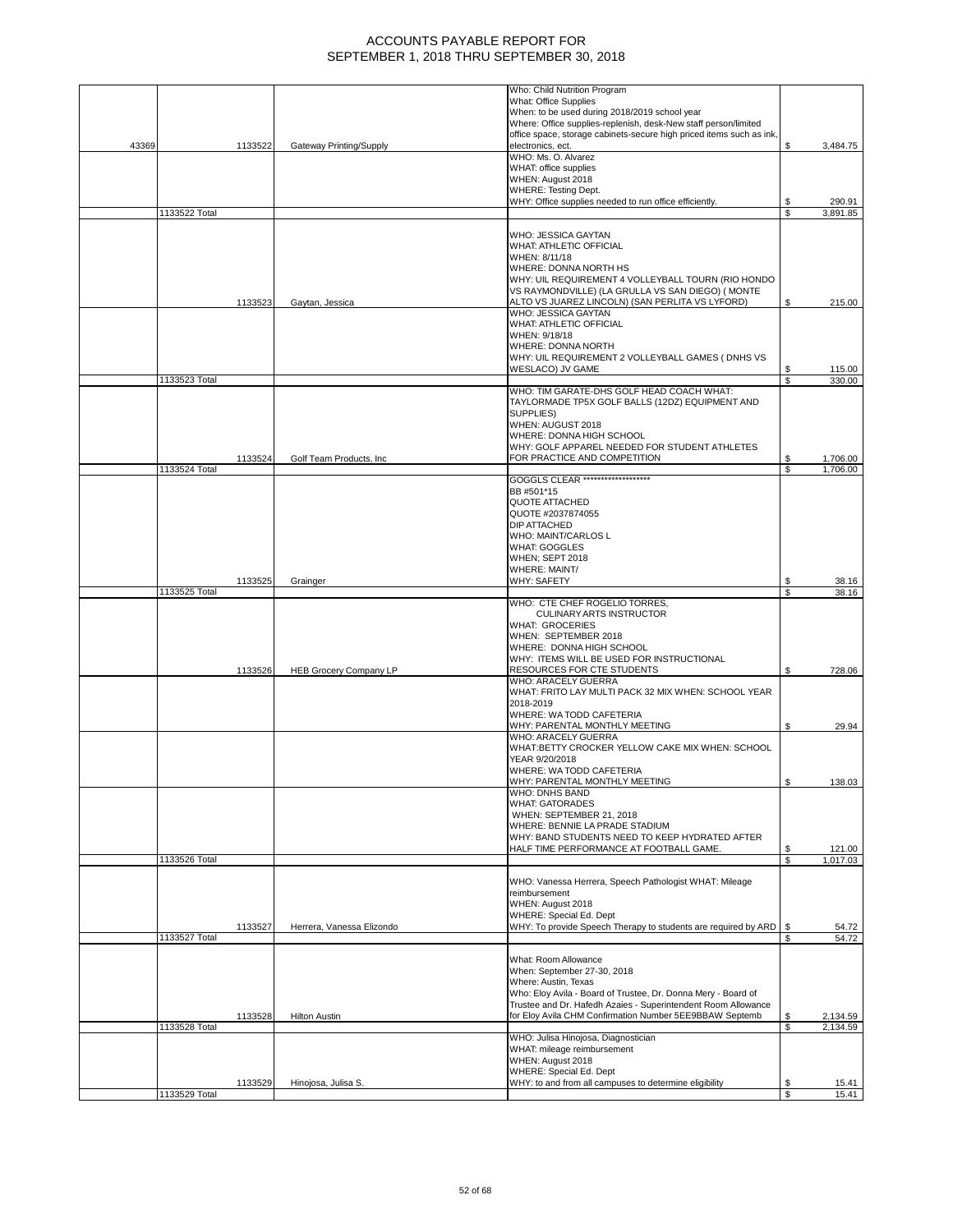|       |               |         |                                | Who: Luis O. Solis<br>What: 1" PVC Tee SXSXS                              |          |                    |
|-------|---------------|---------|--------------------------------|---------------------------------------------------------------------------|----------|--------------------|
|       |               |         |                                | Where: Bus Barn                                                           |          |                    |
| 43369 |               | 1133530 | Home Depot                     | When: September 2018<br>Why: Supplies needed for shop use                 | \$       | 262.00             |
|       |               |         |                                | Who: Luis O. Solis                                                        |          |                    |
|       |               |         |                                | What: Microwave<br>Where: Bus Barn                                        |          |                    |
|       |               |         |                                | When: September 2018                                                      |          |                    |
|       |               |         |                                | Why: Microwave needed for lounge                                          | \$       | 448.00             |
|       | 1133530 Total |         |                                | P.O. 150211 PHCC CONTINUING EDUCATION                                     | \$       | 710.00             |
|       |               |         |                                | REIMBURSEMENT - INVOICE ATTACHED *******************                      |          |                    |
|       |               |         |                                | SUPPORTING DOCS ATTACHED DIP ATTACHED                                     |          |                    |
|       |               |         |                                | WHO: MAINT/URBAN G<br>WHAT: REIMBURSEMENT                                 |          |                    |
|       |               |         |                                | WHEN: SEPT 2018                                                           |          |                    |
|       |               |         |                                | WHERE: MAINT/PLUMBER<br>WHY: NON-MEMBER                                   | \$       | 20.00              |
|       | 1133531 Total | 1133531 | Huerta, Pablo                  |                                                                           | \$       | 20.00              |
|       |               |         |                                | Who: Kelly Hunt                                                           |          |                    |
|       |               |         |                                | What: Mileage<br>When: August, 2018                                       |          |                    |
|       |               |         |                                | Where: PRS. Program                                                       |          |                    |
|       |               |         |                                | Why: Need reimbursement for fuel used Reimbursement for fuel              |          |                    |
|       | 1133532 Total | 1133532 | Hunt, Kelly                    | used for the month of August, 2018                                        | \$<br>\$ | 9.70<br>9.70       |
|       |               |         |                                | Who: Velma Rangel, Assistant Superintendent of District                   |          |                    |
|       |               |         |                                | Operations What: Imagery Graphics supplies<br>When: 2017-2018 School Year |          |                    |
|       |               |         |                                | Where: Donna ISD                                                          |          |                    |
|       |               |         |                                | Why: Department use 24" x 100 for Perfecta (1) Variquest                  |          |                    |
|       |               | 1133533 | Imagery Graphics Systems, Inc. | Heavyweight coated paper @ \$99.95 comptroller.te                         | \$       | 314.74             |
|       | 1133533 Total |         |                                |                                                                           | \$       | 314.74             |
|       |               |         |                                | What: Studies and Melodious Etudes Bassoon. Method Books.                 |          |                    |
|       |               |         |                                | Who: Vanessa Trevino, Donna HS Band Director.<br>When: October 30,2018.   |          |                    |
|       |               |         |                                | Where: Donna High School.                                                 |          |                    |
|       |               | 1133534 | J.w. Pepper And Son, Inc.      | Why: Practice purposes, learning material.                                | \$       | 221.50             |
|       | 1133534 Total |         |                                | WHO: ENERGY/MARTIN P                                                      | \$       | 221.50             |
|       |               |         |                                | <b>WHAT: COIL</b>                                                         |          |                    |
|       |               |         |                                | <b>WHEN: SEPT 2018</b>                                                    |          |                    |
|       |               | 1133535 | JOHNSTONE SUPPLY               | WHERE: GARZA/FRONT OFF<br>WHY: NOT WORKING                                | \$       | 2,500.00           |
|       |               |         |                                | WHO: ENERGY/TRINI                                                         |          |                    |
|       |               |         |                                | <b>WHAT: COMPRESSOR</b>                                                   |          |                    |
|       |               |         |                                | WHEN; RIVAS RM 306*308<br><b>WHERE: RIVAS</b>                             |          |                    |
|       |               |         |                                | WHY: NOT WORKING                                                          | \$       | 844.50             |
|       |               |         |                                | WHO: ENERGY/TRINI<br><b>WHAT: FUSE</b>                                    |          |                    |
|       |               |         |                                | WHEN: SEPT 2018                                                           |          |                    |
|       |               |         |                                | WHERE: GUZMAN LAB                                                         |          |                    |
|       | 1133535 Total |         |                                | WHY: NOT WORKING                                                          | \$<br>\$ | 555.00<br>3,899.50 |
|       |               |         |                                | When September 2018                                                       |          |                    |
|       |               |         |                                | What Ice Cream<br>Who CNP                                                 |          |                    |
|       |               |         |                                | Where District Cafeterias                                                 |          |                    |
|       |               | 1133536 | JP ICE CREAM DISTRIBUTORS      | Why Student Needs                                                         | \$       | 370.15             |
|       | 1133536 TOTAL |         |                                | DHS 8/17/18                                                               |          | 370.15             |
|       |               |         |                                | WHO: CYNTHIA VIESCA                                                       |          |                    |
|       |               |         |                                | WHEN: 8/17/18                                                             |          |                    |
|       |               |         |                                | WHERE: MCALLEN MEMORIAL HS<br>WHY: 9TH LIGHT VOLLEYBALL TOURNAMENT        |          |                    |
|       |               | 1133537 | Jason's Deli-Coastal Deli      | WHAT: MEALS FOR ATHLETES                                                  | \$       | 84.00              |
|       |               |         |                                | DHS 8/17/18                                                               |          |                    |
|       |               |         |                                | WHO: CYNTHIA VIESCA<br>WHEN: 8/17/18                                      |          |                    |
|       |               |         |                                | WHERE: MCALLEN MEMORIAL HS                                                |          |                    |
|       |               |         |                                | WHY: JVL VOLLEYBALL TOURNAMENT WHAT: MEALS FOR<br><b>ATHLETES</b>         | \$       | 103.84             |
|       |               |         |                                | DHS 8/18/18                                                               |          |                    |
|       |               |         |                                | <b>WHO: RAMIRO LEAL</b>                                                   |          |                    |
|       |               |         |                                | WHEN: 8/18/18<br>WHERE: BROWNSVILLE RIVERA                                |          |                    |
|       |               |         |                                | WHY: 9TH A/B, JV FOOTBALL GAMES                                           |          |                    |
|       |               |         |                                | WHAT: MEALS FOR ATHLETES<br>DHS 8/23-25/18                                | \$       | 425.00             |
|       |               |         |                                | WHO: CYNTHIA VIESCA                                                       |          |                    |
|       |               |         |                                | WHEN: 8/23-25/18                                                          |          |                    |
|       |               |         |                                | WHERE: SHARYLAND<br>WHY: VARSITY VOLLEYBALL TOURNAMENT WHAT: MEALS        |          |                    |
|       |               |         |                                | FOR ATHLETES                                                              | \$       | 160.77             |
|       |               |         |                                | DHS 8/24/18                                                               |          |                    |
|       |               |         |                                | <b>WHO: RAMIRO LEAL</b><br>WHEN: 8/24/18                                  |          |                    |
|       |               |         |                                | WHERE: BROWNSVILLE RIVERA                                                 |          |                    |
|       |               |         |                                | WHY: VARSITY FOOTBALL SCRIMMAGE WHAT: MEALS FOR                           |          |                    |
|       |               |         |                                | <b>ATHLETES</b>                                                           | \$       | 425.00             |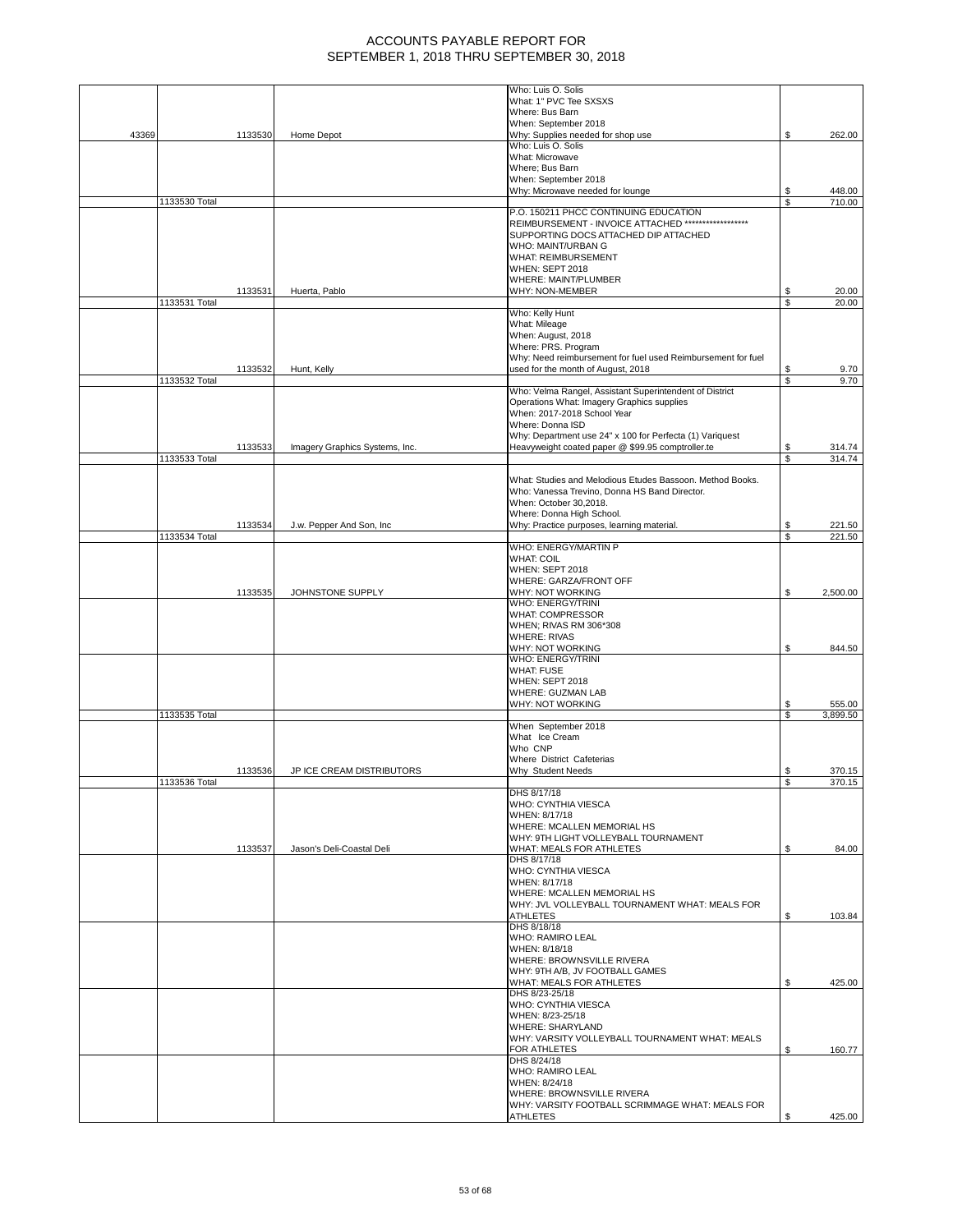|       |               |         |                                 | DHS 9/1/18<br>WHO: ANNA CASTILLO                                                               |    |           |
|-------|---------------|---------|---------------------------------|------------------------------------------------------------------------------------------------|----|-----------|
|       |               |         |                                 | WHEN: 9/1/18                                                                                   |    |           |
|       |               |         |                                 | <b>WHERE: MISSION</b>                                                                          |    |           |
|       |               |         |                                 | WHY: BOYS/GIRLS CROSS COUNTRY MEET WHAT: MEALS                                                 |    |           |
| 43369 |               | 1133537 | Jason's Deli-Coastal Deli       | FOR ATHLETES                                                                                   | \$ | 83.88     |
|       |               |         |                                 | <b>STUDENT MEAL</b>                                                                            |    |           |
|       |               |         |                                 | WHO: C DE LEON                                                                                 |    |           |
|       |               |         |                                 | WHEN: 9/22/18.                                                                                 |    |           |
|       |               |         |                                 | <b>WHERE: VELA HS</b>                                                                          |    |           |
|       |               |         |                                 | WHAT: (JV/9TH) VBALL                                                                           |    |           |
|       |               |         |                                 | WHY: STUDENT MEAL                                                                              | \$ | 265.00    |
|       |               |         |                                 | WHO: CHRISSY DELEON/MELINDA SANDOVAL                                                           |    |           |
|       |               |         |                                 | WHAT: STUDENT PRE-GAME MEALS                                                                   |    |           |
|       |               |         |                                 | WHEN: SEPTEMBER 7, 2018                                                                        |    |           |
|       |               |         |                                 | WHERE: DONNA HIGH SCHOOL                                                                       |    |           |
|       |               |         |                                 | WHY: DONNA HIGH VS PSJA SOUTHWEST                                                              | \$ | 175.00    |
|       |               |         |                                 | WHO: COACH TIMOTHY GARATE                                                                      |    |           |
|       |               |         |                                 | <b>WHAT: STUDENT MEALS</b>                                                                     |    |           |
|       |               |         |                                 | WHEN: SEPTEMBER 15, 2018                                                                       |    |           |
|       |               |         |                                 |                                                                                                |    |           |
|       |               |         |                                 | WHERE: PALMVIEW GOLF COURSE MCALLEN                                                            |    |           |
|       |               |         |                                 | WHY: VARSITY GOLF TOURNAMENT                                                                   | \$ | 48.93     |
|       |               |         |                                 | WHO: CYNTHIA VIESCA-HEAD VOLLEYBALL COACH                                                      |    |           |
|       |               |         |                                 | WHAT: STUDENT PRE-GAME MEALS JV DARK                                                           |    |           |
|       |               |         |                                 | WHEN: SEPTEMBER 11, 2018                                                                       |    |           |
|       |               |         |                                 | WHERE: DONNA HIGH SCHOOL                                                                       |    |           |
|       |               |         |                                 | WHY: PRE-GAME MEALS VS BROWNSVILLE VETERANS                                                    | \$ | 180.00    |
|       |               |         |                                 | WHO: JUAN DAVILA                                                                               |    |           |
|       |               |         |                                 | WHAT: LUNCH MEALS FOR STUDENTS WHEN: SEPTEMBER 8,                                              |    |           |
|       |               |         |                                 | 2018                                                                                           |    |           |
|       |               |         |                                 | WHERE: BENTSEN'S PALM PARK                                                                     |    |           |
|       |               |         |                                 | WHY: STUDENT CROSS COUNTRY MEET                                                                | \$ | 251.64    |
|       |               |         |                                 | WHO: RAMIRO SOLIS-HEAD TENNIS COACH                                                            |    |           |
|       |               |         |                                 | WHAT: STUDENT PRE-GAME MEALS WHEN: SEPTEMBER 11,                                               |    |           |
|       |               |         |                                 | 2018                                                                                           |    |           |
|       |               |         |                                 | WHERE: DONNA HIGH SCHOOL                                                                       |    |           |
|       |               |         |                                 | WHY: VARSITY DISTRICT TEAM TENNIS MATCH VS EE                                                  | \$ | 135.00    |
|       | 1133537 Total |         |                                 |                                                                                                | S  | 2,338.06  |
|       |               |         |                                 | WHO: R. LEAL/O. CRUZ                                                                           |    |           |
|       |               |         |                                 | WHAT: STUDENT PRE-GAME MEALS                                                                   |    |           |
|       |               |         |                                 | WHEN: SEPTEMBER 20, 2018                                                                       |    |           |
|       |               |         |                                 | WHERE: DONNA HIGH SCHOOL                                                                       |    |           |
|       |               | 1133538 | Jimmy John's Gourmet Sandwiches | WHY: FOOTBALL GAME VS LA PALMVIEW                                                              | \$ | 425.00    |
|       |               |         |                                 |                                                                                                |    |           |
|       |               |         |                                 | <b>WHO: RAMIRO SOLIS</b>                                                                       |    |           |
|       |               |         |                                 | WHAT: PRE-GAME MEALS FOR TENNIS PLAYERS                                                        |    |           |
|       |               |         |                                 | WHEN: SEPTEMBER 4, 2018                                                                        |    |           |
|       |               |         |                                 | WHERE: DONNA HIGH SCHOOL                                                                       |    |           |
|       |               |         |                                 | WHY: VARSITY DISTRICT TEAM TENNIS MATCH VS PORTER                                              | \$ | 135.00    |
|       | 1133538 Total |         |                                 |                                                                                                | \$ | 560.00    |
|       |               |         |                                 | "Need a ck to get merchandise""                                                                |    |           |
|       |               |         |                                 | <b>WHAT? K9 SUPPLIES</b>                                                                       |    |           |
|       |               |         |                                 | WHEN? 2018-2019                                                                                |    |           |
|       |               |         |                                 | WHERE? DISD POLICE DEPT                                                                        |    |           |
|       |               |         |                                 | WHO? K9 IVAN                                                                                   |    |           |
|       |               |         |                                 | WHY? K9 SUPPLIES WILL BE USED BY K9 AS PART OF HIS                                             |    |           |
|       |               | 1133539 | K9s On Patrol Services, LLC     | TRAINING QUOTES ATTACHE                                                                        | S  | 487.11    |
|       | 1133539 Total |         |                                 |                                                                                                | \$ | 487.11    |
|       |               |         |                                 | WHAT:COPIER LEASES CHARGES                                                                     |    |           |
|       |               |         |                                 | WHEN: SEPT. 01 - 30, 2018                                                                      |    |           |
|       |               |         |                                 | <b>WHERE: DISTRICT WIDE</b>                                                                    |    |           |
|       |               |         |                                 | WHO: CAMPUSES AND DEPT.                                                                        |    |           |
|       |               | 1133540 | KYOCERA DOCUMENT SOULUTIONS AME | WHY: NEW COPIERS                                                                               |    | 10,356.46 |
|       | 1133540 Total |         |                                 |                                                                                                | \$ | 10,356.46 |
|       |               |         |                                 | <b>ATHLETIC OFFICIAL</b>                                                                       |    |           |
|       |               |         |                                 | WHO: KING, RUSSELL                                                                             |    |           |
|       |               |         |                                 | WHAT: ATHLETIC OFFICIAL                                                                        |    |           |
|       |               |         |                                 | WHEN: 8/31/18                                                                                  |    |           |
|       |               |         |                                 | WHERE: DONNA NORTH                                                                             |    |           |
|       |               |         |                                 |                                                                                                |    |           |
|       |               |         |                                 | WHY: UIL REQUIREMENT 1 GAME (DONNA NORTH VS DONNA                                              |    |           |
|       |               | 1133541 | King, Russell C. Jr.            | HIGH ) VARSITY FOOTBALL GAME                                                                   | \$ | 120.00    |
|       | 1133541 Total |         |                                 |                                                                                                | \$ | 120.00    |
|       |               |         |                                 | WHO: KNUCKLES, MARK                                                                            |    |           |
|       |               |         |                                 | <b>WHAT: ATHLETIC OFFICIAL</b>                                                                 |    |           |
|       |               |         |                                 | WHEN: 9/17/18                                                                                  |    |           |
|       |               |         |                                 | WHERE: DONNA NORTH                                                                             |    |           |
|       |               |         |                                 | WHY: UIL REQUIREMENT 3 VOLLEYBALL GAMES ( DNHS VS                                              |    |           |
|       |               | 1133542 | Knuckles, Mark                  | WESLACO) 9A, 9B, JV LIGHT GAM                                                                  | \$ | 135.00    |
|       | 1133542 Total |         |                                 |                                                                                                | S  | 135.00    |
|       |               |         |                                 |                                                                                                |    |           |
|       |               |         |                                 | REGION I RFP 16-08-19 E1 REMANALT, ALTERNATOR 12V                                              |    |           |
|       |               |         |                                 | WHO-LUIS O. SOLIS                                                                              |    |           |
|       |               |         |                                 | WHAT-ALTERNATOR 12V REMANALT                                                                   |    |           |
|       |               |         |                                 | WHY-NEEDED FOR STOCK FOR BUS FLEET WHERE-                                                      |    |           |
|       |               |         |                                 | TRANSPORTATION BUS BARN WHEN-SCHOOL YEAR 2017-                                                 |    |           |
|       |               | 1133543 | Kyrish Truck Centers            | 2018                                                                                           | \$ | 1,533.39  |
|       |               |         |                                 | REGION I RFP 16-08-19-E1 SWITCHH CONTROL AIR TWO BRN                                           |    |           |
|       |               |         |                                 |                                                                                                |    |           |
|       |               |         |                                 | WHO-LUIS O. SOLIS                                                                              |    |           |
|       |               |         |                                 | WHAT-SWITCH CONTROL AIR TWO BRN WHY-NEEDED FOR<br>STOCK FOR BUS FLEET WHERE-TRANSPORTATION BUS |    |           |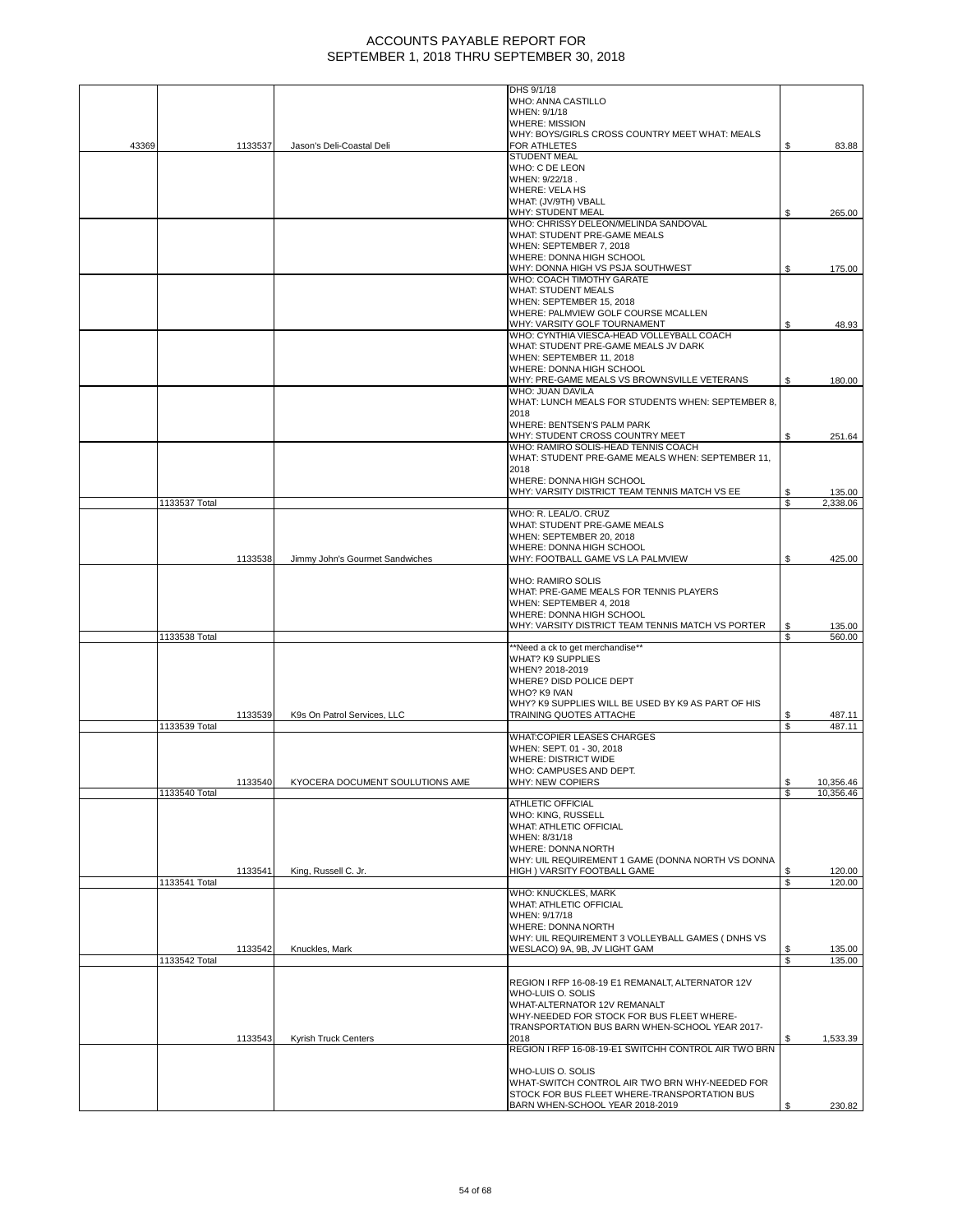|       |               |                      | Who: Luis O. Solis                                                 |          |                    |
|-------|---------------|----------------------|--------------------------------------------------------------------|----------|--------------------|
|       |               |                      | What: Kit IPRV Kit, IPR Valve                                      |          |                    |
|       |               |                      | Where: Bus Barn                                                    |          |                    |
|       |               |                      | When: September 2018                                               |          |                    |
| 43369 | 1133543       | Kyrish Truck Centers | Why: Part needed for Bumper #54                                    | \$       | 230.97             |
|       |               |                      | WHO-LUIS O. SOLIS                                                  |          |                    |
|       |               |                      | WHAT-TENSIONER BELT                                                |          |                    |
|       |               |                      | WHY-NEEDED FOR STOCK FOR BUS FLEET WHERE-                          |          |                    |
|       |               |                      | TRANSPORTATION BUS BARN WHEN-SCHOOL YEAR 2018-                     |          |                    |
|       | 1133543 Total |                      | 2019                                                               | \$<br>\$ | 591.48<br>2,586.66 |
|       |               |                      | WHO: Leonor Leyja, Visually Impaired Assistant                     |          |                    |
|       |               |                      | WHAT: Mileage Reimbursement                                        |          |                    |
|       |               |                      | HEN: August 2018                                                   |          |                    |
|       |               |                      | WHERE: Special Ed. Dept                                            |          |                    |
|       |               |                      | WHY: To assist VI Teacher with visually impaired students district |          |                    |
|       | 1133544       | LEYJA, LEONOR        | wide                                                               |          | 96.92              |
|       | 1133544 Total |                      |                                                                    | \$       | 96.92              |
|       |               |                      | <b>ATHLETIC OFFICIAL</b>                                           |          |                    |
|       |               |                      | <b>WHO: JUAN LUNA</b>                                              |          |                    |
|       |               |                      | WHAT: ATHLETIC OFFICIAL                                            |          |                    |
|       |               |                      | WHEN: 9/6/18                                                       |          |                    |
|       |               |                      | WHERE: DONNA NORTH HS                                              |          |                    |
|       |               |                      | WHY: UIL REQUIREMENT 1 FOOTBALL GAMES (DONNA                       |          |                    |
|       | 1133545       | LUNA, JUAN           | NORTH VS MISSION) JV GAME                                          | \$       | 65.00              |
|       |               |                      | <b>ATHLETIC OFFICIAL</b>                                           |          |                    |
|       |               |                      | WHO: LUNA, JUAN                                                    |          |                    |
|       |               |                      | <b>WHAT: ATHLETIC OFFICIAL</b><br>WHEN: 9/13/18                    |          |                    |
|       |               |                      | WHERE: DONNA NORTH                                                 |          |                    |
|       |               |                      | WHY: UIL REQUIREMENT 2 GAME (DONNA NORTH VS                        |          |                    |
|       |               |                      | GRUILLA) 9A, JV FOOTBALL GAMES                                     | \$       | 115.00             |
|       | 1133545 Total |                      |                                                                    | \$       | 180.00             |
|       |               |                      | WHO: MENDOZA WHAT: HOTEL WHEN: 9/27/18 - 9/29/18                   |          |                    |
|       |               |                      | WHERE: WOODLANDS, TEXAS WHY: VARSITY X-COUNTRY                     |          |                    |
|       |               |                      | MEET ** CHECK WILL BE HAND DELIVERED** CONFIRMATION                |          |                    |
|       | 1133546       | La Quinta Inn #0654  | #3239740215, 3241921990, 3243765108,                               | \$       | 645.98             |
|       | 1133546 Total |                      |                                                                    | \$       | 645.98             |
|       |               |                      | WHO: DEHOYOS                                                       |          |                    |
|       |               |                      | <b>WHAT: HOTEL</b>                                                 |          |                    |
|       |               |                      | WHEN: 9/27/18 - 9/29/18                                            |          |                    |
|       |               |                      | WHERE: WOODLANDS, TEXAS                                            |          |                    |
|       |               |                      | WHY: VARSITY GIRLS X-COUNTRY MEET ** CHECK WILL BE                 |          |                    |
|       | 1133547       | La Quinta Inn #0654  | HAND DELIVERED**                                                   | S        | 645.98             |
|       | 1133547 Total |                      |                                                                    | S        | 645.98             |
|       |               |                      | When September 2018<br>What Food/Grocery                           |          |                    |
|       |               |                      | Who CNP                                                            |          |                    |
|       |               |                      | Where District Cafeterias                                          |          |                    |
|       | 1133548       | Labatt Food Service  | Why Student Needs                                                  | \$       | 1,326.50           |
|       |               |                      | When September 2018                                                |          |                    |
|       |               |                      | What Food/Groceries                                                |          |                    |
|       |               |                      | Who CNP                                                            |          |                    |
|       |               |                      | Where District Cafeterias                                          |          |                    |
|       |               |                      | Why Student Needs                                                  | \$       | 4,371.51           |
|       |               |                      | When September 2018                                                |          |                    |
|       |               |                      | What Food/Grocery                                                  |          |                    |
|       |               |                      | Who CNP                                                            |          |                    |
|       |               |                      | Where District Cafeterias                                          |          |                    |
|       |               |                      | Why Student Needs                                                  | \$       | 1,258.00           |
|       |               |                      | When September 2018                                                |          |                    |
|       |               |                      | What Food/Grocery                                                  |          |                    |
|       |               |                      | Who CNP                                                            |          |                    |
|       |               |                      | Where District Cafeterias<br>Why Student Needs                     |          |                    |
|       |               |                      | When September 2018                                                | S        | 47,856.19          |
|       |               |                      | What Food/Grocery                                                  |          |                    |
|       |               |                      | Who CNP                                                            |          |                    |
|       |               |                      | Where District Cafeterias                                          |          |                    |
|       |               |                      | Why Student Needs                                                  | \$       | 23,142.36          |
|       |               |                      | When September 2018                                                |          |                    |
|       |               |                      | What Food/Grocery                                                  |          |                    |
|       |               |                      | Where District Cafeterias                                          |          |                    |
|       |               |                      | Who CNP                                                            |          |                    |
|       |               |                      | Why Student Needs                                                  | \$       | 33,000.18          |
|       |               |                      | When September 2018                                                |          |                    |
|       |               |                      | What Food/Groceries                                                |          |                    |
|       |               |                      | Who CNP                                                            |          |                    |
|       |               |                      | Where District Cafeterias                                          |          |                    |
|       |               |                      | Why Student Needs<br>When September 2018                           | \$       | 11,291.09          |
|       |               |                      | What Food/Groceries                                                |          |                    |
|       |               |                      | Who CNP                                                            |          |                    |
|       |               |                      | Where District Cafeterias                                          |          |                    |
|       |               |                      | Why Student Needs                                                  | \$       | 50,043.11          |
|       |               |                      | When September 2018                                                |          |                    |
|       |               |                      | What Food/Grocery                                                  |          |                    |
|       |               |                      | Who CNP                                                            |          |                    |
|       |               |                      | Where District Cafeterias                                          |          |                    |
|       |               |                      | Why Student Needs                                                  |          | 52,676.63          |
|       | 1133548 Total |                      |                                                                    | \$       | 224,965.57         |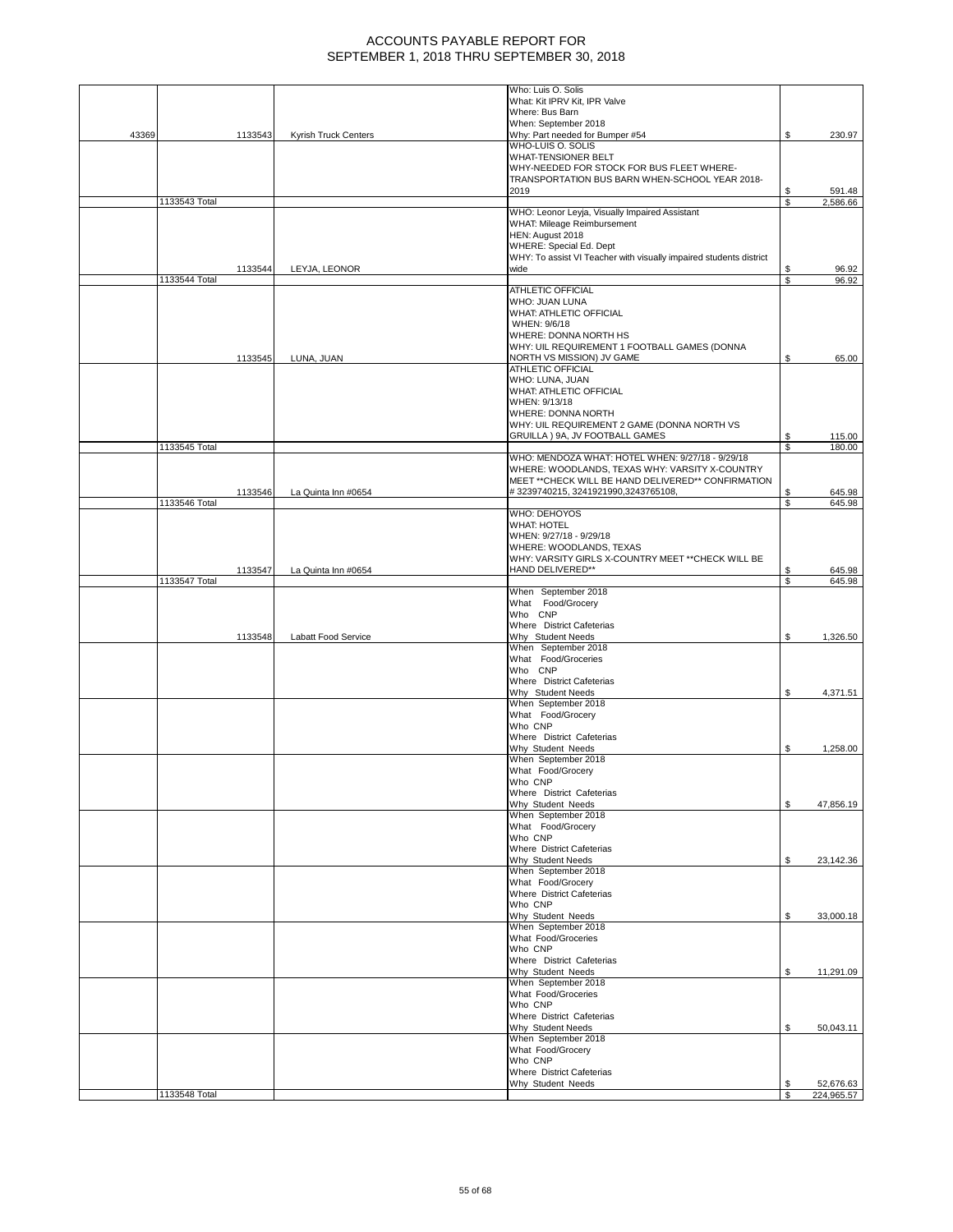|       |               |         |                          | What: Students dinner.                                                                  |          |                  |
|-------|---------------|---------|--------------------------|-----------------------------------------------------------------------------------------|----------|------------------|
|       |               |         |                          | Who: Mindy Bersalona, Donna HS Choir. When: Friday, Septmber                            |          |                  |
|       |               |         |                          | 20, 2018.                                                                               |          |                  |
|       |               |         |                          | Where: Donna High School / Bennie La Prade Stadium.                                     |          |                  |
|       |               |         |                          | Why: Meals to be provided for students staying after school to                          |          |                  |
| 43369 |               | 1133549 | <b>Little Caesars</b>    | perform at the friday night football gam                                                | \$       | 96.00            |
|       | 1133549 Total |         |                          |                                                                                         | \$       | 96.00            |
|       |               |         |                          | Who: Luis O. Solis                                                                      |          |                  |
|       |               |         |                          | What: Cover Engine Assy                                                                 |          |                  |
|       |               |         |                          | Where: Bus Barn<br>When: September 2018                                                 |          |                  |
|       |               | 1133550 | Longhorn Bus Sales,      | Why: Part needed to repair Bumper #54                                                   | \$       | 384.19           |
|       |               |         |                          | Who: Luis O. Solis                                                                      |          |                  |
|       |               |         |                          | What: Light, Bus Body, Marker, LED                                                      |          |                  |
|       |               |         |                          | Where: Bus Barn                                                                         |          |                  |
|       |               |         |                          | When: September 2018                                                                    |          |                  |
|       |               |         |                          | Why: Items needed to replenish stock                                                    | \$       | 162.00           |
|       |               |         |                          | WHO-LUIS O. SOLIS                                                                       |          |                  |
|       |               |         |                          | WHAT-ALTERNATOR 12V REMANALT                                                            |          |                  |
|       |               |         |                          | WHY-NEEDED FOR BUMPER 106                                                               |          |                  |
|       |               |         |                          | WHERE-TRANSPORTATION BUS BARN WHEN-SCHOOL YEAR                                          |          |                  |
|       |               |         |                          | 2017-2018                                                                               | \$       | 1,533.39         |
|       |               |         |                          | WHO-LUIS O. SOLIS                                                                       |          |                  |
|       |               |         |                          | WHAT-PUMP ASSY REMAN FUEL ELECT/BR WHY-BUMPER 47                                        |          |                  |
|       |               |         |                          |                                                                                         |          |                  |
|       |               |         |                          | WHERE-TRANSPORTATION BUS BARN WHEN-SCHOOL YEAR                                          |          |                  |
|       |               |         |                          | 2018-2019                                                                               | \$       | 509.93           |
|       | 1133550 Total |         |                          |                                                                                         | S        | 2.589.51         |
|       |               |         |                          | <b>ATHLETIC OFFICIAL</b>                                                                |          |                  |
|       |               |         |                          | WHO: RODRIUGEZ, JACQUILINE                                                              |          |                  |
|       |               |         |                          | <b>WHAT: ATHLETIC OFFICIAL</b>                                                          |          |                  |
|       |               |         |                          | WHEN: 9/6/18                                                                            |          |                  |
|       |               |         |                          | WHERE: DONNA NORTH HS<br>WHY: UIL REQUIREMENT 1 FOOTBALL GAMES (DONNA                   |          |                  |
|       |               | 1133551 | Luna, Daniel             | <b>NORTH VS MISSION HIGH)</b>                                                           | \$       | 65.00            |
|       | 1133551 Total |         |                          |                                                                                         | \$       | 65.00            |
|       |               |         |                          | BUYBOARD #498-15                                                                        |          |                  |
|       |               |         |                          | WHAT: CARTRIDGE & CARTRIDGE DRUMS                                                       |          |                  |
|       |               |         |                          | WHEN: 2018 - 2019                                                                       |          |                  |
|       |               |         |                          | WHERE: ACCOUNTS PAYABLE                                                                 |          |                  |
|       |               |         |                          | WHY: NEED FOR OKI C610                                                                  |          |                  |
|       |               | 1133552 | M&A Technology, Inc.     | WHO: ACCOUNTS PAYABLE STAFF                                                             | \$       | 925.55           |
|       |               |         |                          | Who: ELA Department                                                                     |          |                  |
|       |               |         |                          | What: Ink Cartridges for printers                                                       |          |                  |
|       |               |         |                          | When: 2018-19 School Year                                                               |          |                  |
|       |               |         |                          | Where: ELA Dept.                                                                        |          |                  |
|       |               |         |                          | Why: Ink Cartridges are needed for the printers in the ELA                              |          |                  |
|       |               |         |                          | department for day-to-day office use OKI C610                                           | S        | 2,361.20         |
|       |               |         |                          |                                                                                         |          |                  |
|       |               |         |                          | WHO: Laura Quiroz, Diagnostician                                                        |          |                  |
|       |               |         |                          | WHAT: OKI MC361 MC362 Black Cartridge WHEN: August 2018                                 |          |                  |
|       |               |         |                          | WHERE: Special Ed. Dept.<br>WHY: to create and maintain student records of FIE, ARD for |          |                  |
|       |               |         |                          | documentation                                                                           | S        | 1,735.00         |
|       |               |         |                          | Who: M & A Technology                                                                   |          |                  |
|       |               |         |                          | What: Toner for office printers                                                         |          |                  |
|       |               |         |                          | When: 2018-2019 School Year                                                             |          |                  |
|       |               |         |                          | Where: DAEP Campus                                                                      |          |                  |
|       |               |         |                          | Why: To print copies and flyers for students and staff                                  | \$       | 1,788.20         |
|       | 1133552 Total |         |                          |                                                                                         | S        | 6,809.95         |
|       |               |         |                          | WHO: MAINT/JUAN P                                                                       |          |                  |
|       |               |         |                          | <b>WHAT: PAINT</b>                                                                      |          |                  |
|       |               |         |                          | WHEN: SEPT 2018                                                                         |          |                  |
|       |               |         |                          | WHERE; RUNN PAVILIAN                                                                    |          |                  |
|       |               | 1133553 | MCCOYS BUILDING SUPPLIES | <b>WHY: REPAIRS</b>                                                                     | \$       | 54.31            |
|       | 1133553 Total |         |                          |                                                                                         | S        | 54.31            |
|       |               |         |                          | <b>ENTRY FEE</b>                                                                        |          |                  |
|       |               |         |                          | WHO: BOYS CROSS COUNTRY<br>WHEN: 9/8/18                                                 |          |                  |
|       |               |         |                          | <b>WHERE: MERCEDES TX</b>                                                               |          |                  |
|       |               |         |                          | WHAT: (JV) C-C MEET                                                                     |          |                  |
|       |               | 1133554 | MID-VALLEY TRACK CLUB    | <b>WHY: ENTRY FEE</b>                                                                   | \$       | 150.00           |
|       | 1133554 Total |         |                          |                                                                                         | \$       | 150.00           |
|       |               |         |                          | <b>ENTRY FEE</b>                                                                        |          |                  |
|       |               |         |                          | WHO: GIRLS CROSS COUNTRY                                                                |          |                  |
|       |               |         |                          | WHEN: 9/8/18                                                                            |          |                  |
|       |               |         |                          | <b>WHERE: MERCEDES TX</b>                                                               |          |                  |
|       |               |         |                          | WHAT: (V) C-C MEET                                                                      |          |                  |
|       |               | 1133555 | MID-VALLEY TRACK CLUB    | WHY: ENTRY FEE                                                                          | \$       | 150.00           |
|       | 1133555 Total |         |                          |                                                                                         | <b>S</b> | 150.00           |
|       |               |         |                          | Who: MARYELLEN CASTILLO / COUNSELOR Where: P.S.                                         |          |                  |
|       |               |         |                          | <b>GARZA ELEMENTARY</b>                                                                 |          |                  |
|       |               |         |                          | What: Anti bully / internet safety resources. When: 2017-2018                           |          |                  |
|       |               |         |                          | SCHOOL YEAR Why: Identify and provide counseling, and                                   |          |                  |
|       | 1133556 Total | 1133556 | Marco Products           | school/community resources to at-risk students                                          | \$<br>\$ | 110.75<br>110.75 |
|       |               |         |                          | WHO: MAINT/ELUTERIO                                                                     |          |                  |
|       |               |         |                          | <b>WHAT: MATERIAL</b>                                                                   |          |                  |
|       |               |         |                          | <b>WHEN: SEPT 2018</b>                                                                  |          |                  |
|       |               |         |                          | <b>WHERE: STOCK</b>                                                                     |          |                  |
|       |               | 1133557 | Mark's Plumbing Parts    | WHY: DAILY DUTIES                                                                       | \$       | 3,097.37         |
|       | 1133557 Total |         |                          |                                                                                         | Ŝ.       | 3,097.37         |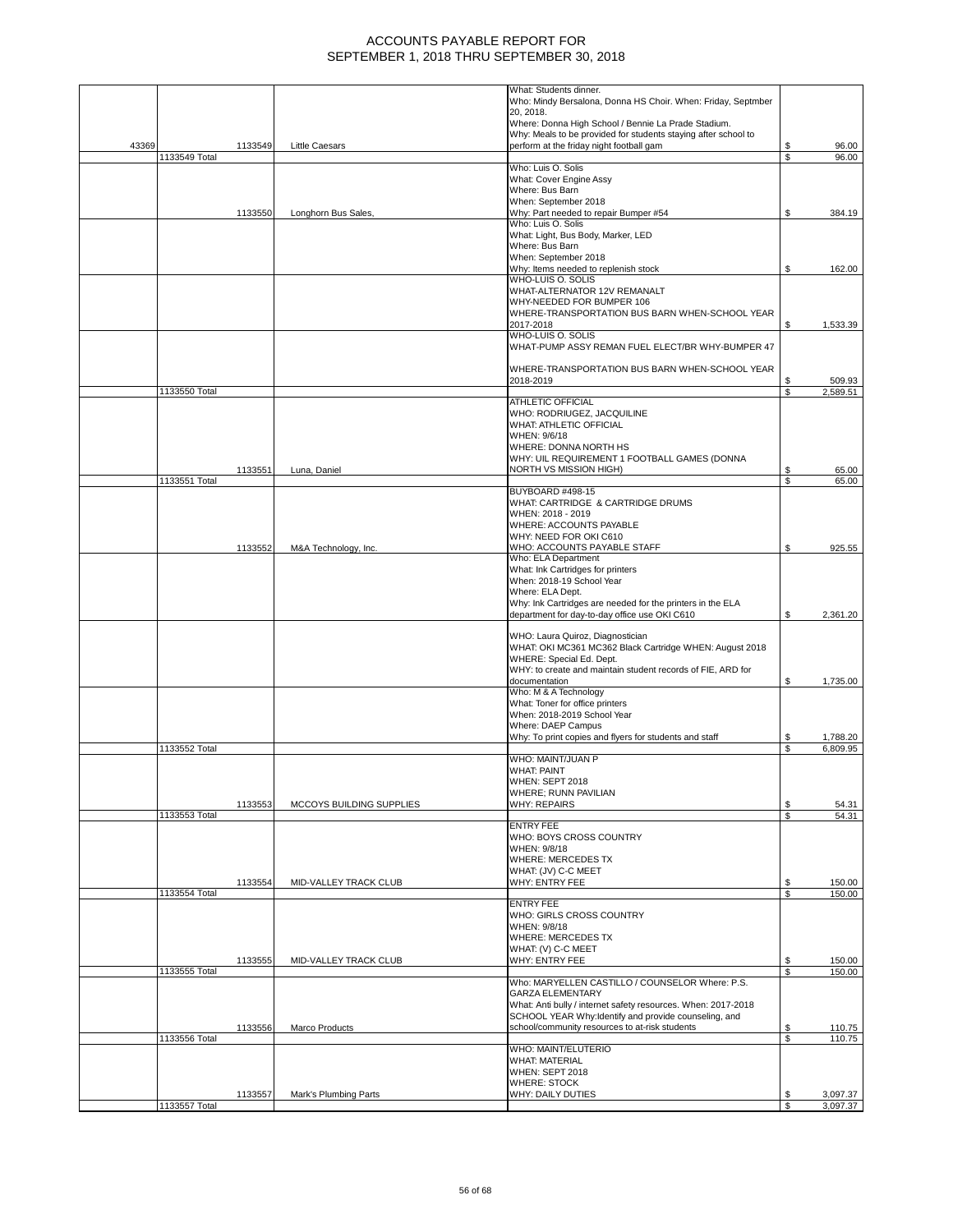|       |               |         |                                            | WHO: MAINT/TEOFILO<br><b>WHAT: FOUNTAIN</b>                                 |          |                |
|-------|---------------|---------|--------------------------------------------|-----------------------------------------------------------------------------|----------|----------------|
|       |               |         |                                            | WHERE: GUZMAN RM 110                                                        |          |                |
| 43369 |               | 1133558 | Marks Plumbing Parts & Commercial Supplies | WHY: NOT WORKING                                                            | \$       | 594.14         |
|       | 1133558 Total |         |                                            |                                                                             | \$       | 594.14         |
|       |               |         |                                            | WHO: Claudia Marshall, Homebound Teacher                                    |          |                |
|       |               |         |                                            | WHAT: Mileage Reimbursement                                                 |          |                |
|       |               |         |                                            | WHEN: August 2018<br><b>WHERE: Special Ed. Dept</b>                         |          |                |
|       |               | 1133559 | Marshall, Claudia                          | WHY: To provide instructional services to students on Homebound.            | \$       | 93.17          |
|       | 1133559 Total |         |                                            | What: Lunch allowance.                                                      | \$       | 93.17          |
|       |               |         |                                            | Who: Angel Leal, Donna HS Theatre.                                          |          |                |
|       |               |         |                                            | When: September 22, 2018.                                                   |          |                |
|       |               |         |                                            | Where: Harlingen South High School / Texas Forensic Association<br>Meet.    |          |                |
|       |               | 1133560 | McDonald's                                 | Why: Meals will be provided for students attending meet.                    | \$       | 70.85          |
|       | 1133560 Total |         |                                            |                                                                             | \$       | 70.85          |
|       |               |         |                                            | DHS 8/17/18<br>WHO: JUAN DAVILA                                             |          |                |
|       |               |         |                                            | WHEN: 8/17/18                                                               |          |                |
|       |               |         |                                            | WHERE: EDCOUCH ELSA                                                         |          |                |
|       |               | 1133561 | McDonald's - Donna                         | WHY: BOYS CROSS COUNTRY MEET<br>WHAT: BREAKFAST MEALS FOR ATHLETES          | \$       | 120.00         |
|       |               |         |                                            | DHS 8/25/18                                                                 |          |                |
|       |               |         |                                            | WHO: JUAN DAVILA                                                            |          |                |
|       |               |         |                                            | WHEN: 8/25/18<br><b>WHERE: SAN BENITO</b>                                   |          |                |
|       |               |         |                                            | WHY: BOYS CROSS COUNTRY MEET                                                |          |                |
|       |               |         |                                            | WHAT: MEALS FOR ATHLETES                                                    | \$       | 149.70         |
|       |               |         |                                            | DHS 9/1/18                                                                  |          |                |
|       |               |         |                                            | WHO: RAMIRO SOLIS<br>WHEN: 9/1/18                                           |          |                |
|       |               |         |                                            | WHERE: PSJA NORTH                                                           |          |                |
|       |               |         |                                            | <b>WHY: TENNIS MATCH</b>                                                    |          |                |
|       |               |         |                                            | WHAT: MEALS FOR ATHLETES<br><b>STUDENT MEAL</b>                             | \$       | 119.76         |
|       |               |         |                                            | WHO: JONES                                                                  |          |                |
|       |               |         |                                            | WHEN: 9/17/18                                                               |          |                |
|       |               |         |                                            | <b>WHERE: EAST HS</b><br><b>WHAT: TENNIS MEET</b>                           |          |                |
|       |               |         |                                            | <b>WHY: STUDENT MEAL</b>                                                    | \$       | 126.00         |
|       |               |         |                                            | <b>STUDENT MEAL</b>                                                         |          |                |
|       |               |         |                                            | <b>WHO: P PENUELAS</b><br>WHEN: 9/13/18                                     |          |                |
|       |               |         |                                            | WHERE: B. GARZA                                                             |          |                |
|       |               |         |                                            | WHAT: A&B VOLLEYBALL TEAM                                                   |          |                |
|       |               |         |                                            | WHY: STUDENT MEAL<br><b>STUDENT MEAL</b>                                    | \$       | 168.00         |
|       |               |         |                                            | WHO: S. SAUCEDO                                                             |          |                |
|       |               |         |                                            | WHEN: 9/18/18                                                               |          |                |
|       |               |         |                                            | WHERE: WESLACO, CUELLAR MS                                                  |          |                |
|       |               |         |                                            | WHAT: 7TH A AND B TEAMS VOLLEYBALL WHY: STUDENT<br><b>MEALS</b>             | \$       | 108.00         |
|       |               |         |                                            | WHO: COACH TIMOTHY GARATE WHAT: STUDENTS                                    |          |                |
|       |               |         |                                            | BREAKFAST MEALS WHEN: SEPTEMBER 14, 2018                                    |          |                |
|       |               |         |                                            | WHERE: PALMVIEW GOLF COURSE MCALLEN<br>WHY: VARSITY GOLF TOURNAMENT         | \$       | 33.03          |
|       |               |         |                                            | WHO: RAMIRO LEAL-ATHLETIC COORDINTOR                                        |          |                |
|       |               |         |                                            | <b>WHAT: STUDENT MEALS</b>                                                  |          |                |
|       |               |         |                                            | WHEN: SEPTEMBER 6, 2018<br>WHERE: PSJA SOUTHWEST                            |          |                |
|       |               |         |                                            | WHY: FOOTBALL GAME VS PSJA SOUTHWEST JV                                     | \$       | 490.00         |
|       |               |         |                                            | WHO: VERONICA CAVAZOS                                                       |          |                |
|       |               |         |                                            | <b>WHAT: STUDENT MEALS</b><br>WHEN: SEPTEMBER 6, 2018                       |          |                |
|       |               |         |                                            | WHERE: WESLACO B. GARZA                                                     |          |                |
|       |               |         |                                            | WHY: VOLLEYBALL GAME AT WESLACO B. GARZA                                    | \$       | 240.00         |
|       | 1133561 Total |         |                                            | WHO: J. DAVILA                                                              | S        | 1,554.49       |
|       |               |         |                                            | WHAT: ENTRY FEE PER TEAM TO COMPETE WHEN:                                   |          |                |
|       |               |         |                                            | SEPTEMBER 28-29, 2018                                                       |          |                |
|       |               | 1133562 | McNeil High School Track & XC Bo           | WHERE: McNEIL INVITATIONAL, ROUND ROCK<br>WHY: PRE-STATE CROSS COUNTRY MEET | \$       | 100.00         |
|       | 1133562 Total |         |                                            |                                                                             | \$       | 100.00         |
|       |               |         |                                            | WHO: Jesus Melgoza, Visually Impaired Teacher                               |          |                |
|       |               |         |                                            | WHAT: Mileage Reimbursement<br>WHEN: August 2018                            |          |                |
|       |               |         |                                            | WHERE: Special Ed. Department                                               |          |                |
|       |               |         |                                            | WHY: To provide instructional services to visually impaired students        |          |                |
|       | 1133563 Total | 1133563 | Melgoza, Jesus                             | district wide                                                               | \$<br>\$ | 97.50<br>97.50 |
|       |               |         |                                            | STUDENT MEAL 10 STUDENTS 2 NIGHTS 3 DAYS 20                                 |          |                |
|       |               |         |                                            | BREAKFAST, 20 LUNCH 30 DINNER.                                              |          |                |
|       |               |         |                                            | <b>WHO: MENDOZA</b><br><b>WHAT: STUDENT MEALS</b>                           |          |                |
|       |               |         |                                            | WHEN: 9/27/18 - 9/29/18                                                     |          |                |
|       |               |         |                                            | WHERE: WOODLANDS, TEXAS                                                     |          |                |
|       |               | 1133564 | Mendoza, Basilio                           | WHY: VARSITY X-COUNTRY MEET ** CHECK WILL BE CASHED<br>PRIOR TO DEPARTURE** | \$       | 490.00         |
|       | 1133564 Total |         |                                            |                                                                             | S        | 490.00         |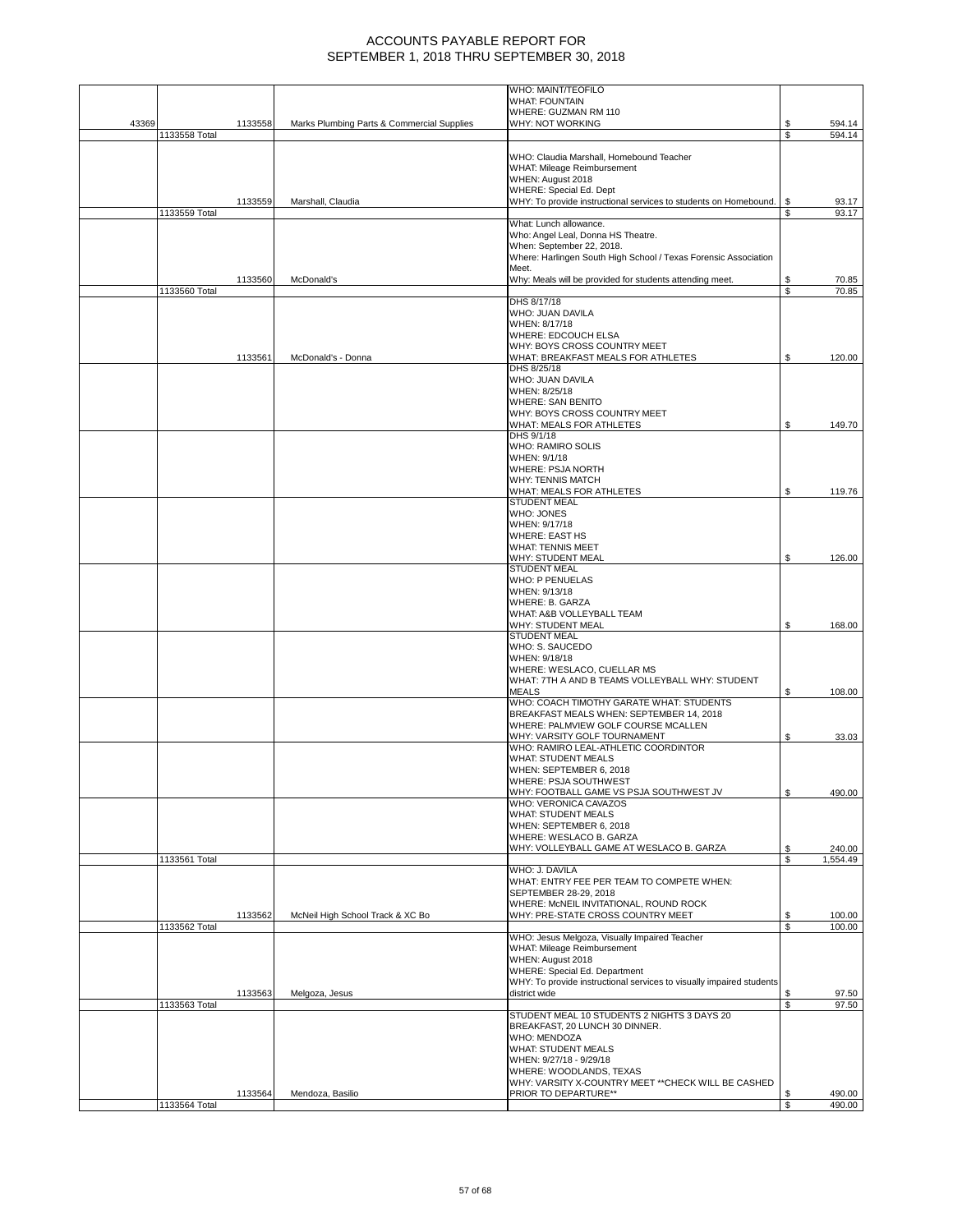|       |               |         |                             | What: Registration fees.<br>Who: Matias Rivera, Donna HS Band. When: October 6, 2018 /                |          |                   |
|-------|---------------|---------|-----------------------------|-------------------------------------------------------------------------------------------------------|----------|-------------------|
|       |               |         |                             | Mercedes Marching Festival.                                                                           |          |                   |
|       |               |         |                             | Where: Mercedes High School Stadium. Why: Fees needed to be                                           |          |                   |
| 43369 | 1133565 Total | 1133565 | Mercedes ISD                | paid in order to participate                                                                          | \$<br>\$ | 400.00<br>400.00  |
|       |               |         |                             | What: Per Diem                                                                                        |          |                   |
|       |               |         |                             | When: September 27-30, 2018<br>Where: Austin, Texas                                                   |          |                   |
|       |               |         |                             | Who: Dr. Donna Mery, Board of Trustee Why: TASA/TASB                                                  |          |                   |
|       |               | 1133566 | Mery, Donna A.              | Convention 2018 Breakfast September 28-30, 2018                                                       | S        | 622.44            |
|       | 1133566 Total |         |                             | WHO: MAINT/ELUTERIO                                                                                   | S        | 622.44            |
|       |               |         |                             | <b>WHAT: PARTS</b>                                                                                    |          |                   |
|       |               |         |                             | <b>WHEN: SEPT 2018</b>                                                                                |          |                   |
|       |               | 1133567 | Mission Auto Electric, Inc. | WHERE: MAINT/STOCK<br><b>WHY: DAILY DUTIES</b>                                                        | S        | 977.71            |
|       | 1133567 Total |         |                             |                                                                                                       | \$       | 977.71            |
|       |               |         |                             | WHO: CTE TEACHER AMANDA CEDILLO WHAT: SUPPLIES                                                        |          |                   |
|       |               |         |                             | FOR THE GREENHOUSE WHEN: AUGUST 2018<br><b>WHERE: DNHS</b>                                            |          |                   |
|       |               |         |                             | WHY: ITEMS WILL BE USED FOR INSTRUCTIONAL                                                             |          |                   |
|       |               | 1133568 | Morrison Supply, LLC        | <b>RESOURCES</b>                                                                                      | \$       | 132.61            |
|       |               |         |                             | WHO: MAINT/ISREAL T                                                                                   |          |                   |
|       |               |         |                             | <b>WHAT: BARRIER</b><br><b>WHEN: AUG 2018</b>                                                         |          |                   |
|       |               |         |                             | WHERE: MUNOZ C WING                                                                                   |          |                   |
|       |               |         |                             | WHY: NOT WORKING                                                                                      | \$       | 820.00            |
|       |               |         |                             | WHO: MAINT/ISREAL T<br><b>WHAT: MATERIAL</b>                                                          |          |                   |
|       |               |         |                             | <b>WHEN: SEPT 2018</b>                                                                                |          |                   |
|       |               |         |                             | <b>WHERE: GARZA B WING</b>                                                                            |          |                   |
|       | 1133568 Total |         |                             | WHY: REPAIRS NEEDED                                                                                   | S<br>\$  | 79.01<br>1,031.62 |
|       |               |         |                             | WHAT: INVOICE 0301096262                                                                              |          |                   |
|       |               |         |                             | <b>WHEN: AUGUST 28, 2018</b>                                                                          |          |                   |
|       |               |         |                             | <b>WHERE: DONNA ISD</b><br>WHO: HUMAN RESOURCES DEPT.                                                 |          |                   |
|       |               | 1133569 | Mountain Glacier Llc        | WHY: WATER                                                                                            | \$       | 41.95             |
|       |               |         |                             | WHO: CTE DEPT                                                                                         |          |                   |
|       |               |         |                             | <b>WHAT: WATER</b><br>WHEN: SEPTEMBER 2018                                                            |          |                   |
|       |               |         |                             | WHERE: DONNA HIGH SCHOOL                                                                              |          |                   |
|       |               |         |                             | WHY: DAY TO DAY DEPARTMENT OF OPERATIONS                                                              |          | 132.81            |
|       | 1133569 Total |         |                             | <b>REGISTRATION FEE.</b>                                                                              | S        | 174.76            |
|       |               |         |                             | WHO: DEHOYOS                                                                                          |          |                   |
|       |               |         |                             | WHAT: REGISTRATION FEE                                                                                |          |                   |
|       |               |         |                             | WHEN: 9/27/18 - 9/29/18                                                                               |          |                   |
|       |               |         |                             | WHERE: WOODLANDS, TEXAS<br>WHY: VARSITY GIRLS X-COUNTRY MEET ** CHECK WILL BE                         |          |                   |
|       |               | 1133570 | Nike South                  | HAND DELIVERED**                                                                                      | \$       | 125.00            |
|       | 1133570 Total |         |                             |                                                                                                       | \$       | 125.00            |
|       |               |         |                             | <b>WHO: MENDOZA</b><br>WHAT: STUDENT REGISTRATION FEE WHEN: 9/27/18 - 9/29/18                         |          |                   |
|       |               |         |                             |                                                                                                       |          |                   |
|       |               |         |                             | WHERE: WOODLANDS, TEXAS                                                                               |          |                   |
|       |               | 1133571 | Nike South                  | WHY: VARSITY X-COUNTRY MEET *CHECK WILL BE HAND<br>DELIVERED**                                        |          | 125.00            |
|       | 1133571 Total |         |                             |                                                                                                       | \$       | 125.00            |
|       |               |         |                             | DHS 9/1/18                                                                                            |          |                   |
|       |               |         |                             | WHO: ANNA CASTILLO<br>WHEN: 9/1/18                                                                    |          |                   |
|       |               |         |                             | <b>WHERE: MISSION</b>                                                                                 |          |                   |
|       |               |         |                             | WHY: BOYS/GIRLS CROSS COUNTRY MEET WHAT: ENTRY                                                        |          |                   |
|       |               | 1133572 | Nikki Rowe High School      | FEE FOR ATHLETES<br>DHS 9/1/18                                                                        | \$       | 150.00            |
|       |               |         |                             | WHO: JUAN DAVILA                                                                                      |          |                   |
|       |               |         |                             | WHEN: 9/1/18                                                                                          |          |                   |
|       |               |         |                             | <b>WHERE: NIKKI ROWE</b><br>WHY: BOYS CROSS COUNTRY MEET                                              |          |                   |
|       |               |         |                             | WHAT: ENTRY FEE FOR ATHLETES                                                                          | S        | 150.00            |
|       | 1133572 Total |         |                             |                                                                                                       | \$       | 300.00            |
|       |               |         |                             | WHO: Onesimo Nino, Diagnostician<br>WHAT: Mileage Reimbursement                                       |          |                   |
|       |               |         |                             | WHEN: August 2018                                                                                     |          |                   |
|       |               |         |                             | WHERE: Special Ed. Dept                                                                               |          |                   |
|       |               |         |                             | WHY: to assess and determine eligibility of services for students at                                  |          |                   |
|       | 1133573 Total | 1133573 | Nino, Onesimo               | Donna North High School                                                                               | \$<br>\$ | 36.81<br>36.81    |
|       |               |         |                             |                                                                                                       |          |                   |
|       |               |         |                             | WHO: CTE ELDA GONZALEZ, COSMETOLOGY INSTRUCTOR                                                        |          |                   |
|       |               |         |                             | WHAT: COSMETOLOGY KITS WHEN: SEPTEMBER 24-27, 2018<br>WHERE: DONNA HIGH SCHOOL WHY: KITS WILL BE USED |          |                   |
|       |               | 1133574 | <b>Nylynn Cosmetics</b>     | FOR INSTRUCTIONAL RESOURCES FOR CTE STUDENTS                                                          |          | 4,435.00          |
|       | 1133574 Total |         |                             |                                                                                                       | S        | 4,435.00          |
|       |               |         |                             | WHO-LUIS O. SOLIS<br><b>WHAT-MICRO V BELT</b>                                                         |          |                   |
|       |               |         |                             | WHY-NEEDED FOR STOCK FOR BUS FLEET WHERE-                                                             |          |                   |
|       |               |         |                             | TRANSPORTATION BUS BARN WHEN-SCHOOL YEAR 2018-                                                        |          |                   |
|       |               | 1133575 | O'reilly Automotive, Inc    | 2019                                                                                                  | \$       | 310.20            |
|       | 1133575 Total |         |                             |                                                                                                       | \$       | 310.20            |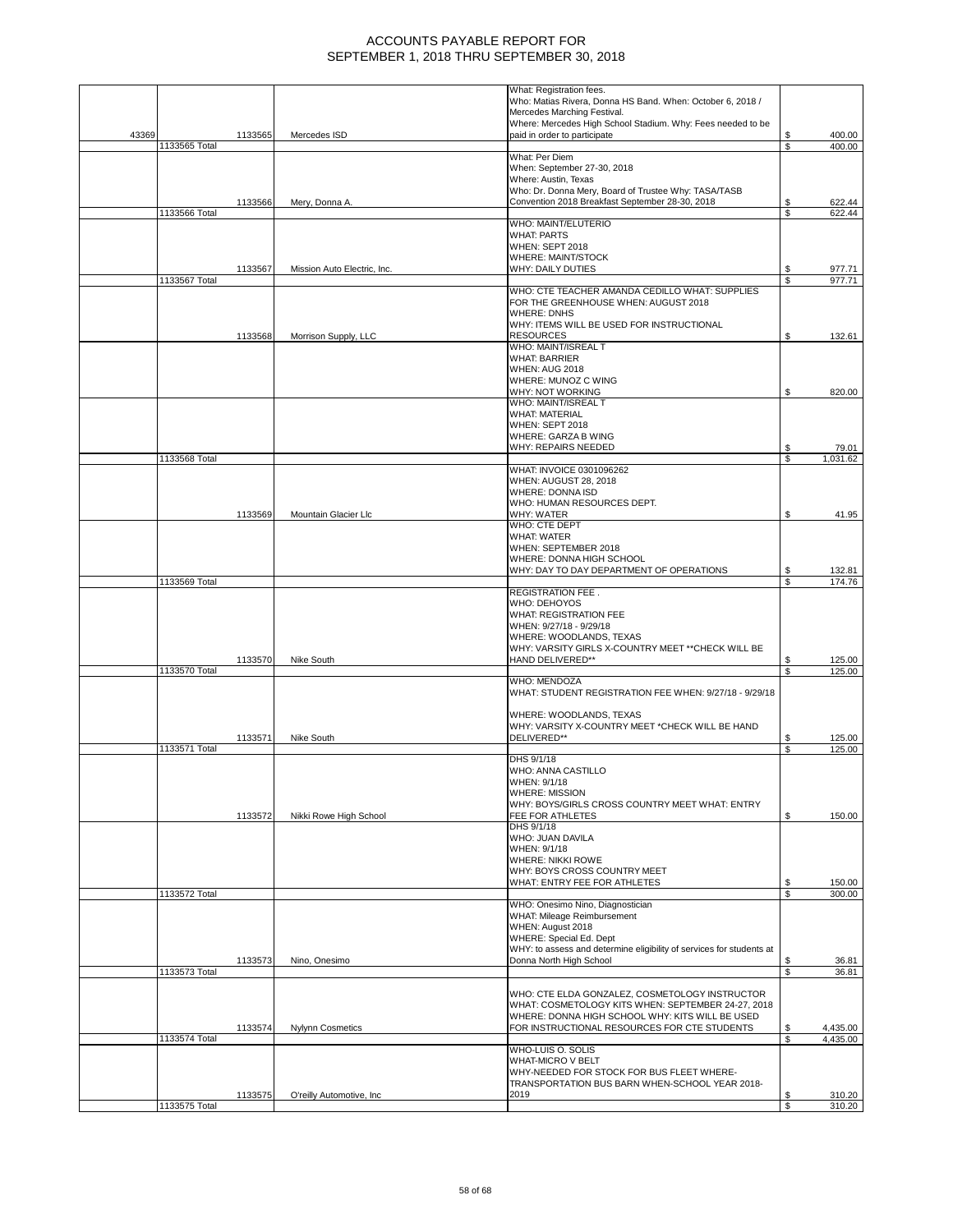|       |               |         |                                 | Who: ELA Department                                                                                 |          |                      |
|-------|---------------|---------|---------------------------------|-----------------------------------------------------------------------------------------------------|----------|----------------------|
|       |               |         |                                 | What: Supplies to be used for staff development                                                     |          |                      |
|       |               |         |                                 | When: 2018-19                                                                                       |          |                      |
|       |               |         |                                 | Where: ELA Department                                                                               |          |                      |
|       |               |         |                                 | Why: Supplies that are needed to prepare materials for staff                                        |          |                      |
|       |               |         |                                 | development held by the ELA staff Neenah Astrobright Bright Color                                   |          |                      |
| 43369 |               | 1133576 | Office Depot, Inc.              | Paper - Lift Off                                                                                    | \$       | 178.86               |
|       | 1133576 Total |         |                                 |                                                                                                     | \$       | 178.86               |
|       |               |         |                                 | WHO-LUIS O. SOLIS                                                                                   |          |                      |
|       |               |         |                                 | WHAT-300 GALLONS OF DEF WITH PUMP EQUIPMENT                                                         |          |                      |
|       |               |         |                                 | WHY-NEEDED FOR BUS FLEET                                                                            |          |                      |
|       |               |         |                                 | WHERE-TRANSPORTATION BUS BARN WHEN-SCHOOL YEAR                                                      |          |                      |
|       |               | 1133577 | Oil Patch Fuel & Supply, Inc.   | 2018-2019                                                                                           | S        | 423.00               |
|       | 1133577 Total |         |                                 |                                                                                                     | \$       | 423.00               |
|       |               |         |                                 |                                                                                                     |          |                      |
|       |               |         |                                 | What: c230 Good News, Thomas, Andre SSA.                                                            |          |                      |
|       |               |         |                                 | Who: Mindy Bersalona, Donna High School Choir.                                                      |          |                      |
|       |               |         |                                 | When: Fall Semester.                                                                                |          |                      |
|       |               |         |                                 | Where: Donna High School, auditions and Clinic and Concert.                                         |          |                      |
|       |               | 1133578 | PENDER'S MUSIC CO               | Why: Original music needed for students to audition.                                                | \$<br>S  | 147.87               |
|       | 1133578 Total |         |                                 | <b>ENTRY FEE</b>                                                                                    |          | 147.87               |
|       |               |         |                                 |                                                                                                     |          |                      |
|       |               |         |                                 | WHO: DNHS GOLF<br>WHEN: 9/14-15/18                                                                  |          |                      |
|       |               |         |                                 | WHERE: MCALLEN PALM VIEW COURSE WHAT:                                                               |          |                      |
|       |               |         |                                 | <b>TOURNAMENT PLAY</b>                                                                              |          |                      |
|       |               | 1133579 | Palm View Golf Course           | WHY:ENTRY FEE                                                                                       | \$       | 325.00               |
|       |               |         |                                 | <b>WHO: COACH GARATE</b>                                                                            |          |                      |
|       |               |         |                                 | <b>WHAT: GOLF FEES</b>                                                                              |          |                      |
|       |               |         |                                 | WHEN: 2018-2019 SCHOOL YEAR                                                                         |          |                      |
|       |               |         |                                 | WHERE: DONNA HIGH SCHOOL                                                                            |          |                      |
|       |               |         |                                 | WHY: GOLF COURSE GREEN 18 HOLES FOR STUDENT                                                         |          |                      |
|       |               |         |                                 | ATHELTES TO PRACTICE AND COMPETE                                                                    | S        | 117.29               |
|       |               |         |                                 | WHO: COACH TIMOTHY GARATE WHAT: ENTRY FEES                                                          |          |                      |
|       |               |         |                                 | WHEN: SEPTEMBER 14-15, 2018                                                                         |          |                      |
|       |               |         |                                 | WHERE: PALMVIEW GOLF COURSE MCALLEN                                                                 |          |                      |
|       |               |         |                                 | WHY: VARSITY GOLF TOURNAMENT                                                                        | S        | 325.00               |
|       | 1133579 Total |         |                                 |                                                                                                     | \$       | 767.29               |
|       |               |         |                                 | <b>ATHLETIC OFFICIAL</b>                                                                            |          |                      |
|       |               |         |                                 | WHO: PEDROZA, NOEL                                                                                  |          |                      |
|       |               |         |                                 | WHAT: ATHLETIC OFFICIAL                                                                             |          |                      |
|       |               |         |                                 | WHEN: 8/11/18                                                                                       |          |                      |
|       |               |         |                                 | WHERE: DONNA NORTH HS                                                                               |          |                      |
|       |               |         |                                 | WHY: UIL REQUIREMENT 3 VOLLEYBALL GAMES                                                             |          |                      |
|       |               |         |                                 | (RAYMONDVILLE VS SAN DIEGO) ( JUAREZ LINCOLN VS<br>PERLITA) (SAN DIEGO VS SUAREZ LIN.)              | S        |                      |
|       | 1133580 Total | 1133580 | Pedraza, Noel                   |                                                                                                     | \$       | 165.00<br>165.00     |
|       |               |         |                                 | WHO: Delia Pena, Special Ed.                                                                        |          |                      |
|       |               |         |                                 | WHAT: Mileage reimbursement                                                                         |          |                      |
|       |               |         |                                 | WHEN: August 2018                                                                                   |          |                      |
|       |               |         |                                 | WHERE: Special Ed. Dept.                                                                            |          |                      |
|       |               |         |                                 | WHY: to and from Special Ed. in preparation of Staff Meetings,                                      |          |                      |
|       |               | 1133581 | Pena, Delia                     | Parent Meetings and supplies                                                                        | \$       | 75.76                |
|       | 1133581 Total |         |                                 |                                                                                                     | S        | 75.76                |
|       |               |         |                                 | WHO: Sylvia Pena, Homebound Teacher WHAT: Mileage                                                   |          |                      |
|       |               |         |                                 | Reimbursement                                                                                       |          |                      |
|       |               |         |                                 | WHEN: September 2018                                                                                |          |                      |
|       |               |         |                                 |                                                                                                     |          |                      |
|       |               |         |                                 | <b>WHERE: Special Ed. Dept</b>                                                                      |          |                      |
|       |               |         |                                 | WHY: To and from student homes to provide instruction to home                                       |          |                      |
|       |               | 1133582 | Pena, Sylvia                    | bound students                                                                                      | \$       | 164.14               |
|       | 1133582 Total |         |                                 |                                                                                                     | S        | 164.14               |
|       |               |         |                                 | What: Scripts for the Musical "Emma"! Who: Angel Leal, Donna HS                                     |          |                      |
|       |               |         |                                 | Drama.                                                                                              |          |                      |
|       |               |         |                                 | When: 2018-2019 School Year.                                                                        |          |                      |
|       |               |         |                                 | Where: Donna High School.                                                                           |          |                      |
|       |               |         |                                 | Why: To have students begin to prepare for new school years                                         |          |                      |
|       |               | 1133583 | Playscripts, Inc.               | shows.                                                                                              | \$       | 485.68               |
|       | 1133583 Total |         |                                 |                                                                                                     | \$       | 485.68               |
|       | 1133584 Total | 1133584 | PortionPac Chemical Corporation | for cleanning and safty sanitation for all cafeterias district wide                                 | \$<br>\$ | 4,055.53<br>4,055.53 |
|       |               |         |                                 |                                                                                                     |          |                      |
|       |               |         |                                 | Who: Bilingual/ESL Department-Gregorio Arellano, Jr., Director                                      |          |                      |
|       |               |         |                                 | What: Academic Monthly calendars When: as needed for 2018-19                                        |          |                      |
|       |               |         |                                 | school year                                                                                         |          |                      |
|       |               |         |                                 | Where: Bilingual/ESL Department                                                                     |          |                      |
|       |               |         |                                 | Why: Instructional Resources for department in order to serve                                       |          |                      |
|       |               | 1133585 | Positive Promotions             | campuses/students m                                                                                 | \$       | 123.45               |
|       |               |         |                                 | Who: Social Studies Department                                                                      |          |                      |
|       |               |         |                                 | What: Monthly Desk Planners                                                                         |          |                      |
|       |               |         |                                 | When: 2018-19 School Year                                                                           |          |                      |
|       |               |         |                                 | Where: Social Studies Department                                                                    |          |                      |
|       |               |         |                                 | Why: Monthly Desk Planners to be given out to the Social Studies                                    |          |                      |
|       |               |         |                                 | Teachers Our Staff Goes Above, Our Students Go Beyond 2018-                                         |          |                      |
|       |               |         |                                 | 2019                                                                                                | S        | 130.68               |
|       | 1133585 Total |         |                                 |                                                                                                     | \$       | 254.13               |
|       |               |         |                                 | Who: Carmen Quinter tamez                                                                           |          |                      |
|       |               |         |                                 | What: Mileage                                                                                       |          |                      |
|       |               |         |                                 | When: August, 2018                                                                                  |          |                      |
|       |               |         |                                 | Where PRS Program                                                                                   |          |                      |
|       |               | 1133586 | Quintero-Tamez, Carmen L.       | Why: Need reimbursement for fuel used. Reimbursement for fuel<br>used for the month of August, 2018 | S        | 28.25                |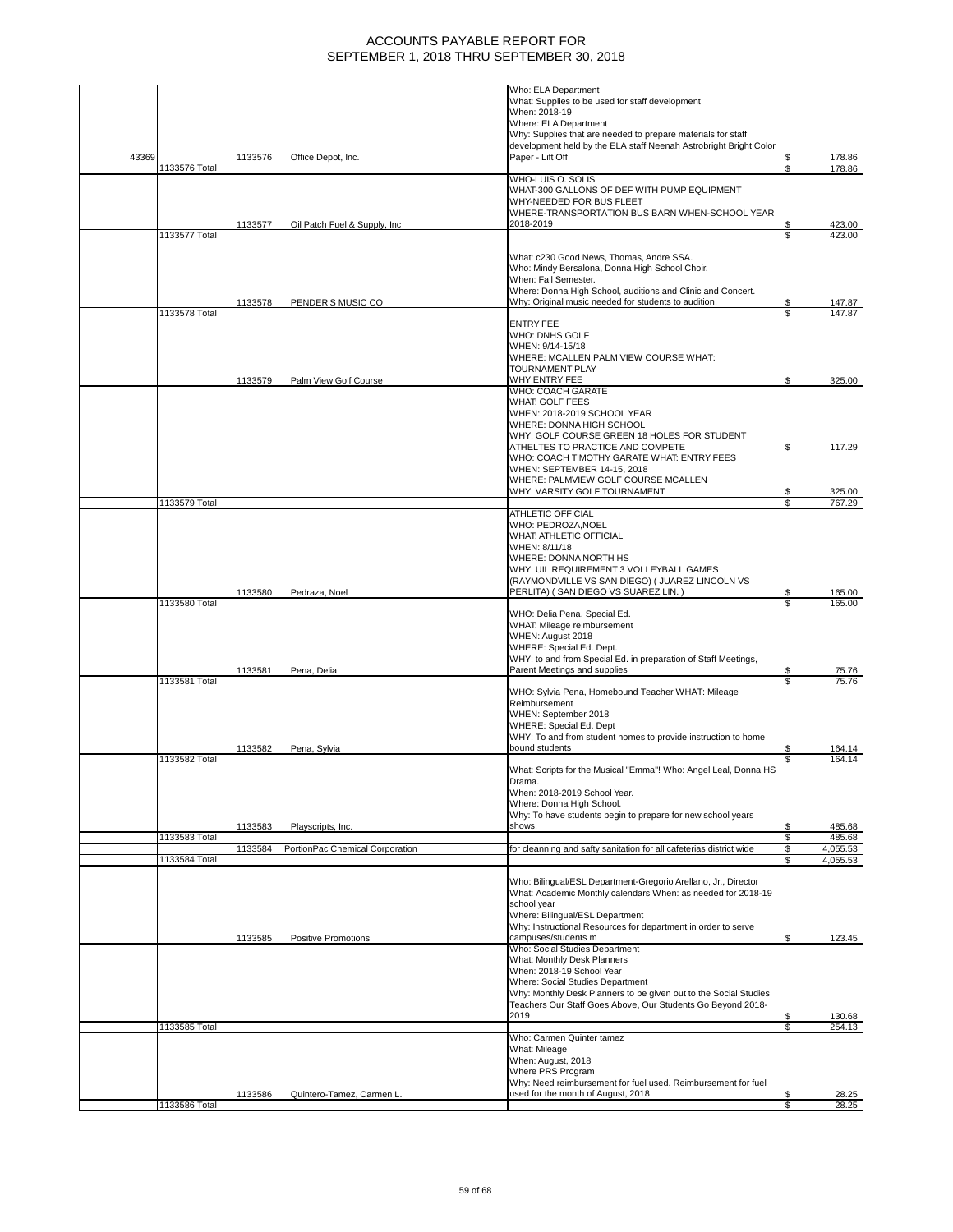|       |               |         |                                 | WHO: MONICA GUERRERO                                            |    |          |
|-------|---------------|---------|---------------------------------|-----------------------------------------------------------------|----|----------|
|       |               |         |                                 | WHAT: STUDENT AND STAFF MEAL                                    |    |          |
|       |               |         |                                 | WHEN: SEPTEMBER 6, 2018                                         |    |          |
|       |               |         |                                 | WHERE: MARY HOGE MIDDLE SCHOOL WHY: VOLLEYBALL                  |    |          |
| 43369 |               | 1133587 | RAISING CANE'S 249              | GAMES 8TH A, B AND C                                            | \$ | 220.02   |
|       |               |         |                                 | WHO: RICK ALVAREZ                                               |    |          |
|       |               |         |                                 | WHAT: STUDENT AND STAFF MEALS                                   |    |          |
|       |               |         |                                 | WHEN: SEPTEMBER 8, 2018                                         |    |          |
|       |               |         |                                 | WHERE: CUELLAR MIDDLE SCHOOL WESLACO, TEXAS                     |    |          |
|       |               |         |                                 | WHY: FOOTBALL GAME TODD VS CUELLAR                              | S  | 221.41   |
|       |               |         |                                 | WHO:CTE TEACHER AMANDA CEDILLO WHAT: STUDENT AND                |    |          |
|       |               |         |                                 | <b>STAFF MEAL</b>                                               |    |          |
|       |               |         |                                 | WHEN: 9/21/18                                                   |    |          |
|       |               |         |                                 | WHERE: MERCEDES, TX.                                            |    |          |
|       |               |         |                                 | WHY: STUDENTS ATTENDING CITRUS VALLEY FFA DISTRICT              |    |          |
|       |               |         |                                 | PLANT ID STUDENT MEAL                                           | \$ | 115.03   |
|       | 1133587 Total |         |                                 |                                                                 | \$ | 556.46   |
|       |               |         |                                 | WHO: CYNTHIA VIESCA                                             |    |          |
|       |               |         |                                 | WHAT: STUDENT AND STAFF MEALS                                   |    |          |
|       |               |         |                                 | WHEN: SEPTEMBER 17, 2018                                        |    |          |
|       |               |         |                                 | WHERE: BROWNSVILLE PACE HIGH SCHOOL                             |    |          |
|       |               | 1133588 | RAISING CANE'S RESTAURANTS, LLC | WHY: VOLLEYBALL DISTRICT MATCHES 9TH DARK                       | \$ | 175.23   |
|       |               |         |                                 | WHO: CYNTHIA VIESCA                                             |    |          |
|       |               |         |                                 | WHAT: STUDENT AND STAFF MEALS VARSITY                           |    |          |
|       |               |         |                                 | WHEN: SEPTEMBER 18, 2018                                        |    |          |
|       |               |         |                                 | WHERE: BROWNSVILLE PACE HIGH SCHOOL                             |    |          |
|       |               |         |                                 | WHY: VOLLEYBALL DISTRICT MATCHES                                | S  | 181.72   |
|       | 1133588 Total |         |                                 |                                                                 | \$ | 356.95   |
|       |               |         |                                 | <b>WHO:J MARICHALAR</b>                                         |    |          |
|       |               |         |                                 | WHEN: 9/13/18                                                   |    |          |
|       |               |         |                                 | WHERE: MISSION HS                                               |    |          |
|       |               |         |                                 | <b>WHAT: FOOTBALL GAME</b>                                      |    |          |
|       |               | 1133589 | RAISING CANE'S RESTAURANTS, LLC | WHY:STUDENT AND STAFF MEALS                                     | \$ | 186.62   |
|       | 1133589 Total |         |                                 | WHAT: PICK UP SERVICES                                          | \$ | 186.62   |
|       |               |         |                                 | <b>WHEN: SEPT. 2018</b>                                         |    |          |
|       |               |         |                                 | WHERE: DONNA I.S.D.                                             |    |          |
|       |               |         |                                 | WHY: BASIS WASTE SERVICE                                        |    |          |
|       |               |         |                                 | WHO: MAINTENANCE DEPT.                                          |    |          |
|       |               | 1133590 | REPUBLIC SERVICES, INC          | RENTAL SEPT. 01 - 30, 2018                                      | \$ | 369.55   |
|       | 1133590 Total |         |                                 |                                                                 | \$ | 369.55   |
|       |               |         |                                 | WHO: Christina Reyes, Speech                                    |    |          |
|       |               |         |                                 | WHAT: Mileage Reimbursement                                     |    |          |
|       |               |         |                                 | WHEN: April 2018                                                |    |          |
|       |               |         |                                 | <b>WHERE: Special Ed. Dept</b>                                  |    |          |
|       |               |         |                                 | WHY: To provide speech therapy to students district wide as per |    |          |
|       |               | 1133591 | REYES, CHRISTINA                | ARD                                                             | \$ | 91.05    |
|       |               |         |                                 | WHO: Christina Reyes, Speech                                    |    |          |
|       |               |         |                                 | WHAT: Mileage Reimbursement                                     |    |          |
|       |               |         |                                 | WHEN: August 2018                                               |    |          |
|       |               |         |                                 | WHERE: Special Ed. Dept                                         |    |          |
|       |               |         |                                 | WHY: To provide speech therapy to students district wide as per |    |          |
|       |               |         |                                 | ARD                                                             | \$ | 20.33    |
|       | 1133591 Total |         |                                 |                                                                 | \$ | 111.38   |
|       |               |         |                                 | WHO: Ester Rios, Social Worker                                  |    |          |
|       |               |         |                                 | WHAT: Mileage Reimbursement:                                    |    |          |
|       |               |         |                                 | WHEN: August 2018                                               |    |          |
|       |               |         |                                 | <b>WHERE: Special Ed. Dept</b>                                  |    |          |
|       |               |         |                                 | WHY: To and from all campuses and community to inform parents   |    |          |
|       |               | 1133592 | RIOS, ESTER                     | and staff of available services                                 |    | 13.84    |
|       | 1133592 Total |         |                                 | WHO: JUAN DAVILA                                                | S  | 13.84    |
|       |               |         |                                 |                                                                 |    |          |
|       |               |         |                                 | WHEN: 9/1/18                                                    |    |          |
|       |               |         |                                 | <b>WHERE: NIKKI ROWE</b><br>WHY: BOYS CROSS COUNTRY MEET        |    |          |
|       |               | 1133593 | RMH FRANCHISE CORPORATION       | WHAT: MEALS FOR ATHLETES AND STAFF                              | \$ | 273.00   |
|       |               |         |                                 | WHO: RAMIRO SOLIS                                               |    |          |
|       |               |         |                                 | WHEN: 9/1/18                                                    |    |          |
|       |               |         |                                 | <b>WHERE: PSJA NORTH</b>                                        |    |          |
|       |               |         |                                 | <b>WHY: TENNIS MATCH</b>                                        |    |          |
|       |               |         |                                 | WHAT: MEALS FOR ATHLETES AND STAFF                              | \$ | 161.00   |
|       | 1133593 Total |         |                                 |                                                                 | \$ | 434.00   |
|       |               |         |                                 | WHO: MAINT/URBAN                                                |    |          |
|       |               |         |                                 | <b>WHAT: ICE MACHINE</b>                                        |    |          |
|       |               |         |                                 | WHEN: SEPT 2018                                                 |    |          |
|       |               |         |                                 | <b>WHERE: MAINT</b>                                             |    |          |
|       |               | 1133594 | RMZ Kleaning Zolutions, LLC     | WHY: REPAIRS ON ICE MACHINE                                     | \$ | 1,037.50 |
|       | 1133594 Total |         |                                 |                                                                 | \$ | 1,037.50 |
|       |               |         |                                 | <b>SCHOLARSHIP</b>                                              |    |          |
|       |               |         |                                 | WHO: GLORIA RODRIGUEZ                                           |    |          |
|       |               |         |                                 | WHAT: BOARD OF TRUSTEE SCHOLARSHIP WHEN: 2017-2018              |    |          |
|       |               |         |                                 | <b>SCHOOL YEAR</b>                                              |    |          |
|       |               |         |                                 | WHERE: DONNA NORTH HIGH SCHOOL WHY: STUDENT WAS                 |    |          |
|       |               |         |                                 | AWARDED BOARD OF TRUSTEE SCHOLARSHIP                            |    |          |
|       |               | 1133595 | RODRIGUEZ, GLORIA               | <b>REQUESTOR: PRINCIPAL</b>                                     | \$ | 950.00   |
|       | 1133595 Total |         |                                 |                                                                 | \$ | 950.00   |
|       |               |         |                                 | WHO: RUBIO, THOMAS                                              |    |          |
|       |               |         |                                 | WHAT: ATHLETIC OFFICIAL-MILEAGE                                 |    |          |
|       |               |         |                                 | WHEN: 9/6/18                                                    |    |          |
|       |               |         |                                 | WHERE: VETERANS MS WHY: UIL REQUIREMENT 3                       |    |          |
|       |               |         |                                 | FOOTBALL GAMES (VETERANS VS CENTRAL MS) 8TH A TEAM,             |    |          |
|       |               | 1133596 | RUBIO, THOMAS                   | 8B, 8TH C TEAM                                                  | \$ | 120.00   |
|       | 1133596 Total |         |                                 |                                                                 | \$ | 120.00   |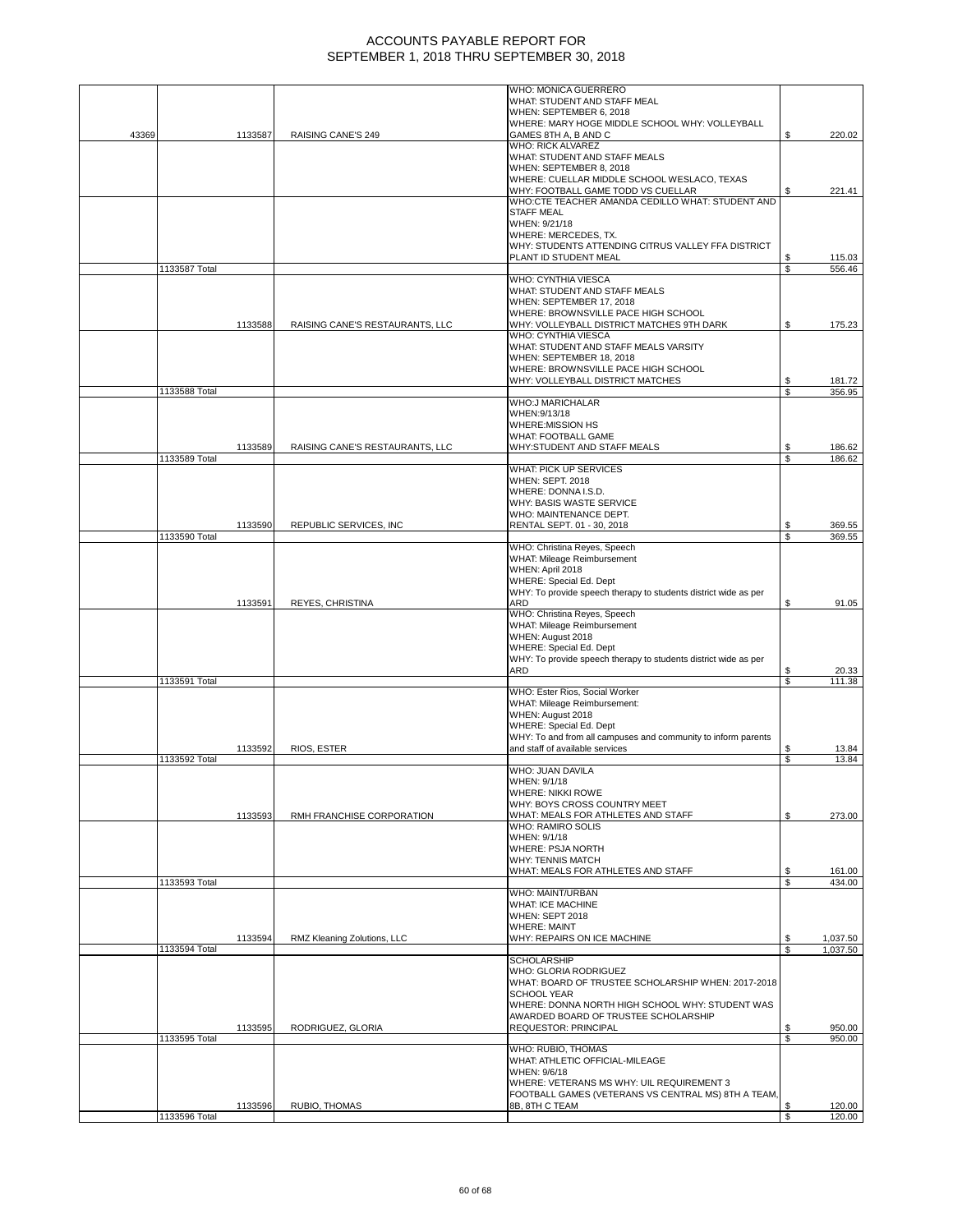|       |               |         |                                       | Who: Juan F. Ramirez<br>What: Pressbox Crew (Stadium Worker) When: Sept. 7, 2018                    |          |                      |
|-------|---------------|---------|---------------------------------------|-----------------------------------------------------------------------------------------------------|----------|----------------------|
|       |               |         |                                       | Where: Bennie La Prade Stadium                                                                      |          |                      |
| 43369 |               | 1133597 | Ramirez, Juan F.                      | Why: Redskins vs PSJA SW Football Game                                                              | S        | 100.00               |
|       | 1133597 Total |         |                                       | Paper Duplicating **3 quotes attached* Nationwide Shortage on                                       | \$       | 100.00               |
|       |               |         |                                       | copy paper. Lowest vendor will deliver til October.                                                 |          |                      |
|       |               |         |                                       | What: Copy Paper                                                                                    |          |                      |
|       |               |         |                                       | When: School year                                                                                   |          |                      |
|       |               |         |                                       | Who: Warehouse<br>Where: District wide                                                              |          |                      |
|       |               | 1133598 | Ray's Business Products               | Why: Needed district wide                                                                           | S        | 24,948.00            |
|       |               |         |                                       | What: Teacher Supplies                                                                              |          |                      |
|       |               |         |                                       | Who: Warehouse                                                                                      |          |                      |
|       |               |         |                                       | When: September                                                                                     |          |                      |
|       |               |         |                                       | Why: Needed district wide<br>Where: Warehouse                                                       | S        | 72,047.52            |
|       |               |         |                                       | When September 2018                                                                                 |          |                      |
|       |               |         |                                       | <b>What Custom Stamper</b>                                                                          |          |                      |
|       |               |         |                                       | Who CNP                                                                                             |          |                      |
|       |               |         |                                       | Where District Cafeterias                                                                           |          |                      |
|       |               |         |                                       | Why Student Needs                                                                                   | S        | 122.16               |
|       | 1133598 Total |         |                                       | Open account for September 2018                                                                     | \$       | 97,117.68            |
|       |               |         |                                       | <b>School Bus Driver Certifications</b>                                                             |          |                      |
|       |               |         |                                       |                                                                                                     |          |                      |
|       |               |         |                                       | Who: Luis O. Solis                                                                                  |          |                      |
|       |               |         |                                       | What: School Bus Driver Certifications                                                              |          |                      |
|       |               |         |                                       | Where: Bus Barn                                                                                     |          |                      |
|       |               | 1133599 | Region One Educational Service Center | When: September 2018<br>Why: Bus Driver need to get certified by Region I                           | \$       | 240.00               |
|       |               |         |                                       |                                                                                                     |          |                      |
|       |               |         |                                       | Who: Bilingual/ESL Department - Gregorio Arellano, Jr., Director                                    |          |                      |
|       |               |         |                                       | What: Registration fee for attendance to Region One LPAC BOY                                        |          |                      |
|       |               |         |                                       | training<br>When: 09/05/18                                                                          |          |                      |
|       |               |         |                                       | Where: San Benito Tx                                                                                |          |                      |
|       |               |         |                                       | Why: Registration fee Region One Workshop #88515 LPAC                                               |          |                      |
|       |               |         |                                       | Beginning of Year Work                                                                              | S        | 100.00               |
|       | 1133599 Total |         |                                       |                                                                                                     |          | 340.00               |
|       |               |         |                                       | WHAT: REGION ONE ESC PERSONNEL SUPPORT SERVICES                                                     |          |                      |
|       |               |         |                                       | <b>COOPERATIVE</b><br>WHEN: 2018-2019 SCHOOL YEAR                                                   |          |                      |
|       |               |         |                                       | WHERE: DONNA ISD                                                                                    |          |                      |
|       |               |         |                                       | WHO: HUMAN RESOURCES                                                                                |          |                      |
|       |               |         |                                       | WHY: TO RECRUIT AND RETAIN CERTIFIED AND HIGHLY                                                     |          |                      |
|       |               | 1133600 | Region One Educational Service Center | QUALIFIED TEACHERS FOR OUR REGION.                                                                  | \$       | 6,563.00             |
|       | 1133600 Total |         |                                       |                                                                                                     | \$       | 6,563.00             |
|       |               |         |                                       | WHAT: Mileage reimbursement<br>WHEN: August 2018                                                    |          |                      |
|       |               |         |                                       | WHERE: Special Ed. Dept                                                                             |          |                      |
|       |               |         |                                       | WHY: to provide occupational therapy to students as required by                                     |          |                      |
|       |               | 1133601 | Rodriguez, Criselda V.                | ARD                                                                                                 | \$       | 31.47                |
|       | 1133601 Total |         |                                       | WHO: RODRIUGEZ, JACQUILINE                                                                          | \$       | 31.47                |
|       |               |         |                                       | WHAT: ATHLETIC OFFICIAL                                                                             |          |                      |
|       |               |         |                                       | WHEN: 8/11/18                                                                                       |          |                      |
|       |               |         |                                       | WHERE: DONNA NORTH HS                                                                               |          |                      |
|       |               |         |                                       | WHY: UIL REQUIREMENT 3 VOLLEYBALL GAMES (SAN DIEGO                                                  |          |                      |
|       |               |         |                                       | VS RAYMONDVILLE) (SAN PERLITA VS LA JOYA) (SAN DIEGO                                                |          |                      |
|       | 1133602 Total | 1133602 | Rodriguez, Jacqueline                 | VS SL JOYA SUAREZ)                                                                                  | \$<br>s, | 165.00<br>165.00     |
|       |               |         |                                       | WHO; MAINT/URBAN G                                                                                  |          |                      |
|       |               |         |                                       | <b>WHAT: MATERIAL</b>                                                                               |          |                      |
|       |               |         |                                       | <b>WHEN: AUG 2018</b>                                                                               |          |                      |
|       |               |         |                                       | <b>WHERE: SALINAS ELEM</b>                                                                          |          |                      |
|       | 1133603 Total | 1133603 | Royal Metal Building Components, Inc. | WHY: REPLACE CANOPY                                                                                 | S<br>S   | 7,782.98<br>7,782.98 |
|       |               |         |                                       | FUEL PUMP ASSEMBLY                                                                                  |          |                      |
|       |               |         |                                       | <b>WHAT? UNIT REPAIR</b>                                                                            |          |                      |
|       |               |         |                                       | WHEN? 2018-2019                                                                                     |          |                      |
|       |               |         |                                       | WHERE? DISD POLICE DEPT                                                                             |          |                      |
|       |               |         |                                       | WHO? UNIT S3                                                                                        |          |                      |
|       |               |         |                                       | WHY? UNIT NEEDS TO BE IN GOOD WORKING ORDER FOR<br>THE SAFETY AND PROTECTION OF STUDENTS. STAFF AND |          |                      |
|       |               | 1133604 | Rudy's Auto Electric                  | <b>COMMUNITY</b>                                                                                    | S        | 470.00               |
|       |               |         |                                       | IN REF TO QUOTE 08689                                                                               |          |                      |
|       |               |         |                                       | <b>WATERPUMP</b>                                                                                    |          |                      |
|       |               |         |                                       | WHAT? ADDITIONAL REPAIRS                                                                            |          |                      |
|       |               |         |                                       | WHEN? 2018-2019<br>WHERE? DISD POLICE DEPT                                                          |          |                      |
|       |               |         |                                       | WHO? UNIT 919                                                                                       |          |                      |
|       |               |         |                                       | WHY? REF PO#151539 - UPON DOING REPAIR MECHANIC                                                     |          |                      |
|       |               |         |                                       | FOUND UNIT NEEDED ADDTL REPAIRS TO HAVE UNIT IN                                                     |          |                      |
|       |               |         |                                       | GOOD WORKING ORDER RFP#091917-366A                                                                  | \$       | 427.00               |
|       |               |         |                                       | <b>WHAT? UNIT REPAIR</b>                                                                            |          |                      |
|       |               |         |                                       | WHEN? 2018-2019<br>WHERE? DISD POLICE DEPT                                                          |          |                      |
|       |               |         |                                       | WHO? UNIT 919                                                                                       |          |                      |
|       |               |         |                                       | WHY? UNIT NEEDS TO BE IN GOOD WORKING ORDER FOR                                                     |          |                      |
|       |               |         |                                       | THE SAFETY AND PROTECTION OF STUDENTS, STAFF AND                                                    |          |                      |
|       |               |         |                                       | COMMUNITY RFP#091917-366A                                                                           |          | 389.90               |
|       | 1133604 Total |         |                                       |                                                                                                     | \$       | 1.286.90             |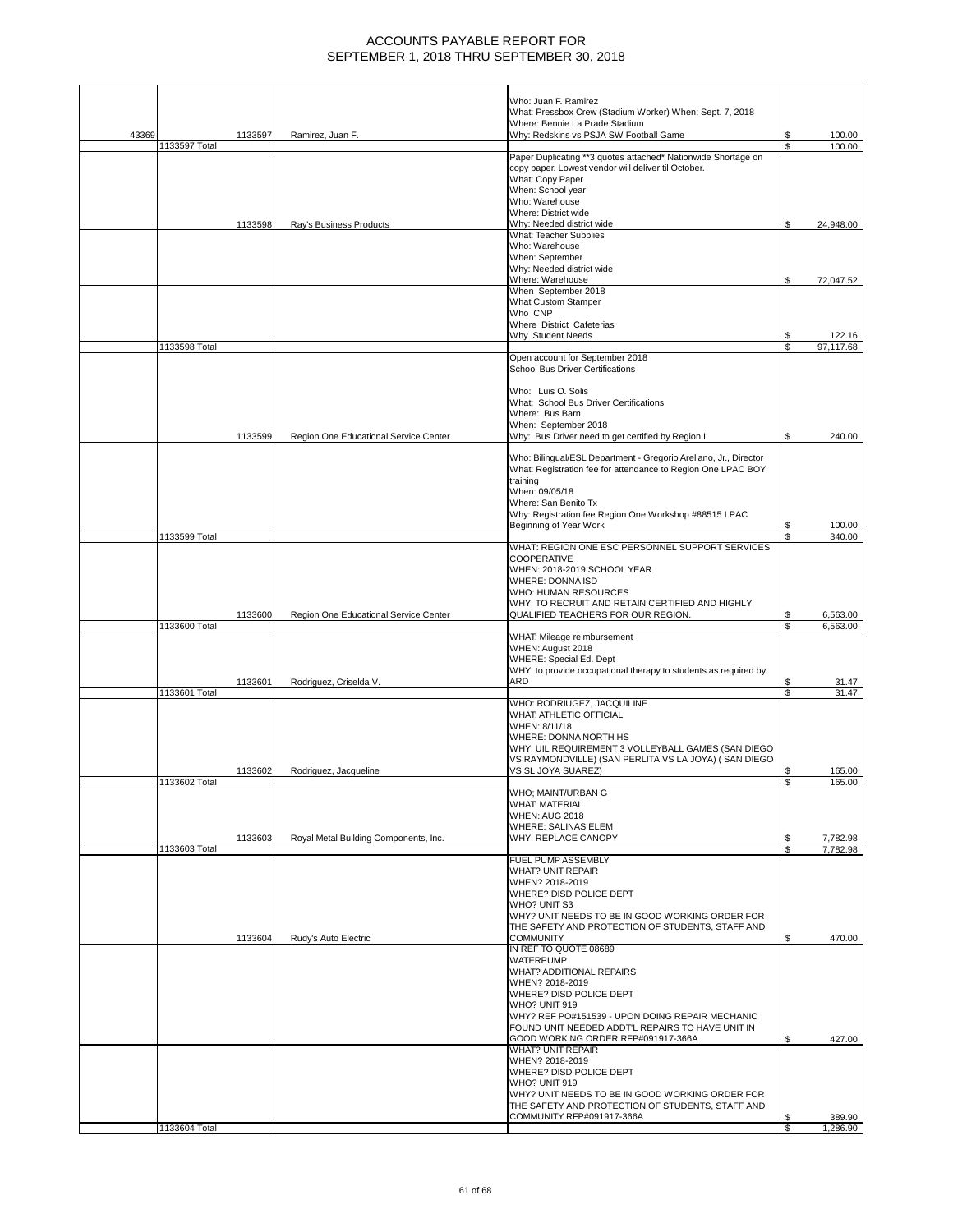|       |               |         |                                 | STADIUM WORKER - CLOCK                                                                                                        |     |          |
|-------|---------------|---------|---------------------------------|-------------------------------------------------------------------------------------------------------------------------------|-----|----------|
|       |               |         |                                 | WHO: SALINAS, ERNESTO                                                                                                         |     |          |
|       |               |         |                                 | WHAT: ATHLETIC CLOCK WORKER                                                                                                   |     |          |
|       |               |         |                                 | WHEN: 8/31/18                                                                                                                 |     |          |
|       |               |         |                                 | WHERE: DONNA NORTH                                                                                                            |     |          |
|       |               |         |                                 | WHY: STADIUM WORKER 1 GAME (DONNA NORTH VS DONNA                                                                              |     |          |
| 43369 |               | 1133605 | SALINAS, ERNESTO JR.            | HIGH ) VARSITY FOOTBALL GAME                                                                                                  | S   | 60.00    |
|       | 1133605 Total |         |                                 |                                                                                                                               | \$  | 60.00    |
|       |               |         |                                 | Who: RosaMaria Campos, RN                                                                                                     |     |          |
|       |               |         |                                 | What: Needs P.O. for Tubersol Serum for TB skin test                                                                          |     |          |
|       |               |         |                                 | When:2018-2019 School year                                                                                                    |     |          |
|       |               |         |                                 | Where: Sander Pharmacy                                                                                                        |     |          |
|       |               |         |                                 | Why: All NTD, tutors, parent volunteers need to be tested for                                                                 |     |          |
|       |               | 1133606 | SANDER PHARMACY OF WESLACO, INC | Tuberculosis 3 vials of 15 MI Tubersol inj 5/0.1ml                                                                            | S   | 893.11   |
|       | 1133606 Total |         |                                 |                                                                                                                               | \$  | 893.11   |
|       |               |         |                                 |                                                                                                                               |     |          |
|       |               |         |                                 | Who: Ernesto Guerra, 1st Grade Gustavo Cazares, 5th Grade                                                                     |     |          |
|       |               |         |                                 | What: CAST Registration Fees                                                                                                  |     |          |
|       |               |         |                                 | When: October 31-November 3, 2018 Where: Fort Worth, Texas                                                                    |     |          |
|       |               | 1133607 | <b>STAT</b>                     | Why: Science Instructional Strategies                                                                                         | S   | 420.00   |
|       | 1133607 Total |         |                                 |                                                                                                                               | Ŝ.  | 420.00   |
|       |               |         |                                 | WHO: SAENZ, EMMA                                                                                                              |     |          |
|       |               |         |                                 | WHAT: ATHLETIC OFFICIAL & MILEAGE - METRO RATE                                                                                |     |          |
|       |               |         |                                 | WHEN: 8/10/18                                                                                                                 |     |          |
|       |               |         |                                 | WHERE: DONNA NORTH HS                                                                                                         |     |          |
|       |               |         |                                 | WHY: UIL REQUIREMENT 3 VOLLEYBALL GAMES (LYFORD VS                                                                            |     |          |
|       |               |         |                                 | VALLEY VEIW) (HARLINGEN VS LYFORD) (RIO GRANDE VS                                                                             |     |          |
|       |               | 1133608 | Saenz, Emma Jean                | VALLEY VIEW)                                                                                                                  |     | 165.00   |
|       | 1133608 Total |         |                                 |                                                                                                                               | \$. | 165.00   |
|       |               |         |                                 | <b>ATHLETIC OFFICIAL</b>                                                                                                      |     |          |
|       |               |         |                                 | <b>WHO: DANNY SALAS</b>                                                                                                       |     |          |
|       |               |         |                                 | WHAT: ATHLETIC OFFICIAL & MILEAGE METRO RATE                                                                                  |     |          |
|       |               |         |                                 | WHEN: 8/31/18                                                                                                                 |     |          |
|       |               |         |                                 | WHERE: DONNA NORTH                                                                                                            |     |          |
|       |               |         |                                 | WHY: UIL REQUIREMENT 1 GAME (DONNA NORTH VS DONNA                                                                             |     |          |
|       |               | 1133609 | Salas, Danny                    | HIGH ) VARSITY FOOTBALL GAME                                                                                                  | \$  | 135.00   |
|       | 1133609 Total |         |                                 |                                                                                                                               | \$  | 135.00   |
|       |               |         |                                 | STADIUM WORKER - USHER                                                                                                        |     |          |
|       |               |         |                                 | <b>WHO: SALAS MICHELLE</b>                                                                                                    |     |          |
|       |               |         |                                 | WHAT: ATHLETIC WORKER                                                                                                         |     |          |
|       |               |         |                                 | WHEN: 8/31/18                                                                                                                 |     |          |
|       |               |         |                                 | WHERE: DONNA NORTH                                                                                                            |     |          |
|       |               |         |                                 | WHY: STADIUM WORKER 1 GAME (DONNA NORTH VS DONNA                                                                              |     |          |
|       |               | 1133610 | Salas, Michelle                 | HIGH ) VARSITY FOOTBALL GAME                                                                                                  | \$  | 45.00    |
|       |               |         |                                 | Who: Michelle Salas                                                                                                           |     |          |
|       |               |         |                                 | What: Usher (Stadium Worker)                                                                                                  |     |          |
|       |               |         |                                 | When: Sept. 7, 2018                                                                                                           |     |          |
|       |               |         |                                 | Where: Bennie La Prade Stadium                                                                                                |     |          |
|       |               |         |                                 | Why: Redskins vs PSJA SW Football Game                                                                                        | \$  | 45.00    |
|       | 1133610 Total |         |                                 |                                                                                                                               | \$  | 90.00    |
|       |               |         |                                 | BID# 010417-314                                                                                                               |     |          |
|       |               |         |                                 | <b>WHAT: Water</b>                                                                                                            |     |          |
|       |               |         |                                 | WHO: PEIMS Dept. For DISD Campuses and Dept.                                                                                  |     |          |
|       |               |         |                                 | WHEN: September 2018 - December 2018                                                                                          |     |          |
|       |               |         |                                 | WHERE: Frankie Jimenez Training Room WHY: These items are<br>for the training that will be taking place all day for Secondary |     |          |
|       |               |         |                                 | Elementary and                                                                                                                | S   | 84.00    |
|       |               | 1133611 | Sam's Club                      | Cups Foam 8oz.                                                                                                                |     |          |
|       |               |         |                                 | Cups Foam 12oz. **Needed district wide**                                                                                      |     |          |
|       |               |         |                                 | AAA Batteries **Needed district wide**                                                                                        |     |          |
|       |               |         |                                 | Batteries Size AA **Needed district wide**                                                                                    | \$  | 3,475.40 |
|       |               |         |                                 |                                                                                                                               |     |          |
|       |               |         |                                 | PACE # 00170 Thermal laminating film What: Teaching supplies                                                                  |     |          |
|       |               |         |                                 | When: School Year 2018-2019                                                                                                   |     |          |
|       |               |         |                                 | Where: Stainke classrooms                                                                                                     |     |          |
|       |               |         |                                 | Who teachers                                                                                                                  |     |          |
|       |               |         |                                 | Why: instructional supplies                                                                                                   | S   | 149.80   |
|       |               |         |                                 |                                                                                                                               |     |          |
|       |               |         |                                 | PACE # P00170 gatorade sports drink variety pack 28ct                                                                         |     |          |
|       |               |         |                                 | What: Snacks for perfect attendance, honor roll                                                                               |     |          |
|       |               |         |                                 | When: 1st six weeks September 2018 Where: Stainke cafeteria                                                                   |     |          |
|       |               |         |                                 | Who: students Why: For perfect attendance and Honor roll                                                                      |     |          |
|       |               |         |                                 | ceremony                                                                                                                      | \$  | 576.98   |
|       |               |         |                                 |                                                                                                                               |     |          |
|       |               |         |                                 | PACE #P00170                                                                                                                  |     |          |
|       |               |         |                                 | What: Gatorade 20 oz. Variety Pack of 24 bottles. Drinks for football                                                         |     |          |
|       |               |         |                                 | games.                                                                                                                        |     |          |
|       |               |         |                                 | Who: Matias Rivera, Donna HS Band, D'ettes and Colorguard.                                                                    |     |          |
|       |               |         |                                 | When: September 13, 2018. Friday night football game.                                                                         |     |          |
|       |               |         |                                 | Where: Donna HS Football Stadium. Why: Drink                                                                                  | S   | 293.20   |
|       |               |         |                                 | Where: Sauceda Middle School                                                                                                  |     |          |
|       |               |         |                                 | Who: Adela Troncoso/Principal                                                                                                 |     |          |
|       |               |         |                                 | When: Friday, September 21, 2018                                                                                              |     |          |
|       |               |         |                                 | Why: Items are to be used to reward the students of The Month                                                                 |     |          |
|       |               |         |                                 | Ceremony for the month of September.                                                                                          |     |          |
|       |               |         |                                 | What: Mars Chocolate Favorite Minis 240 ct Awarded Vendo<br>WHO: GIRLS ATHLETICS WA TODD MS WHAT: AIRHEADS                    | \$  | 122.18   |
|       |               |         |                                 |                                                                                                                               |     |          |
|       |               |         |                                 | XTREME 2OZ 18CT. WHEN: SEPTEMBER 21 AND 22,2018                                                                               |     |          |
|       |               |         |                                 | WHERE GYM WHY: 7TH GREADE B VOLLEY BALL                                                                                       |     |          |
|       |               |         |                                 | <b>TOURNAMENTS</b>                                                                                                            | \$  | 234.14   |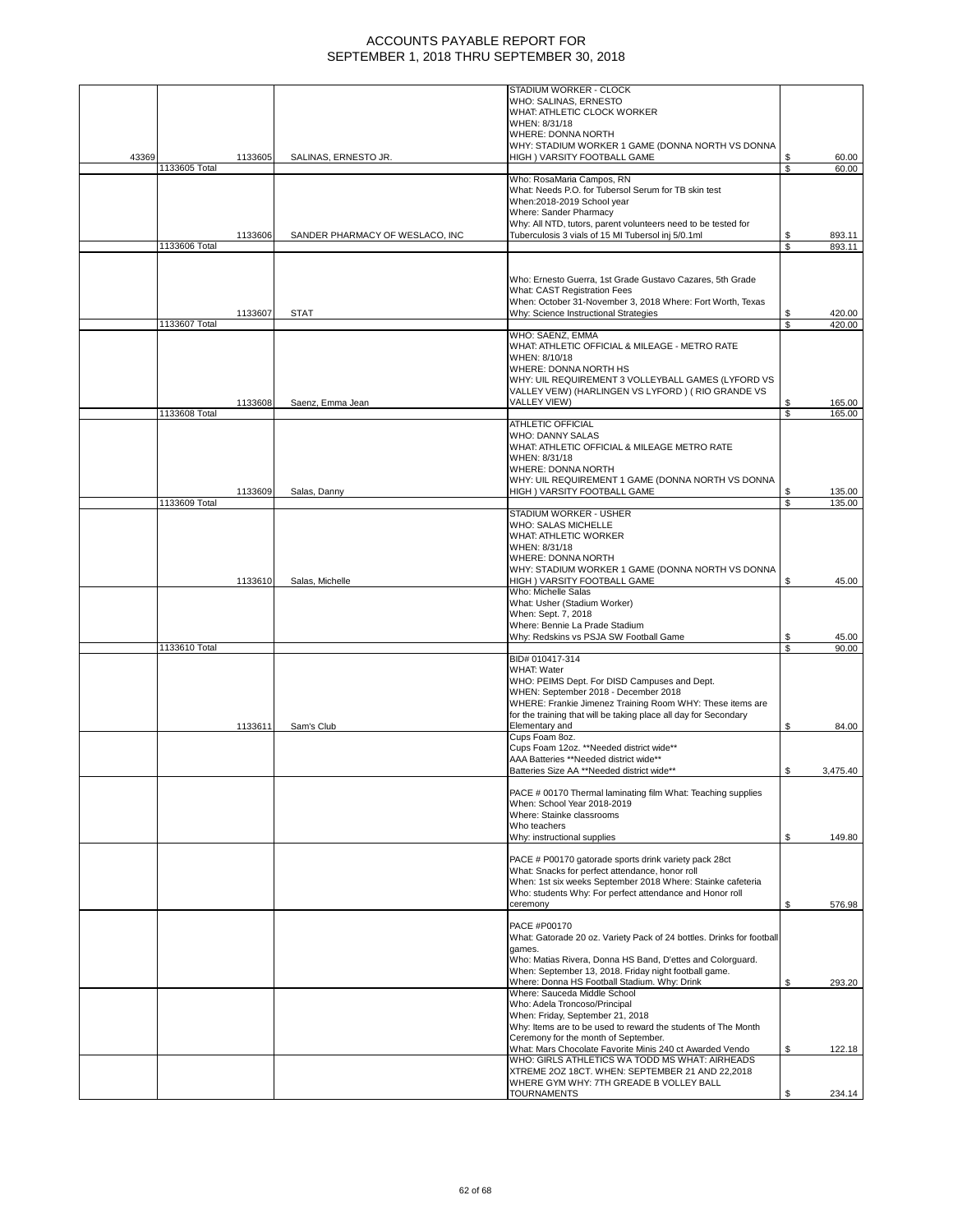|       |               |         |                               | who: Veterans Middle School 6-8th grade perfect attendance                      |     |          |
|-------|---------------|---------|-------------------------------|---------------------------------------------------------------------------------|-----|----------|
|       |               |         |                               | students                                                                        |     |          |
|       |               |         |                               | what: sabritas peanuts variety pack<br>when: 2018-2019 school year              |     |          |
|       |               |         |                               | where: Veterans Middle School                                                   |     |          |
| 43369 |               | 1133611 | Sam's Club                    | why: incentive                                                                  | S   | 310.93   |
|       | 1133611 Total |         |                               |                                                                                 | \$  | 5,246.63 |
|       |               |         |                               | WHO: JUAN DAVILA                                                                |     |          |
|       |               |         |                               | WHEN: 8/25/18                                                                   |     |          |
|       |               |         |                               | <b>WHERE: SAN BENITO</b><br>WHY: BOYS CROSS COUNTRY MEET                        |     |          |
|       |               | 1133612 | San Benito ISD Athletic Dept. | WHAT: ENTRY FEE FOR ATHLETES                                                    | \$  | 150.00   |
|       | 1133612 Total |         |                               |                                                                                 | \$. | 150.00   |
|       |               |         |                               | Who: DISD Spelling Bee 4th-8th Grade Participants & Spelling Bee                |     |          |
|       |               |         |                               | Coaches                                                                         |     |          |
|       |               |         |                               | What: Spelling Bee Registration Fees When: Friday, February 1,<br>2019          |     |          |
|       |               |         |                               | Where: Simon Sauceda Auditorium                                                 |     |          |
|       |               | 1133613 | Scripps National Spelling Bee | Why: Spelling Bee Competition for Upper Grades 4th-8th                          | \$  | 2,887.50 |
|       | 1133613 Total |         |                               |                                                                                 | \$  | 2,887.50 |
|       |               |         |                               | When September 2018                                                             |     |          |
|       |               |         |                               | What Food/Groceries (SD)<br>Who CNP                                             |     |          |
|       |               |         |                               | Where District Cafeterias                                                       |     |          |
|       |               | 1133614 | <b>Sprouts Farmers Market</b> | Why Student Needs                                                               | \$  | 383.85   |
|       | 1133614 Total |         |                               |                                                                                 | S   | 383.85   |
|       |               |         |                               | WHO: C DE LEON                                                                  |     |          |
|       |               |         |                               | WHEN: 9/17/18                                                                   |     |          |
|       |               |         |                               | <b>WHERE: EDINBURG</b><br>WHAT: (V/JV) VBALL GAME                               |     |          |
|       |               | 1133615 | Subway #34928                 | WHY: STUDENT AND STAFF MEAL                                                     | \$  | 165.00   |
|       |               |         |                               | WHO: C. DE LEON                                                                 |     |          |
|       |               |         |                               | WHEN: 9/18/18                                                                   |     |          |
|       |               |         |                               | <b>WHERE: DNHS</b>                                                              |     |          |
|       |               |         |                               | WHAT: (V/JV) VOLLEYBALL<br>WHY: STUDENT AND STAFF MEAL                          | \$  | 185.00   |
|       |               |         |                               | WHO: CHRISSY DELEON/MELINDA SANDOVAL                                            |     |          |
|       |               |         |                               | WHAT: STUDENT AND STAFF PRE-GAME MEALS                                          |     |          |
|       |               |         |                               | CHEERLEADERS/TEEPEE CREW                                                        |     |          |
|       |               |         |                               | WHEN: SEPTEMBER 13, 2018                                                        |     |          |
|       |               |         |                               | WHERE: SAM'S STADIUM BROWNSVILLE WHY: DONNA HIGH                                |     |          |
|       |               |         |                               | VS B. PACE                                                                      | \$  | 125.00   |
|       |               |         |                               | WHO: CYNTHIA VIESCA                                                             |     |          |
|       |               |         |                               | WHAT: STUDENT MEALS JV                                                          |     |          |
|       |               |         |                               | WHEN: SEPTEMBER 18, 2018                                                        |     |          |
|       |               |         |                               | WHERE: DONNA HIGH SCHOOL                                                        |     |          |
|       |               |         |                               | WHY: PRE-GAME MEALS VOLLEYBALL PLAYERS/COACHES<br>WHO: CYNTHIA VIESCA           | \$  | 180.00   |
|       |               |         |                               | WHEN: 8/14/18                                                                   |     |          |
|       |               |         |                               | <b>WHERE: DONNA</b>                                                             |     |          |
|       |               |         |                               | WHY: JV DARK, VARSITY VOLLEYBALL GAME                                           |     |          |
|       |               |         |                               | WHAT: MEALS FOR ATHLETES AND STAFF<br>WHO: CYNTHIA VIESCA-HEAD VOLLEYBALL COACH | \$  | 195.00   |
|       |               |         |                               | WHAT: PRE-GAME MEALS JV DARK                                                    |     |          |
|       |               |         |                               | WHEN: SEPTEMBER 4, 2018                                                         |     |          |
|       |               |         |                               | WHERE: DONNA HIGH SCHOOL                                                        |     |          |
|       |               |         |                               | WHY: PRE-GAME MEALS FOR JV DARK AND STAFF VS                                    |     |          |
|       |               |         |                               | <b>MISSION</b><br>WHO: J MARICHALAR                                             | \$  | 190.00   |
|       |               |         |                               | WHEN: 9/14/18                                                                   |     |          |
|       |               |         |                               | <b>WHERE: DNHS</b>                                                              |     |          |
|       |               |         |                               | WHAT: (V) FOOTBALL GAME                                                         |     |          |
|       |               |         |                               | WHY: STUDENT AND STAFF MEALS                                                    | \$  | 425.00   |
|       |               |         |                               | WHO: J MARICHALAR                                                               |     |          |
|       |               |         |                               | WHEN: 9/21/18<br><b>WHERE: DNHS</b>                                             |     |          |
|       |               |         |                               | WHAT: (V) FOOTBALL GAME                                                         |     |          |
|       |               |         |                               | WHY: STUDENT AND STAFF MEAL                                                     | \$  | 425.00   |
|       |               |         |                               | <b>WHO: RAMIRO LEAL</b>                                                         |     |          |
|       |               |         |                               | WHEN: 8/17/18                                                                   |     |          |
|       |               |         |                               | <b>WHERE: DONNA</b><br>WHY: VARSITY, JV, 9TH A/B FOOTBALL SCRIMMAGE             |     |          |
|       |               |         |                               | WHAT: MEALS FOR ATHLETES AND STAFF                                              | \$  | 925.00   |
|       |               |         |                               | <b>WHO: RAMIRO LEAL</b>                                                         |     |          |
|       |               |         |                               | WHEN: 8/31/18                                                                   |     |          |
|       |               |         |                               | <b>WHERE: DONNA</b>                                                             |     |          |
|       |               |         |                               | WHY: VARSITY FOOTBALL GAME<br>WHAT: MEALS FOR ATHLETES AND STAFF                | \$  | 425.00   |
|       |               |         |                               | WHO: T. GRIMALDO                                                                |     |          |
|       |               |         |                               | WHEN: 9/13/18                                                                   |     |          |
|       |               |         |                               | <b>WHERE: HARRELL MS</b>                                                        |     |          |
|       |               |         |                               | WHAT: 8TH A,B & C VOLLEYBALL                                                    |     |          |
|       |               |         |                               | WHY: STUDENT AND STAFF MEAL<br>WHO: T. GRIMALDO                                 | \$  | 138.00   |
|       |               |         |                               | WHEN: 9/18/2018                                                                 |     |          |
|       |               |         |                               | WHERE:MARY HOGE                                                                 |     |          |
|       |               |         |                               | WHAT: 8TH A,B & C VOLLEYBALL                                                    |     |          |
|       |               |         |                               | WHY: STUDENT AND STAFF MEAL                                                     | \$  | 258.00   |
|       | 1133615 Total |         |                               |                                                                                 | \$  | 3,636.00 |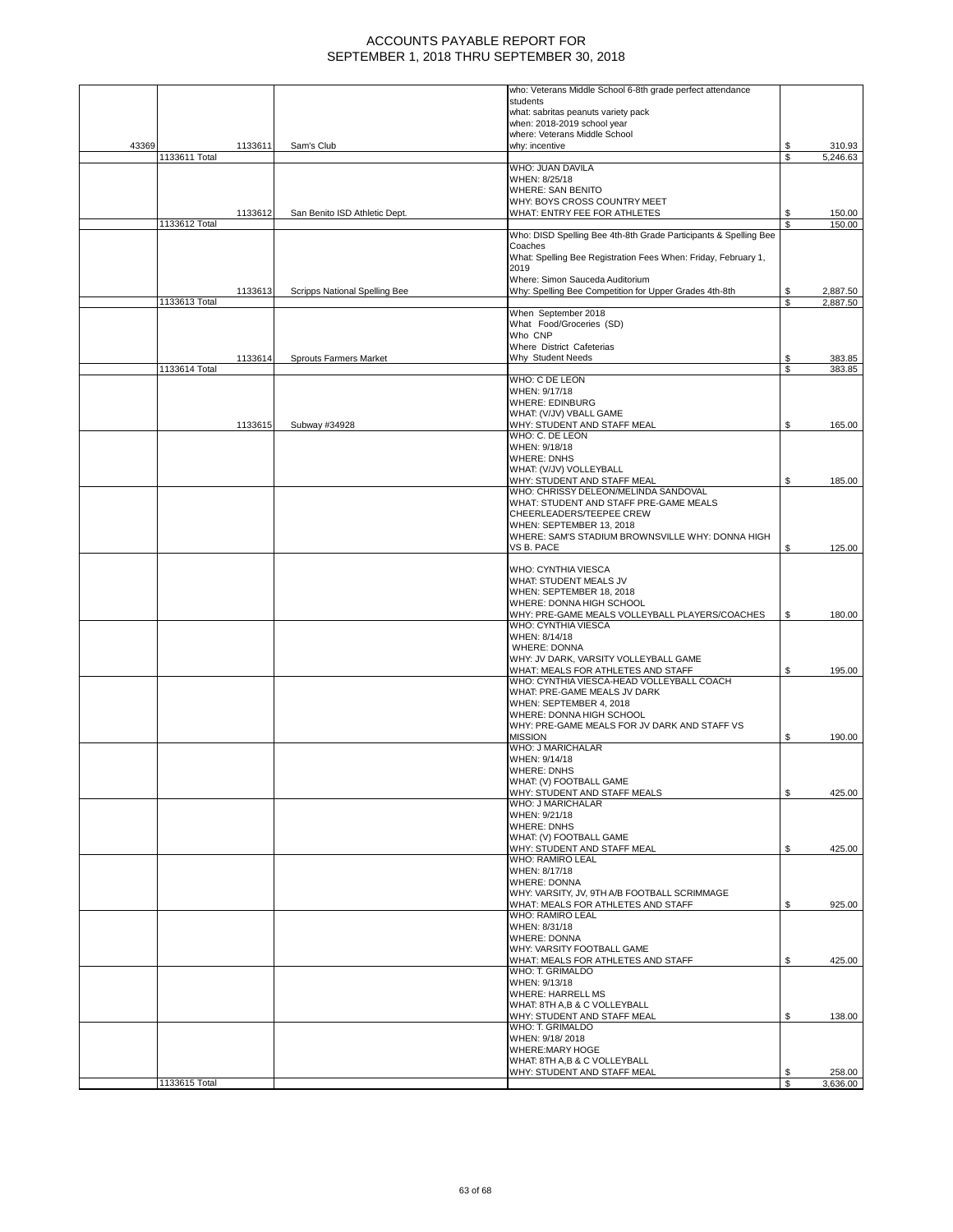|       |               |         |                            | Region I RFP 16-018-19-EI                                         |          |                      |
|-------|---------------|---------|----------------------------|-------------------------------------------------------------------|----------|----------------------|
|       |               |         |                            | Michelin 255/70R225 (H) MI XZE* Steer A/P Who: Luis O. Solis      |          |                      |
|       |               |         |                            | What: Tires for bus fleet                                         |          |                      |
|       |               |         |                            | Where: Bus Barn                                                   |          |                      |
|       |               |         |                            | When: September 2018                                              |          |                      |
| 43369 |               | 1133616 | T & W Tires LLC            | Why: Tires needed for bus fleet                                   | S        | 4,875.00             |
|       |               |         |                            | WHO-LUIS O. SOLIS                                                 |          |                      |
|       |               |         |                            | WHAT-TIRES M16814                                                 |          |                      |
|       |               |         |                            | WHY-NEEDED FOR WHITE FLEET UNIT 403 WHERE-                        |          |                      |
|       |               |         |                            | <b>TRANSPORTATION BUS BARN</b>                                    |          |                      |
|       |               |         |                            | WHEN-SCHOOL YEAR 2018-2019                                        | S        | 634.36               |
|       | 1133616 Total |         |                            |                                                                   | \$       | 5,509.36             |
|       |               |         |                            | WHAT: POLICY SERVICE MEMBERSHIP RENEWAL 9/1/18 -                  |          |                      |
|       |               |         |                            | 8/31/19                                                           |          |                      |
|       |               |         |                            | WHEN: 2018-2019 SCHOOL YEAR                                       |          |                      |
|       |               |         |                            | <b>WHERE: DONNA ISD</b>                                           |          |                      |
|       |               |         |                            | WHO: HUMAN RESOURCES DEPT.                                        |          |                      |
|       |               | 1133617 | <b>TASB</b>                | WHY: MEMBERSHIP RENEWAL                                           | \$       | 1,300.00             |
|       | 1133617 Total |         |                            |                                                                   | \$       | 1,300.00             |
|       |               |         |                            | WHAT: ANNUAL SUBSCRIPTION RENEWAL FEE TO HR                       |          |                      |
|       |               |         |                            | SERVICES ENROLLMENT GROUP 10,000 - 23,000                         |          |                      |
|       |               |         |                            | WHEN: OCTOBER 1, 2018 - SEPTEMBER 30, 2019                        |          |                      |
|       |               |         |                            | WHERE: DONNA ISD                                                  |          |                      |
|       |               |         |                            | WHO: HR DEPARTMENT                                                |          |                      |
|       |               |         |                            | <b>WHY: RENEWAL</b>                                               |          |                      |
|       | 1133618 Total | 1133618 | <b>TASB</b>                |                                                                   | S<br>S   | 2,100.00<br>2,100.00 |
|       |               |         |                            | WHAT: POLICY ON LINE INTERNET ANNUAL SUPPORT                      |          |                      |
|       |               |         |                            | <b>MAINTENANCE</b>                                                |          |                      |
|       |               |         |                            | WHO: DONNA ISD                                                    |          |                      |
|       |               |         |                            | WHEN: 2018-2019 SCHOOL YEAR                                       |          |                      |
|       |               |         |                            | WHERE: HUMAN RESOURCES OFFICE                                     |          |                      |
|       |               | 1133619 | <b>TASB</b>                | <b>WHY: MAINTENANCE</b>                                           |          | 1,050.00             |
|       | 1133619 Total |         |                            |                                                                   | \$<br>\$ | 1,050.00             |
|       |               |         |                            |                                                                   |          |                      |
|       |               |         |                            | Who: Social Studies Director & Strategists What: Registration and |          |                      |
|       |               |         |                            | Membership Fees When: October 10-14, 2018                         |          |                      |
|       |               |         |                            | Where: Houston, Texas Registration Fees: Stephanie Powelson &     |          |                      |
|       |               | 1133620 | <b>TCSS</b>                | Jessica Lawrence - To attend the TCSS Fall Conference 2018        | \$       | 460.00               |
|       | 1133620 Total |         |                            |                                                                   | S        | 460.00               |
|       |               |         |                            | What: Campus Registration fees.                                   |          |                      |
|       |               |         |                            | Who: Randy Alejandro, Donna HS Jazz. When: September 15,          |          |                      |
|       |               |         |                            | 2018 / Region 28 Jazz Auditions.                                  |          |                      |
|       |               |         |                            | Where: Harlingen High School.                                     |          |                      |
|       |               |         |                            | Why: Entry fees needed to be processed and paid in order to       |          |                      |
|       |               | 1133621 | <b>TMEA</b>                | audition.                                                         | \$       | 65.00                |
|       | 1133621 Total |         |                            |                                                                   | S        | 65.00                |
|       |               |         |                            | What: DISD Bus Mileage. (60 miles @ \$2.40)                       |          |                      |
|       |               |         |                            |                                                                   |          |                      |
|       |               |         |                            | Who: Angel Leal, Donna HS Theatre.                                |          |                      |
|       |               |         |                            | When: September 22, 2018.                                         |          |                      |
|       |               |         |                            | Where: Harlingen South High School / TFA Meet.                    |          |                      |
|       |               | 1133622 | <b>TRANSPORTATION DEPT</b> | Why: Transportation. Trip Tracker #12631.                         | \$       | 361.50               |
|       |               |         |                            | <b>WHO: GARCIA</b>                                                |          |                      |
|       |               |         |                            | WHEN: 9/22/18                                                     |          |                      |
|       |               |         |                            | <b>WHERE: MARY HOGE</b>                                           |          |                      |
|       |               |         |                            | WHAT: 8TH FOOTBALL GAME                                           |          |                      |
|       |               |         |                            | WHY: TRANSPORTATION                                               | S        | 108.00               |
|       |               |         |                            | <b>WHO: GRIMALDO</b>                                              |          |                      |
|       |               |         |                            | WHEN: 9/20/18                                                     |          |                      |
|       |               |         |                            | <b>WHERE: B GARZA</b>                                             |          |                      |
|       |               |         |                            | WHAT: A,B&C VBALL GAME                                            |          |                      |
|       |               |         |                            | WHY: TRANSPORTATION                                               | \$       | 130.50               |
|       |               |         |                            | WHO: J MARICHALAR                                                 |          |                      |
|       |               |         |                            | WHEN: 9/14/18                                                     |          |                      |
|       |               |         |                            | WHERE: LA GRULLA HS                                               |          |                      |
|       |               |         |                            | WHAT: (V) FOOTBALL GAME                                           |          |                      |
|       |               |         |                            | WHY: TRANSPORTATION                                               | \$       | 792.00               |
|       |               |         |                            | WHO: J MARICHALAR                                                 |          |                      |
|       |               |         |                            | WHEN: 9/21/18                                                     |          |                      |
|       |               |         |                            | WHERE: BENNIE LA PRADE                                            |          |                      |
|       |               |         |                            | WHAT (V) FOOTBALL GAME                                            |          |                      |
|       |               |         |                            | <b>WHY: TRANSPORATION</b>                                         | \$       | 183.00               |
|       |               |         |                            | <b>WHO: J MARICHALAR</b>                                          |          |                      |
|       |               |         |                            | WHEN: 9/13/18                                                     |          |                      |
|       |               |         |                            | <b>WHERE: MISSION HS</b>                                          |          |                      |
|       |               |         |                            | <b>WHAT: FOOTBALL GAME</b><br>WHY: TRANSPORTATION                 | \$       | 207.00               |
|       |               |         |                            | WHO: J RUIZ                                                       |          |                      |
|       |               |         |                            | WHEN: 9/18/18                                                     |          |                      |
|       |               |         |                            | <b>WHERE: LOS LAGOS</b>                                           |          |                      |
|       |               |         |                            | <b>WHAT: GOLF PRACTICE</b>                                        |          |                      |
|       |               |         |                            | WHY: TRANSPROTATION                                               | \$       | 135.00               |
|       |               |         |                            | WHO: J RUIZ                                                       |          |                      |
|       |               |         |                            | WHEN: 9/20/18                                                     |          |                      |
|       |               |         |                            | <b>WHERE: LOS LAGOS</b>                                           |          |                      |
|       |               |         |                            | WHAT: GOLF PRACTICE WHY:TRANSPORTATION                            | \$       | 135.00               |
|       |               |         |                            | WHO: J. MARICHALAR                                                |          |                      |
|       |               |         |                            | WHEN: 9/20/18                                                     |          |                      |
|       |               |         |                            | WHERE: VALLEY VIEW                                                |          |                      |
|       |               |         |                            | WHAT: (JV) FOOTBALL GAME<br>WHY: TRANSPORTATION                   |          | 237.75               |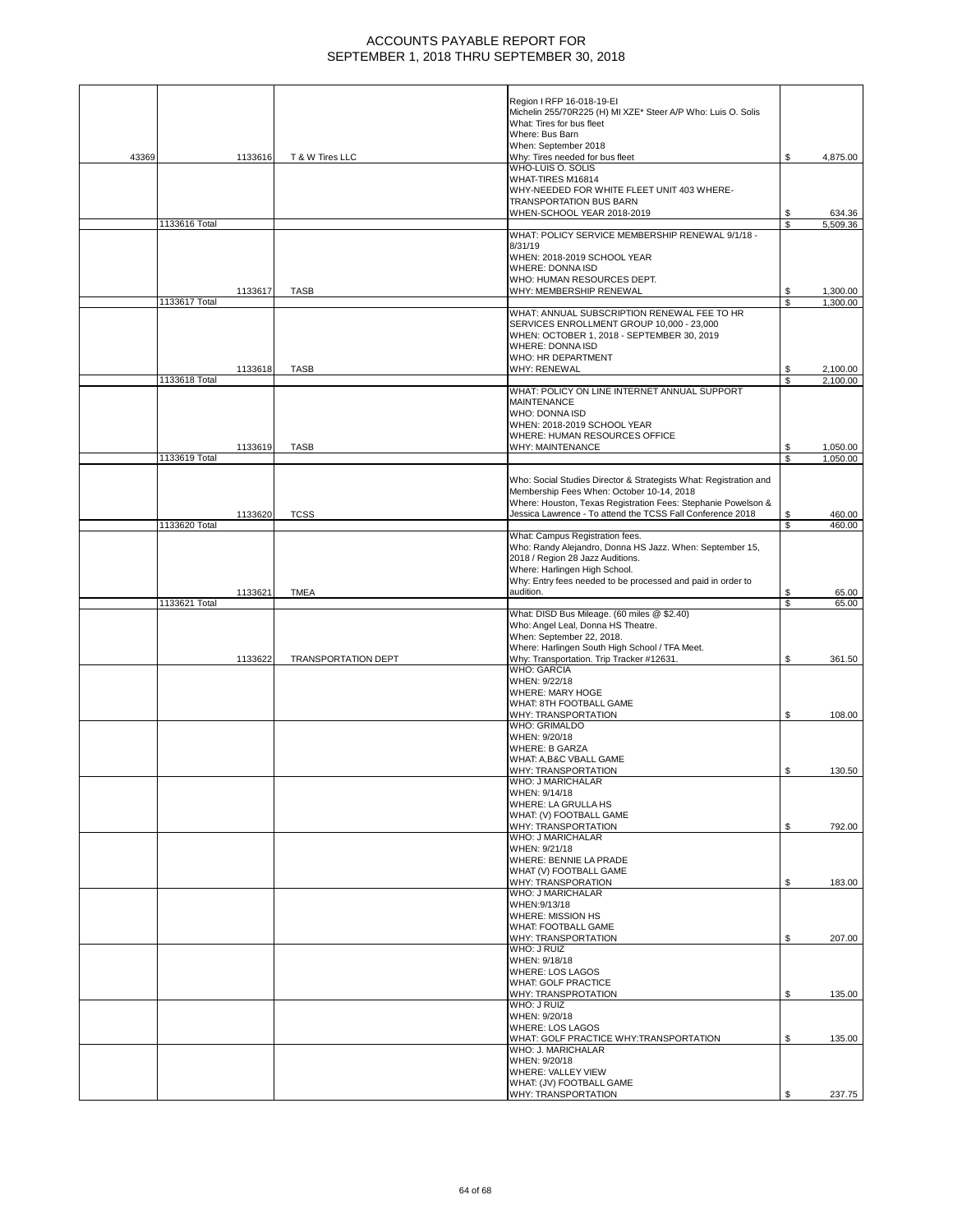|       |               |         |                                                | WHO: J. RUIZ                                                                                                               |          |                |
|-------|---------------|---------|------------------------------------------------|----------------------------------------------------------------------------------------------------------------------------|----------|----------------|
|       |               |         |                                                | WHEN: 9/4/18<br><b>WHERE: LOS LAGOS</b>                                                                                    |          |                |
|       |               |         |                                                | <b>WHAT: GOLF PRACTICE</b>                                                                                                 |          |                |
| 43369 |               | 1133622 | TRANSPORTATION DEPT                            | WHY: TRANSPORTATION                                                                                                        | \$       | 148.50         |
|       |               |         |                                                | <b>WHO: P PENUELAS</b><br>WHEN: 9/13/18                                                                                    |          |                |
|       |               |         |                                                | WHERE: WESLACO, B GARZA MIDDLE SCHOOL                                                                                      |          |                |
|       |               |         |                                                | WHAT:8th GRADE VOLLEYBALL GAME                                                                                             |          |                |
|       |               |         |                                                | WHY: TRANSPORTATION<br>WHO: P. VILLARREAL                                                                                  | \$       | 119.25         |
|       |               |         |                                                | WHEN: 9/6/18                                                                                                               |          |                |
|       |               |         |                                                | <b>WHERE: CENTRAL MS</b>                                                                                                   |          |                |
|       |               |         |                                                | WHAT: 7TH A,B & C VOLLEYBALL GAME WHY:<br><b>TRANSPORTATION</b>                                                            | \$       | 114.45         |
|       |               |         |                                                | WHO: T. GRIMALDO                                                                                                           |          |                |
|       |               |         |                                                | WHEN: 9/18/18                                                                                                              |          |                |
|       |               |         |                                                | <b>WHERE: MARY HOGE</b><br>WHAT: 8TH A,B, & C VOLLEYBALL                                                                   |          |                |
|       |               |         |                                                | WHY: TRANSPORTATION                                                                                                        | \$       | 130.50         |
|       |               |         |                                                | <b>WHO: VILLARREAL</b>                                                                                                     |          |                |
|       |               |         |                                                | WHEN: 9/21/18                                                                                                              |          |                |
|       |               |         |                                                | <b>WHERE:CENTRAL MS</b><br>WHAT: 7TH (A) VBALL TBA                                                                         |          |                |
|       |               |         |                                                | WHY: TRANSPORATION                                                                                                         | \$       | 115.50         |
|       |               |         |                                                | WHO:E. CALDERON                                                                                                            |          |                |
|       |               |         |                                                | WHEN: 9/1/18<br>WHERE:MERCEDES HS                                                                                          |          |                |
|       |               |         |                                                | <b>WHAT:C-C MEET</b>                                                                                                       |          |                |
|       |               |         |                                                | WHY:TRANSPORTATION                                                                                                         | \$       | 162.00         |
|       |               |         |                                                | WHO:J. MARICHALAR                                                                                                          |          |                |
|       |               |         |                                                | WHEN:8/30/18<br>WHERE: BENNIE LA PRADE WHAT: FRESHMAN FOOTBALL                                                             |          |                |
|       |               |         |                                                | WHY:TRANSPORTATION                                                                                                         | \$       | 152.40         |
|       |               |         |                                                | <b>WHO:P. CAMPOS</b>                                                                                                       |          |                |
|       |               |         |                                                | WHEN: 9/1/18                                                                                                               |          |                |
|       |               |         |                                                | WHERE: MERCEDES HIGH<br><b>WHAT:C-C MEET</b>                                                                               |          |                |
|       |               |         |                                                | WHY:TRANSPORTATION                                                                                                         | \$       | 131.25         |
|       | 1133622 Total |         |                                                |                                                                                                                            | \$       | 3,363.60       |
|       |               |         |                                                | WHO: DNHS GAPP STAFF/BD<br><b>WHAT: HOTEL STAY</b>                                                                         |          |                |
|       |               |         |                                                | WHEN: 09/28/18                                                                                                             |          |                |
|       |               |         |                                                | <b>WHERE: SAN ANTONIO</b>                                                                                                  |          |                |
|       |               |         |                                                | WHY: TO PARTICIPATE IN THE GAPP PROGRAM WITH OUR                                                                           |          |                |
|       |               |         |                                                | VISITING SCHOOL FROM MUNICH, GERMANY REQUESTOR:<br><b>MARIO RUIZ</b>                                                       |          |                |
|       |               | 1133623 | TRU by Hilton                                  | CONF-3483282769,3490883056,347769864                                                                                       | \$       | 362.16         |
|       | 1133623 Total |         |                                                |                                                                                                                            | S        | 362.16         |
|       |               |         |                                                | Who: Raul Torres ACE Program<br>What: meal reimbursements                                                                  |          |                |
|       |               |         |                                                | When: August 28-30th 2018                                                                                                  |          |                |
|       |               |         |                                                | Where: Austin Community College Eastview campus 3401                                                                       |          |                |
|       |               | 1133624 | Torres, Raul                                   | Webberville Road Austin, Texas<br>Why: Kick off Conference 2018-2019                                                       | S        | 49.26          |
|       | 1133624 Total |         |                                                |                                                                                                                            | \$.      | 49.26          |
|       |               |         |                                                | WHO: ENERGY/URBAN                                                                                                          |          |                |
|       |               |         |                                                | <b>WHAT; DIAGNOSTIC</b>                                                                                                    |          |                |
|       |               |         |                                                | WHEN: JULY 2018<br>WHERE: 3D                                                                                               |          |                |
|       |               | 1133625 | <b>Trane Company</b>                           | <b>WHY: REPAIRS</b>                                                                                                        | \$       | 493.50         |
|       | 1133625 Total |         |                                                |                                                                                                                            | \$       | 493.50         |
|       |               |         |                                                | WHO: STEFFANIE BECKER-ATHLETIC TRAINER<br>WHAT: 17' MOVING VAN                                                             |          |                |
|       |               |         |                                                | WHEN: SEPTEMBER 13, 2018                                                                                                   |          |                |
|       |               |         |                                                | WHERE: BROWNSVILLE SAM'S STADIUM WHY: TO HAUL ALL                                                                          |          |                |
|       |               | 1133626 | U-Haul International, Inc.                     | FOOTBALL AND TRAINERS EQUIPMENT                                                                                            | S        | 107.74         |
|       | 1133626 Total |         |                                                |                                                                                                                            | \$       | 107.74         |
|       |               |         |                                                |                                                                                                                            |          |                |
|       |               |         |                                                | What: Fees.                                                                                                                |          |                |
|       |               |         |                                                | Who: Matias Rivera, Donna HS Band. When: October 20, 2018.<br>Where: Mercedes High School / UIL Marching Contest. Pigskin. |          |                |
|       |               | 1133627 | UIL Music Region 28                            | Why: Fees needed to be paid in order to participate/compete.                                                               | \$       | 100.00         |
|       | 1133627 Total |         |                                                |                                                                                                                            | \$       | 100.00         |
|       |               |         |                                                | When September 2018<br>What Safety Mats                                                                                    |          |                |
|       |               |         |                                                | Who CNP                                                                                                                    |          |                |
|       |               |         |                                                | Where District Cafeterias                                                                                                  |          |                |
|       | 1133628 Total | 1133628 | Unifirst Corporation Texas Industrial Services | Why Student Needs                                                                                                          | \$<br>\$ | 31.77<br>31.77 |
|       |               |         |                                                | When September 2018                                                                                                        |          |                |
|       |               |         |                                                | What Safety Mats                                                                                                           |          |                |
|       |               |         |                                                | Who CNP                                                                                                                    |          |                |
|       |               | 1133629 | Unifirst Corporation Texas Industrial Services | Where District Cafeterias<br>Why Student Needs                                                                             | \$       | 301.33         |
|       |               |         |                                                | When September 2018                                                                                                        |          |                |
|       |               |         |                                                | What Safety Mats                                                                                                           |          |                |
|       |               |         |                                                | Who CNP<br>Where District Cafeterias                                                                                       |          |                |
|       |               |         |                                                | Why Student Needs                                                                                                          | \$       | 215.48         |
|       | 1133629 Total |         |                                                |                                                                                                                            | \$       | 516.81         |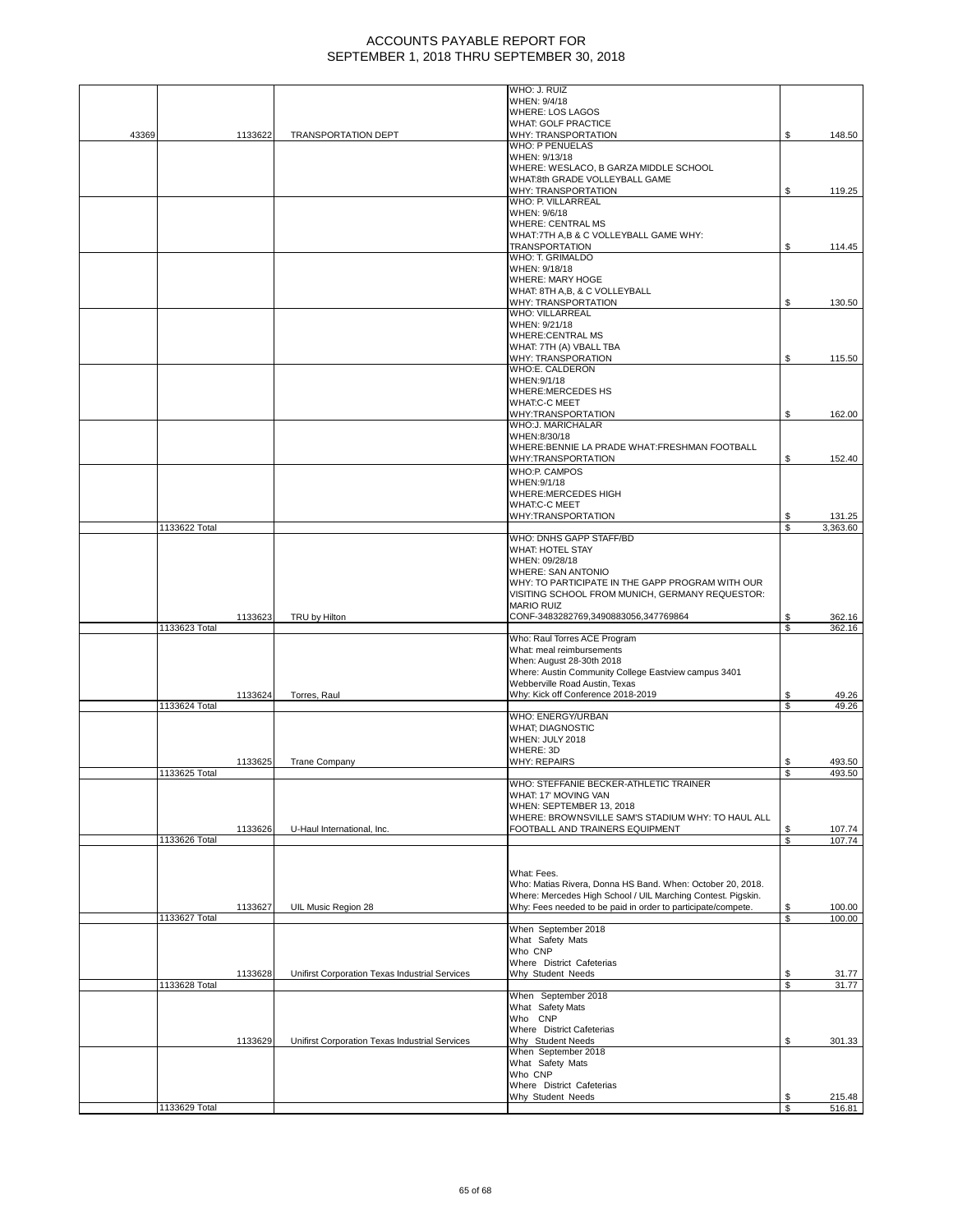|       |                          |                                  | WHO: Angela Villarreal, Diagnostician WHAT: Mileage                                                   |          |                  |
|-------|--------------------------|----------------------------------|-------------------------------------------------------------------------------------------------------|----------|------------------|
|       |                          |                                  | Reimbursement<br>WHEN: August 2018                                                                    |          |                  |
|       |                          |                                  | WHERE: Special Ed. Dept.                                                                              |          |                  |
| 43369 | 1133630                  | VILLARREAL, ANGELA               | WHY: to determine eligibility of students services district wide.                                     | \$<br>\$ | 20.66            |
|       | 1133630 Total            |                                  | WHO: JAIME VARGAS                                                                                     |          | 20.66            |
|       |                          |                                  | WHAT: ATHLETIC OFFICIAL                                                                               |          |                  |
|       |                          |                                  | WHEN: 9/18/18<br>WHERE: DONNA NORTH                                                                   |          |                  |
|       |                          |                                  | WHY: UIL REQUIREMENT 2 VOLLEYBALL GAMES ( DNHS VS                                                     |          |                  |
|       | 1133631                  | Vargas, Jaime                    | WESLACO) JV GAME                                                                                      | \$       | 115.00           |
|       |                          |                                  | WHO: VARGAS, JAIME<br>WHAT: ATHLETIC OFFICIAL & MILEAGE - METRO RATE                                  |          |                  |
|       |                          |                                  | WHEN: 8/11/18                                                                                         |          |                  |
|       |                          |                                  | WHERE: DONNA NORTH HS                                                                                 |          |                  |
|       |                          |                                  | WHY: UIL REQUIREMENT 4 VOLLEYBALL GAMES (VALLEY<br>VIEW VS DONNA NORTH) (ROMA VS LA JOYA) (EDIN HS VS |          |                  |
|       |                          |                                  | BR. LOPEZ) (PALMVIEW VS RIO GRANDE)                                                                   | S        | 215.00           |
|       |                          |                                  | WHO: VARGAS, JAMIE                                                                                    |          |                  |
|       |                          |                                  | WHAT: ATHLETIC OFFICIAL<br>WHEN: 8/10/18                                                              |          |                  |
|       |                          |                                  | WHERE: DONNA NORTH HS                                                                                 |          |                  |
|       |                          |                                  | WHY: UIL REQUIREMENT 3 VOLLEYBALL GAMES (RIO HONDO                                                    |          |                  |
|       |                          |                                  | VS PALM VIEW) (ECON HS VS LA JOYA) (RIO HONDO VS<br><b>MERCEDES)</b>                                  | \$       | 165.00           |
|       | 1133631 Total            |                                  |                                                                                                       | \$       | 495.00           |
|       |                          |                                  | WHO: VERA, MARISELA                                                                                   |          |                  |
|       |                          |                                  | WHAT: ATHLETIC OFFICIAL & MILEAGE - METRO RATE<br>WHEN: 8/10/18                                       |          |                  |
|       |                          |                                  | WHERE: DONNA NORTH HS                                                                                 |          |                  |
|       |                          |                                  | WHY: UIL REQUIREMENT 3 VOLLEYBALL GAMES (RIO                                                          |          |                  |
|       |                          |                                  | GRANDE VS GRULLA) (DONNA HIGH VS HARLINGEN)                                                           |          |                  |
|       | 1133632<br>1133632 Total | Vera, Marisela                   | (GRULLA VS SAN DIEGO)                                                                                 | \$<br>\$ | 165.00<br>165.00 |
|       |                          |                                  | <b>WHO-DANCE TEAM</b>                                                                                 |          |                  |
|       |                          |                                  | WHERE- AP SOLIS<br>WHEN-2018-19 SCHOOL YEAR                                                           |          |                  |
|       |                          |                                  | <b>WHAT- DANCE ROUTINE</b>                                                                            |          |                  |
|       | 1133633                  | Visel, Sarah                     | WHY- DANCE COMPETITIONS                                                                               | \$       | 650.00           |
|       | 1133633 Total            |                                  | Reference to PO 152348                                                                                | \$       | 650.00           |
|       |                          |                                  | Who: Wal-Mart                                                                                         |          |                  |
|       |                          |                                  | What: Pants were price at a higher price when the quote was taken                                     |          |                  |
|       |                          |                                  |                                                                                                       |          |                  |
|       |                          |                                  | When: 2018-2019 School Year<br>Where: DAEP Campus                                                     |          |                  |
|       |                          |                                  | Why: To provide clothing for student that are not able to buy                                         |          |                  |
|       | 1133634                  | <b>Wal-Mart Community</b>        | uniform.                                                                                              | \$       | 12.27            |
|       |                          |                                  | WHO- AP SOLIS CAMPUS<br>WHERE- APSOLIS DINING AREA                                                    |          |                  |
|       |                          |                                  | <b>WHAT-TV MOUNT</b>                                                                                  |          |                  |
|       |                          |                                  | WHEN-2018-19                                                                                          |          |                  |
|       |                          |                                  | WHY- TO PROVIDE STUDENTS WITH A SAFE AND NURTURING<br>SCHOOL ENVIRONMENT THAT SUPPORT ACADEMIC        |          |                  |
|       |                          |                                  | <b>SUCCESS</b>                                                                                        | S        | 134.64           |
|       |                          |                                  | Who: Janet Garcia, Donna HS D'ettes. When: 2018-2019 School                                           |          |                  |
|       |                          |                                  | Year.<br>Where: Donna HS Fine Arts.                                                                   |          |                  |
|       |                          |                                  | Why: For student recognition and achievement and change                                               |          |                  |
|       |                          |                                  | dressing room curtains for changing                                                                   | \$       | 130.24           |
|       |                          |                                  | Who: Wal-Mart 3 Quotes attached<br>What: Clothing for the students at DAEP When: 2018-2019 School     |          |                  |
|       |                          |                                  | Year                                                                                                  |          |                  |
|       |                          |                                  | Where: DAEP Campus                                                                                    |          |                  |
|       |                          |                                  | Why: To have materials for students that can not afford to purchase                                   | \$       | 278.37           |
|       | 1133634 Total            |                                  |                                                                                                       | \$       | 555.52           |
|       |                          |                                  | WHO: J RUIZ                                                                                           |          |                  |
|       |                          |                                  | WHEN: 9/14/18<br>WHERE: PALM VIEW GOLF COURSE                                                         |          |                  |
|       |                          |                                  | WHAT: TOURNAMENT PLAY                                                                                 |          |                  |
|       | 1133635                  | Wallbanger's Restaurant          | WHY: STUDENT AND STAFF MEAL                                                                           | S        | 56.00            |
|       | 1133635 Total            |                                  | Payment needed for the renewal of Mailmeter with Waterford                                            | \$       | 56.00            |
|       |                          |                                  | Technologies. Payment must be made by Sept. 29,2018 or                                                |          |                  |
|       |                          |                                  | additional fees will be applied ***Renewal*** PO attached from last                                   |          |                  |
|       |                          |                                  | year for reference.<br>Who: Albert Chavez                                                             |          |                  |
|       |                          |                                  | What: Mailmeter-Office 3656                                                                           |          |                  |
|       | 1133636                  | Waterford Technologies Inc.      |                                                                                                       | \$       | 5,031.00         |
|       | 1133636 Total            |                                  | Who: Angel Leal, Donna HS Theatre. When: September 22, 2018.                                          | S        | 5,031.00         |
|       |                          |                                  |                                                                                                       |          |                  |
|       |                          |                                  | Where: Harlingen South High School / Texas Forensic Association                                       |          |                  |
|       |                          |                                  | Meet.<br>Why: Meals will be provided for students AND STAFF attending                                 |          |                  |
|       | 1133637                  | Whataburger Corporate Accounting | meet                                                                                                  | S        | 46.00            |
|       |                          |                                  | WHO: B. MENDOZA                                                                                       |          |                  |
|       |                          |                                  | WHEN: 9/15/18<br><b>WHERE: RGC HS</b>                                                                 |          |                  |
|       |                          |                                  | WHAT: C-C MEET                                                                                        |          |                  |
|       |                          |                                  | <b>WHY: STUDENT MEALS</b>                                                                             | \$       | 150.38           |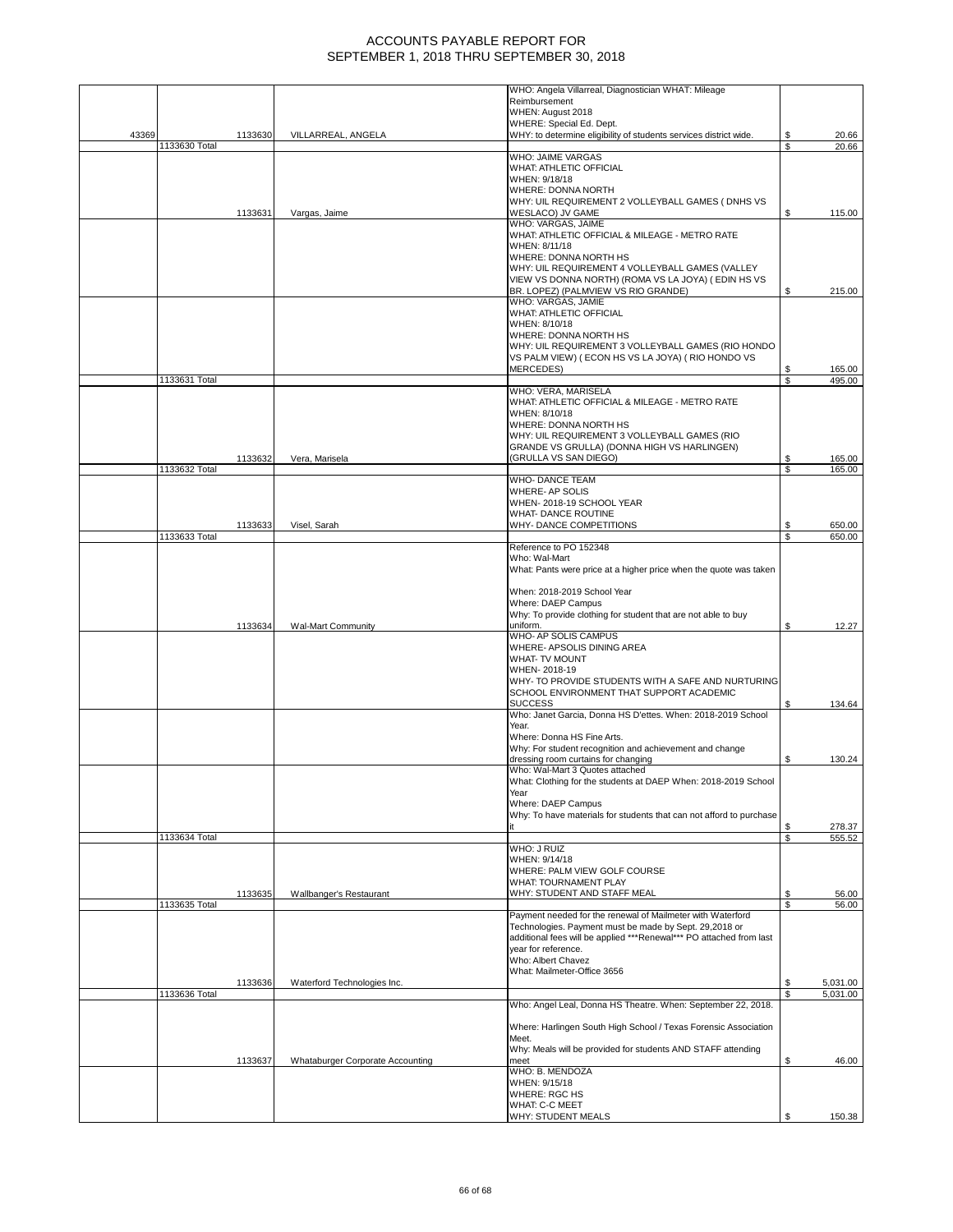|       |         |                                  | WHO: B. MENDOZA                                                              |    |        |
|-------|---------|----------------------------------|------------------------------------------------------------------------------|----|--------|
|       |         |                                  | WHEN: 9/15/18<br><b>WHERE: RGC HS</b>                                        |    |        |
|       |         |                                  | <b>WHAT: C-C MEET</b>                                                        |    |        |
| 43369 | 1133637 | Whataburger Corporate Accounting | <b>WHY:STUDENT MEAL</b>                                                      | \$ | 121.94 |
|       |         |                                  | WHO: B. RUIZ                                                                 |    |        |
|       |         |                                  | WHEN: 9/7/18<br><b>WHERE: MISSION HS</b>                                     |    |        |
|       |         |                                  | WHAT: (V) CHEER                                                              |    |        |
|       |         |                                  | WHY: STUDENT AND STAFF MEALS                                                 | \$ | 177.72 |
|       |         |                                  |                                                                              |    |        |
|       |         |                                  | WHO: CHRISSY DELEON/MELINDA SANDOVAL                                         |    |        |
|       |         |                                  | WHAT: STUDENT MEALS CHEERLEADERS/TEEPEE CREW                                 |    |        |
|       |         |                                  | WHEN: SEPTEMBER 13, 2018<br>WHERE: SAM'S STADIUM BROWNSVILLE WHY: DONNA HIGH |    |        |
|       |         |                                  | VS B. PACE                                                                   | S  | 158.75 |
|       |         |                                  | WHO: CYNTHIA VIESCA                                                          |    |        |
|       |         |                                  | WHAT: STUDENT AND STAFF MEALS JV DARK                                        |    |        |
|       |         |                                  | WHEN: SEPTEMBER 10, 2018<br>WHERE: BROWNSVILLE VETERANS HIGH SCHOOL          |    |        |
|       |         |                                  | WHY: VOLLEYBALL DISTRICT MATCHES                                             | \$ | 143.08 |
|       |         |                                  | WHO: CYNTHIA VIESCA                                                          |    |        |
|       |         |                                  | WHEN: 8/23-25/18                                                             |    |        |
|       |         |                                  | <b>WHERE: SHARYLAND</b>                                                      |    |        |
|       |         |                                  | WHY: VARSITY VOLLEYBALL TOURNAMENT WHAT: MEALS<br>FOR ATHLETES AND STAFF     | \$ | 150.71 |
|       |         |                                  | WHO: CYNTHIA VIESCA-HEAD VOLLEYBALL COACH                                    |    |        |
|       |         |                                  | WHAT: STUDENT AND STAFF MEALS JV DARK                                        |    |        |
|       |         |                                  | WHEN: SEPTEMBER 11, 2018                                                     |    |        |
|       |         |                                  | WHERE: BROWNSVILLE VETERANS HIGH SCHOOL<br>WHY: VOLLEYBALL DISTRICT MATCHES  | S  | 188.91 |
|       |         |                                  | WHO: GRIMALDO                                                                |    |        |
|       |         |                                  | WHEN: 9/20/18                                                                |    |        |
|       |         |                                  | <b>WHERE: B GARZA</b>                                                        |    |        |
|       |         |                                  | WHAT: 8TH A, B&C VBALL GAME                                                  |    |        |
|       |         |                                  | WHY: STUDENT AND STAFF MEAL<br>WHO: J RUIZ                                   | \$ | 185.28 |
|       |         |                                  | WHEN: 9/14/18                                                                |    |        |
|       |         |                                  | WHERE: PALM VIEW GOLF COURSE                                                 |    |        |
|       |         |                                  | WHAT: TOURNAMENT PLAY                                                        |    |        |
|       |         |                                  | WHY: STUDENT AND STAFF MEAL<br>WHO: J. MARICHALAR                            | \$ | 38.88  |
|       |         |                                  | WHEN: 9/14/18                                                                |    |        |
|       |         |                                  | <b>WHERE: GRULLA HS</b>                                                      |    |        |
|       |         |                                  | WHAT: (V) FOOTBALL GAME                                                      |    |        |
|       |         |                                  | WHY: STUDENT AND STAFF MEAL                                                  | \$ | 582.03 |
|       |         |                                  | WHO: J. MARICHALAR<br>WHEN: 9/20/18                                          |    |        |
|       |         |                                  | WHERE: VALLEY VIEW                                                           |    |        |
|       |         |                                  | WHAT: (JV) FOOTBALL GAME                                                     |    |        |
|       |         |                                  | WHY: STUDENT AND STAFF MEAL                                                  | \$ | 366.02 |
|       |         |                                  |                                                                              |    |        |
|       |         |                                  | WHO: JUAN DAVILA                                                             |    |        |
|       |         |                                  | WHAT: BREAKFAST MEALS FOR STUDENTS AND STAFF                                 |    |        |
|       |         |                                  | WHEN: SEPTEMBER 8, 2018                                                      |    |        |
|       |         |                                  | WHERE: BENTSEN'S PALM PARK                                                   |    |        |
|       |         |                                  | WHY: STUDENT ATHLETES HAVE A CROSS COUNTRY MEE<br>WHO: JUAN DAVILA           | S. | 168.84 |
|       |         |                                  | WHEN: 8/25/18                                                                |    |        |
|       |         |                                  | <b>WHERE: SAN BENITO</b>                                                     |    |        |
|       |         |                                  | WHY: BOYS CROSS COUNTRY MEET                                                 |    |        |
|       |         |                                  | WHAT: MEALS FOR ATHLETES AND STAFF<br>WHO: JUAN DAVILA                       |    | 91.96  |
|       |         |                                  | WHEN: 9/1/18                                                                 |    |        |
|       |         |                                  | <b>WHERE: NIKKI ROWE</b>                                                     |    |        |
|       |         |                                  | WHY: BOYS CROSS COUNTRY MEET                                                 |    |        |
|       |         |                                  | WHAT: MEALS FOR ATHLETES AND STAFF<br>WHO: MONICA GUERRERO                   | \$ | 181.13 |
|       |         |                                  | WHEN: 9/1/18                                                                 |    |        |
|       |         |                                  | <b>WHERE: MERCEDES</b>                                                       |    |        |
|       |         |                                  | WHY: BOYS/GIRLS CROSS COUNTRY MEET WHAT: MEALS                               |    |        |
|       |         |                                  | FOR ATHLETES AND STAFF<br>WHO: R. LEAL/CARDENAS                              | S  | 169.43 |
|       |         |                                  | WHAT: STUDENT AND STAFF MEALS                                                |    |        |
|       |         |                                  | WHEN: SEPTEMBER 19, 2018                                                     |    |        |
|       |         |                                  | WHERE: LA JOYA PALMVIEW HIGH SCHOOL WHY: FOOTBALL                            |    |        |
|       |         |                                  | GAME VS LA JOYA PALMVIEW                                                     | \$ | 267.60 |
|       |         |                                  | <b>WHO: RAMIRO LEAL</b><br>WHEN: 8/25/18                                     |    |        |
|       |         |                                  | WHERE: BROWNSVILLE RIVERA                                                    |    |        |
|       |         |                                  | WHY: 9TH/JV FOOTBALL SCRIMMAGE WHAT: MEALS FOR                               |    |        |
|       |         |                                  | ATHLETES AND STAFF                                                           | S  | 542.30 |
|       |         |                                  | <b>WHO: RAMIRO LEAL</b>                                                      |    |        |
|       |         |                                  | WHEN: 8/25/18<br>WHERE: BROWNSVILLE RIVERA                                   |    |        |
|       |         |                                  | WHY: VARSITY FOOTBALL SCRIMMAGE WHAT: MEALS FOR                              |    |        |
|       |         |                                  | ATHLETES AND STAFF                                                           | S  | 595.00 |
|       |         |                                  | WHO: RAMIRO LEAL-ATHLETIC COORDINATOR                                        |    |        |
|       |         |                                  | WHAT: STUDENT MEALS VARSITY<br>WHEN: SEPTEMBER 13, 2018                      |    |        |
|       |         |                                  | WHERE: SAM'S STADIUM BROWNSVILLE WHY: DONNA HIGH                             |    |        |
|       |         |                                  | VS BROWNSVILLE PACE                                                          |    | 515.13 |